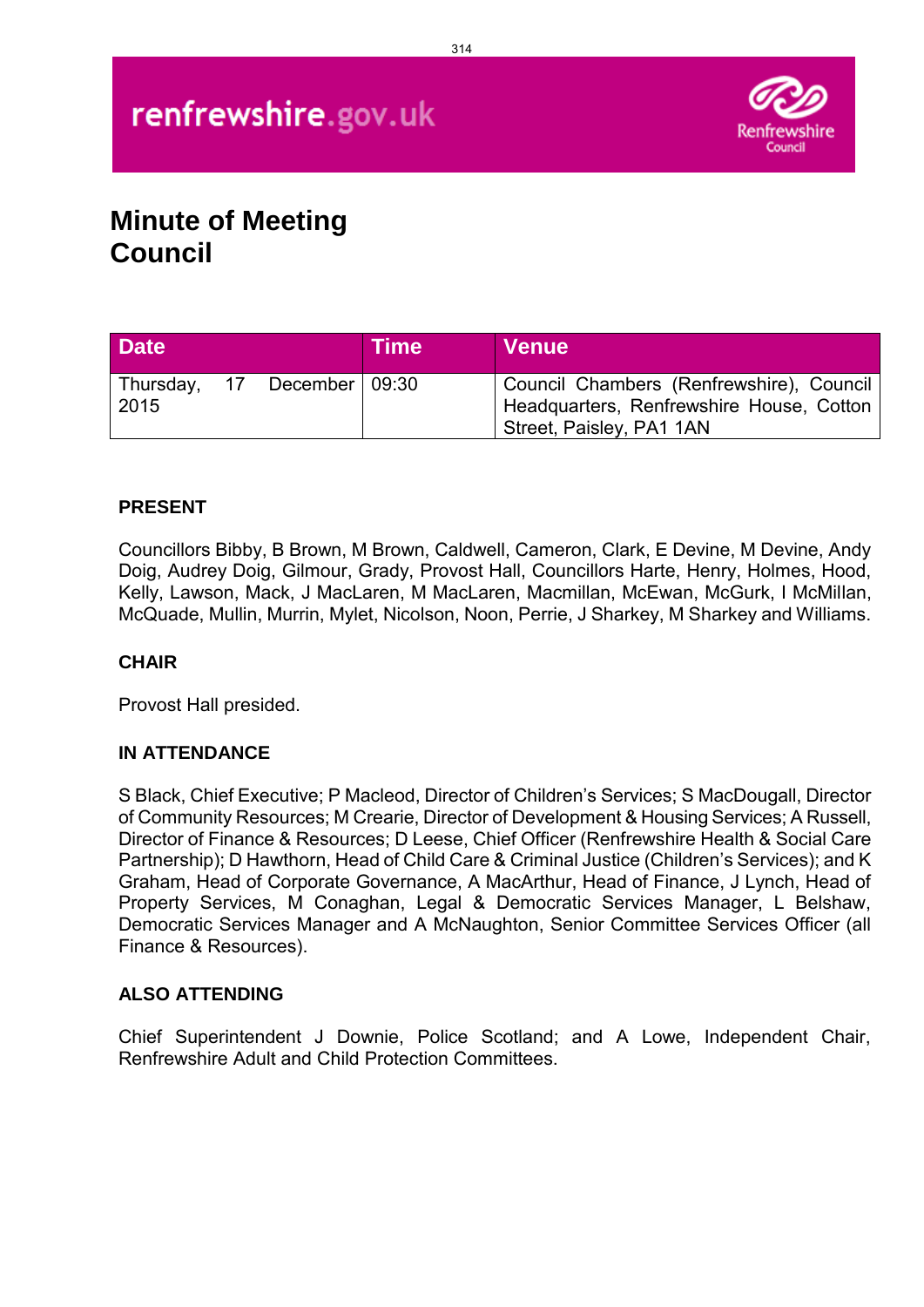#### **APOLOGIES**

Councillors Glen, K MacLaren, McCartin and McGee.

### **DECLARATIONS OF INTEREST**

Councillor Andy Doig declared a financial interest in items 5 and 8 of the agenda as he was a relative of an employee of Renfrewshire Leisure Limited and indicated his intention to leave the meeting during consideration of the items and not to take part in any discussion or voting thereon.

Councillor Audrey Doig declared a financial interest in items 5 and 8 of the agenda as she was an employee of Renfrewshire Leisure Limited and indicated her intention to leave the meeting during consideration of the items and not to take part in any discussion or voting thereon.

Councillors M Devine, Harte and Nicolson declared a non-financial interest in items 1, 4 and 5 of the agenda as they were members of the Board of Renfrewshire Leisure Limited and indicated that it was their intention to take part in the discussion as they had a general dispensation from the Standards Commission which allowed them to take part and to vote in relation to such matters.

#### 1 **MINUTES OF COUNCIL, BOARDS AND PANELS**

There were submitted the Minutes of the following meetings of the Council, Boards and Panels on the dates specified:

Council, 24 September 2015 Regulatory Functions Board, 8 October 2015 Social Work, Health & Well-being Policy Board, 15 October 2015 Local Review Body, 27 October 2015 Regulatory Functions Board, 4 November 2015 Education & Children Policy Board, 5 November 2015 Housing & Community Safety Policy Board, 10 November 2015 Local Review Body, 10 November 2015 Planning & Property Policy Board, 10 November 2015 Renfrew & Gallowhill Local Area Committee, 10 November 2015 Environment Policy Board, 11 November 2015 Finance & Resources Policy Board, 11 November 2015 Personnel Appeals & Applied Conditions of Service Appeals Panel, 12 November 2015 Paisley North Local Area Committee, 12 November 2015 Paisley South Local Area Committee, 17 November 2015 Economy & Jobs Policy Board, 18 November 2015 Regulatory Functions Board, 19 November 2015 Johnstone & The Villages Local Area Committee, 19 November 2015 Houston, Crosslee, Linwood, Riverside and Erskine Local Area Committee, 25 November 2015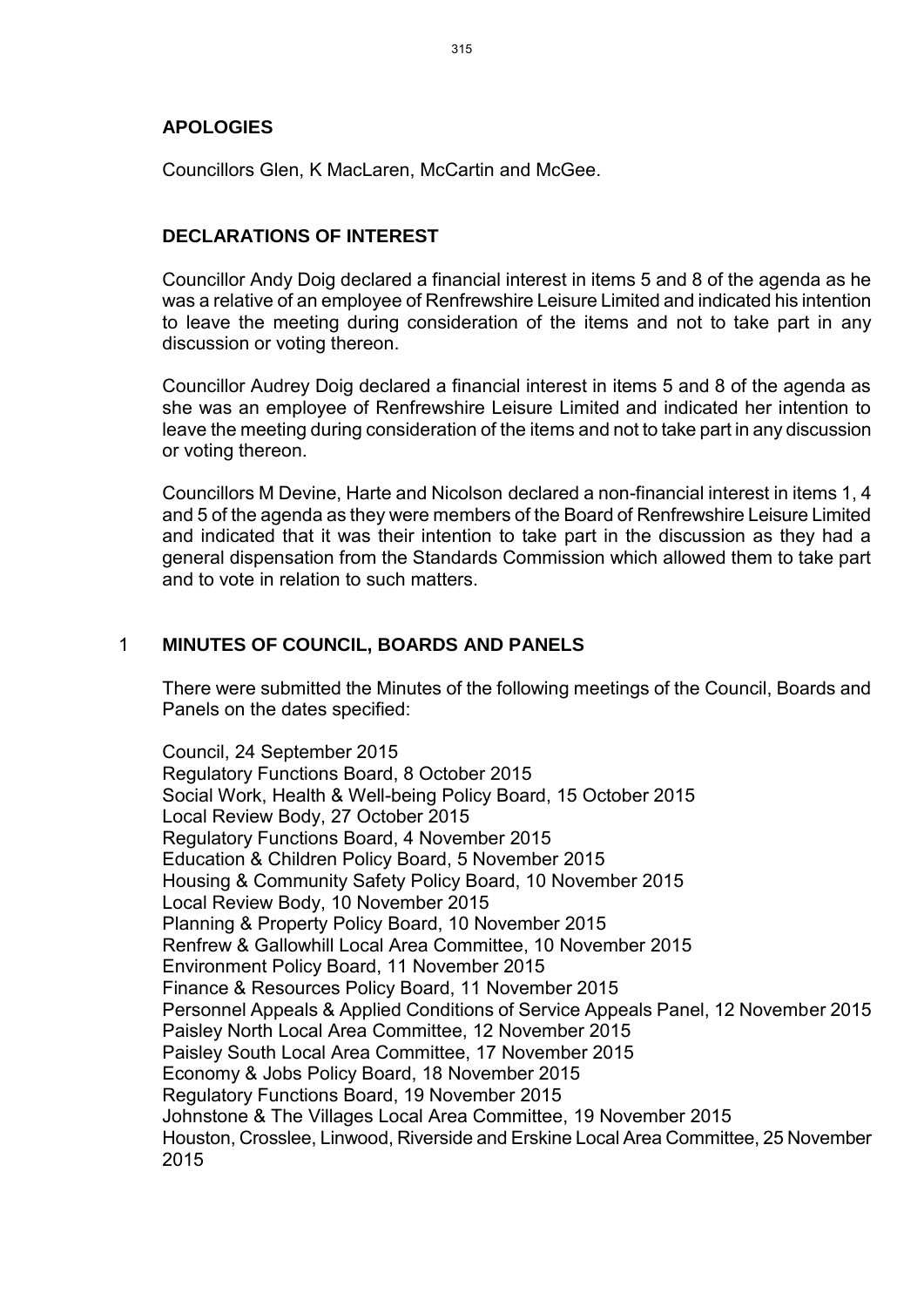Personnel Appeals & Applied Conditions of Service Appeals Panel, 26 November 2015 Audit, Scrutiny & Petitions Board, 30 November 2015 Leadership Board, 2 December 2015 Regulatory Functions Board, 3 December 2015

**DECIDED**: That the Minutes be approved except insofar as detailed separately in items 2 and 3 hereof.

#### 2 **AUDIT, SCRUTINY & PETITIONS BOARD**

Under reference to item 10 of page 298 of the Minute of the meeting of the Audit, Scrutiny & Petitions Board held on 30 November 2015 – Ward 15 (Children's Ward) Royal Alexandra Hospital - Councillor J Sharkey, seconded by Councillor Grady, moved that the Minute be approved.

Under reference to item 10 of page 298 of the Minute of the meeting of the Audit, Scrutiny & Petitions Board held on 30 November 2015 – Ward 15 (Children's Ward) Royal Alexandra Hospital – Councillor McEwan, seconded by Councillor Perrie, moved as an amendment that the Minute required to be corrected to show that Councillor M Macmillan had been invited to attend the Board.

On the roll being called, the following members voted for the amendment: Councillors Perrie, McEwan, Lawson, Mylet, M MacLaren, Mack, McGurk, Cameron, Andy Doig, Audrey Doig, Noon, M Brown, McQuade and Nicolson

The following members voted for the motion: Councillors B Brown, Murrin, M Devine, Grady, J Sharkey, M Sharkey, Kelly, Williams, E Devine, Henry, M Macmillan, Caldwell, Hood, I McMillan, Bibby, Gilmour, Clark, Provost Hall, Councillors Holmes, Harte and Mullin.

The following member abstained: Councillor J MacLaren.

14 members having voted for the amendment, 21 members having voted for the motion, and 1 member having abstained, the motion was accordingly declared carried.

**DECIDED**: That the Minute be approved.

#### **DECLARATIONS OF INTEREST**

Councillors M Devine, Harte and Nicolson, having declared an interest in the following item of business, remained in the meeting.

#### 3 **LEADERSHIP BOARD**

Under reference to item 2 of page 303 of the Minute of the meeting of the Leadership Board held on 2 December 2015 – Better Council Change Programme – Councillor M Macmillan, seconded by Councillor Holmes, moved that the Minute be approved.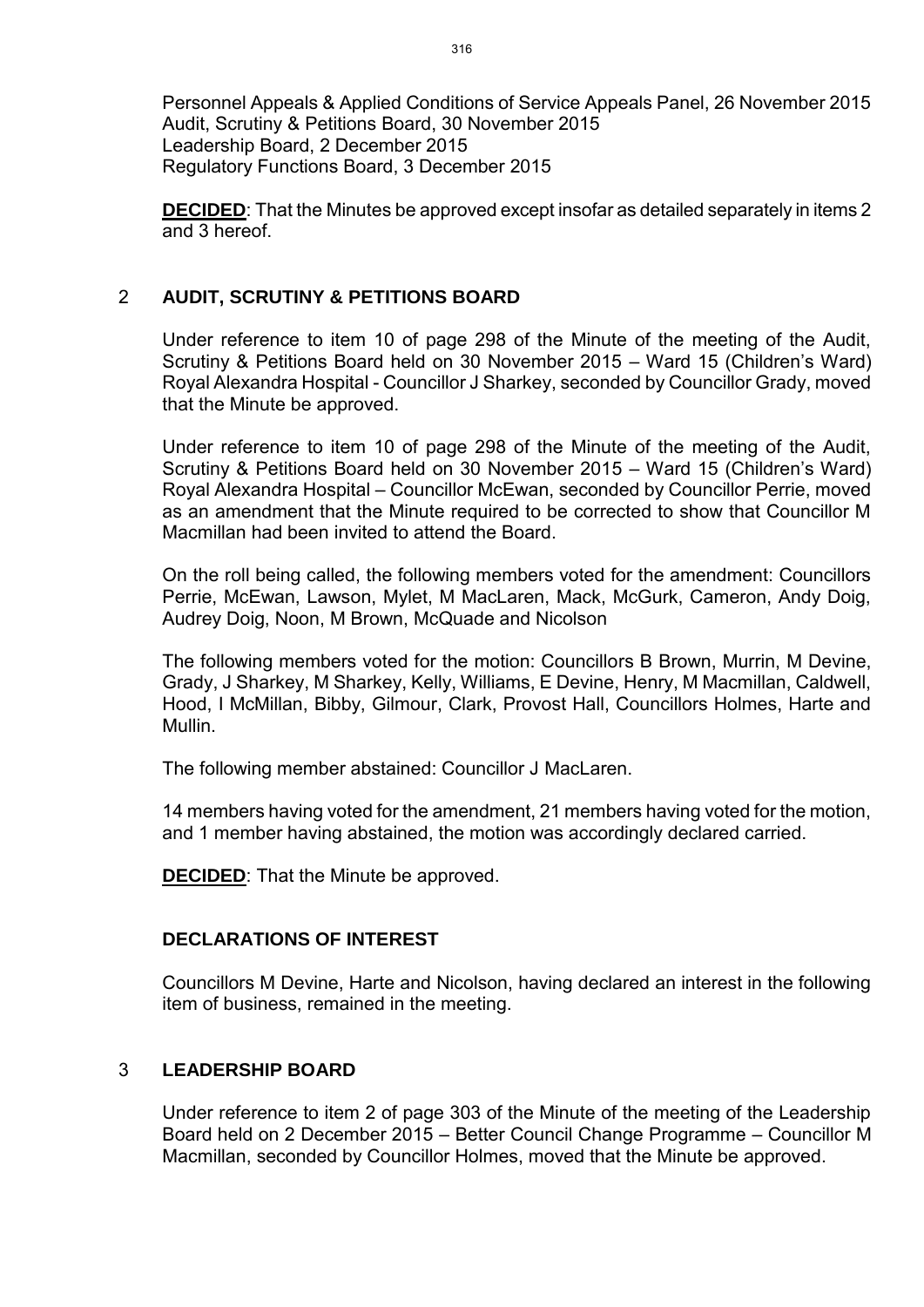Under reference to item 2 of page 303 of the Minute of the meeting of the Leadership Board held on 2 December 2015 – Better Council Change Programme – Councillor Nicolson, seconded by Councillor Lawson, moved as an amendment that the Minute required to be corrected in that there was a disparity between the Minute and a decision of the Renfrewshire Leisure Limited Board on 10 December, 2015.

On the roll being called, the following members voted for the amendment: Councillors Perrie, McEwan, Lawson, Mylet, M MacLaren, Mack, McGurk, Cameron, Andy Doig, Audrey Doig, Noon, M Brown, J Maclaren, McQuade and Nicolson.

The following members voted for the motion: Councillors B Brown, Murrin, M Devine, Grady, J Sharkey, M Sharkey, Kelly, Williams, E Devine, Henry, M Macmillan, Caldwell, Hood, I McMillan, Bibby, Gilmour, Clark, Provost Hall, Councillors Holmes, Harte and Mullin.

15 members having voted for the amendment and 21 members having voted for the motion, the motion was accordingly declared carried.

**DECIDED**: That the Minute be approved.

#### **ADJOURNMENT**

The meeting adjourned at 9.45 am to allow the children's choir from Todholm Primary School to sing Christmas carols. The Provost thanked the children and staff for their performance. The meeting reconvened at 10.00 am.

#### 4 **JOINT INSPECTION OF SERVICES FOR CHILDREN AND YOUNG PEOPLE IN RENFREWSHIRE – REPORT OF JOINT INSPECTION**

There was submitted a report by the Chief Executive relative to the joint inspection of services for children and young people in Renfrewshire.

The inspection was part of a new national programme of scrutiny and was the first time that all children's services in Renfrewshire had been inspected jointly. The inspection was led by the Care Inspectorate and included inspectors from Education Scotland, Healthcare Improvement Scotland and Her Majesty's Inspectorate of Constabulary for Scotland. Two young people with experience of the care service were also part of the inspection team. The inspection had taken place between December 2014 and February 2015 and the findings, which were attached to the report, had been published on 11 December 2015.

The inspection measured progress against nine quality indicators marked against a six point scale. Renfrewshire received six "very good", two "good" and one "adequate" grades which was a very positive result given the scale of the inspection. This placed Renfrewshire in the top four of such inspections undertaken to date.

The inspection recognised that the community planning partners and elected members were all highly committed to working together and had a compelling vision, value and aims, with meaningful ownership across the partnership to collaboratively realise the vision.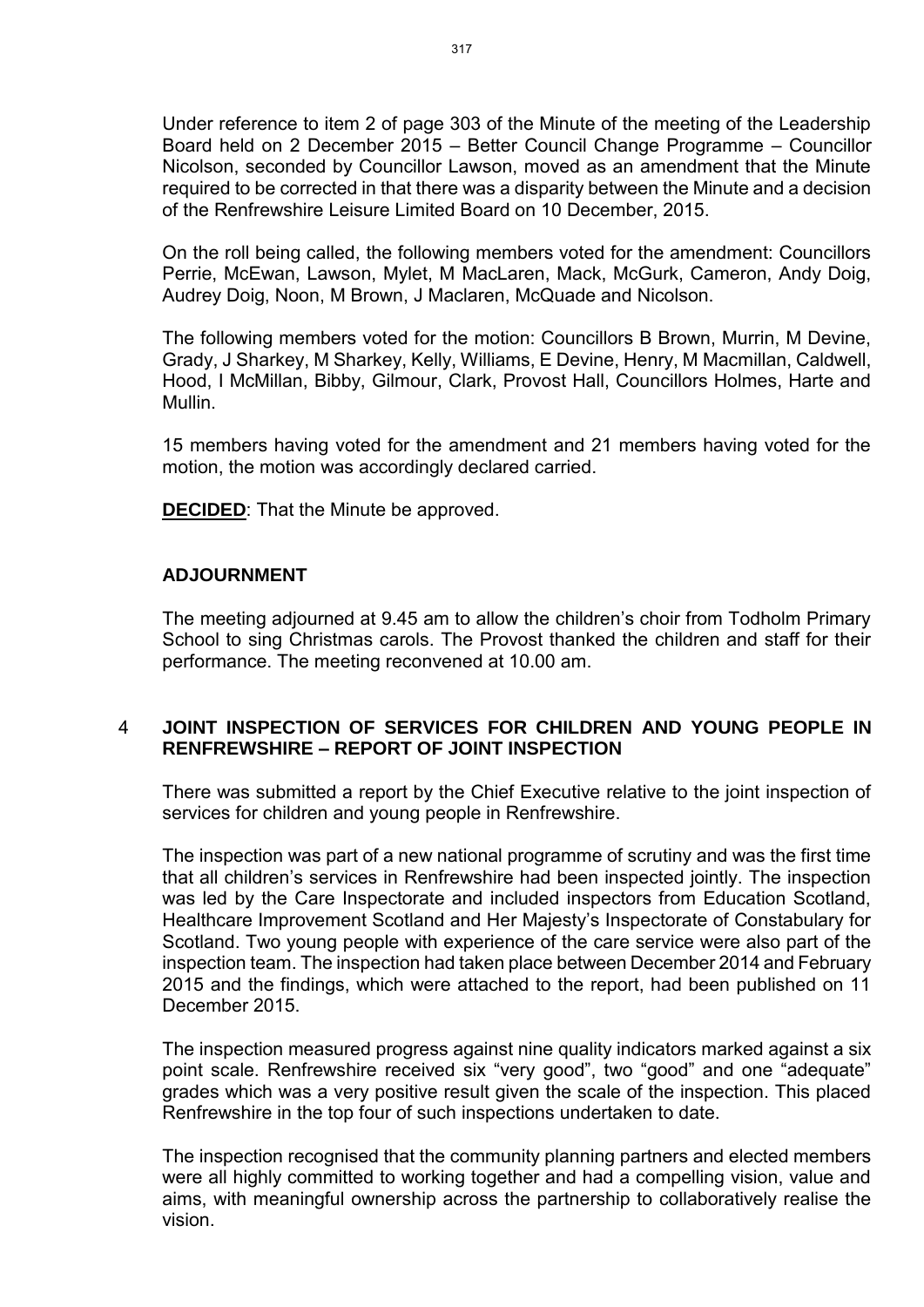The report listed the outcomes of the joint inspection, detailed the feedback provided from inspectors, and intimated that the inspection report had identified five recommendations to further strengthen key processes and multi-agency practice. A joint action plan had been produced in response. Training and practice had progressed since the inspection and action had already been taken to deliver improvements.

#### **DECIDED**:

(a) That the contents of the report be noted;

(b) That the actions undertaken to strengthen processes in response to Care Inspectorate feedback be noted; and

(c) That progress of the joint action plan be reported to a future meeting of the Education & Children Policy Board.

#### 5 **UK GOVERNMENT AUTUMN STATEMENT AND COMPREHENSIVE SPENDING REVIEW (CSR) 2015**

There was submitted a report by the Director of Finance & Resources relative to the announcement by the Chancellor of the Exchequer on 25 November 2015 of the UK Government's Autumn Statement and Spending Review 2015.

The report highlighted key elements of the announcement in relation to the financial settlement for the Scottish Government and its potential impact on local government and the Council. Changes to specific UK Government departmental budgets had, under the Barnett formula, increased the Scottish Budget by an extra £1 billion by 2019/20.

The report intimated that the Scottish Government would announce its budget plans on 16 December 2015 and that these were likely to be for one year only with budgets for future years not expected to emerge until later in 2016. There was also a possibility that the local government finance settlement would be released on this date. At that point, clarity would emerge of the impact on the Council's grant settlement and the extent to which that aligned with projections underpinning the Council's budget planning process for 2016/17 through to 2017/18.

The Director of Finance & Resources intimated that the Scottish Government had announced its budget plans on 16 December 2015 for one year only and that, following analysis of the outcome for Renfrewshire, a comprehensive briefing would be provided for members on its impact on the Council budget.

Councillor Holmes, seconded by Councillor M Macmillan, moved that the content of the report and the announcement by the Scottish Government of its own budget on 16 December 2015 be noted.

Councillor Lawson, seconded by Councillor Perrie, moved as an amendment that, in addition, Council regrets the financial situation caused directly by the UK Government's Comprehensive Spending Review which had led to the Scottish Government's inability to increase its overall 2016/17 budget without raising taxes.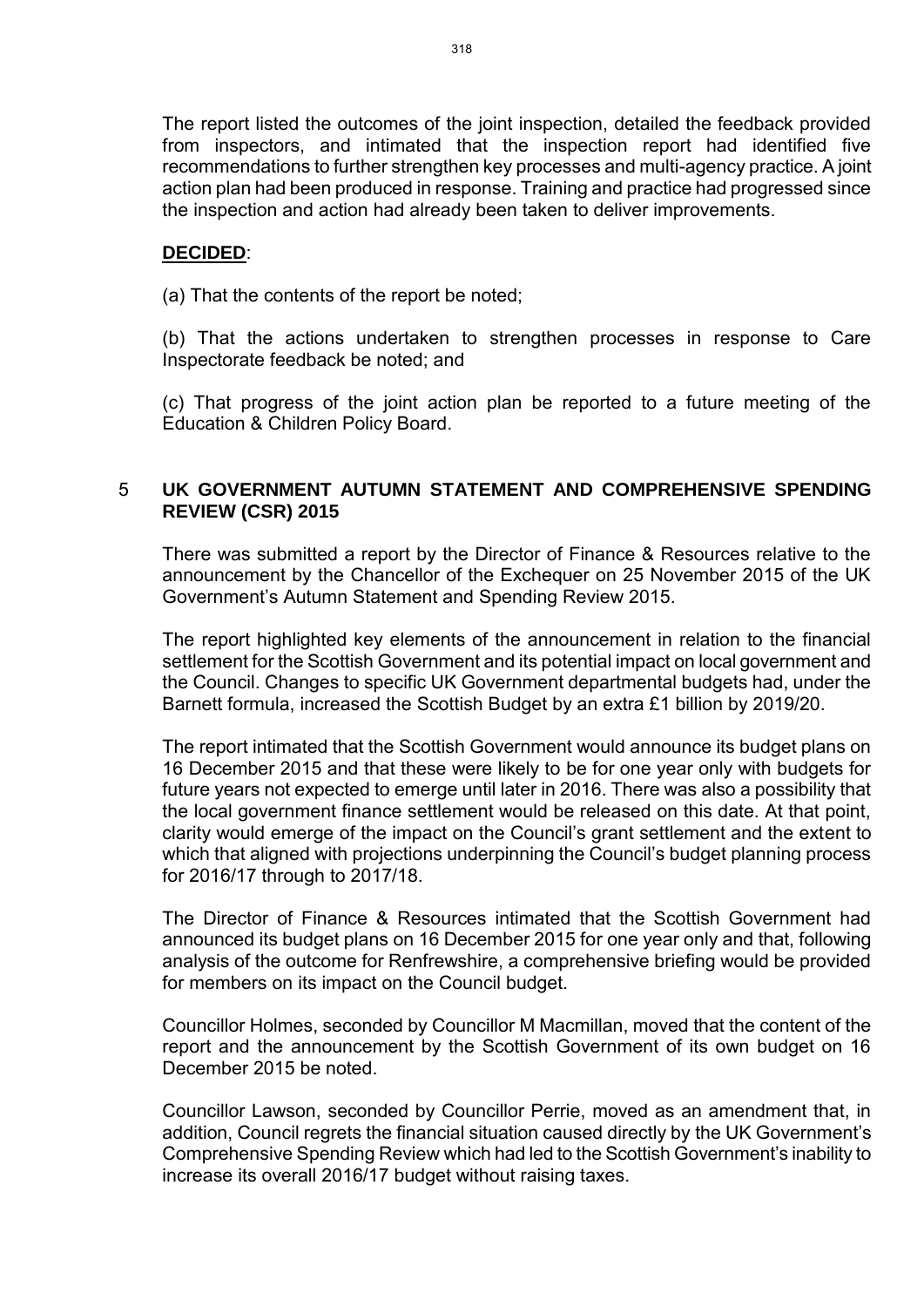Council notes that despite this the Scottish Government had:-

Maintained teacher numbers at 2015 levels nationally and secured places for all probationers who required one under the teacher induction scheme.

Protected household budgets already hit by UK Government austerity by proposing the 9th successive freeze in Council Tax – a saving of £1,500 for an average band D household.

Provided a £500 million boost for NHS, taking total spending to a record of nearly £13 billion.

Protected the Small Business Bonus – sheltering around 100,000 small firms from business rates.

Increased the Scottish Police Authority budget by £17.6 million, fulfilling the pledge to protect the budget in real terms in every year of the next Parliament - a boost of £100 million over the period.

Provided housing investment of £690 million, with an increase of around £90 million in affordable housing compared with 2015/16 – the first step to providing 50,000 new affordable homes by 2020/21.

Provided further investment of £115 million in digital infrastructure to include next generation broadband access to 95% of the population by 2017.

Provided 600 hours free high-quality early learning and childcare offered to all 3 and 4 year olds and vulnerable 2-year olds, moving to 1140 hours by the end of the next parliament.

Provided £38 million for the Scottish Welfare Fund, up to £343 million for the Council Tax Reduction Scheme and £35 million to ensure no-one paid the 'bedroom tax'.

Maintained its commitment that higher education was based on ability to learn and not ability to pay.

Maintained free prescription and regular eye checks, along with free concessionary travel, free personal and nursing care.

On the roll being called, the following members voted for the amendment: Councillors Perrie, McEwan, Lawson, Mylet, M MacLaren, Mack, McGurk, Cameron, Andy Doig, Audrey Doig, Noon, M Brown, McQuade and Nicolson.

The following members voted for the motion: Councillors B Brown, Murrin, M Devine, Grady, J Sharkey, M Sharkey, Kelly, Williams, E Devine, Henry, M Macmillan, Caldwell, Hood, I McMillan, Bibby, Gilmour, Clark, Provost Hall, Councillors Holmes, J MacLaren, Harte and Mullin.

14 members having voted for the amendment and 22 members having voted for the motion, the motion was accordingly declared carried.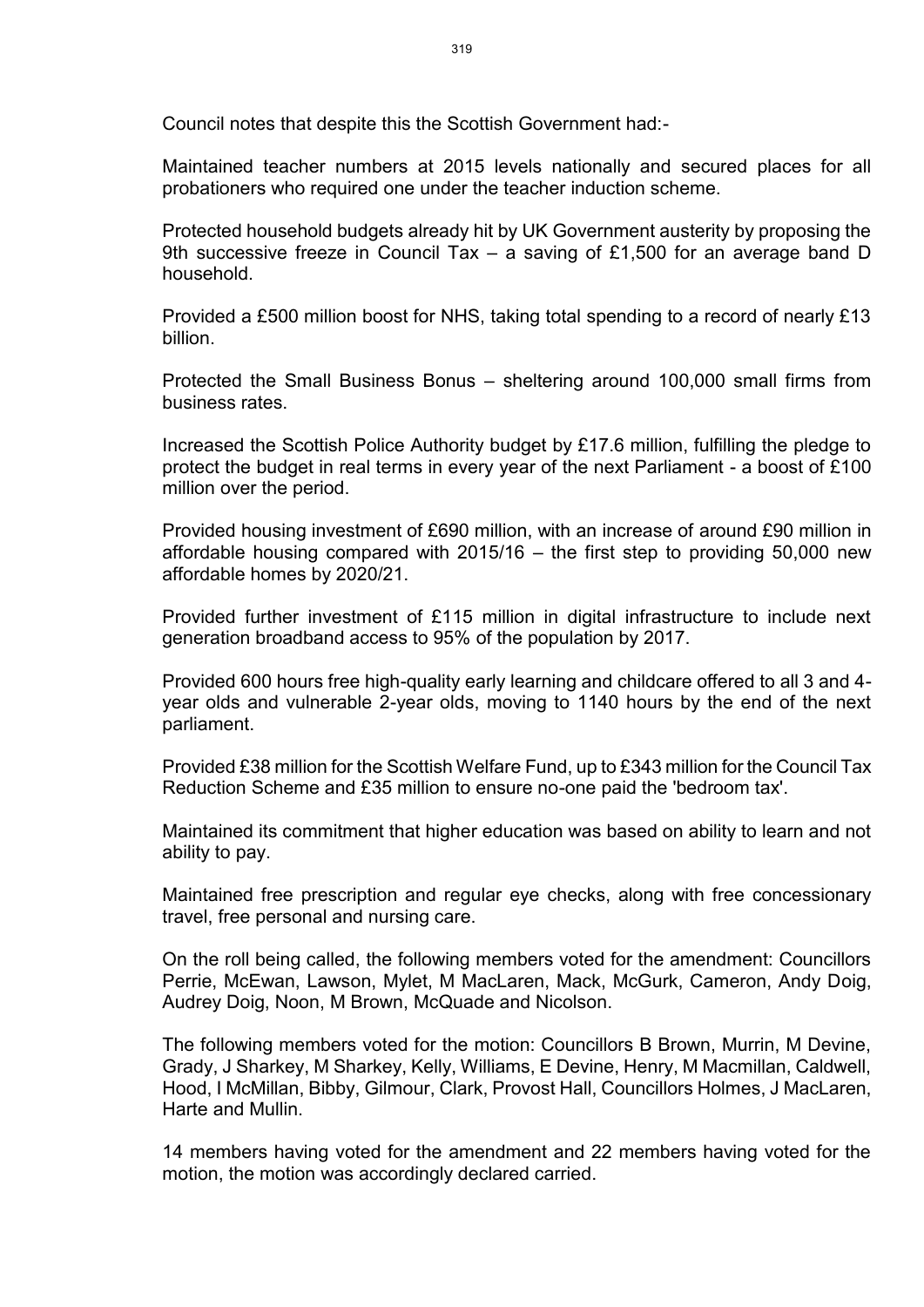**DECIDED:** That the content of the report and the announcement by the Scottish Government of its own budget on 16 December 2015 be noted.

#### **DECLARATIONS OF INTEREST**

Councillors M Devine, Harte and Nicolson, having declared an interest in the following item of business, remained in the meeting.

#### 6 **A BETTER FUTURE, A BETTER COUNCIL – PROGRESS REPORT AND UPDATE TO COUNCIL PLAN (2016/17)**

There was submitted a report by the Chief Executive relative to the review of progress to deliver the Council's key objectives as set out in A Better Future, A Better Council (the Council Plan), approved for implementation in December 2013.

The report listed the progress made over the last two years to deliver outcomes for jobs and the economy; improved health, well-being and life chances for children and families; improved support to vulnerable adults; reduction in the causes and impact of poverty; a safer and stronger Renfrewshire; and a better Council.

The reported highlighted that the Council was working well with its partners and despite financial challenges had achieved a significant amount for Renfrewshire. Progress had been confirmed through a range of external inspections and audits as well as comparison at a national level.

To take account of the changes that had occurred over the period and to take the organisation forward into 2017, the Council Plan had been revised and a copy of the Council Plan 2016/17 setting out the second phase of activity to deliver more long-term benefits to Renfrewshire was appended to the report.

#### **DECIDED**:

(a) That the progress made to deliver the Council Plan be noted;

(b) That the revised Council Plan 2016/17 as appended to the report be approved; and

(c) That the preparation and submission of a further progress report to Council in December 2016 be approved.

#### **DECLARATIONS OF INTEREST**

Councillors Andy Doig and Audrey Doig having declared an interest in the following item, left the meeting and took no part in the discussion or voting thereon.

Councillors M Devine, Harte and Nicolson, having declared an interest in the following item of business, remained in the meeting.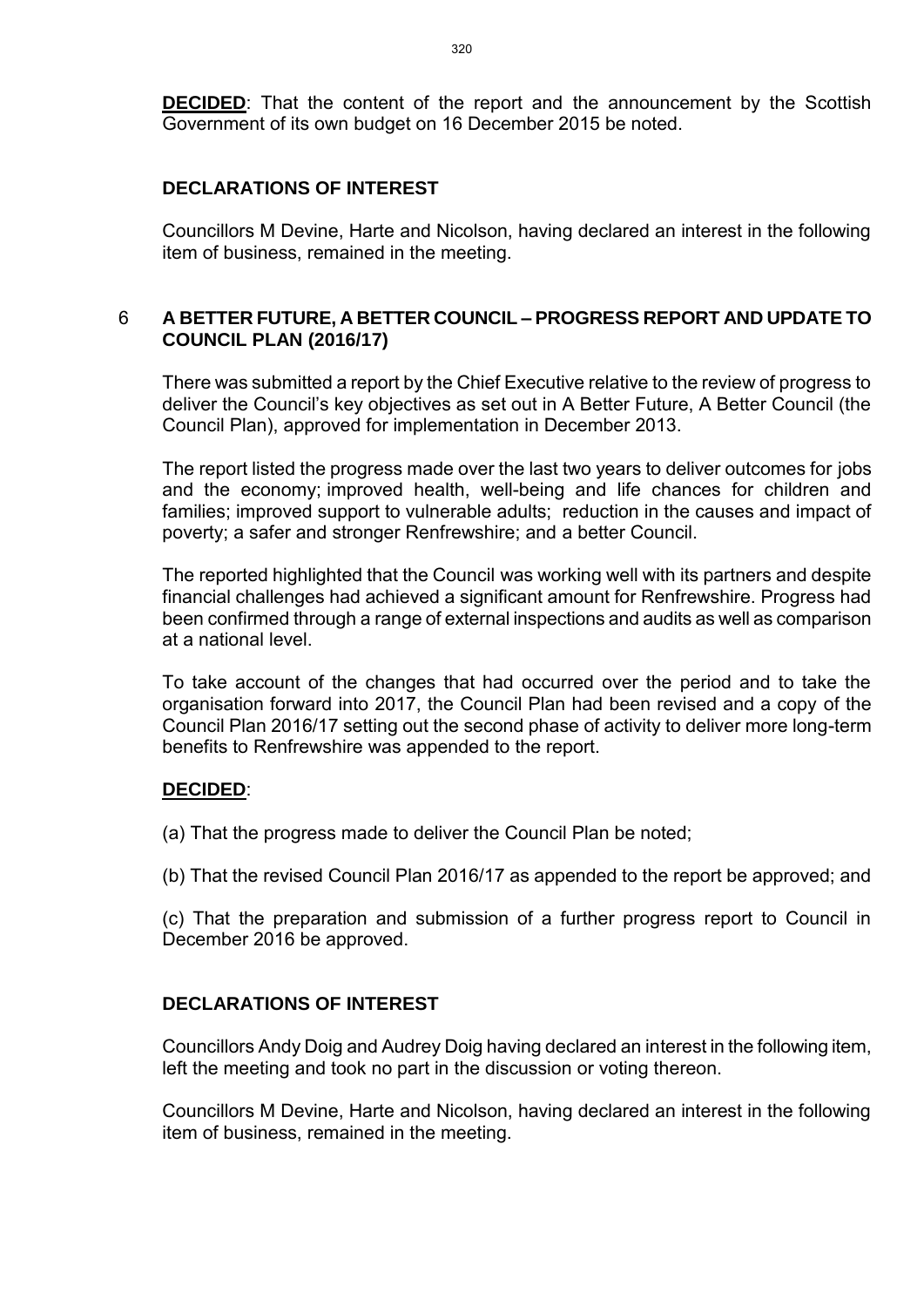#### 7 **UPDATE ON TRANSFER OF CULTURAL AND LEISURE SERVICES**

There was submitted a progress report by the Chief Executive relative to the transfer of cultural and leisure facilities and services to Renfrewshire Leisure Limited (RLL).

The report confirmed that the transfer of community centres and bowling greens to RLL had been completed on 1 December 2015 and set out the level of investment and scope of works now proposed for Glenburn, Gallowhill, Foxbar and Ralston Community Centres in Paisley, the Cargill Hall, Bridge of Weir and Johnstone Castle Community Centre, Johnstone, at a total cost of £2,459,839.40 from the Council's £3 million community investment fund of which £50,000 had already been committed to support Linwood Community Development Trust (LCDT) plans to redevelop playing fields at the site of the former Clippens School.

A further £250,000 had been earmarked from this fund as match funding for LCDT to secure lottery funding subject to future consideration of detailed funding proposals from LCDT.

It was anticipated that future discussions would take place between the working group and the management committees of community-managed halls to implement the works detailed within the report.

Councillor M Macmillan, seconded by Councillor Holmes, moved that the Council notes the completion of the agreed transfer of cultural and leisure faciliites and services approved by Council on 18 December, 2014; notes the successful transfer of community centres and bowling greens to Renfrewshire Leisure on 1 December, 2015, as planned; agrees the proposals for investment and scope of works as outlined in section 5 of the report for the six community facilities identified in the report to Council on 25 June, 2015; and notes that despite decreasing grant income from the Scottish Government this administration has not closed and will not close any community facilities. Council further notes the determination of this administration to enhance and improve our community facilities but recognises the challenge it faces in doing so whilst the Scottish Government continues to withhold funding and resources to enable these improvements. Council will bring forward an accelerated programme of improvements to our community facilities as soon as the Scottish Government reverses its strategy of imposing deeper and faster cuts on local councils.

Councillor Lawson, seconded by Councillor Perrie, moved as a first amendment that the report be not approved.

Councillor Nicolson, seconded by Councillor McGurk, moved as a second amendment that Council notes that the near 50% closure of Ralston Community Sports Centre was done without any clear plan in place to develop alternative usage. As sole member of Renfrewshire Leisure Limited, Council instructs its representatives on that body to pursue and develop a clear sustainable action plan to increase usage, opening hours and a longterm sustainable plan for the facility.

On the roll being called between the motion and the first amendment, the following members voted for the first amendment: Councillors Perrie, McEwan, Lawson, Mylet, M MacLaren, Mack, McGurk, Cameron, Noon, M Brown, J MacLaren, McQuade and Nicolson.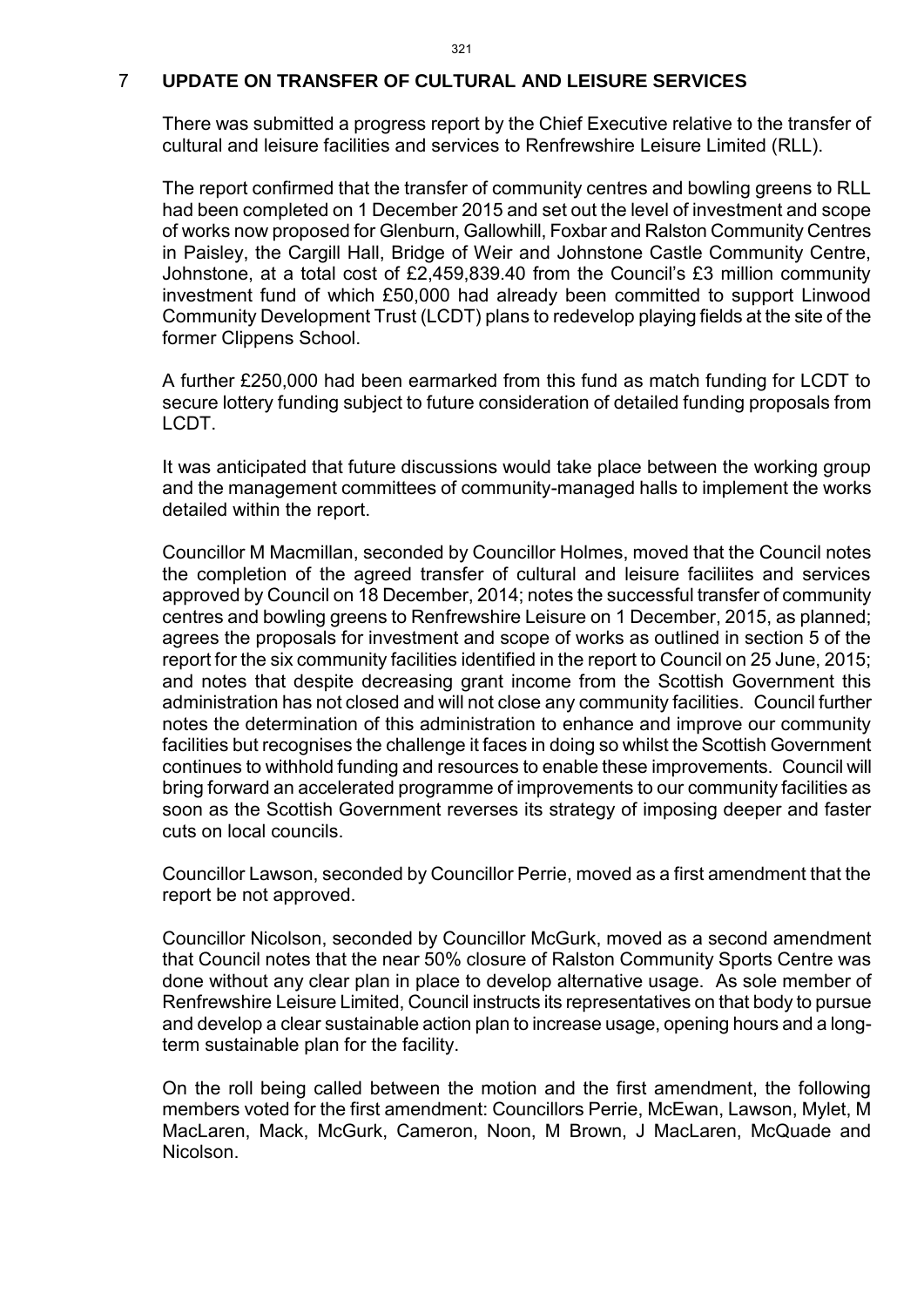The following members voted for the motion: Councillors B Brown, Murrin, M Devine, Grady, J Sharkey, M Sharkey, Kelly, Williams, E Devine, Henry, M Macmillan, Caldwell, Hood, I McMillan, Bibby, Gilmour, Clark, Provost Hall, Councillors Holmes, Harte and Mullin.

13 members having voted for the first amendment and 21 members having voted for the motion, a vote was then taken between the motion and the second amendment.

On the roll being called the following members voted for the second amendment: Councillors Perrie, McEwan, Lawson, Mylet, M MacLaren, Mack, McGurk, Cameron, Noon, M Brown, J MacLaren, McQuade and Nicolson.

The following members voted for the motion: Councillors B Brown, Murrin, M Devine, Grady, J Sharkey, M Sharkey, Kelly, Williams, E Devine, Henry, M Macmillan, Caldwell, Hood, I McMillan, Bibby, Gilmour, Clark, Provost Hall, Councillors Holmes, Harte and Mullin.

13 members having voted for the second amendment and 21 members having voted for the motion, the motion was accordingly declared carried.

#### **DECIDED:**

(a) That the completion of the agreed transfer of cultural and leisure faciliites and services approved by Council on 18 December, 2014 be noted;

(b) That the successful transfer of community centres and bowling greens to Renfrewshire Leisure on 1 December, 2015, as planned be noted;

(c) That the proposals for investment and scope of works as outlined in section 5 of the report for the six community facilities identified in the report to Council on 25 June, 2015 be agreed;

(d) That it be noted that despite decreasing grant income from the Scottish Government this administration had not closed and will not close any community facilities;

(e) That, further, the determination of this administration to enhance and improve our community facilities but recognises the challenge it faces in doing so whilst the Scottish Government continues to withhold funding and resources to enable these improvements be noted; and

(f) That an accelerated programme of improvements to our community facilities as soon as the Scottish Government reverses its strategy of imposing deeper and faster cuts on local councils would be brought forward.

#### **SEDERUNT**

Councillors Andy Doig and Audrey Doig returned to the meeting prior to consideration of the following item.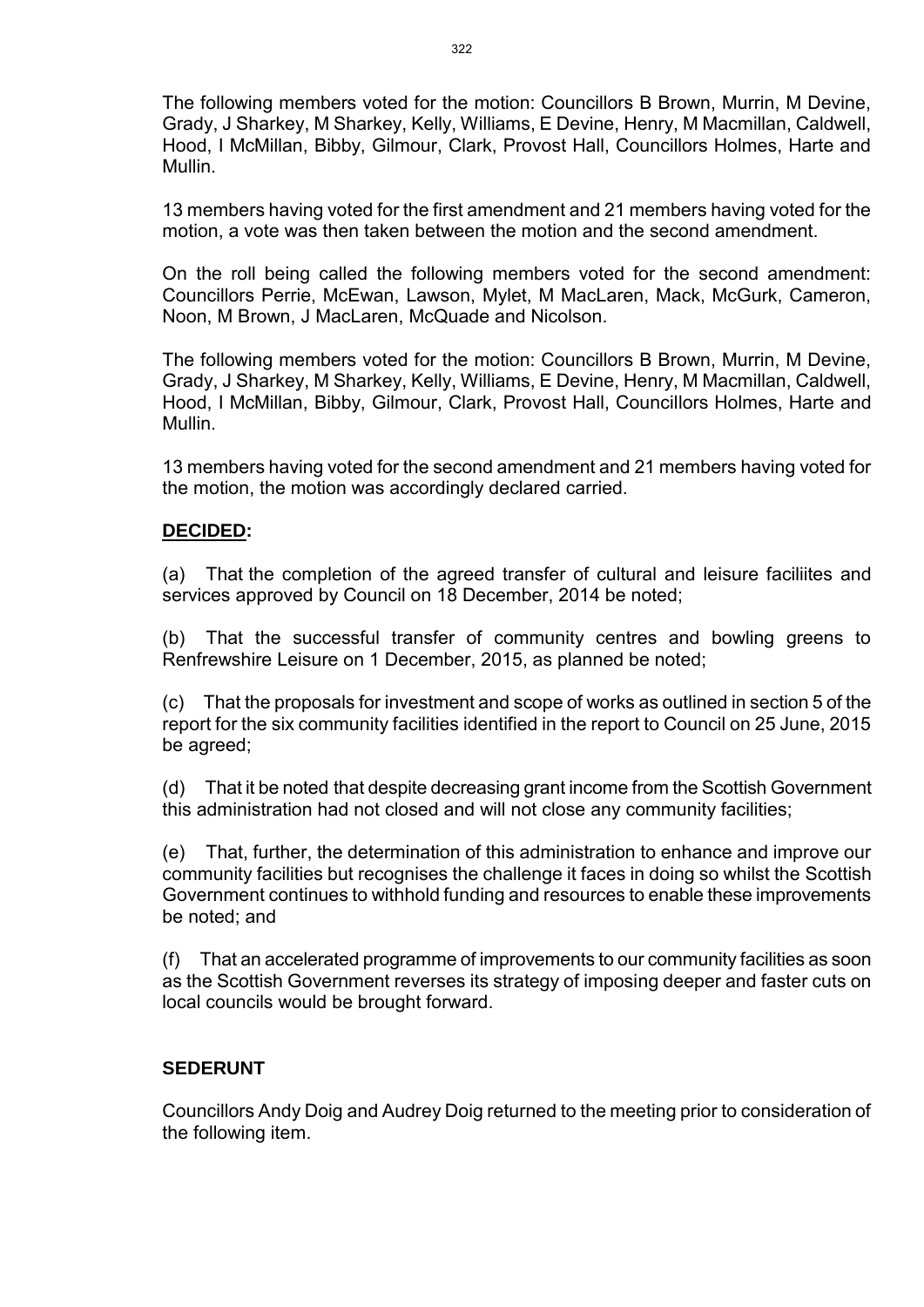#### 8 **RENFREWSHIRE'S GAELIC LANGUAGE PLAN 2016-21**

There was submitted a report by the Director of Children's Services relative to Renfrewshire's Gaelic Language Plan 2016/21 (the Plan) produced, in accordance with the Gaelic Language (Scotland) Act 2005, for Bòrd na Gaidhlig approval.

The Plan set out the Council's proposals to enhance the status of Gaelic; promote the acquisition and leaning of Gaelic; and encourage the increased use of Gaelic. The Plan had been prepared in accordance with statutory requirements and with regard to the National Plan for Gaelic and the Guidance on the Development of Gaelic Language Plans. A copy of the Plan was appended to the report.

#### **DECIDED**:

(a) That the proposals set out the in Gaelic Language Plan 2016/21 be agreed; and

(b) That the Gaelic Language Plan 2016/21 be submitted to Bòrd na Gaidhlig for approval

#### 9 **A PRUDENTIAL FRAMEWORK FOR CAPITAL FINANCE IN RENFREWSHIRE PROGRESS REPORT**

There was submitted a progress report by the Director of Finance & Resources relative to the Council's prudential indicators for 2015/16. The report detailed the position as at 16 October 2015 and intimated that in relation to the capital expenditure indicators, there was a net increase of £4.984 million in the planned Non-Housing capital expenditure and a decrease of £0.091 million in the planned Housing capital expenditure during 2015/16. The report detailed the reasons for the proposed revisions to the indicators.

The report set out the capital financing requirement for 2015/16, based on the position at 16 October 2015 and intimated a marginal increase of £1 million in the probable capital financing requirement at 31 March 2016 in Non-Housing services and an anticipated decrease of £4 million in housing services compared to the estimate for the period. The report detailed the reasons for the proposed revisions to the indicators.

The report also detailed proposed revisions to the external debt indicators and the position with treasury management and affordability indicators.

**DECIDED**: That the changes to the capital expenditure indicator and capital financing requirement, as detailed in the report, be approved.

#### **DECLARATIONS OF INTEREST**

Councillors Andy Doig and Audrey Doig, having declared a financial interest in the following item of business, left the meeting and did not take part in any discussion or voting thereon.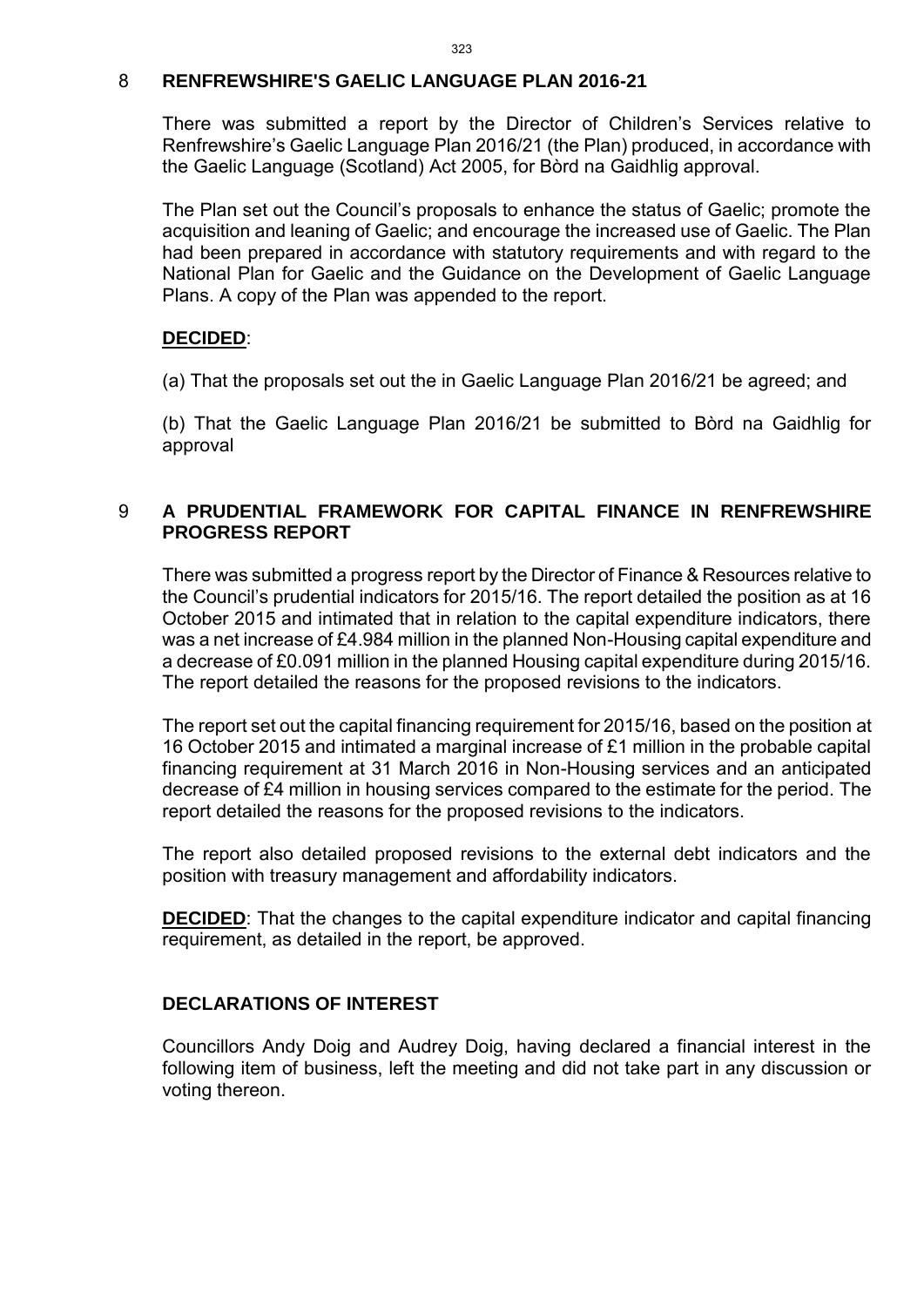#### 10 **COUNCIL PROTOCOL - UPDATE**

There was submitted a report by the Director of Finance & Resources relative to the Council Protocol (the Protocol) to be observed following the death of a senior national figure or local holder of high office. The Protocol had been prepared with guidance from the National Association of Civic Officers and set out the ceremonial elements to be put in place, as appropriate, to mark such events in Renfrewshire. A copy of the Protocol was appended to the report.

The inclusion of HRH Princess Charlotte of Cambridge in the Protocol list appended to the report was noted.

#### **DECIDED**:

(a) That the report be noted; and

(b) That the Protocol, as set out in the appendix to the report, with the inclusion of HRH the Princess Charlotte of Cambridge be approved.

#### **ADJOURNMENT**

The meeting adjourned at 11.05 am and reconvened at 11.15 am.

#### **SEDERUNT**

Councillors Andy Doig and Audrey Doig returned to the meeting prior to consideration of the following item.

#### 11 **NOTICE OF MOTION (1)**

There was submitted a Notice of Motion by Councillors I McMillan and Bibby in the following terms:-

"Council calls on the Scottish Government's Secretary for Health, Shona Robison, to look into the possibility of a centre of excellence for work-related lung disorders to be based at the Queen Elizabeth University Hospital."

Councillor I McMillan, seconded by Councillor Bibby, then moved the motion which was agreed unanimously.

**DECIDED**: That the Council calls on the Scottish Government's Secretary for Health, Shona Robison, to look into the possibility of a centre of excellence for work-related lung disorders to be based at the Queen Elizabeth University Hospital.

#### 12 **NOTICE OF MOTION (2)**

There was submitted a Notice of Motion by Councillors Nicolson and Audrey Doig in the following terms:-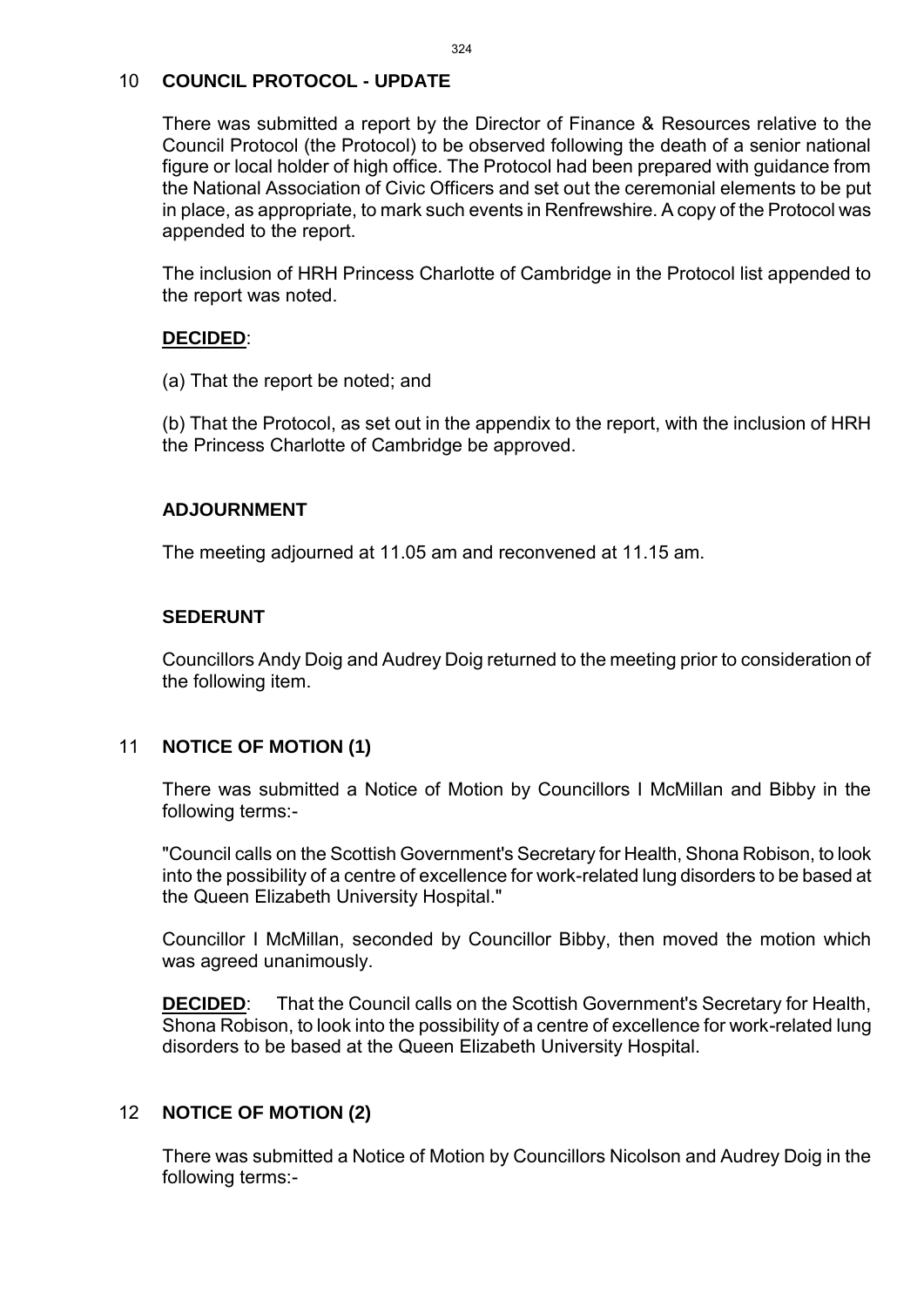"Council regrets reports that the UK Government may move to repeal the Human Rights Act from statute. Council recognises that the suggestion to replace this vital cornerstone of fundamental inalienable rights with the 'so-called' British Bill of Rights is viewed by many within Scotland with serious concern.

Council believes that any proposed 'British Bill of Rights' will serve as a vehicle to introduce opt outs of the fundamental and necessary protections required in a modern outward facing liberal society. Council calls on the UK Government to abandon any attempt to actively undermine the rights and protections of its citizens.

Council welcomes the comments of the First Minister on this issue and further calls on the Scottish Parliament to work with other such devolved UK legislatures to move to refuse consent of withdrawal of the protection and safeguards the HRA affords which is enshrined in the Scotland Act.

Council asserts its support in the strongest terms for retention of the rights and protections afforded by the HRA and recognises them as 'Constitutional statutes' and therefore not subject to the doctrine of implied repeal."

Councillor Nicolson, seconded by Councillor Doig, then moved the motion.

Councillor Holmes, seconded by Councillor M Macmillan, moved as an amendment that motion be amended to delete the third paragraph and insert "Council notes the HRA came into force in the UK in 2000 and further notes the provisions of the Scotland Act 1998 in relation to the rights contained in the European Convention of Human Rights. Council welcomes opposition to the repeal of the Human Rights Act from individuals, civil liberties and other organisations and from political parties including Labour, Liberal Democrats and SNP. Council calls on the Scottish Parliament to work with other such devolved UK legislatures to move to refuse the consent to withdrawal of the protections and safeguards the HRA affords, which are enshrined in the Scotland Act. Council asserts its support in the strongest terms for the retention of the rights and protections afforded by the HRA and recognises the HRA as a 'constitutional statute' and therefore not subject to the doctrine of implied repeal."

In terms of Standing Order 27, Councillors Nicolson and Audrey Doig, as mover and seconder of the motion agreed to the amendment. The motion as amended was agreed unanimously.

**DECIDED**: That the Council regrets reports that the UK Government may move to repeal the Human Rights Act (HRA) from statute. Council recognises that the suggestion to replace this vital cornerstone of fundamental inalienable rights with the 'so-called' British Bill of Rights is viewed by many within Scotland with serious concern.

Council believes that any proposed 'British Bill of Rights' will serve as a vehicle to introduce opt outs of the fundamental and necessary protections required in a modern outward facing liberal society. Council calls on the UK Government to abandon any attempt to actively undermine the rights and protections of its citizens.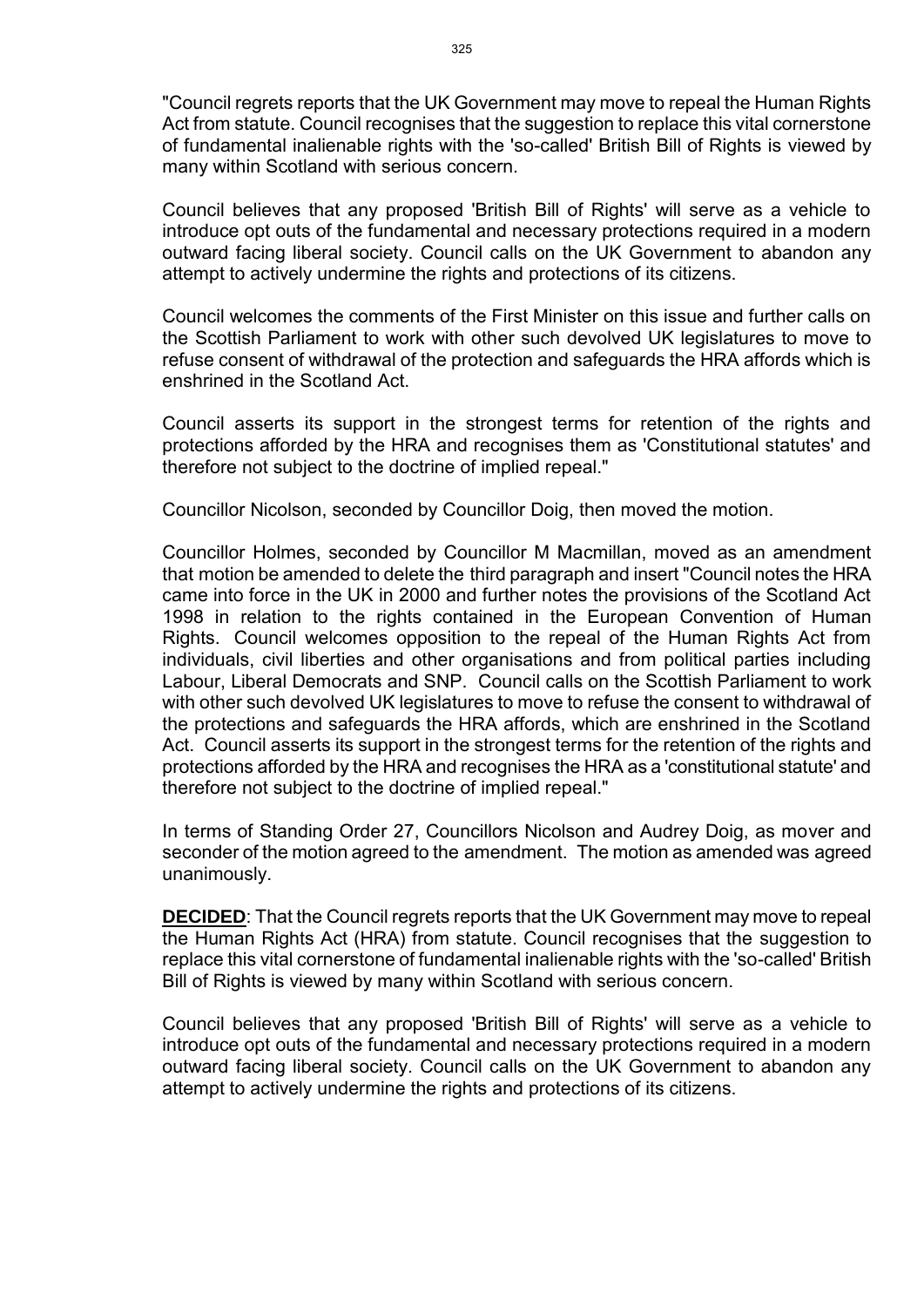Council notes the HRA came into force in the UK in 2000 and further notes the provisions of the Scotland Act 1998 in relation to the rights contained in the European Convention of Human Rights. Council welcomes opposition to the repeal of the Human Rights Act from individuals, civil liberties and other organisations and from political parties including Labour, Liberal Democrats and SNP. Council calls on the Scottish Parliament to work with other such devolved UK legislatures to move to refuse the consent to withdrawal of the protections and safeguards the HRA affords, which are enshrined in the Scotland Act. Council asserts its support in the strongest terms for the retention of the rights and protections afforded by the HRA and recognises the HRA as a 'constitutional statute' and therefore not subject to the doctrine of implied repeal.

#### 13 **NOTICE OF MOTION (3)**

There was submitted a Notice of Motion by Councillors Andy Doig and Nicolson in the following terms:-

"This Council notes that epilepsy is one of the most prevalent neurological conditions yet is also one of the least understood by the public, sympathises with the challenges faced by those suffering from epilepsy and their families, and seeks to support them in every way possible.

Council, accordingly, instructs the new Joint Integrated Social Work and Health Board to explore options for the provision of epilepsy seizure alarms for those Renfrewshire residents who require them, and recognises their role in both providing reassurance and promoting a more comprehensive package of care for epilepsy sufferers."

Councillor Andy Doig, seconded by Councillor Nicolson, then moved the motion which was agreed unanimously.

**DECIDED:** That this Council notes that epilepsy is one of the most prevalent neurological conditions yet is also one of the least understood by the public, sympathises with the challenges faced by those suffering from epilepsy and their families, and seeks to support them in every way possible.

Council, accordingly, instructs the new Joint Integrated Social Work and Health Board to explore options for the provision of epilepsy seizure alarms for those Renfrewshire residents who require them, and recognises their role in both providing reassurance and promoting a more comprehensive package of care for epilepsy sufferers.

#### 14 **NOTICE OF MOTION (4)**

There was submitted a Notice of Motion by Councillors Lawson and K MacLaren in the following terms:-

"Council agrees in principle, to endeavour to incorporate the return of the MOD to Paisley into the Paisley 2021 bid for UK City of Culture."

Councillor Cameron, seconded by Councillor Lawson, then moved the motion which was agreed unanimously.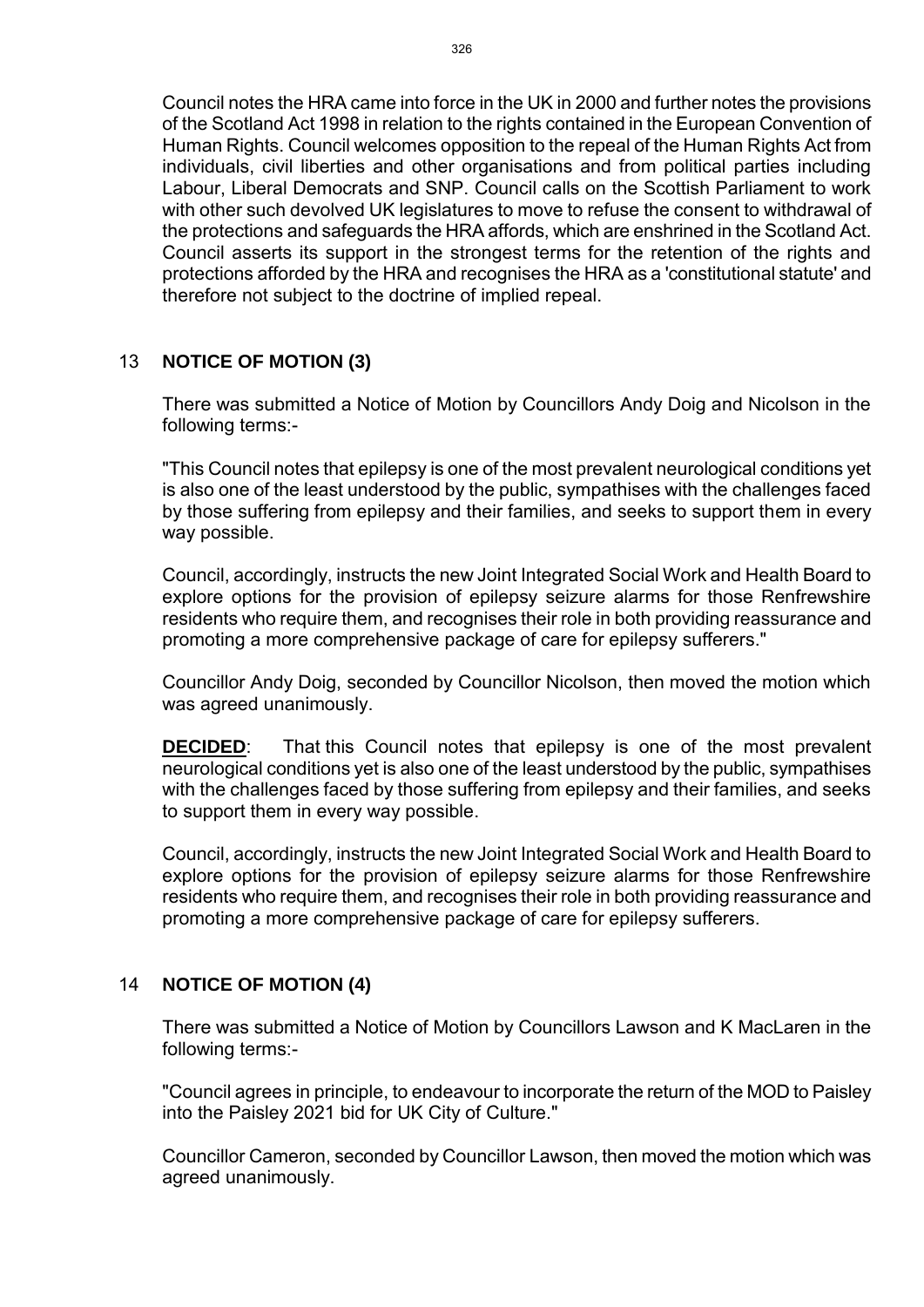**DECIDED**: That the Council agrees in principle, to endeavour to incorporate the return of the Mod to Paisley into the Paisley 2021 bid for UK City of Culture.

#### 15 **NOTICE OF MOTION (5)**

There was submitted a Notice of Motion by Councillors McEwan and Perrie in the following terms:-

"Council welcomes the vote in the Scottish Parliament on 3 November 2015 in which it called on the UK Government NOT to renew Trident."

Councillor McEwan, seconded by Councillor Perrie, then moved the motion which was agreed unanimously.

**DECIDED**: That this Council welcomes the vote in the Scottish Parliament on 3 November 2015 in which it called on the UK Government NOT to renew Trident.

#### 16 **NOTICE OF MOTION (6)**

There was submitted a Notice of Motion by Councillors K MacLaren and Lawson in the following terms:-

"Transatlantic Trade and Investment Partnership (TTIP)

Council notes that the European Union (EU) and the United States (USA) started negotiations in July 2013 on a Transatlantic Trade and Investment Partnership (TTIP). Council expresses a concern over the lack of transparency in these negotiations and that the stated ambitions for TTIP go well beyond traditional goals of trade agreements and seek to encompass a wide spectrum of public policies. These include the harmonisation of regulatory standards; opening markets in the service sector which could potentially include public services such as health, social services and higher education; opening up of public procurement markets; and a massive expansion of the Investor State Dispute Settlement (ISDS) mechanism allowing corporate investors to challenge state actions which they perceive as threatening their investments.

Council believes that TTIP could have a detrimental impact on local services, employment, suppliers and decision-making. Therefore, a thorough impact assessment of TTIP on local authorities must be undertaken and that local decision-making must be protected from ISDS before negotiations can be concluded.

Council therefore agrees to write to both the UK and Scottish Governments to raise our concerns about the potential impact of TTIP on local authorities. Council will also contact other local authorities across Scotland, the UK and Europe which are opposed to TTIP and to work with them and with local campaigners to raise awareness about the problems of TTIP."

Councillor M Macmillan, seconded by Councillor Holmes, moved as an amendment that the last paragraph of the motion be removed and thereafter be combined with the terms of Notice of Motion (10) set out at item 18 of the agenda as follows and that item18 of the agenda would be withdrawn.

This Council notes that: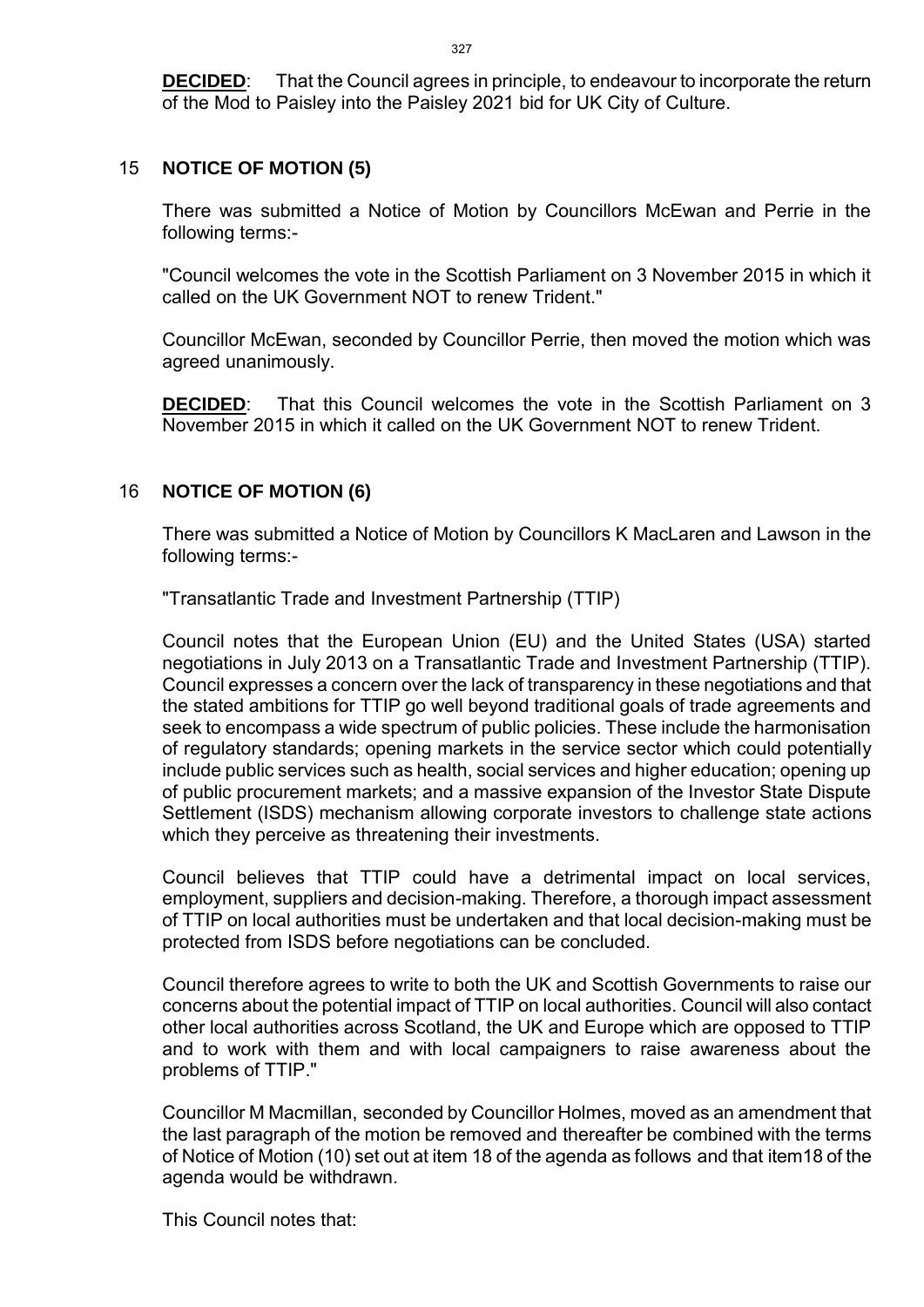• discussions currently being conducted in secret between officials of the US and EU concerning the possible EU-US Transitional Trade and Investment Partnership (TTIP), may - in addition to affecting regulations in a range of areas such as food safety, employment rights and the environment, affect the future public ownership of services in areas such as the health service and in local government;

• recent reports on the TTIP discussions indicate that an agreement on TTIP may involve further tendering for public services by multi-national companies and allow these companies to sue elected administrations through an Investors State Dispute Settlement mechanism, an Investor Court System or an alternative but similar system, particularly when such elected administrations take previously privatised services back into public or common ownership;

• The UK government would play a role in the approval of the outcome of the TTIP discussions through the involvement of the relevant UK Government representatives in the EU Council of Ministers; and

• Many of the subject areas being considered by the TTIP discussions are areas over which local government and the Scottish Parliament has jurisdiction in Scotland.

Given the points above, this Council opposes TTIP and resolves to write to the UK and Scottish Governments, as well as Scottish MEPs, urging that they also declare their opposition to TTIP.

In terms of Standing Order 27, Councillors Lawson and Perrie, as mover and seconder of the motion, agreed to the amendment. The motion as amended was agreed unanimously.

**DECIDED**: That Council notes that the European Union (EU) and the United States (USA) started negotiations in July 2013 on a Transatlantic Trade and Investment Partnership (TTIP). Council expresses a concern over the lack of transparency in these negotiations and that the stated ambitions for TTIP go well beyond traditional goals of trade agreements and seek to encompass a wide spectrum of public policies. These include the harmonisation of regulatory standards; opening markets in the service sector which could potentially include public services such as health, social services and higher education; opening up of public procurement markets; and a massive expansion of the Investor State Dispute Settlement (ISDS) mechanism allowing corporate investors to challenge state actions which they perceive as threatening their investments.

Council believes that TTIP could have a detrimental impact on local services, employment, suppliers and decision-making. Therefore, a thorough impact assessment of TTIP on local authorities must be undertaken and that local decision-making must be protected from ISDS before negotiations can be concluded.

This Council notes that:

• discussions currently being conducted in secret between officials of the US and EU concerning the possible EU-US Transitional Trade and Investment Partnership (TTIP), may - in addition to affecting regulations in a range of areas such as food safety, employment rights and the environment, affect the future public ownership of services in areas such as the health service and in local government;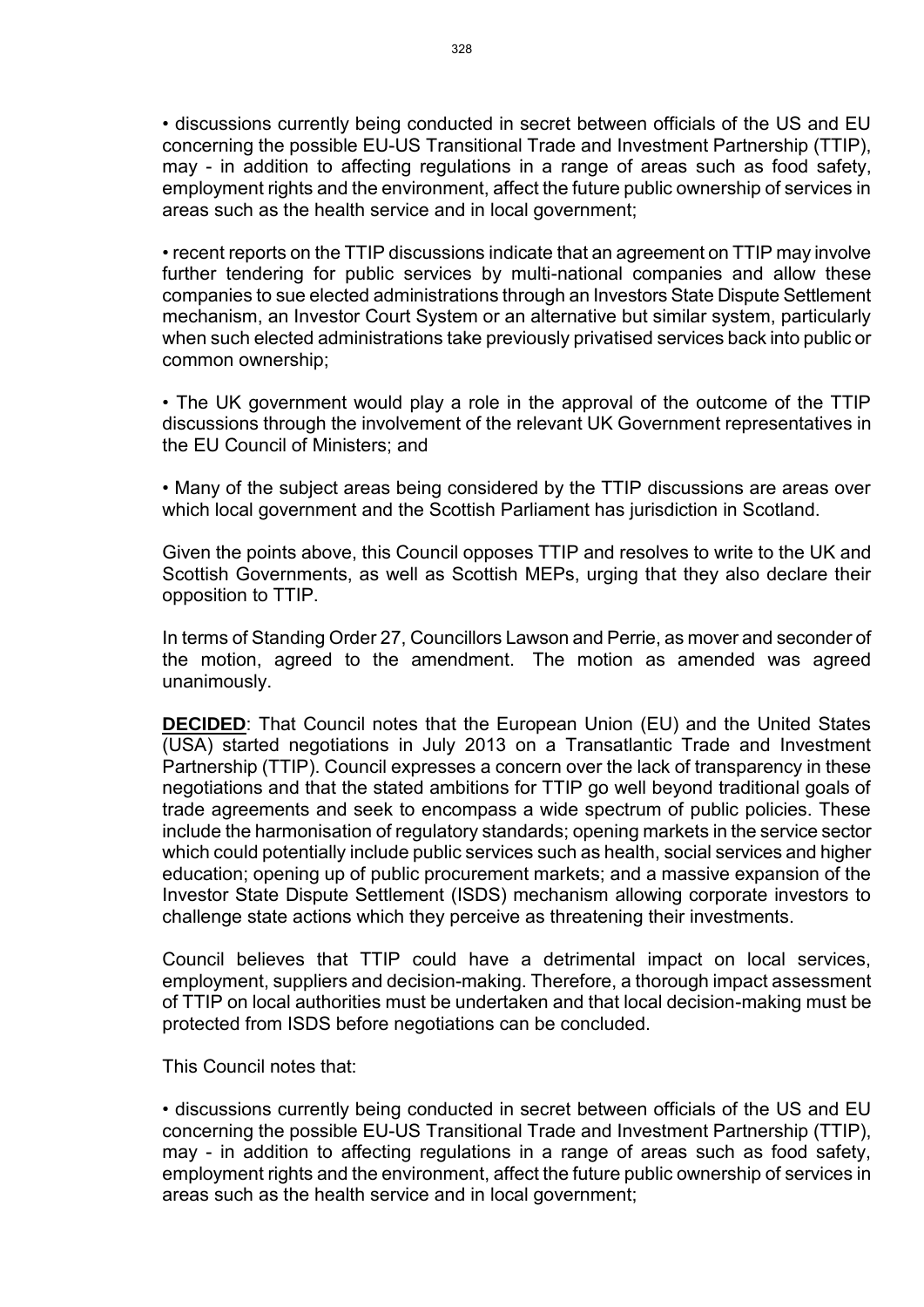• recent reports on the TTIP discussions indicate that an agreement on TTIP may involve further tendering for public services by multi-national companies and allow these companies to sue elected administrations through an Investors State Dispute Settlement mechanism, an Investor Court System or an alternative but similar system, particularly when such elected administrations take previously privatised services back into public or common ownership;

• The UK government would play a role in the approval of the outcome of the TTIP discussions through the involvement of the relevant UK Government representatives in the EU Council of Ministers; and

• Many of the subject areas being considered by the TTIP discussions are areas over which local government and the Scottish Parliament has jurisdiction in Scotland.

Given the points above, this Council opposes TTIP and resolves to write to the UK and Scottish Governments, as well as Scottish MEPs, urging that they also declare their opposition to TTIP.

#### 17 **NOTICE OF MOTION (7)**

There was submitted a Notice of Motion by Councillors M Macmillan and Holmes in the following terms:-

"Council notes that this year marks the fiftieth anniversary of the death of Willie Gallacher who played a leading role in advancing the rights of workers through the Clyde Workers Committee, the struggle for the 40 hour working week, the General Strike of 1926 and in his role as MP from 1935-50. Council believes the contribution of Willie Gallacher should be publicly recognised. To this end Council resolves to work with interested parties to ensure a memorial to him is erected at a suitable public location."

Councillor M Macmillan, seconded by Councillor Holmes, then moved the motion which was agreed unanimously.

**DECIDED**: That Council notes that this year marks the fiftieth anniversary of the death of Willie Gallacher who played a leading role in advancing the rights of workers through the Clyde Workers Committee, the struggle for the 40 hour working week, the General Strike of 1926 and in his role as MP from 1935-50. Council believes the contribution of Willie Gallacher should be publicly recognised. To this end Council resolves to work with interested parties to ensure a memorial to him is erected at a suitable public location.

#### 18 **NOTICE OF MOTION (8)**

There was submitted a Notice of Motion by Councillors M Macmillan and Holmes in the following terms:-

"Council notes that next year will mark the 80th Anniversary of the beginning of the Spanish Civil War and the contribution of Renfrewshire residents who fought against the forces of Franco and fascism. Council will work with the International Brigade Memorial Trust to erect a suitable cairn (or similar) at a suitable public location in their memory and as a reminder of the contribution they made to internationalism and freedom."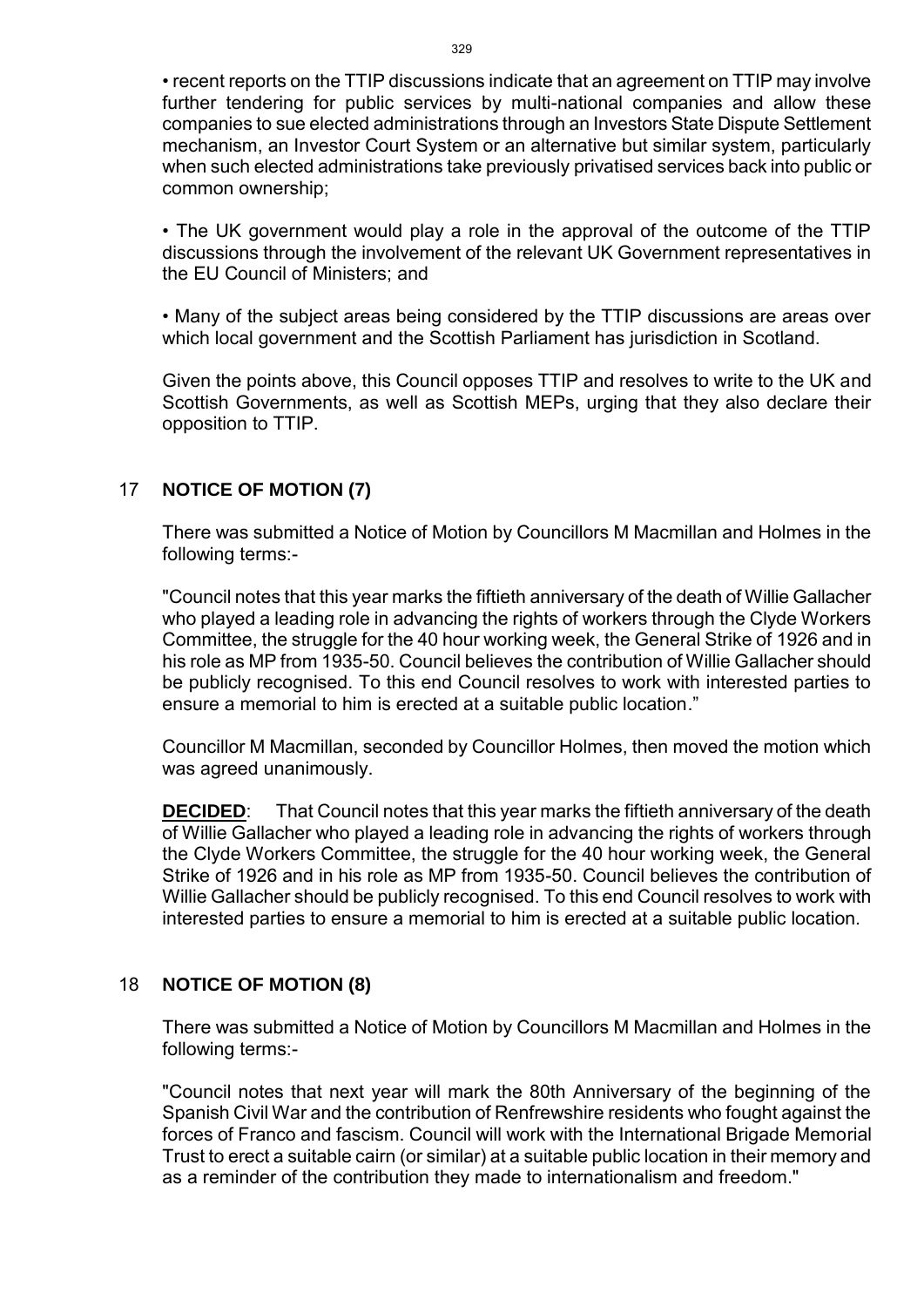Councillor M Macmillan, seconded by Councillor Holmes, then moved the motion which was agreed unanimously.

**DECIDED**: That Council notes that next year will mark the 80th Anniversary of the beginning of the Spanish Civil War and the contribution of Renfrewshire residents who fought against the forces of Franco and fascism. Council will work with the International Brigade Memorial Trust to erect a suitable cairn (or similar) at a suitable public location in their memory and as a reminder of the contribution they made to internationalism and freedom.

# 19 **NOTICE OF MOTION (9)**

There was submitted a Notice of Motion by Councillors Mack and Lawson in the following terms:-

"This Council condemns the scandalous waste of time and resources expended by Labour councillors in their constant reporting of opposition members to the Standards Commission, particularly as almost every examination by the commission results in no case to answer. Council agrees that, if some Labour councillors would look to their own behaviour in the council chambers and elsewhere, the public would have a higher opinion of all councillors."

Councillor Mack, seconded by Councillor Lawson, then moved the motion.

In terms of Standing Order 37, Councillor M Macmillan, seconded by Councillor Holmes, moved that the question be now put.

On the roll being called, the following members voted in favour of the motion that the question be now put: B Brown, Murrin, M Devine, Grady, J Sharkey, M Sharkey, Kelly, Williams, E Devine, Henry, M Macmillan, Caldwell, Hood, I McMillan, Bibby, Gilmour, Clark, Provost Hall and Councillors Holmes, Harte and Mullen.

The following members voted against the motion that the question be now put: Councillors Perrie, McEwan, Lawson, Mylet, M MacLaren, Mack, McGurk, Cameron, Andy Doig, Audrey Doig, Noon, M Brown, J MacLaren, McQuade and Nicolson.

21 members having voted in favour of the motion that the question be now put, and 15 members having voted against, the motion was approved and a vote was then taken for or against the substantive motion with the vote against the motion being taken as an amendment by Councillor M Macmillan, seconded by Councillor Holmes, that the motion be not approved.

On the roll being called, the following members voted for the amendment: Councillors B Brown, Murrin, M Devine, Grady, J Sharkey, M Sharkey, Kelly, Williams, E Devine, Henry, M Macmillan, Caldwell, Hood, I McMillan, Bibby, Gilmour, Clark, Provost Hall and Councillors Holmes, Harte and Mullin.

The following members voted for the motion: Councillors Perrie, McEwan, Lawson, Mylet, M MacLaren, Mack, McGurk, Cameron, Andy Doig, Audrey Doig, Noon, M Brown, McQuade and Nicolson.

21 members having voted for the amendment, and 15 members having voted for the substantive motion, the amendment was approved.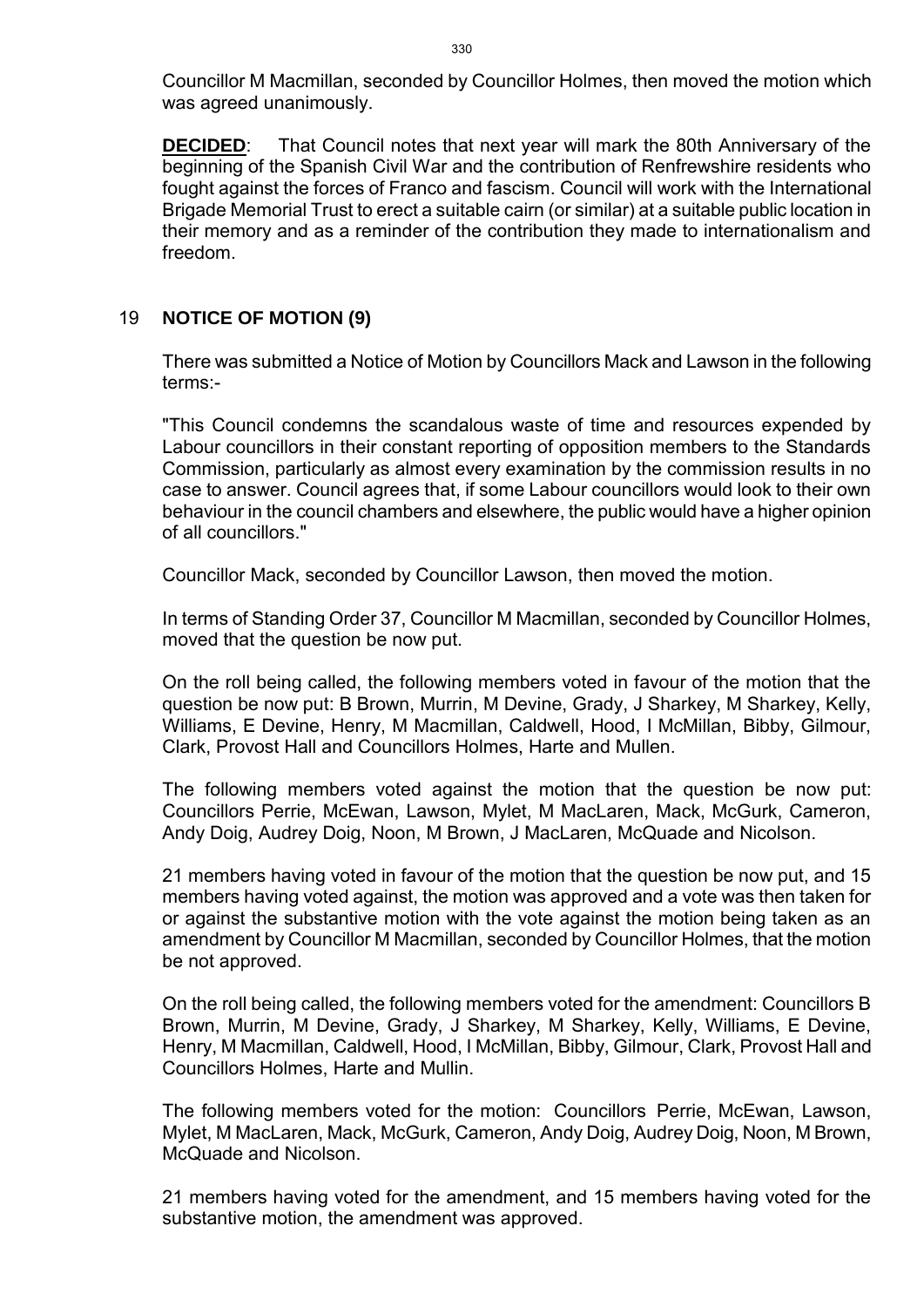**DECIDED:** That the motion be not approved.

# 20 **NOTICE OF MOTION (10)**

There was submitted a Notice of Motion by Councillors Harte and Gilmour which was withdrawn in terms of Standing Order 27.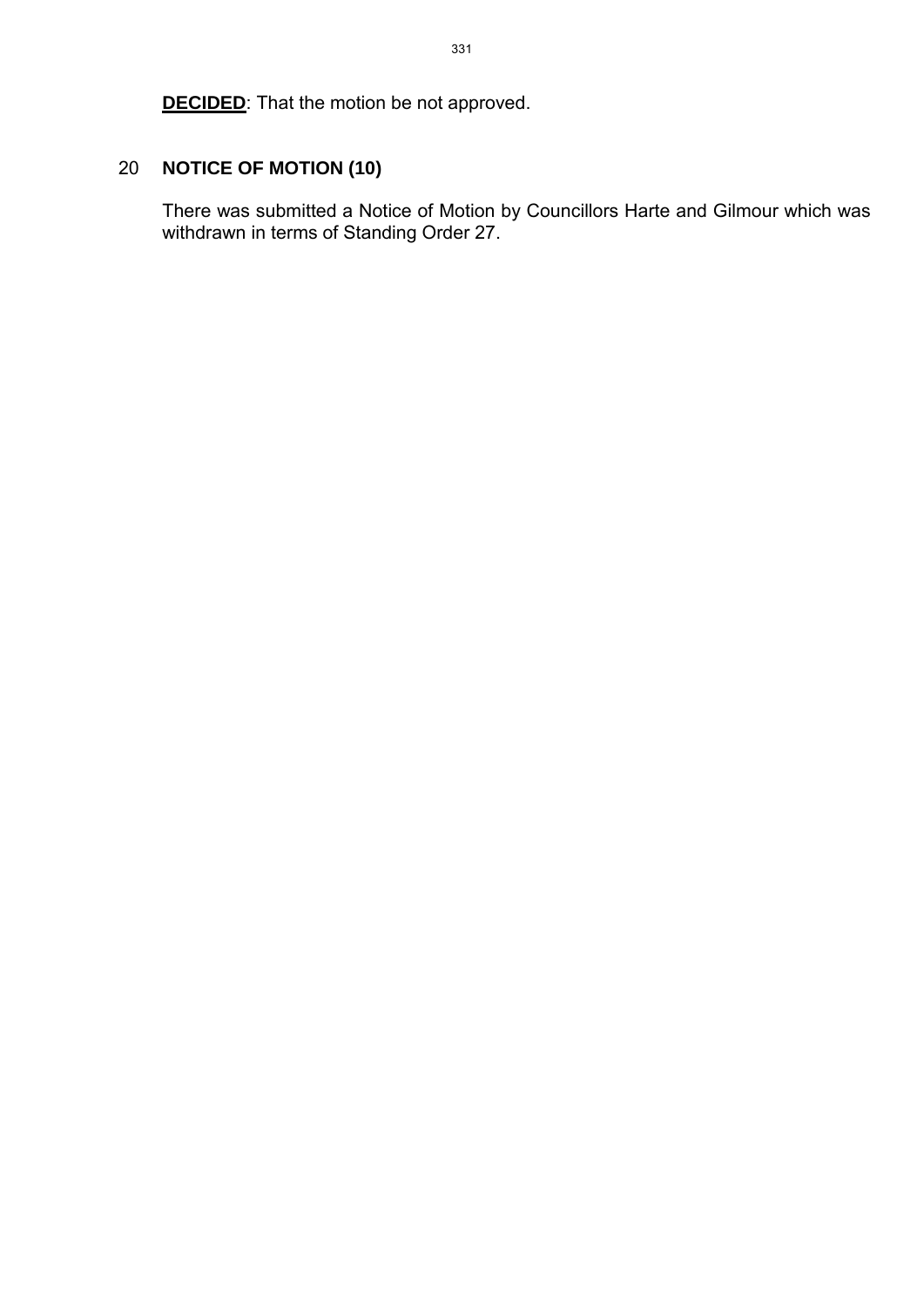# renfrewshire.gov.uk



# **Minute of Meeting Social Work, Health & Well-being Policy Board**

| <b>Date</b>              | <b>Time</b> | <b>Venue</b>                                                                                                     |
|--------------------------|-------------|------------------------------------------------------------------------------------------------------------------|
| Tuesday, 19 January 2016 | 13:00       | Council Chambers (Renfrewshire), Council<br>Headquarters, Renfrewshire House, Cotton<br>Street, Paisley, PA1 1AN |

#### **PRESENT**

Councillors Bibby, M Brown, Gilmour, Glen, Harte, Henry, Hood, M MacLaren, McCartin, McEwan, McGee, I McMillan and J Sharkey.

#### **CHAIR**

Councillor I McMillan, Convener, presided.

#### **IN ATTENDANCE**

P Macleod, Director of Children's Services; I Beattie, Acting Head of Adult Services (Renfrewshire Health & Social Care Partnership); A McMillan, Head of Resources (Children's Services); and D Forbes, Finance Manager and E Currie, Senior Committee Services Officer (both Finance & Resources).

#### **APOLOGY**

Councillor Cameron.

#### **DECLARATIONS OF INTEREST**

There were no declarations of interest intimated prior to the commencement of the meeting.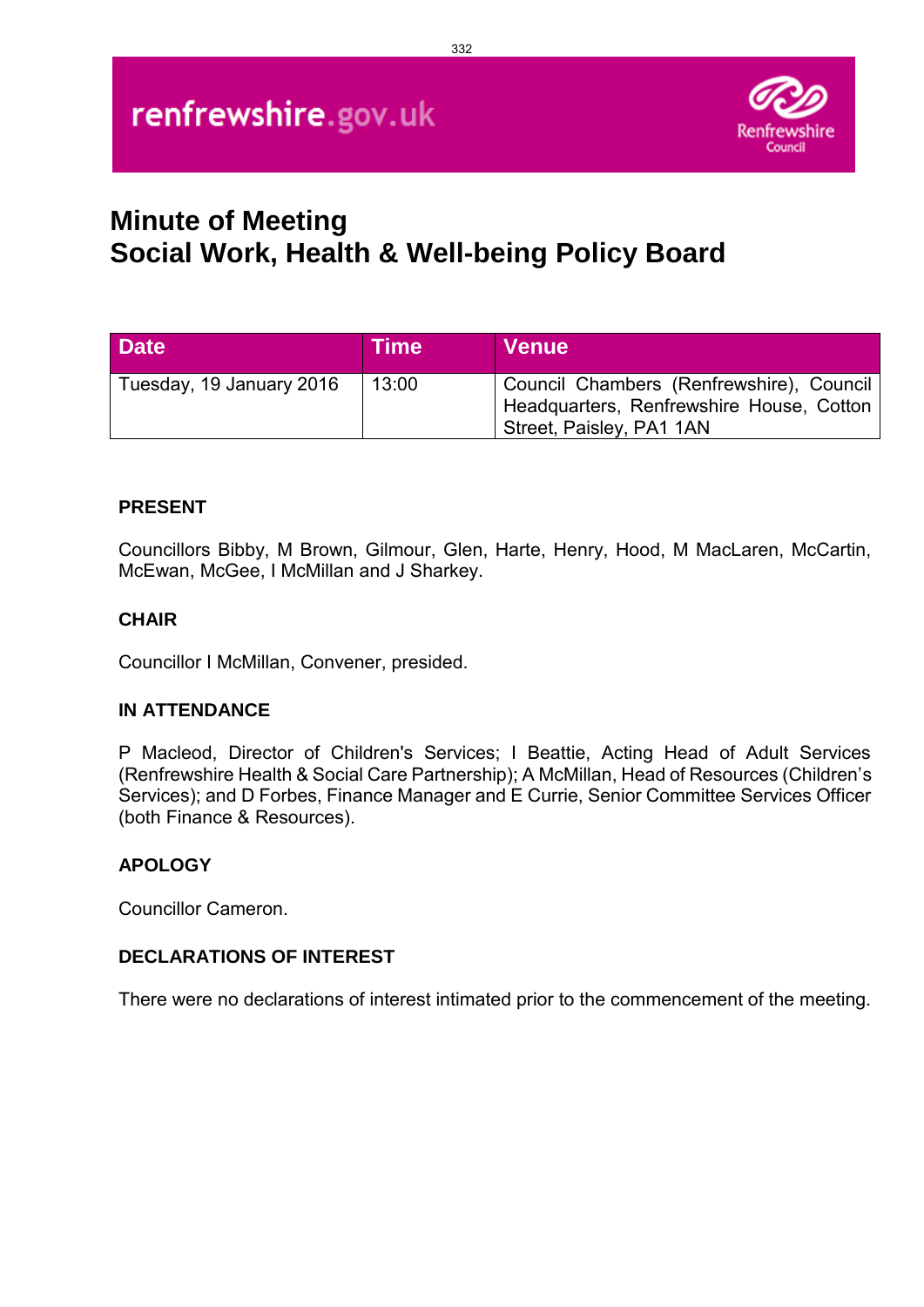#### 1 **REVENUE BUDGET MONITORING**

There was submitted a joint revenue budget monitoring report by the Directors of Finance & Resources and Children's Services for Social Work for the period 1 April to 13 November 2015.

Information in relation to the current occupancy levels of care homes was requested and it was proposed that the Chief Officer, Renfrewshire Health & Social Care Partnership provide details of the current occupancy levels of care homes to members of this Board. This was agreed.

#### **DECIDED:**

(a) That the budget position be noted;

(b) That it be noted that there had been net budget realignments of £98,470 processed since the last report. These were primarily related to transfers to the corporate landlord, the transfer of advice works and IT funding to Finance and Resources and an adjustment to salary budgets for the impact of the living wage; and

(c) That the Chief Officer, Renfrewshire Health & Social Care Partnership provide details of the current occupancy levels of care homes to members of this Board.

#### 2 **CAPITAL BUDGET MONITORING**

There was submitted a capital budget monitoring report by the Director of Finance & Resources for Social Work for the period 1 April to13 November 2015.

**DECIDED:** That the report be noted.

#### 3 **INTEGRATION OF HEALTH AND SOCIAL CARE SERVICES IN RENFREWSHIRE - UPDATE**

Under reference to item 8 of the Minute of the meeting of this Board held on 3 November 2015 there was submitted a report by the Chief Officer, Renfrewshire Health & Social Care Partnership relative to work being undertaken to prepare for the practical implementation of the integrated working arrangements to ensure that the new Integration Joint Board was appropriately organised and mobilised to effectively assume responsibility for delivering health and adult social care across Renfrewshire.

The report provided information on the development and approval of the Integration Joint Board's Strategic Plan which would set out the arrangements for carrying out the delegated functions; the programme of work to support health and adult social care integration; the financial and non-financial governance arrangements for the Integration Joint Board which must be in place by 1 April 2016; the Participation, Engagement and Communication Strategy; the work being undertaken to develop a performance framework and balanced scorecard to take into account the requirement to reflect locality working arrangements; the Renfrewshire Health and Social Care Partnership Workforce Plan which required to be approved by parent organisations before March 2016; clinical and care governance; and information sharing and ICT.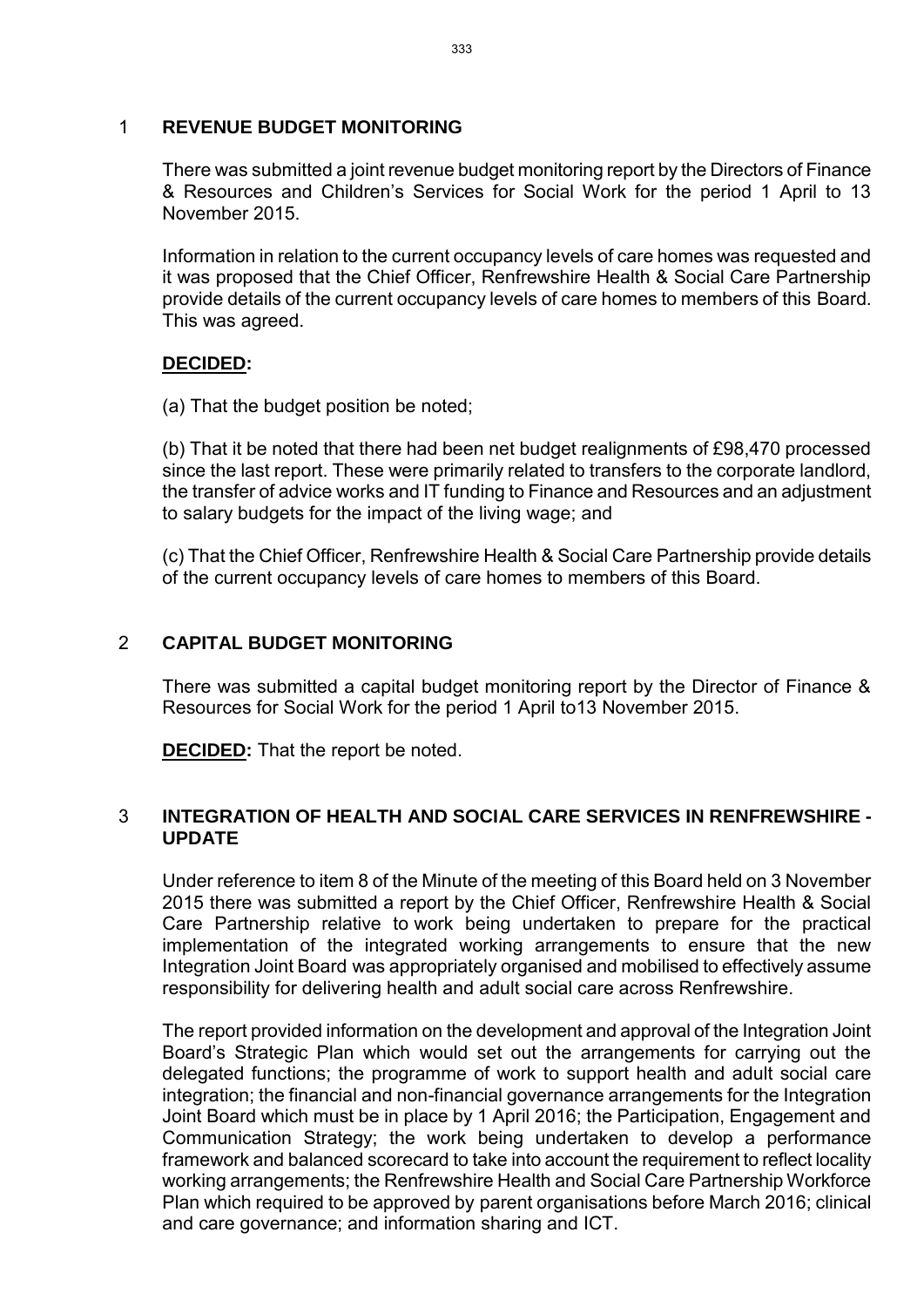Councillor I McMillan, seconded by Councillor Bibby, moved (a) that the work being undertaken to develop the Strategic Plan be noted and that it be noted that approval of this plan by the Integration Joint Board triggered the legal delegation of adult services and the corresponding council budgets from 1 April 2016 to the Integration Joint Board; (b) that it be noted that the structured programme of work underway to ensure the local implementation of health and adult social care services by April 2016 was progressing to plan; (c) that the current status and planned action in relation to the development of sound financial governance arrangements for the Integration Joint Board and agreeing the 2016/17 budgets for delegated functions by 1 April 2016 be noted; and (d) that it be noted that the Renfrewshire Health and Social Care Partnership Workforce Plan reflecting more integrated working would be submitted to the Leadership Board on 17 February 2016 for approval.

Councillor M Brown, seconded by Councillor McEwan, moved as an amendment (a) that the work being undertaken to develop the Strategic Plan be noted and that it be noted that approval of this plan by the Integration Joint Board triggered the legal delegation of adult services and the corresponding council budgets form 1 April 2016 to the Integration Joint Board; (b) that it be noted that the structured programme of work underway to ensure the local implementation of health and adult social care services by April 2016 was progressing to plan; (c) that the current status and planned action in relation to the development of sound financial governance arrangements for the Integration Joint Board and agreeing the 2016/17 budgets for delegated functions by 1 April 2016 be noted; (d) that it be noted that the Renfrewshire Health and Social Care Partnership Workforce Plan reflecting a more integrated working would be submitted to the Leadership Board on 17 February 2016 for approval; and (e) that in order to reflect Audit Scotland guidance, the Social Work, Health and Well-being Policy Board recommends that the full Council creates a sub-section of the Audit, Scrutiny and Petitions Board, which will examine non finance related performance issues of the Integration Joint Board and ensure that non Integration Joint Board Councillors are kept apprised of progress.

On the roll being called, the following members voted for the amendment: Councillors McEwan, McCartin, McGee, M MacLaren and M Brown.

The following members voted for the motion: Councillors J Sharkey, Glen, Henry, Hood, I McMillan, Bibby, Gilmour and Harte.

5 members having voted for the amendment and 8 members having voted for the motion, the motion was accordingly declared carried.

#### **DECIDED:**

(a) That the work being undertaken to develop the Strategic Plan be noted and that it be noted that approval of this plan by the Integration Joint Board triggered the legal delegation of adult services and the corresponding council budgets from 1 April 2016 to the Integration Joint Board;

(b) That it be noted that the structured programme of work underway to ensure the local implementation of health and adult social care services by April 2016 was progressing to plan;

(c) That the current status and planned action in relation to the development of sound financial governance arrangements for the Integration Joint Board and agreeing the 2016/17 budgets for delegated functions by 1 April 2016 be noted; and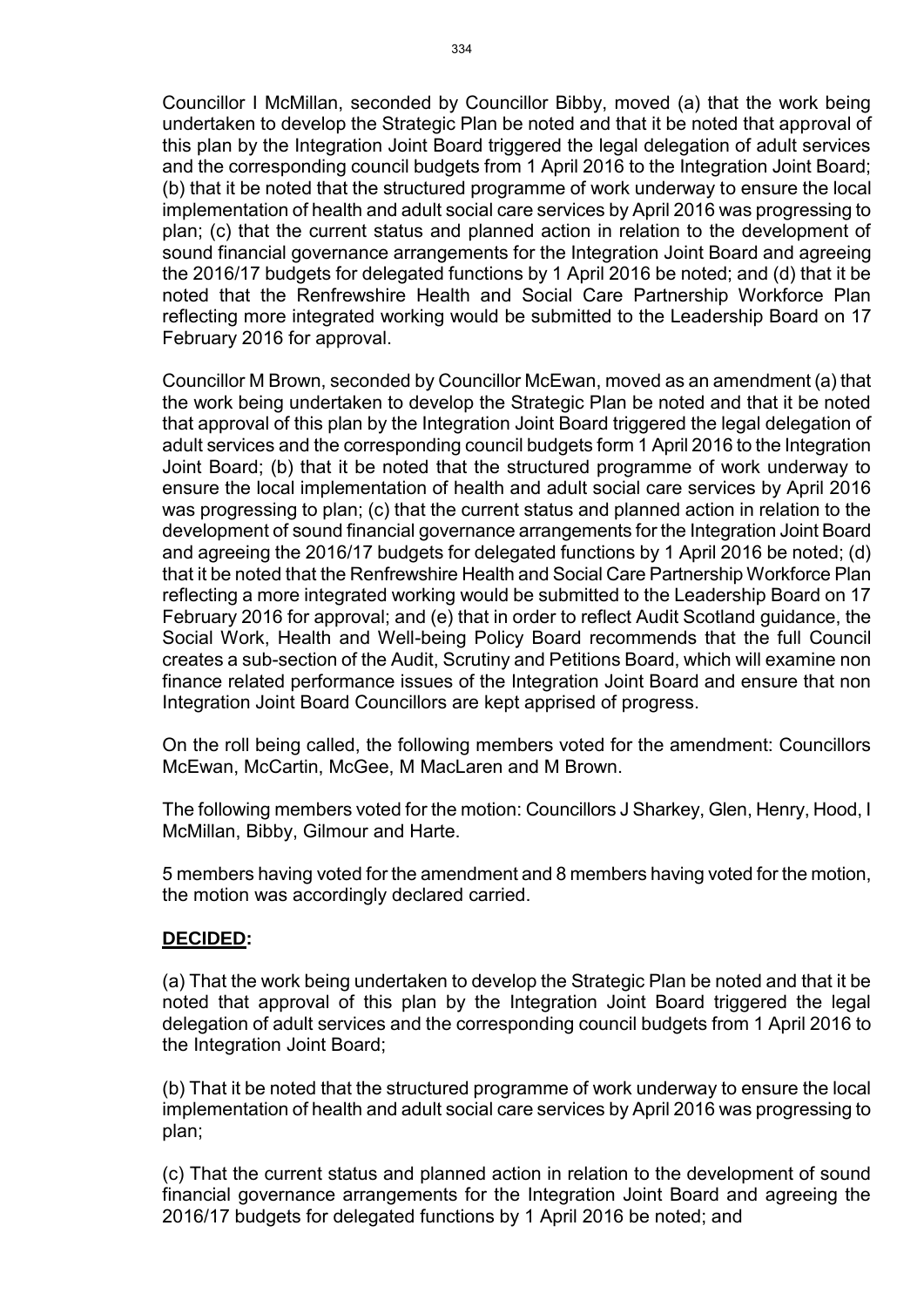(d) That it be noted that the Renfrewshire Health and Social Care Partnership Workforce Plan reflecting more integrated working would be submitted to the Leadership Board on 17 February 2016 for approval.

#### 4 **INTEGRATED CARE FUND 2015/16: MID-YEAR REPORT TO SCOTTISH GOVERNMENT**

There was submitted a report by the Chief Officer, Renfrewshire Health & Social Care Partnership relative to the mid-year report on the Integrated Care Fund submitted to the Scottish Government, a copy of which formed the appendix to the report.

The report intimated that the Scottish Government had allocated £100 million across Scotland in 2015/16, the Integrated Care Fund, to support investment in integrated services for adults with a focus on prevention, early intervention and support for people with complex and multiple conditions. The Integrated Care Fund had been committed for three years and Renfrewshire's allocation for 2015/16 was £3.49 million.

The Integrated Care Fund Plan for Renfrewshire 2015/16 had two main themes: the rollout of successful rehabilitation, reablement and technology-enabled models of service to all adult groups, building on the successful application of such models through the four year Change Fund Programme (Reshaping Care for Older People) and the delivery of a community capacity building plan, engaging a wide range of stakeholders in its development and delivery, with third sector organisations leading on a number of the work areas.

**DECIDED:** That the report be noted.

#### 5 **OCCUPATIONAL THERAPY**

There was submitted a report by the Chief Officer, Renfrewshire Health & Social Care Partnership relative to the role and remit of the Community Occupational Therapy Service. The report provided information on performance management and detailed the current operational and financial pressures on the service.

**DECIDED:** That the report and the work of the Chief Officer, Renfrewshire Health & Social Care Partnership and the Director of Development & Housing Services to develop options for responding to the demand and financial pressures highlighted in the report be noted.

#### 6 **RESPONSE TO SCOTTISH GOVERNMENT CONSULTATION ON CHANGES TO SOCIAL WORK COMPLAINTS PROCESS**

There was submitted a report by the Chief Officer, Renfrewshire Health & Social Care Partnership relative to the Council's response to the Scottish Government consultation on changes to the social work complaints process.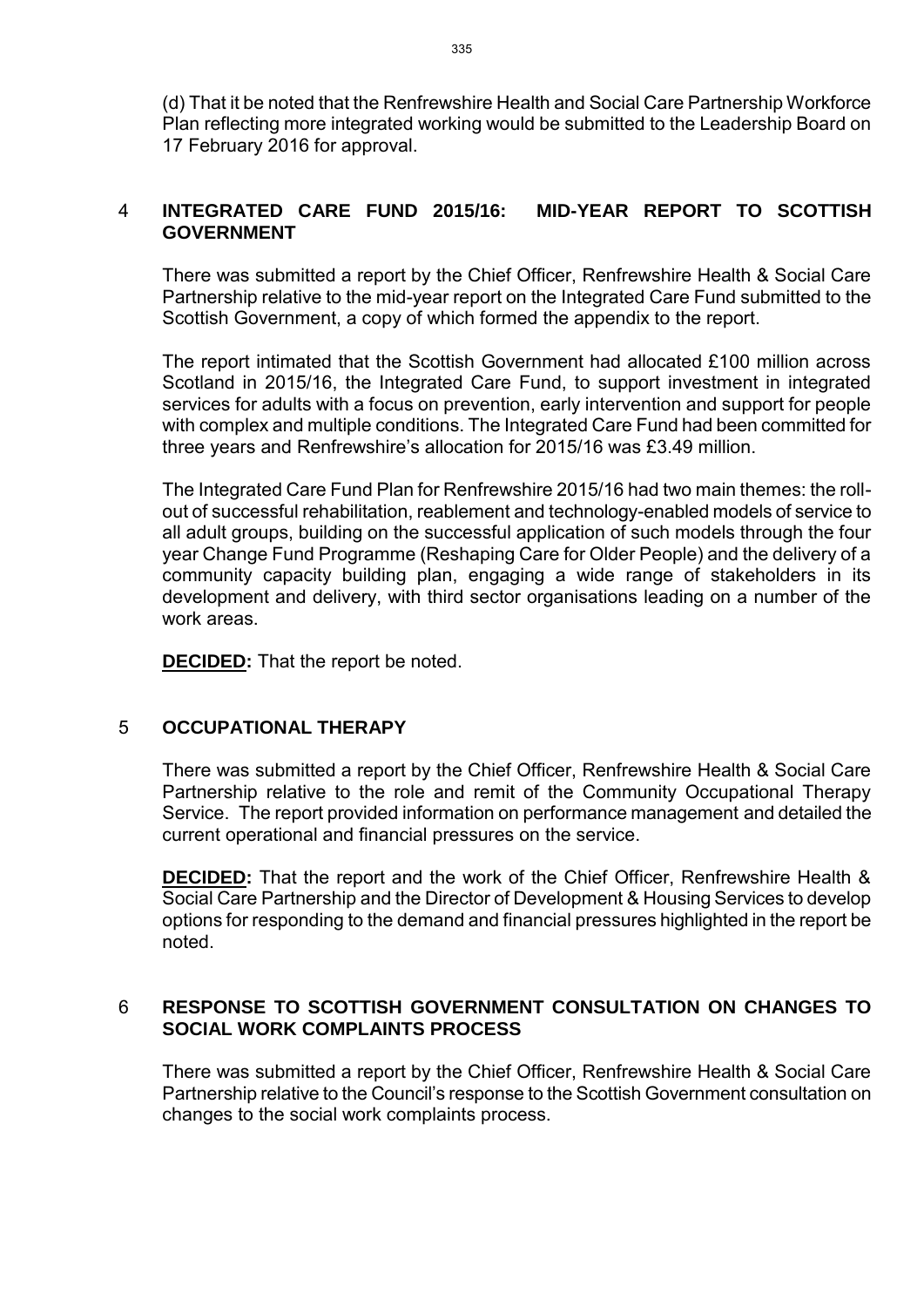The report intimated that the Public Services Reform (Scotland) Act 2010 standardised complaints handling procedures across all local authority service areas except social work. Following consultation, the Scottish Government agreed that the same complaints handling procedure should be adopted for social work complaints which included extending the remit of the Scottish Public Services Ombudsman to enable them to consider the professional judgement of social work staff rather than simply whether the process had been handled correctly. A Draft Order which made legislative changes necessary for implementation had been published and it was this Order which was the subject of the consultation.

The Council's response to the consultation, which formed the appendix to the report, had been submitted to the Scottish Government by the due date of 14 December 2015, subject to Board approval.

#### **DECIDED:**

(a) That the report be noted; and

(b) That the Council's response submitted to the Scottish Government on 14 December 2015 be approved.

#### 7 **RESPONSE TO SCOTTISH GOVERNMENT CONSULTATION ON CHANGES TO NATIONAL CARE STANDARDS**

There was submitted a report by the Chief Officer, Renfrewshire Health & Social Care Partnership relative to the Council's response to the Scottish Government consultation on changes to national care standards.

The report intimated that in June 2014 the Scottish Government launched a public consultation exercise on reviewing existing national care standards. It proposed changes intended to simplify the current system for both providers and service users and to reflect closer working between health and social care services. Based on responses received, a further round of consultation had been launched setting out seven principals and seeking views as to their appropriateness. The consultation also sought views on how the principles could be put into practice.

The Council's response to the consultation, which formed the appendix to the report, had been submitted to the Scottish Government by the due date of 10 December 2015, subject to Board approval.

#### **DECIDED:**

(a) That the report be noted;

(b) That the Council's response submitted to the Scottish Government on 10 December 2015 be approved; and

(c) That the Renfrewshire Health & Social Care Partnership continue to participate in the development of new care standards.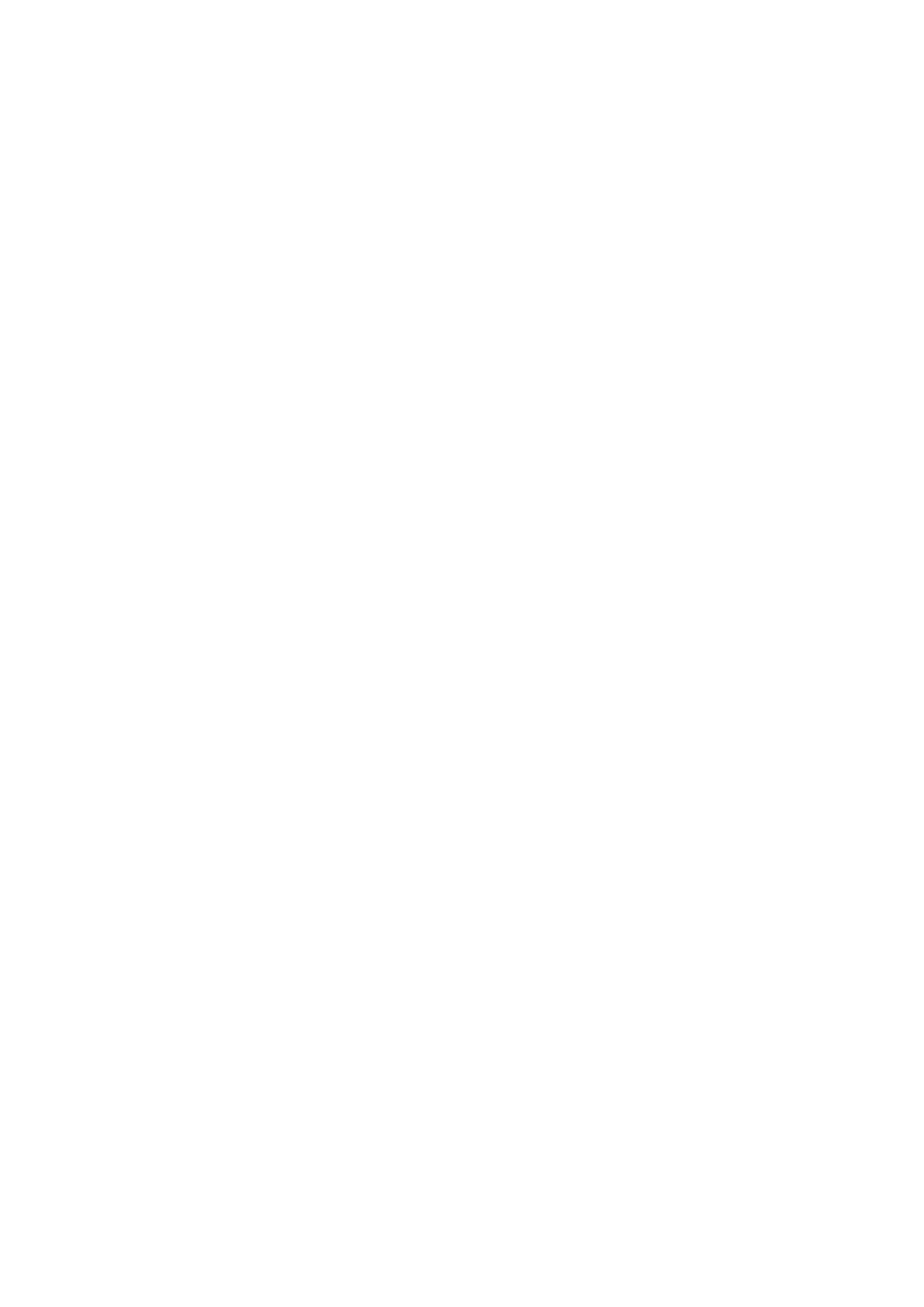# renfrewshire.gov.uk



# **Minute of Meeting Regulatory Functions Board**

| <b>Date</b>                         |  | <b>Time</b> | <b>Venue</b>                                                                                                     |
|-------------------------------------|--|-------------|------------------------------------------------------------------------------------------------------------------|
| Wednesday, 20 January 10:00<br>2016 |  |             | Council Chambers (Renfrewshire), Council<br>Headquarters, Renfrewshire House, Cotton<br>Street, Paisley, PA1 1AN |

#### **PRESENT**

Councillors B Brown, M Brown, E Devine, M Devine, Provost Hall, and Councillors Hood, McQuade and Mullin.

#### **CHAIR**

Councillor Hood, Convener, presided.

#### **IN ATTENDANCE**

D Campbell, Assistant Managing Solicitor (Licensing); P Shiach, Committee Services Officer, K Whiteside, Licensing Officer (Paralegal) and G McIntosh, Civic Government Enforcement Officer (for item 9 only) (all Finance & Resources).

#### **APOLOGIES**

Councillor McEwan.

#### **DECLARATIONS OF INTEREST**

Councillors E Devine and M Devine declared a non-financial interest in relation to item 2 of the agenda as one of the objectors was known to them and indicated their intention to leave the meeting during consideration of the item and not to take part in any discussion or voting thereon.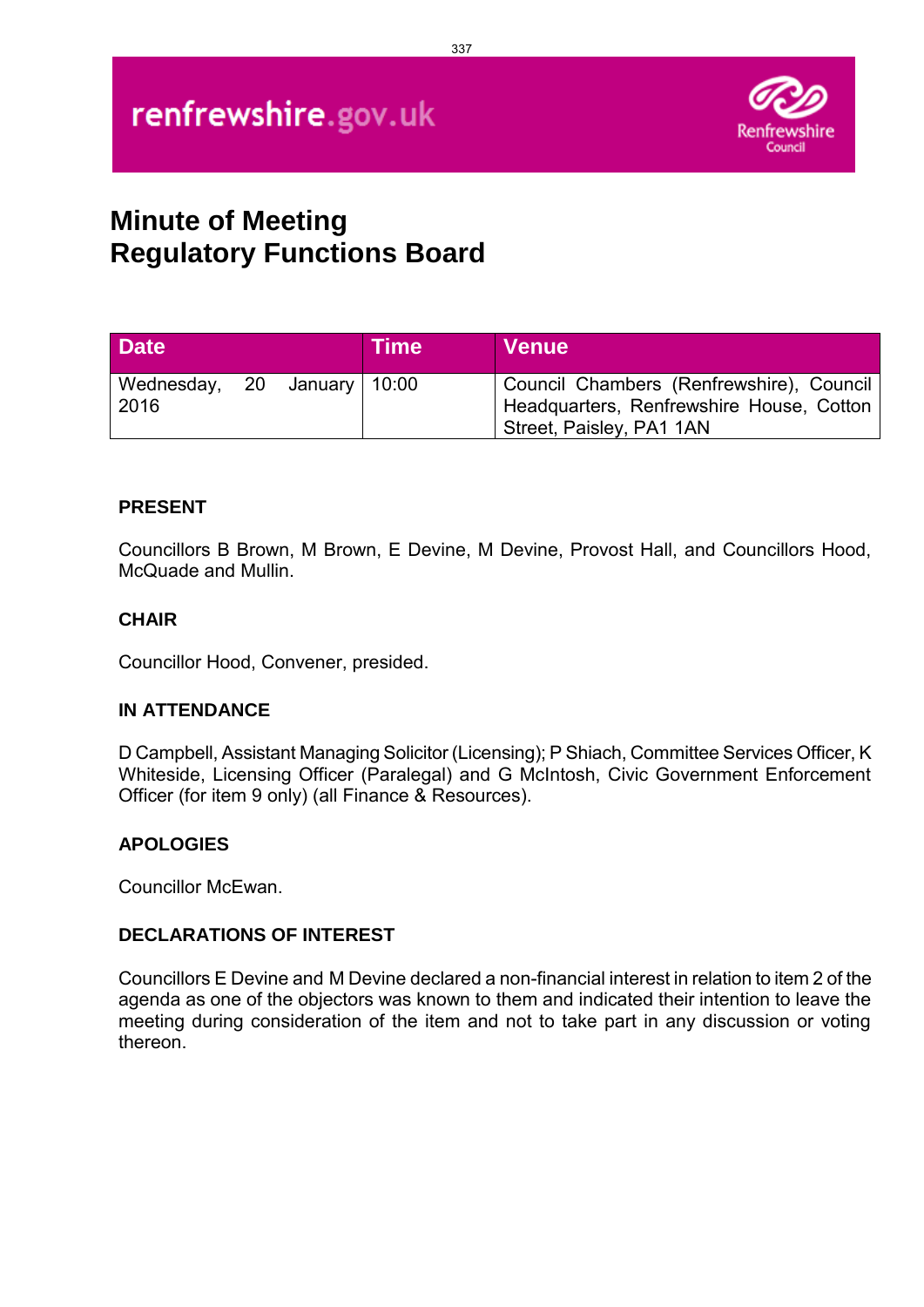#### 1 **GRANT OF A PRIVATE HIRE CAR DRIVER'S LICENCE**

There was submitted the undernoted application for the grant of a Private Hire Car Driver's Licence:-

Abid Mirza, 9 Ardgowan Street, Paisley

After consideration of all matters before the Board, the Convener proposed that the application be granted for a period of one year. This was agreed unanimously.

**DECIDED:** That the application be granted for a period of one year.

#### **DECLARATIONS OF INTEREST**

Councillors E Devine and M Devine having declared an interest in the following item of business left the meeting and did not take part in any discussion or voting thereon.

#### 2 **GRANT OF A HOUSE IN MULTIPLE OCCUPATION LICENCE**

There was submitted the undernoted application for the grant of a House in Multiple Occupation Licence. The applicant had been asked to appear personally for the first time:-

Applicant: David John Bell, 5 Hurlethill Court, Glasgow Premises: Flat 2/1, 55 Underwood Road, Paisley

Mr Bell, the applicant, was invited into the meeting together with Mr D Smith and Ms K Johnstone who had submitted representations in relation to the application.

In terms of preliminary matters, the Assistant Managing Solicitor (Licensing) advised that a further two letters of representation from Ms M McNicol and Ms J McDonald had been received outside the statutory timescale for representations to the application. Neither of these parties was present, however Ms McNicol had further submitted a request that her representation be considered by the Board as her letter of representation had been received late as explained in the request.

The Convener proposed that the representation submitted by Ms McDonald be not considered and this was agreed unanimously.

The Convener then proposed that the Board adjourn to consider the remaining preliminary matters. This was agreed unanimously.

The Board reconvened and the Convener proposed that the preliminary issue in relation to the display of the site notice be determined in Mr Bell's favour. This was agreed unanimously. The Convener also proposed that the representation submitted by Ms McNicol outwith the statutory timescale for representations to the application be considered by the Board. This was agreed unanimously.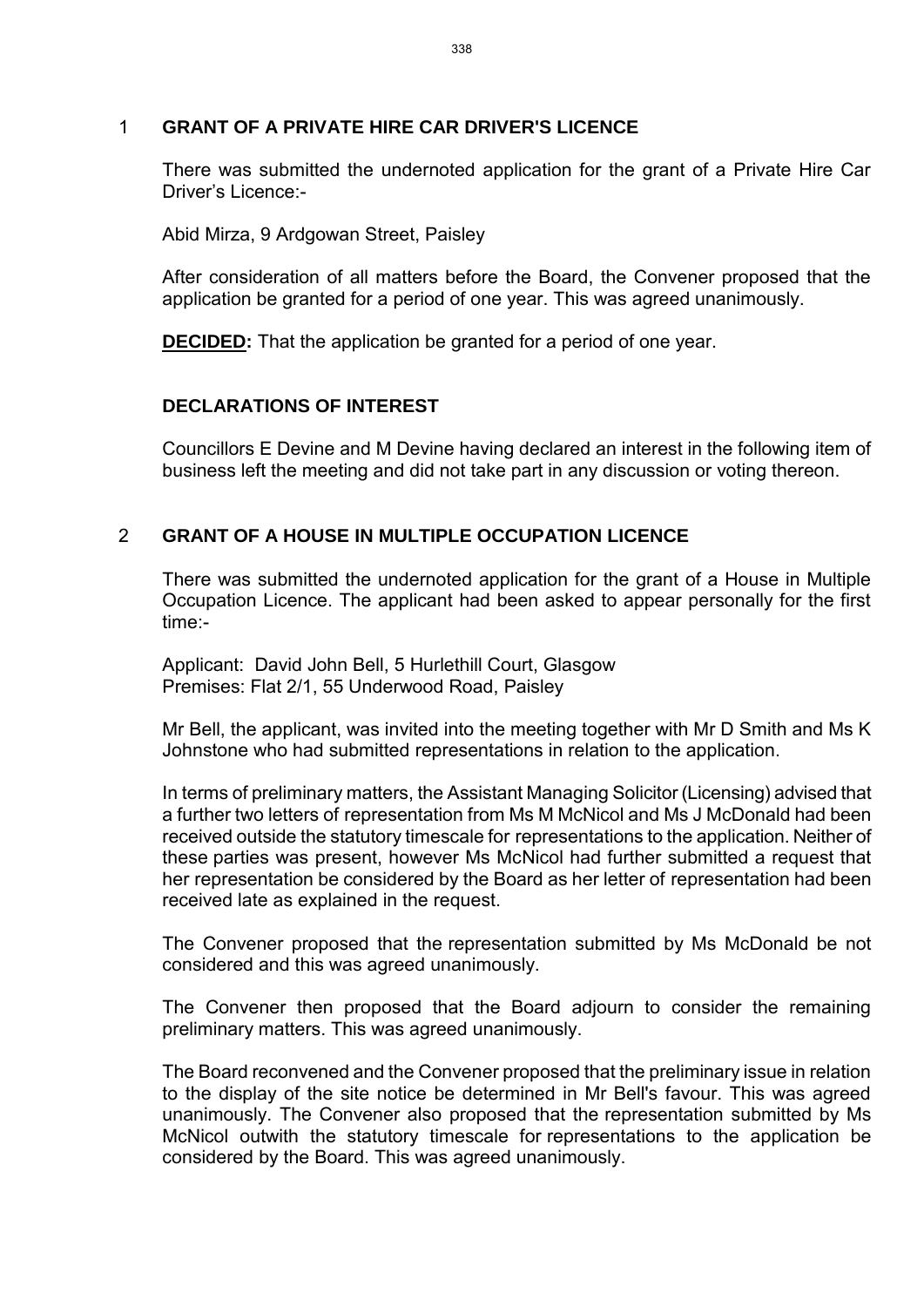After consideration of all matters before the Board, the Board adjourned to allow members to consider this application. The meeting was reconvened and the Convener proposed that the application be granted for a period of three years. This was agreed unanimously.

**DECIDED:** That the application be granted for a period of three years.

#### **SEDERUNT**

Councillors E Devine and M Devine re-entered the meeting prior to consideration of the following item of business.

#### 3 **GRANT OF LANDLORD REGISTRATION - PERSONAL APPEARANCE**

There was submitted the undernoted application for the grant of Landlord Registration. The applicant had been asked to appear personally for the first time: -

Claire Reilly, 31 Langhaul Road, Crookston, Glasgow

Mrs Reilly, the applicant, and her husband Mr Reilly were invited into the meeting. After consideration of all matters before the Board, the Convener proposed that the application be granted for a period of three years. This was agreed unanimously.

**DECIDED:** That the application be granted for a period of three years.

#### **EXCLUSION OF PRESS AND PUBLIC**

The Board resolved that the press and public be excluded from the meeting during consideration of the following items of business as it was likely, in view of the nature of the business to be transacted that if members of the press and public were present there would be disclosure to them of exempt information as defined in paragraph 3 of Part I of Schedule 7A of the Local Government (Scotland) Act 1973.

# 4 **HEARING INTO POSSIBLE REMOVAL FROM THE REGISTER OF PRIVATE LANDLORDS - PERSONAL APPEARANCE**

The Board considered the possible removal of the undernoted Landlord from the Register of Private Landlords. The licence holder had been asked to appear personally for the first time: -

David MacLean, Flat 2/1, 73 Causeyside Street, Paisley

The Assistant Managing Solicitor (Licensing) advised that Mr MacLean had withdrawn his application.

**DECIDED:** That it be noted that Mr MacLean had withdrawn his application.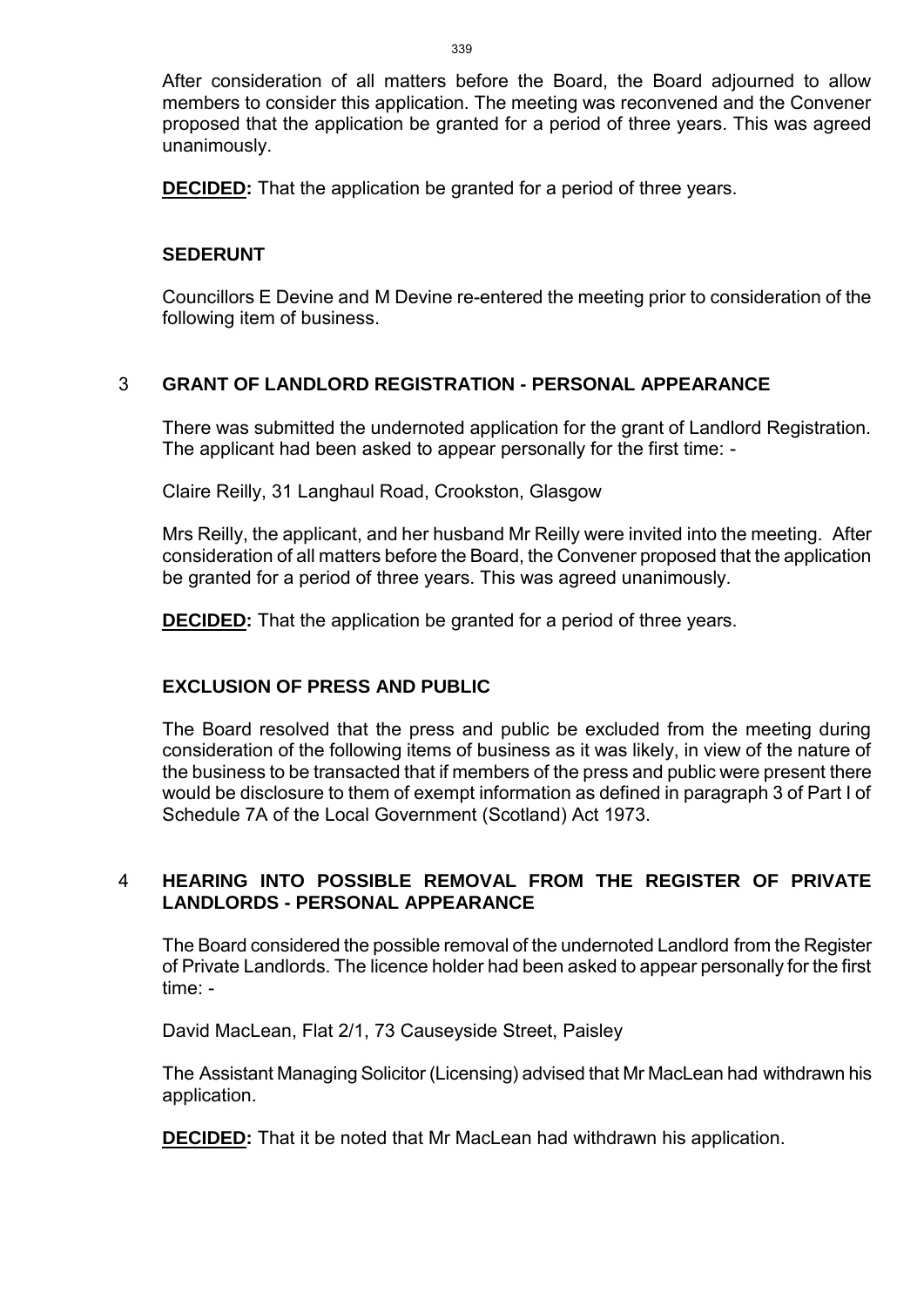#### 5 **SKIN PIERCING AND TATTOOING LICENCE - PERSONAL APPEARANCE**

There was submitted the undernoted application for the grant of a Skin Piercing and Tattooing Licence. The applicant had been asked to appear personally for the first time together with Police Scotland who had submitted an objection to the application:-

Mowhawk Tattoo Studio, 9 Old Sneddon Street, Paisley

Mr Lazar, Director of Mowhawk Tattooing Studio and Mr Robertson, Solicitor were invited into the meeting together with Inspector Harvey, Sergeant Curran and Constable McEwan on behalf of the Chief Constable who had submitted an objection to the application.

Mr Robertson requested that the Board consider additional material in respect of the application which had not been submitted with the Board papers. The Convener proposed that the Board adjourn to allow members to consider this matter. This was agreed unanimously.

The Board reconvened and the Convener proposed that consideration of the application be continued and that the applicant be invited to a future meeting of the Board and that any additional material that the applicant wished to be considered should be submitted timeously. This was agreed unanimously.

#### **DECIDED:**

(a) That consideration of the application be continued and that the applicant be invited to a future meeting of the Board; and

(b) That any material the applicant wished to be considered be submitted timeously.

# **SEDERUNT**

Councillor M Brown left the meeting at this point.

#### 6 **GRANT OF A PRIVATE HIRE CAR DRIVER'S LICENCE - PERSONAL APPEARANCE**

There was submitted the undernoted application for the grant of a Private Hire Car Driver's Licence. The applicant had been asked to appear personally for the first time:-

Scott Robert Young, Flat 1/1, 15 Dunn Street, Paisley

Mr Young, the applicant, was invited into the meeting. After consideration of all matters before the Board, the Convener proposed that the application be granted for a period of one year. This was agreed unanimously.

**DECIDED:** That the application be granted for a period of one year.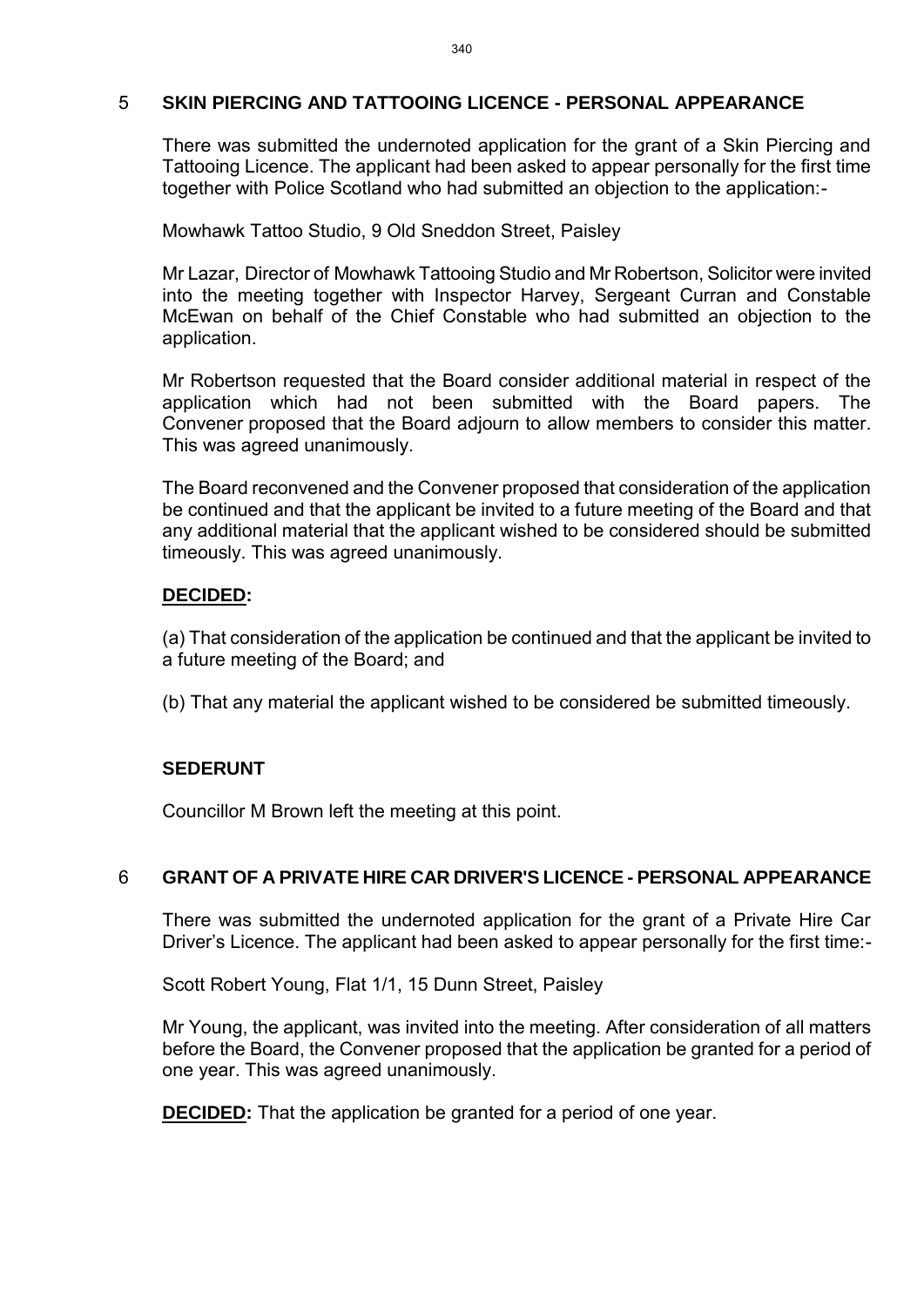#### 7 **HEARING INTO THE POSSIBLE SUSPENSION OF A TAXI DRIVERS LICENCE T1073 - PERSONAL APPEARANCE**

The Board considered the possible suspension of the undernoted Taxi Driver's Licence. The licence holder had been asked to appear personally for the first time:-

James Cumming, Flat 2/2, 21 Bowfield Avenue, Glasgow

There was no appearance by or on behalf of Mr Cumming. The Convener proposed that consideration of the possible suspension of Mr Cumming's Taxi Driver's Licence be continued and that the licence holder be invited to a future meeting of the Board. This was agreed unanimously.

**DECIDED:** That consideration of the possible suspension of Mr Cumming's Taxi Driver's Licence T1073 be continued and that the licence holder be invited to a future meeting of the Board.

#### 8 **HEARING INTO THE POSSIBLE SUSPENSION OF A PRIVATE HIRE CAR DRIVER'S LICENCE P4262 - PERSONAL APPEARANCE**

The Board considered the possible suspension of the undernoted Private Hire Car Driver's Licence P4262. The licence holder had been asked to appear personally for the first time:-

Christopher Paterson, 75 Glenpark Road, Lochwinnoch

Mr Paterson, the licence holder, was invited into the meeting. After consideration of all matters before the Board, including an undertaking from Mr Paterson that he would not drive until he had passed an exercise tolerance test, the Convener proposed that the licence be not suspended. This was agreed unanimously.

**DECIDED:** That the licence be not suspended.

#### 9 **HEARING INTO THE POSSIBLE SUSPENSION OF A PRIVATE HIRE CAR LICENCE PH1202 AND PRIVATE HIRE CAR DRIVER'S LICENCE P0328 - PERSONAL APEARANCE**

The Board considered the possible suspension of the undernoted Private Hire Car Licence PH1202 and Private Hire Car Driver's Licence P0328. The licence holder had been asked to appear personally for the first time:-

David Brown, 37 Gifford Wynd, Paisley

Mr David Brown Junior, was invited into the meeting together Mrs McIntosh, Civic Government Enforcement Officer.

Mr Brown Junior advised that he was representing his father, Mr David Brown Senior, the holder of the Private Hire Car Licence PH1202. Mr Brown Junior further advised that he was the holder of the Private Hire Car Driver's Licence P0328 and that he had not been cited to appear at the Board.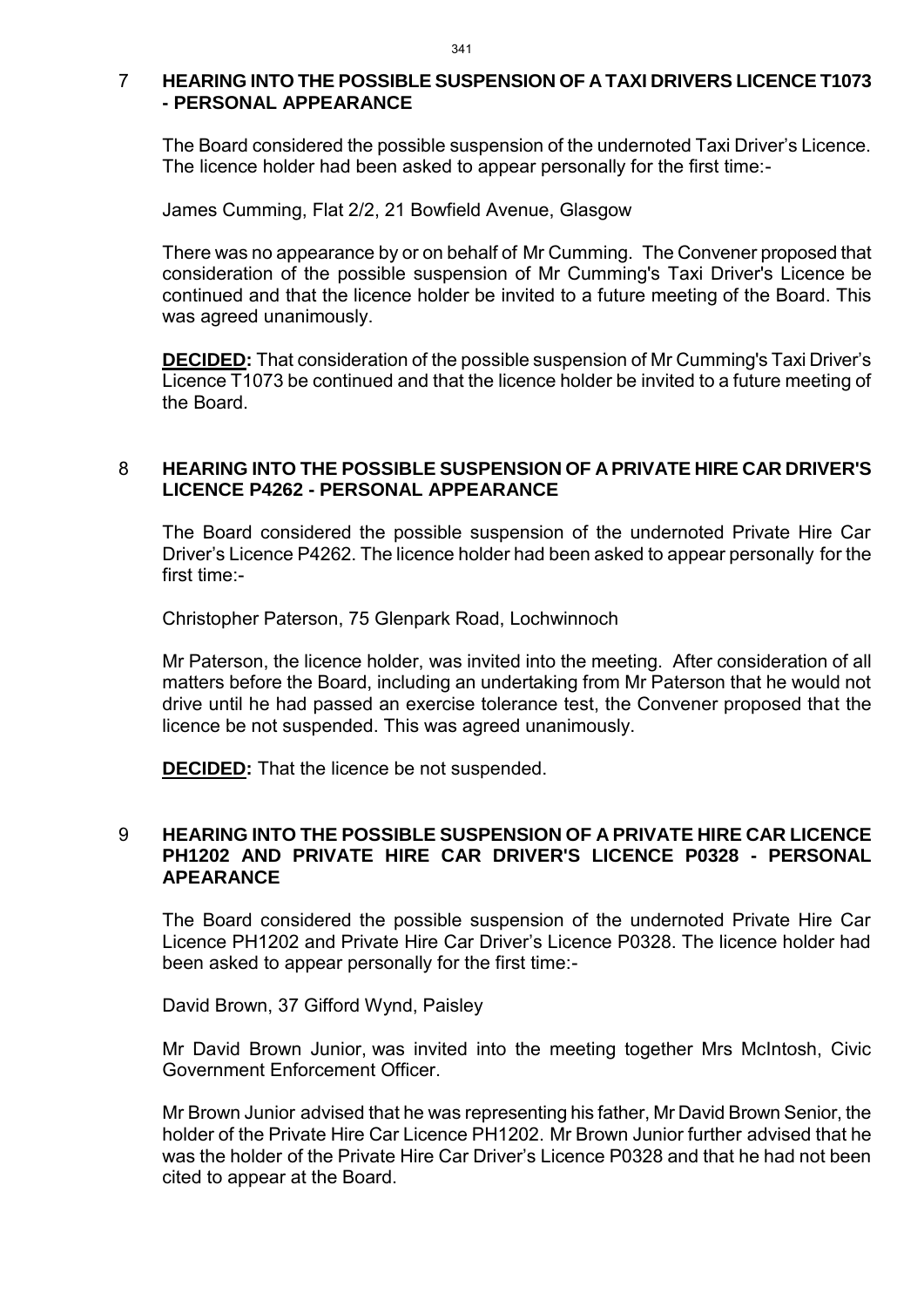The Civic Government Enforcement Officer indicted that the driver who was the subject of the complaint was Mr Brown Junior. The Convener proposed that the Board adjourn to allow members to consider this matter. This was agreed unanimously.

The Board reconvened and the Assistant Managing Solicitor (Licensing) advised that given the circumstances, the complaint could not be considered in its current form. The Civic Government Enforcement Officer requested that the complaint be withdrawn at this time.

The Convener proposed that the Board note that the complaint had been withdrawn. This was agreed unanimously.

**DECIDED:** That it be noted that the complaint had been withdrawn.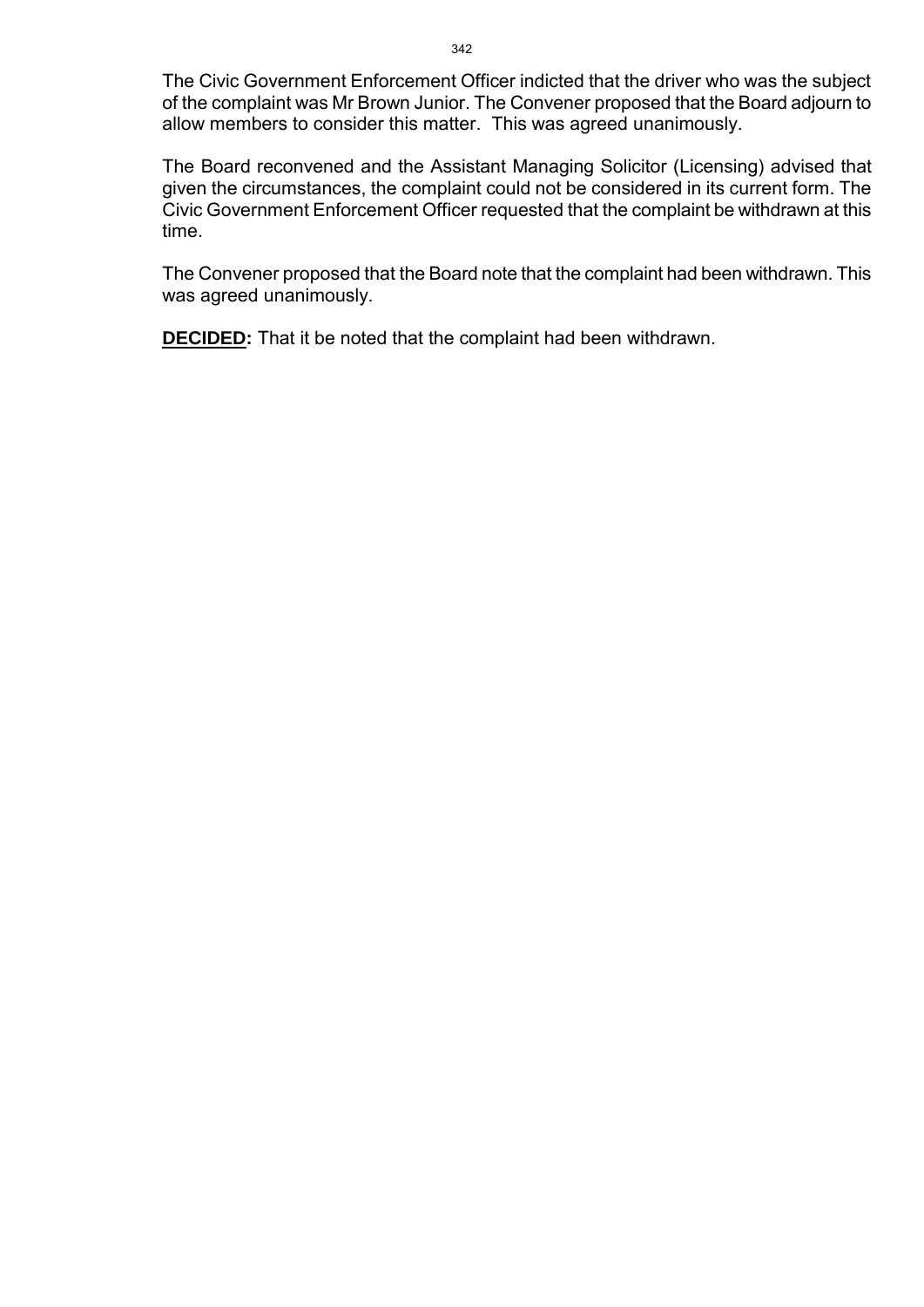

# **Minute of Meeting Education and Children Policy Board**

| <b>Date</b>               | <b>Time</b> | <b>Venue</b>                                                                                                     |
|---------------------------|-------------|------------------------------------------------------------------------------------------------------------------|
| Thursday, 21 January 2016 | 13:00       | Council Chambers (Renfrewshire), Council<br>Headquarters, Renfrewshire House, Cotton<br>Street, Paisley, PA1 1AN |

# **PRESENT**

Councillors B Brown, Glen, Henry, Lawson, Mack, M Macmillan, I McMillan, McQuade, Murrin, J Sharkey, M Sharkey and Williams and Reverend Clark and J Nellaney.

# **CHAIR**

Councillor Henry, Convener, presided.

# **IN ATTENDANCE**

P Macleod, Director of Children's Services, G McKinlay, Head of Schools, M Dewar, Acting Head of Service, J Trainer, Acting Head of Early Years and Inclusion, K McDonagh, Education Officer (Improvement) and J Thomas, Head of Ferguslie Pre-5 Centre (all Children's Services); and D Forbes, Finance Manager and E Currie, Senior Committee Services Officer (both Finance & Resources).

# **APOLOGIES**

Councillors Cameron and Perrie and I Keith.

# **DECLARATIONS OF INTEREST**

There were no declarations of interest intimated prior to the commencement of the meeting.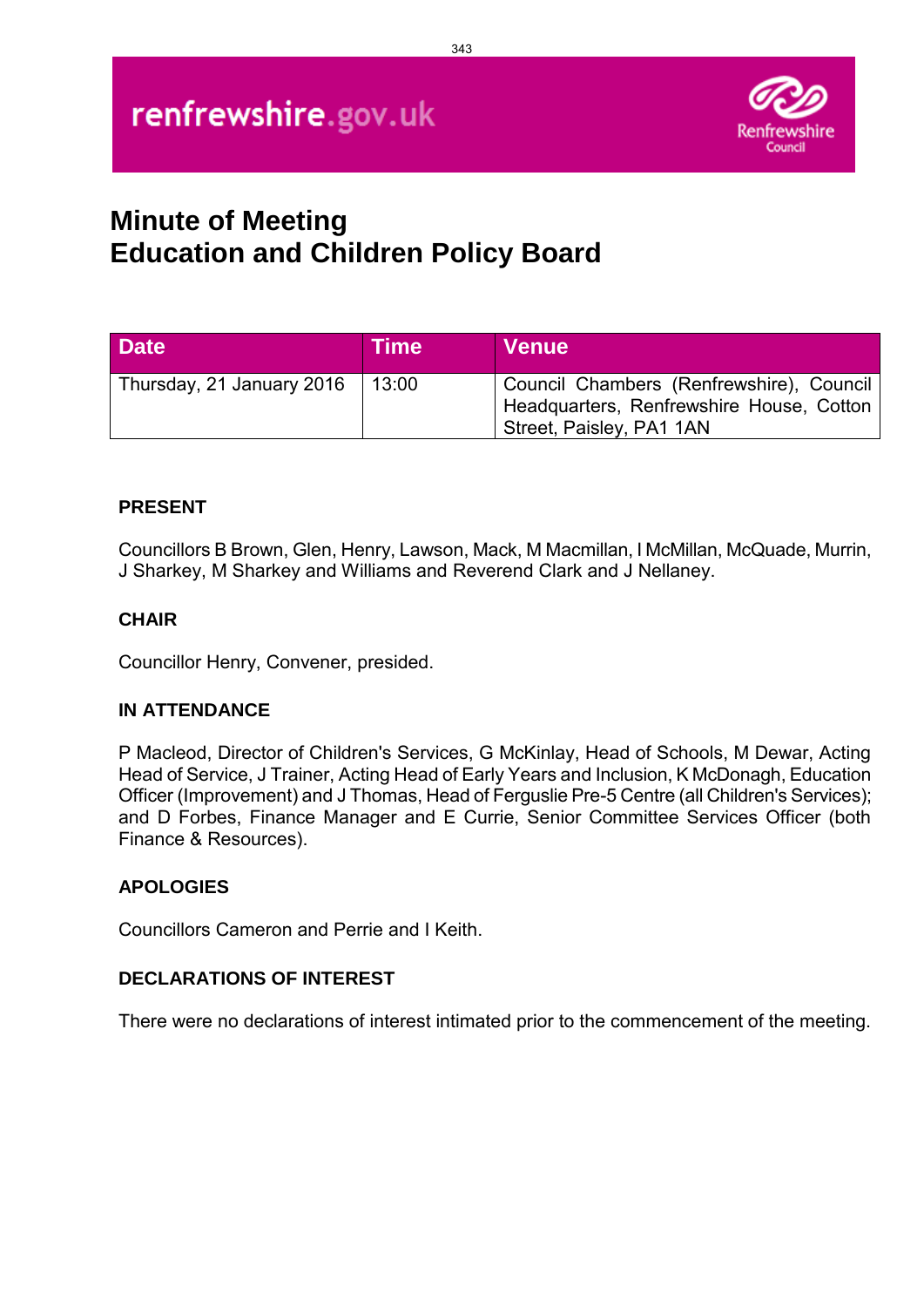#### **OBITUARY**

Prior to the start of the meeting, the Convener referred with sadness to the recent death of Donna Stevenson, Acting Head Teacher of Paisley Grammar School. The Convener paid tribute to Donna and on behalf of the Council, the Convener extended condolences to Donna's family and friends.

#### 1 **REVENUE BUDGET MONITORING**

There was submitted a joint report by the Directors of Finance & Resources and Children's Services for the service for the period 1 April to 13 November 2015.

#### **DECIDED**:

(a) That the budget position be noted; and

(b) That it be noted that there had been net budget re-alignments of £691,700 processed since the last report primarily related to the transfer of Healthy Lifestyles budgets to Leisure Services, transfers to the corporate landlord, the transfer of IT budgets to Finance and Resources and the reallocation of previously agreed savings partially offset by an adjustment to salary budgets for the impact of the Living Wage and additional funding received in relation to the Curriculum for Excellence.

#### 2 **CAPITAL BUDGET MONITORING**

There was submitted a report by the Director of Finance & Resources for the service for the period 1 April to 13 November 2015.

**DECIDED**: That the report be noted.

#### 3 **SERVICE IMPROVEMENT PLAN 2015/2018 MONITORING REPORT**

There was submitted a report by the Director of Children's Services relative to the Service Improvement Plan 2015/18 for Children's Services. The report detailed key achievements over the period 1 April to 30 September 2015; provided an update on delivery of the Service Improvement Plan action plan as detailed in Appendix 1 to the report; and assessed service performance in the scorecard of core performance indicators as detailed in Appendix 2 to the report.

#### **DECIDED**:

(a) That the progress made in terms of Children's Services service performance be noted;

(b) That the progress made in terms of actions and performance detailed in the action plan be noted; and

(c) That it be agreed that progress on Service Improvement Plan implementation be reviewed in spring 2016.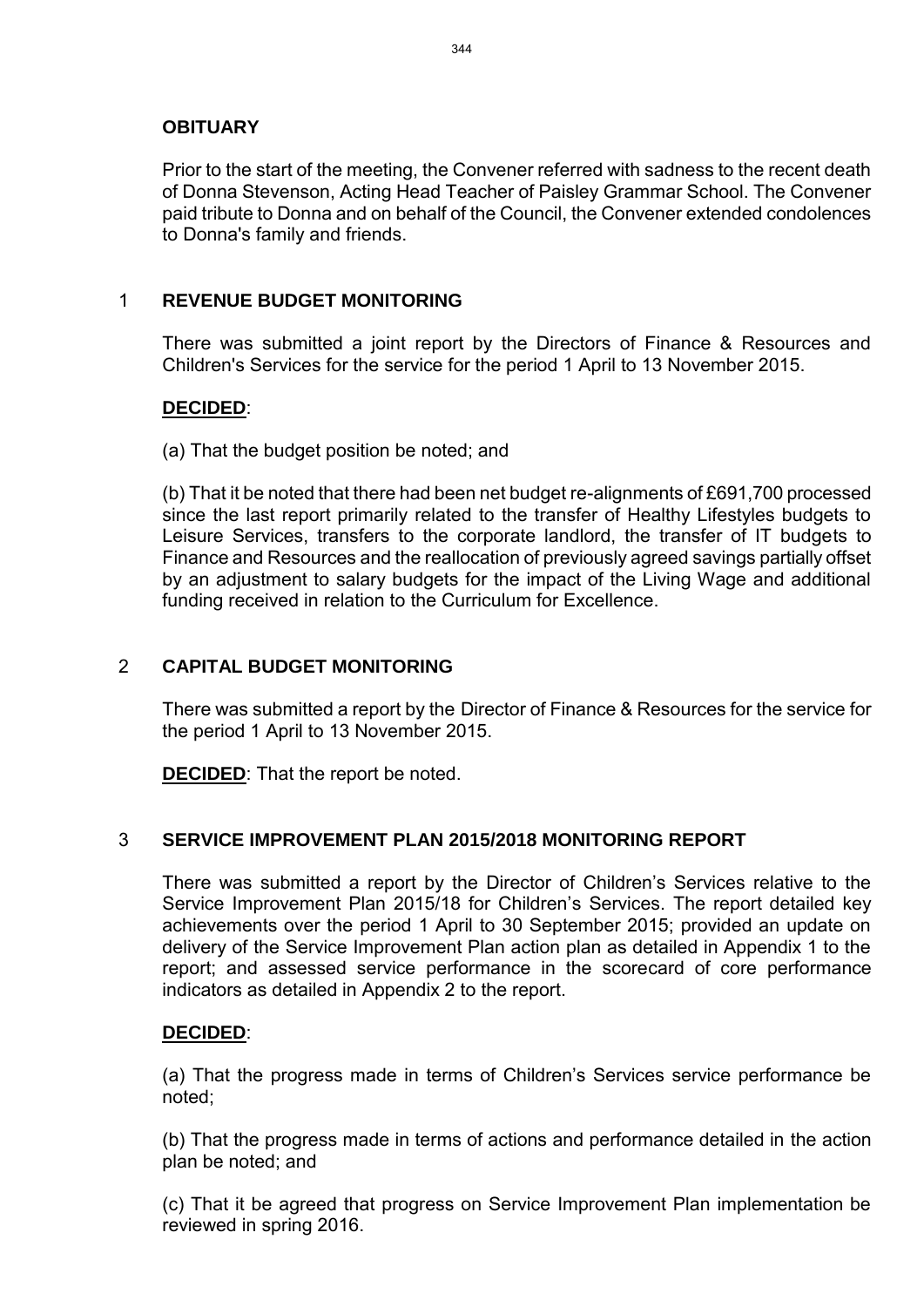#### 4 **RESPONSE TO THE CONSULTATION TO RELOCATE FOXLEA PRE-5 AND COMMUNITY LEARNING CENTRE TO A NEW BUILD ST PAUL'S PRIMARY SCHOOL**

Under reference to item 12 of the Minute of the meeting of this Board held on 14 May 2015 there was submitted a report by the Director of Children's Services relative to issues raised and comments made in the course of the consultation exercise and recommendations to progress the proposal.

The report intimated that, in line with legislative requirements, a formal consultation on the proposal to relocate Foxlea Pre-5 and Community Learning Centre to a new build St Paul's Primary School had been held. Responses to the proposal were positive and supportive and were detailed in Appendix 1 to the report. Education Scotland had also been consulted on the proposal in accordance with the Schools (Consultation) (Scotland) Act 2010. The response received was supportive of the Council's proposal and was attached to the report as Appendix 4.

#### **DECIDED**:

(a) That the issues raised through the formal consultation, detailed in Appendix 1 to the report, be noted;

(b) That the comments made by Education Scotland in relation to the educational benefits of the proposals, detailed in Appendix 4 to the report, be noted;

(c) That the relocation of Foxlea Pre-5 and Community Learning Centre to a new build St Paul's Primary School on the site of the existing establishments be approved;

(d) That the development of detailed project proposals, including project design, fully developed project costing, financial assessment and funding approach for construction of the new campus be approved; and

(e) That it be noted that the new facility would be delivered by the Council's property services section, augmented by external consultants as required.

#### 5 **RESPONSE TO THE PROPOSAL TO RELOCATE BARGARRAN PRIMARY SCHOOL AND ST JOHN BOSCO PRIMARY SCHOOL AND NURSERY CLASS TO A NEW SHARED CAMPUS**

Under reference to item 13 of the Minute of the meeting of this Board held on 14 May 2015 there was submitted a report by the Director of Children's Services relative to issues raised and comments made in the course of the consultation exercise and recommendations to progress the proposal.

The report intimated that, in line with legislative requirements, a formal consultation on the proposal to relocate Bargarran Primary School and St John Bosco Primary School and Nursery Class to a new shared campus had been held. Responses to the proposal were predominately positive and supportive and were detailed in Appendix 1 to the report. Education Scotland had also been consulted on the proposal in accordance with the Schools (Consultation) (Scotland) Act 2010. The response received was supportive of the Council's proposal and was attached to the report as Appendix 4.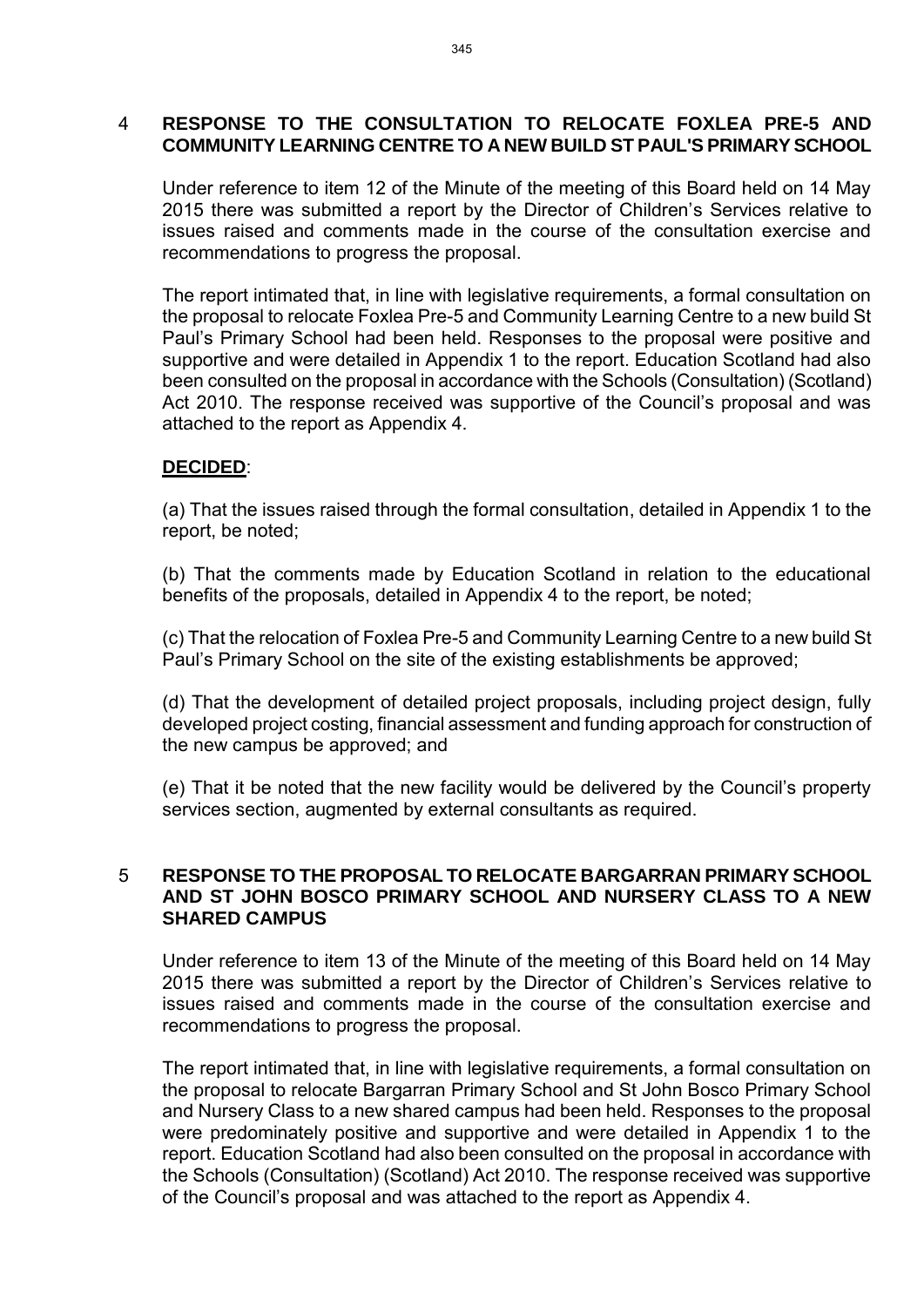#### **DECIDED**:

(a) That the issues raised through the formal consultation, detailed in Appendix 1 to the report, be noted;

(b) That the comments made by Education Scotland in relation to the educational benefits of the proposals, detailed in Appendix 4 to the report, be noted;

(c) That the relocation of Bargarran Primary School and St John Bosco Primary School and Nursery Class to a new shared campus on the site of the existing schools be approved;

(d) That the development of detailed project proposals, including project design, fully developed project costing, financial assessment and funding approach for the construction of the new campus be approved; and

(e) That it be noted that the new facility would be delivered by the Council's property services section, augmented by external consultants as required.

#### **SEDERUNT**

Councillor Mack left the meeting during consideration of the following item of business.

#### 6 **RESPONSE TO THE PROPOSAL TO RELOCATE SPATESTON PRE-5 CENTRE TO A REFURBISHED ST ANTHONY'S PRIMARY SCHOOL**

Under reference to item 4 of the Minute of the meeting of this Board held on 20 August 2015 there was submitted a report by the Director of Children's Services relative to issues raised and comments made in the course of the consultation exercise and recommendations to progress the proposal.

The report intimated that, in line with legislative requirements, a formal consultation on the proposal to relocate Spateston Pre-5 Centre to a refurbished St Anthony's Primary School had been held. Responses to the proposal were positive and supportive and were detailed in Appendix 1 to the report. Education Scotland had also been consulted on the proposal in accordance with the Schools (Consultation) (Scotland) Act 2010. The response received was supportive of the Council's proposal and was attached to the report as Appendix 4.

#### **DECIDED**:

(a) That the issues raised through the formal consultation, detailed in Appendix 1 to the report, be noted;

(b) That the comments made by Education Scotland in relation to the educational benefits of the proposals, detailed in Appendix 4 to the report, be noted;

(c) That the relocation of Spateston Pre-5 Centre to a refurbished St Anthony's Primary School be approved;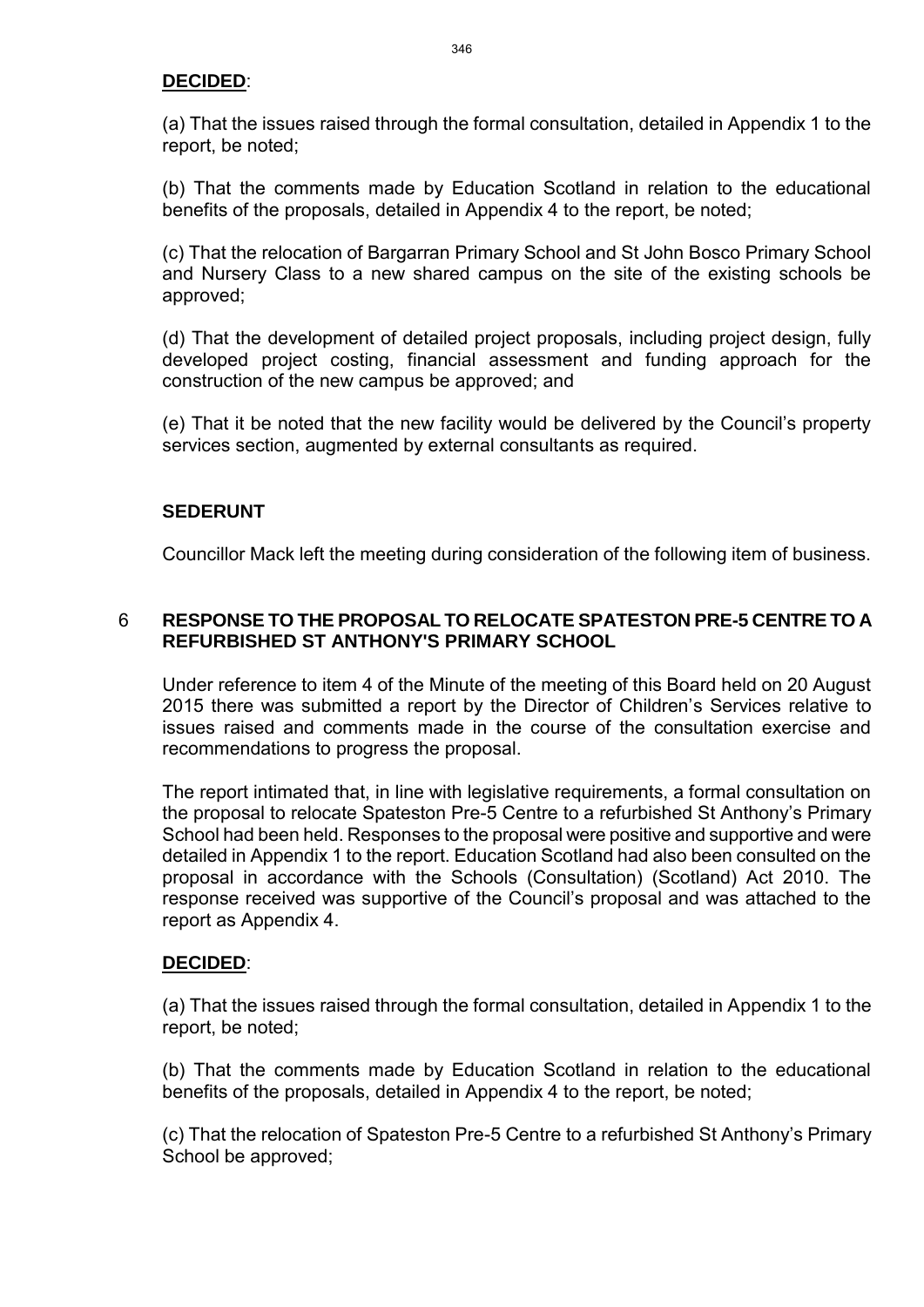(d) That the development of detailed project proposals, including project design, fully developed project costing, financial assessment and funding approach for the refurbishment be approved; and

(e) That it be noted that the refurbishment would be delivered by the Council's property services section, augmented by external consultants as required.

#### 7 **EDUCATION SCOTLAND INSPECTION OF FERGUSLIE PRE-5 CENTRE**

There was submitted a report by the Director of Children's Services relative to the inspection by Education Scotland of Ferguslie Pre-5 Centre, Paisley, undertaken during November 2015, as part of a national sample of pre-5 education.

A copy of the inspection report together with quality indicator evaluations, published by Education Scotland on 22 December 2015, was appended to the report. The inspection report had identified five key strengths and one area for further improvement. It was noted that Education Scotland would make no further visits in connection with the inspection. An improvement action plan would be developed and shared with parents, indicating how the point for action of the inspection report would be addressed. The report stated that the pre-five centre would be supported in its improvement and arrangements would be made to inform parents of the progress made by the pre-five centre in addressing the main point identified for action within two years of the publication of the report.

**DECIDED**: That the key strengths and one area for further improvement identified in the Education Scotland report on Ferguslie Pre-5 Centre, Paisley be noted.

#### **SEDERUNT**

Councillor M Macmillan left the meeting during consideration of the following item of business.

#### 8 **ALLOCATION OF FUNDING TO MEET THE NATIONAL TARGET FOR PHYSICAL EDUCATION IN PRIMARY AND SECONDARY SCHOOLS**

There was submitted a report by the Director of Children's Services relative to the allocation of funding to meet the national targets for physical education in primary and secondary schools.

The report intimated that one of the Scottish Government manifesto commitments in 2011 was to deliver at least two hours of physical education in primary schools and at least two periods of physical education (PE) in secondary schools for pupils in S1-S4 by 2014. In March 2012, following the joint commitment by the Scottish Government and CoSLA, all 32 local authorities agreed an action plan with Education Scotland and sportscotland in which they committed to ensuring all their schools met the target by 2014. sportscotland had invested £3.4 million across all local authorities in 2013/14 to help deliver this commitment which Education Scotland had supplemented by a further £2.4 million package of national initiatives to increase the support available to local authorities and teachers.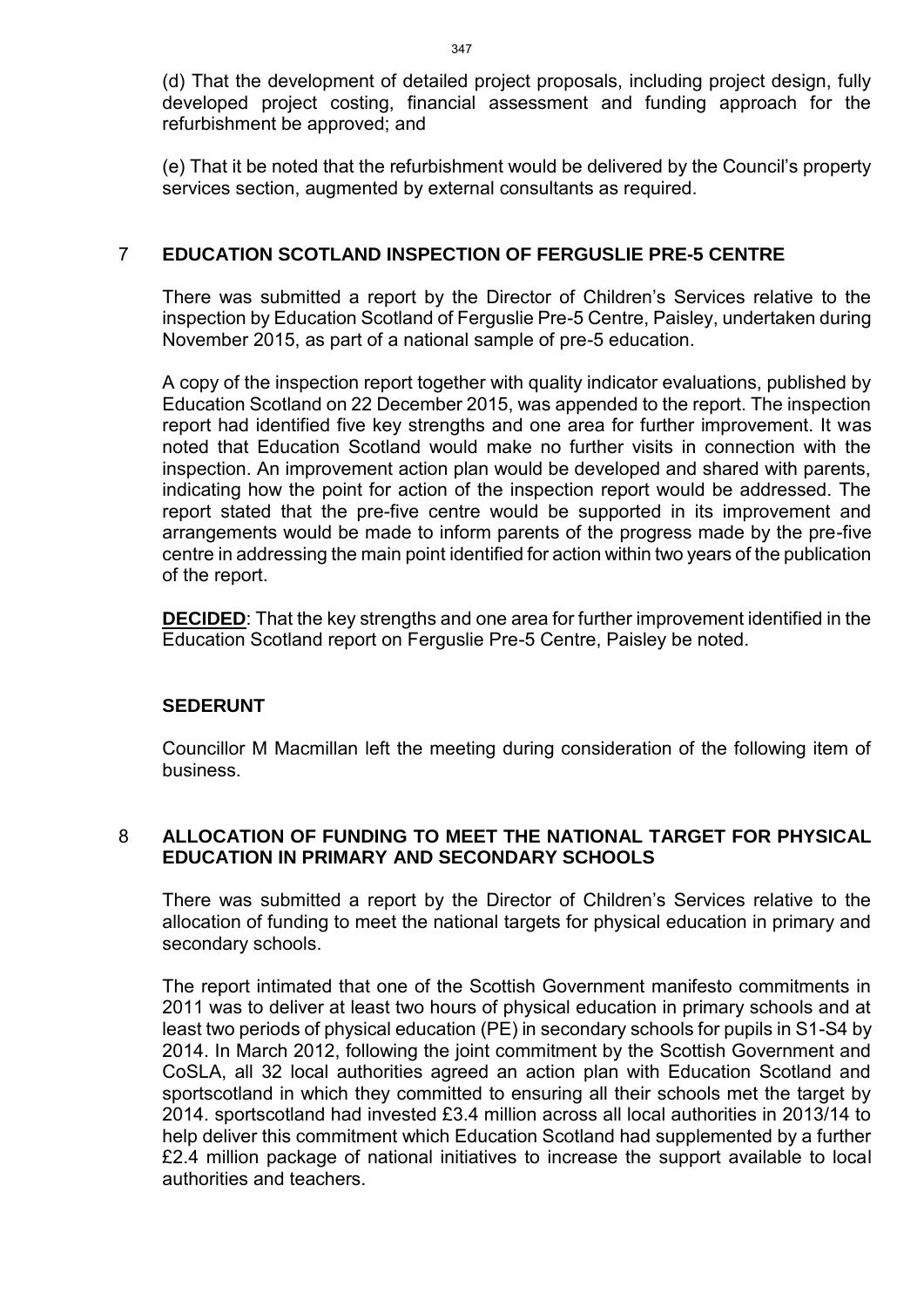Renfrewshire Council and sportscotland had put in place a partnership agreement and action plans for the period 2015/19 to support physical education across all primary and secondary schools. On this basis sportscotland had offered Renfrewshire Council further support and investment of £51,000 for the year ending 31 March 2016.

The report detailed how Renfrewshire Council had utilised the funding in 2013/15 and proposals for the use of funding in 2015/16.

#### **DECIDED**:

(a) That it be noted that in 2014 the national target in the delivery of physical education across all Renfrewshire schools had been met;

(b) That the report on use of funding in 2013/15 be noted;

(c) That the allocation of £51,000 from sportscotland, over the next financial year 2015/16, to ensure continuous progress in the delivery of high quality physical education in primary and secondary schools be approved; and

(d) That the continued employment of a Physical Education Lead Officer to build capacity and improve the skills of primary teachers in relation to the teaching of physical education, and to support those schools where additional equipment for physical education was required, be approved.

# 9 **PUBLIC ENQUIRY INTO HISTORICAL CHILD ABUSE IN SCOTLAND AND THE NATIONAL CONFIDENTIAL FORUM**

There was submitted a report by the Director of Children's Services relative to the Public Inquiry into Historical Child Abuse in Scotland and the National Confidential Forum.

The report intimated that on 17 December 2014 the Cabinet Secretary for Education and Lifelong Learning announced that in terms of the Inquiries (Scotland) Act 2005, a public inquiry would be undertaken into the historic abuse of children under 18 years and that a consultation process would take place involving survivors and others in relation to the terms of reference and the appointment of a suitable Chair. The draft terms of reference for the Inquiry were announced on 28 May 2015 and Susan O'Brien QC had been appointed as the Inquiry Chair.

The Inquiry commenced on 1 October 2015 and had been requested to report to Ministers within four years of the date of commencement. Details of the scope and purpose of the Inquiry were contained within the report.

It was noted that historic abuse was a key focus of the Renfrewshire Child Protection Committee annual conference held in September 2015.

In 2011, the Scottish Government announced its intention to establish a national acknowledgement forum to recognise the experiences of adults who were in institutional care as children. The intention was to build on the positive work of the "Time to be Heard" Pilot Forum which reported in 2011 and focused on the experiences of adults who had been placed in Quarriers.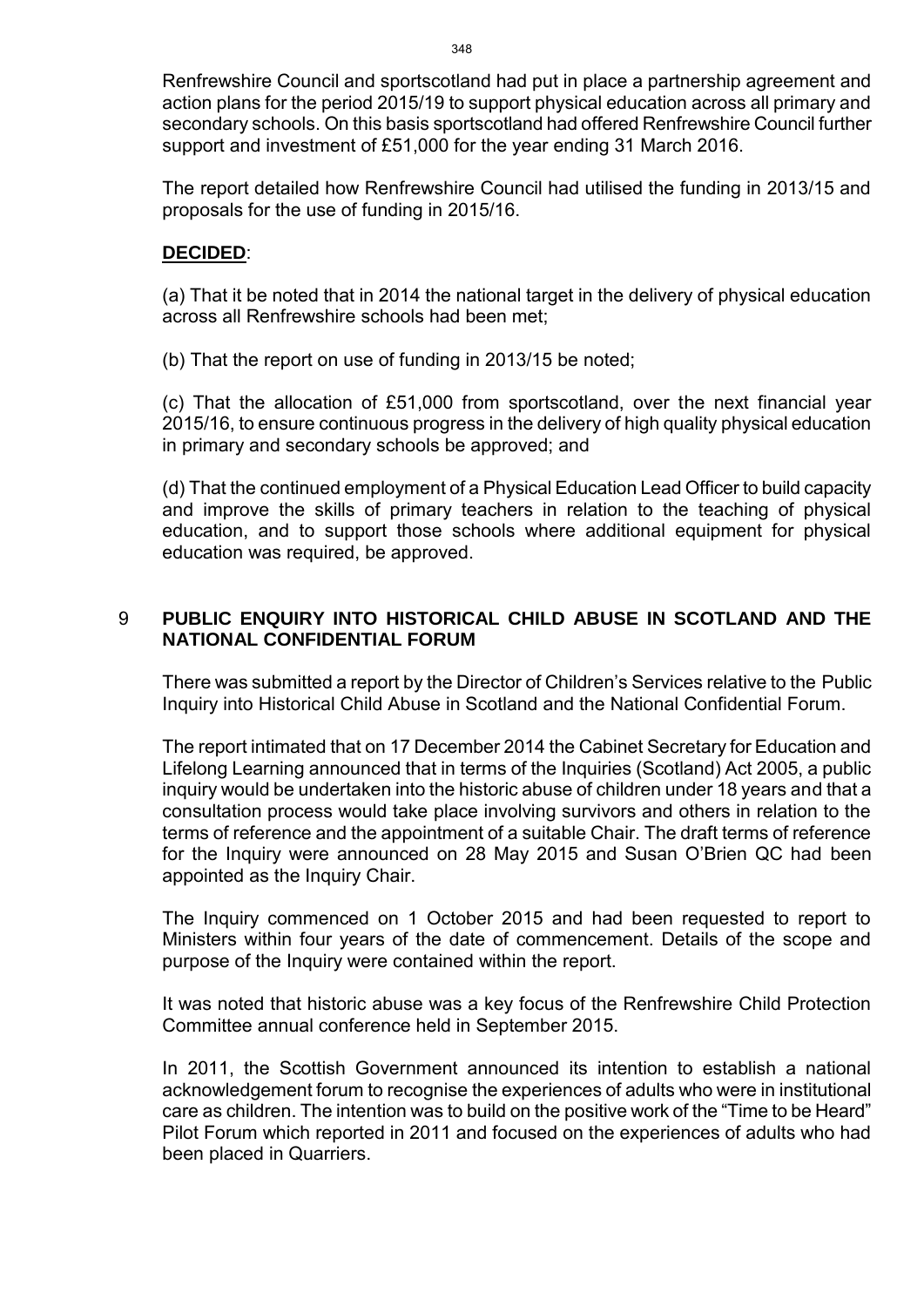Following a consultation on the proposal in 2012, the National Confidential Forum (NCF) was set up in 2014 as part of the Victims and Witnesses (Scotland) Act 2014. The NCF had been holding hearings since January 2015 and people who had spent time in institutional care as children had been invited to come forward and share their experiences, both good and bad. This would form an important record about children in care in Scotland in the past and the Head of the NCF would report annually to inform everyone what had happened over that year.

Renfrewshire Children's Services were undertaking a review of records and exploring options to publicise the work of the NCF to ensure that those eligible to participate were made aware of this.

**DECIDED**: That the report be noted.

#### 10 **JOINT THEMATIC REVIEW OF MULTI AGENCY PROTECTION ARRANGEMENTS (MAPPA) IN SCOTLAND**

There was submitted a report by the Director of Children's Services relative to the publication of the joint thematic review of the Multi-Agency Public Protection Arrangements (MAPPA) in Scotland by HM Inspectorate of Constabulary in Scotland and the Care Inspectorate.

The review report was published on 26 November 2015. The main findings were positive and identified that there was strong evidence that MAPPA was well established across Scotland and that Responsible Authorities discharged their duties effectively through joint working and information sharing.

The review report made 10 recommendations which required a multi-agency response facilitated by the Scottish Government to set policy and a strategic framework to strengthen the future delivery of MAPPA in Scotland. It also highlighted 17 areas for development across key processes that could be delivered locally and at an operational level and these were detailed in the report.

The Scottish Government and Responsible Authorities would be asked to provide an action plan in response to the recommendations and progress against the plan would be monitored, and findings published in line with HM Inspectorate of Constabulary in Scotland and Care Inspectorate annual reporting processes.

#### **DECIDED**:

(a) That the publication of the joint thematic review of MAPPA in Scotland on 26 November 2015 be noted; and

(b) That the work planned or undertaken across North Strathclyde Community Justice Authority and Renfrewshire Council to meet these recommendations or areas for development be noted.

#### 11 **MODERN LANGUAGE PROVISION IN RENFREWSHIRE SCHOOLS**

There was submitted a report by the Director of Children's Services relative to the provision of modern language in Renfrewshire Schools.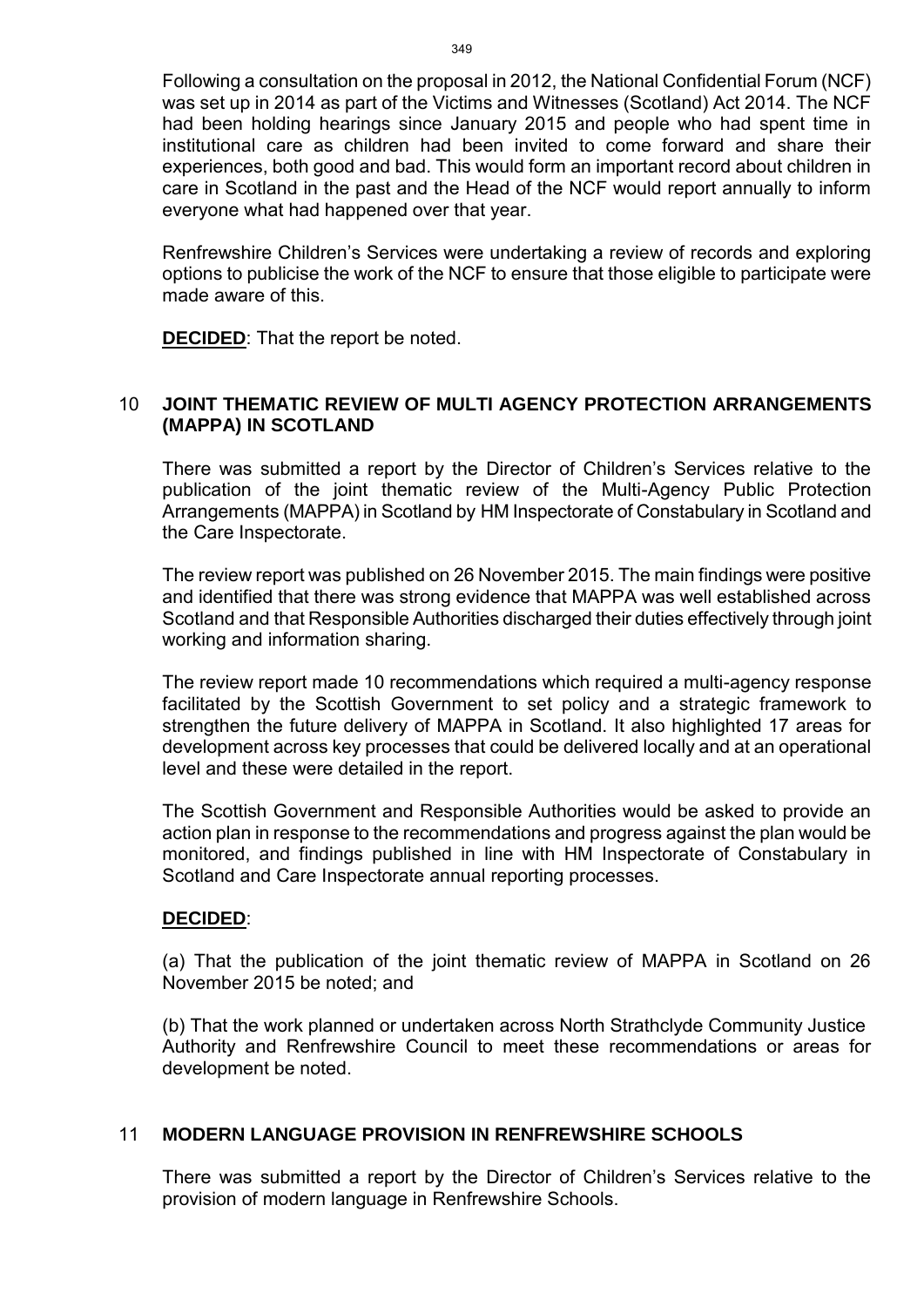The report intimated that in May 2012 the Scottish Government published the "Language Learning in Scotland a 1+2 Approach" document, which set out 35 recommendations in relation to language learning across Scotland. The Scottish Government's aspiration was that all young people would learn two languages, in addition to their mother tongue.

This aspiration had a significant impact on education and the model used for language acquisition in Scotland. To support this local authorities had developed a strategy for the delivery of 1+2 in their schools.

Renfrewshire Council had been allocated £243,000 for session 2015/16 to facilitate the strategy and assist the development of this new model of language acquisition.

#### **DECIDED**:

(a) That Renfrewshire Council's Children's Services' significant progress to date in response to the Scottish Government's commitment to introduce a 1+2 approach to modern language teaching be noted; and

(b) That the allocation of £243,000 provided by the Scottish Government, from the £7.2 million across Scotland, to support the development of the 1+2 approach across Renfrewshire's schools be noted.

## 12 **NATIONAL IMPROVEMENT FRAMEWORK**

There was submitted a report by the Director of Children's Services relative to the National Improvement Framework, published by the Scottish Government in January 2016, a copy of which formed the appendix to the report.

The framework set out how evidence would be gathered to help improve attainment in schools with a focus on six key drivers of improvement: school leadership; teacher professionalism; parental engagement; assessment of children's progress; school improvement; and performance information.

The framework would result in evidence being gathered and an annual report being published by the Scottish Government. Local authorities would play a key role in providing the information to the Scottish Government.

**DECIDED**: That the report and implications for Renfrewshire Council's Children's Services be noted.

# 13 **THE SCOTTISH ATTAINMENT CHALLENGE**

There was submitted a report by the Director of Children's Services relative to the Scottish Attainment Challenge announced by the Scottish Government on 2 February 2015 backed by an Attainment Scotland Fund of £100 million over four years to drive forward improvements on educational outcomes in Scotland's most disadvantaged communities.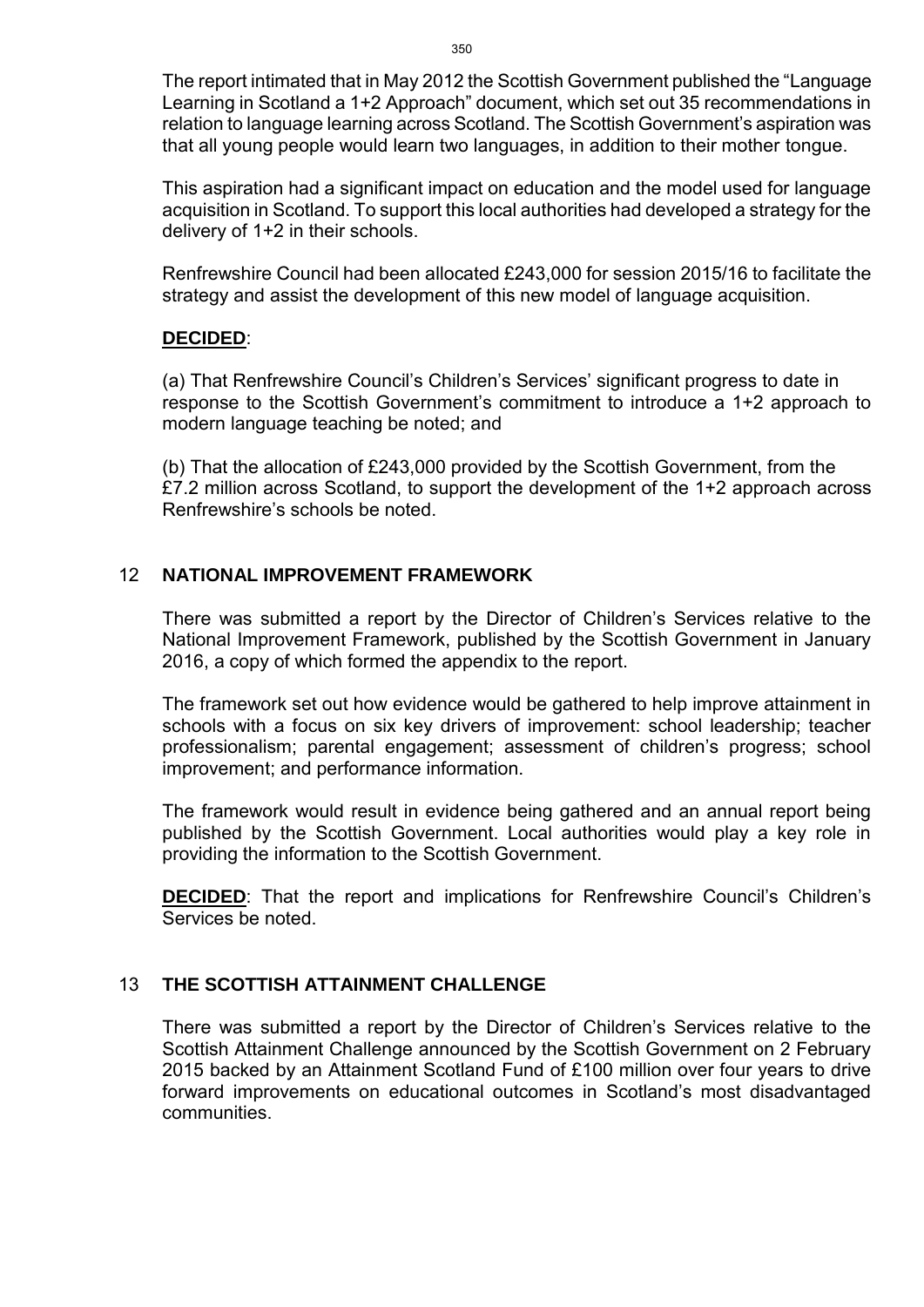The report intimated that Renfrewshire Council was committed to ensuring that children get the best start in life and were able to achieve and attain to the highest level. The early years strategy and tackling poverty recommendations demonstrated this commitment through the significant investment made in each of these areas. Very good progress was being made as exemplified by the recent publication of the Glasgow University evaluation of Families First.

In August 2015 the Scottish Government announced that five primary schools in Renfrewshire, Glencoats, St Fergus, St Catherine's, St David's and Gallowhill, would receive Scottish Attainment Challenge funding of between £20,000 and £80,000 over a four-year period and planned spend would focus on improving attainment in literacy, numeracy and health and wellbeing in these schools.

The report highlighted the provision of additional resources which would compliment the work already being effectively implemented across all Renfrewshire schools.

#### **DECIDED**:

(a) That the Scottish Government announcement of the new Scottish Attainment Challenge be noted;

(b) That the allocation of funding to five schools in Renfrewshire be noted; and

(c) That the planned areas of school improvement and focus across the five schools identified in Renfrewshire be noted.

#### **SEDERUNT**

Councillor Mack re-entered the meeting during the following item of business.

#### 14 **ADOPTION AND FOSTERING ANNUAL REPORT**

There was submitted a report by the Director of Children's Services relative to the annual report of Renfrewshire Council's Adoption and Fostering Panel 2014/15.

The annual report, attached as an appendix to the report, set out the work that had been dealt with by the panel over the year 1 October 2014 to 30 September 2015 and set it in the context of the broader issues pertaining to looked after and accommodated children. The report made reference to the progress being made regarding Renfrewshire's own foster carers with five new carer households being registered in 2014/15.

The annual report considered the future work of the panel, the current work with the Scottish Government on improving timescales for adoptive placements and the outcome of the inspection of the Fostering and Adoption Service by the Care Inspectorate. It provided an update on the development of the Renfrewshire Fostering Service and detailed the new fostering training plan for both new and experienced carers.

Reverend Clark raised the matter of the Council working with 'Home for Good' and it was proposed that the Director of Children's Services meet with Reverend Clark to discuss this matter. This was agreed.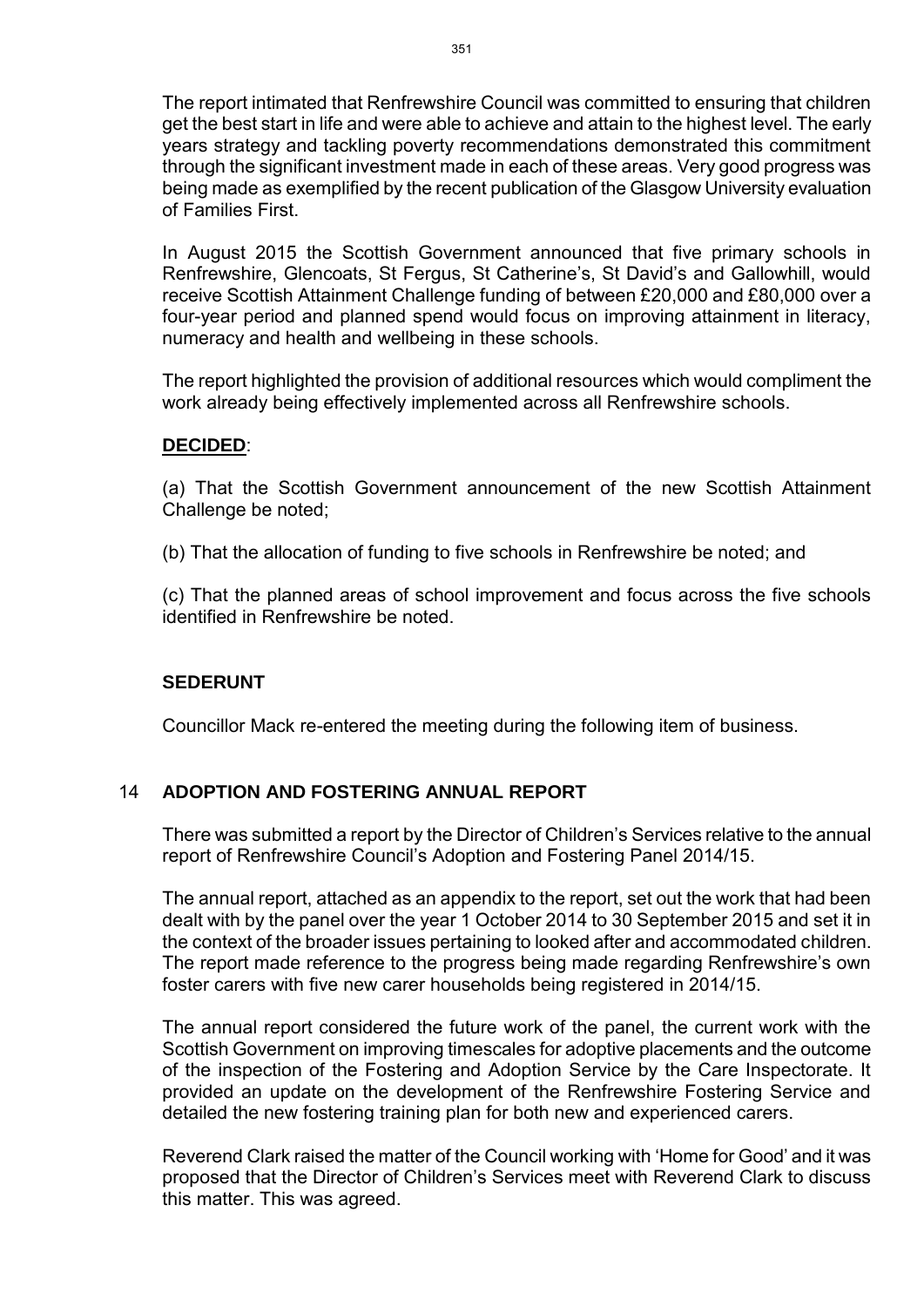#### **DECIDED**:

(a) That the annual report of the Fostering and Adoption Panel 2014/15 be noted; and

(b) That the Director of Children's Services meet with Reverend Clark to discuss the matter of the Council working with 'Home for Good'.

#### 15 **PRESENTATION**

The Director of Children's Services intimated that the presentation on the visit to Furth was not available due to staff illness and that the presentation would be delivered at the next meeting of this Board to be held on 10 March 2016.

**DECIDED**: That it be noted that this presentation would be delivered at the next meeting of this Board to be held on 10 March 2016.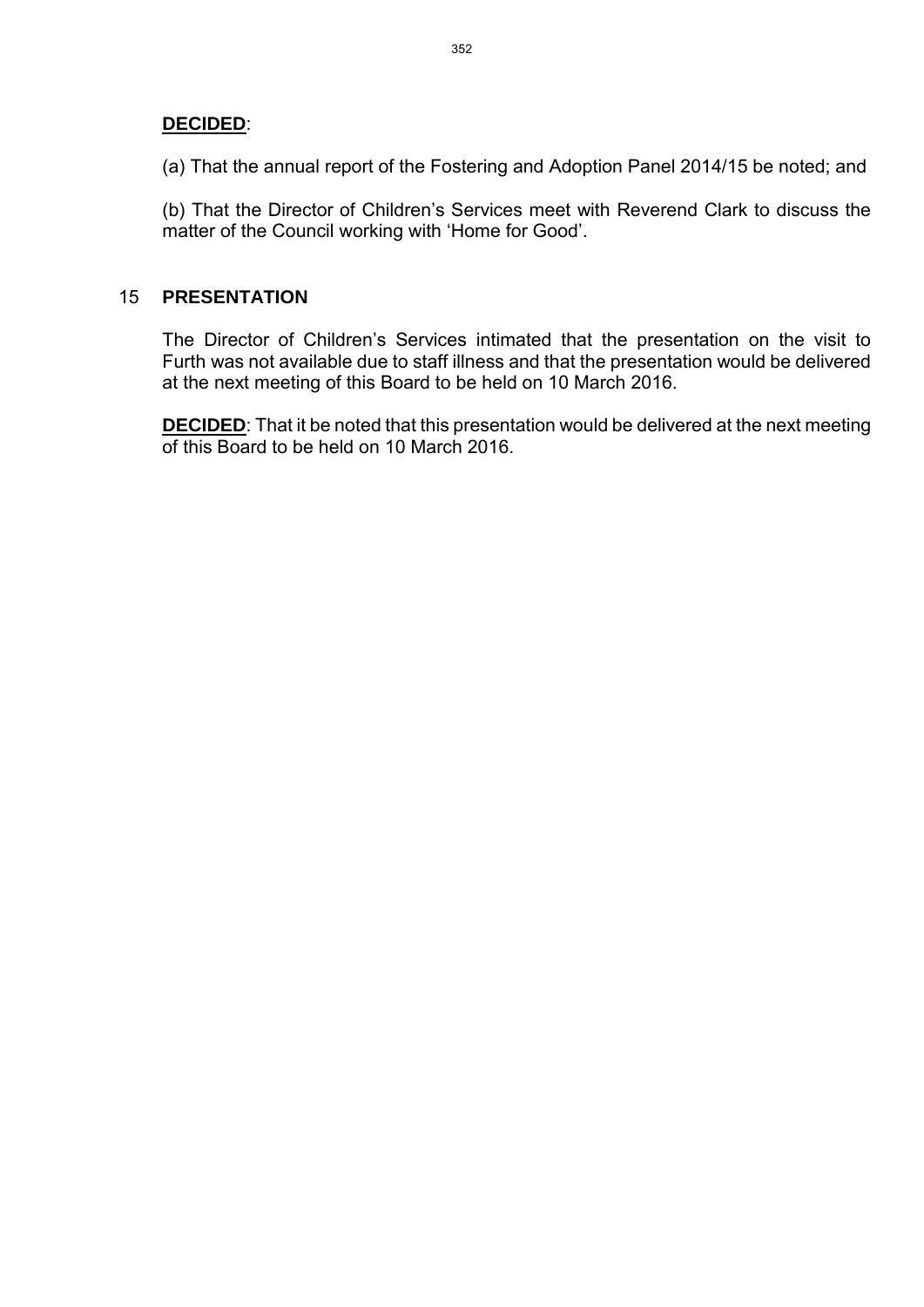

# **Minute of Meeting Audit, Scrutiny and Petitions Board**

| <b>Date</b>             | <b>Time</b> | <b>Venue</b>                                                                               |
|-------------------------|-------------|--------------------------------------------------------------------------------------------|
| Monday, 25 January 2016 | 10:00       | <b>CMR 1, Council Headquarters, Renfrewshire</b><br>House, Cotton Street, Paisley, PA1 1AN |

#### **PRESENT**

Councillors B Brown, M Brown, Caldwell, Grady, Provost Hall and Councillors J MacLaren, McEwan, Perrie and J Sharkey.

#### **CHAIR**

Councillor J Sharkey, Convener, presided.

#### **IN ATTENDANCE**

A McMillan, Head of Resources and G Fitzpatrick, Management Information Officer, Lead Officer (both Children's Services); D McNab, Transportation Manager (Community Resources); and A MacArthur, Head of Finance and A McNaughton, Senior Committee Services Officer (both Finance & Resources).

#### **DECLARATIONS OF INTEREST**

There were no declarations of interest intimated prior to the commencement of the meeting.

Prior to the start of the meeting the Convener welcomed A McGregor, Senior Audit Manager, Audit Scotland to the meeting.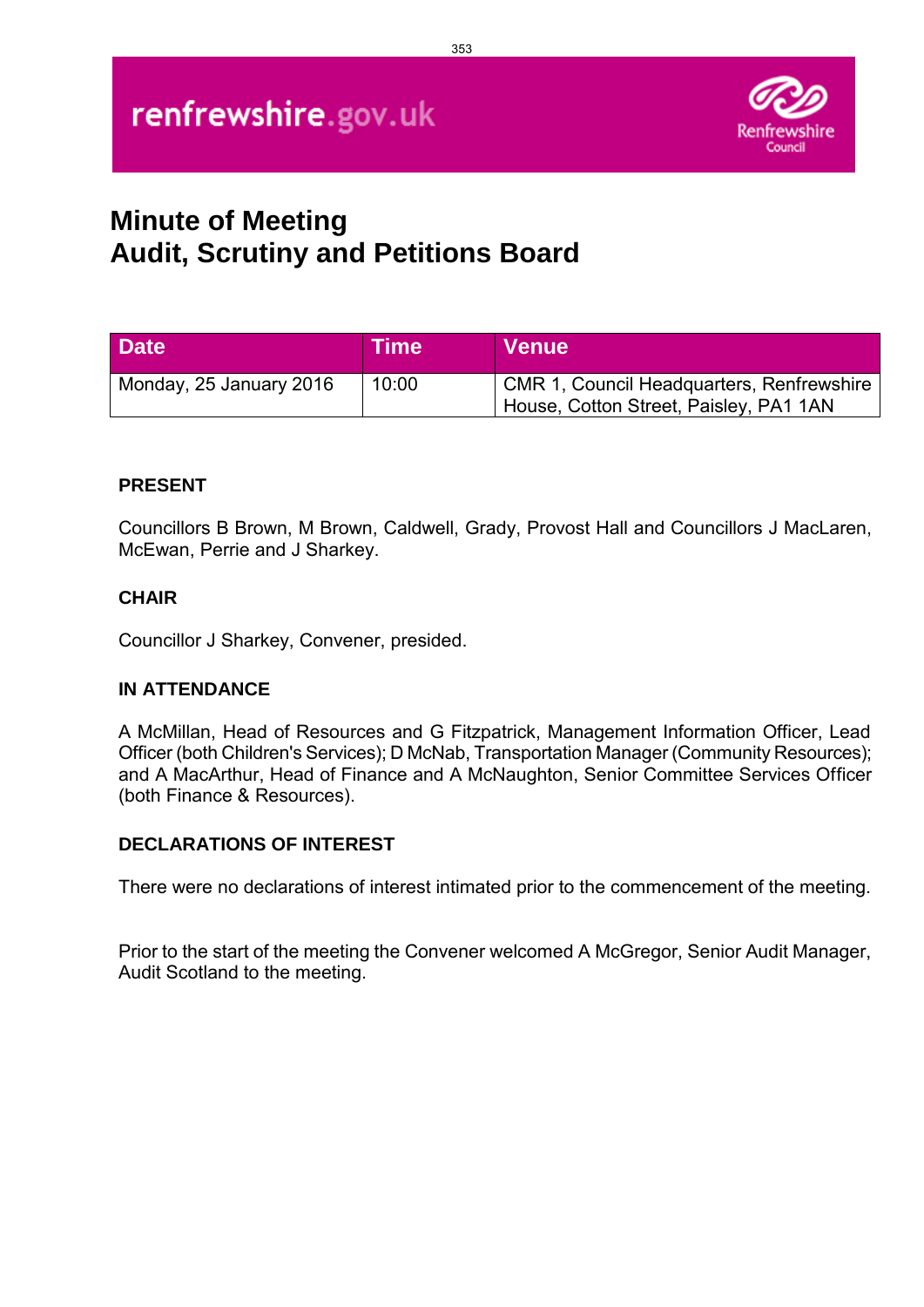# 1 **AUDIT APPOINTMENTS AND THE ROLE OF AUDIT SCOTLAND**

The Senior Audit Manager Audit Scotland gave a presentation which indicated that the external auditors for Renfrewshire Council for financial years 2016/17 to 2020/21 were likely to change from Audit Scotland to a private firm.

Audit Scotland teams and private firms followed the same standards and guides namely Audit Scotland's Code of Audit Practice, International Standards on Auditing and ethical standards. It was intimated that there would be no change until at least autumn 2016 when the outgoing audit team would meet with the incoming audit team to share information. It was noted that the appointment of all auditors to public sector bodies was made by the Accounts Commission or the Auditor General for Scotland. The audit of 2015/16 was the last year of the current audit appointment. Audit Scotland's audit strategy team was now arranging auditors for the next five years. A mixed market of private firms and Audit Scotland staff would still be used in order to ensure continued comparisons on methodologies and cost and to spread the workload during the final audit periods. The Council was currently due to be audited by a private firm as it had been audited by Audit Scotland for the previous three audit appointments.

The presentation outlined the appointment process, the procurement timeline whereby the appointments would be confirmed in May 2016, and handover arrangements. It was noted that the audit of financial year 2015 would be undertaken before any changes took place and that members would be kept up to date on progress.

It was noted that, in due course, the new auditors would be invited to a meeting of the Board.

**DECIDED:** That the presentation be noted.

# 2 **AUDIT SCOTLAND: HEALTH AND SOCIAL CARE INTEGRATION**

There was submitted a report by the Chief Officer Renfrewshire Health and Social Care Partnership relative to the Audit Scotland report outlining progress towards the integration of health and social care in Scotland.

The report focused on the transition year and auditors had highlighted a number of risks and issues that integration authorities should be aware of as they moved towards full delegation of functions from 2016/17. The report made recommendations for the Scottish Government, for integration authorities and jointly for integration authorities, councils and health boards. The report detailed the main findings from the Audit Scotland report and outlined some areas of local progress which showed how work in Renfrewshire was addressing national issues raised by Audit Scotland.

#### **DECIDED:**

(a) That the Audit Scotland report be noted;

(b) That the progress to date to establish the Renfrewshire Health and Social Care Partnership be noted; and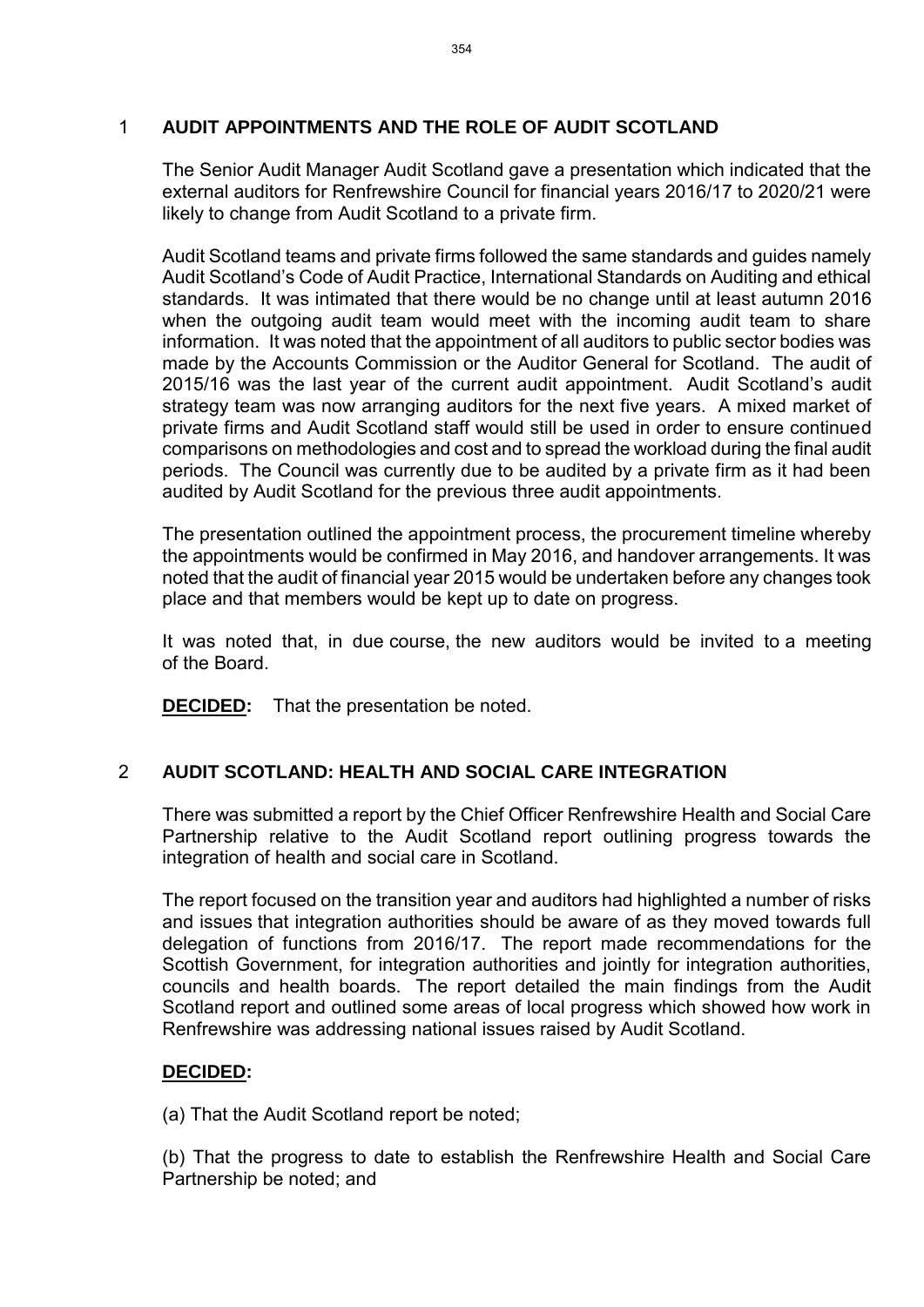(c) That the contents of future Audit Scotland reports and Health and Social Care integration would be brought to the Board for consideration.

#### **SEDERUNT**

Councillor Perrie entered the meeting during discussion of the following item.

Prior to consideration of the following item, the Convener welcomed Mr Hunter, petitioner, to the meeting.

#### 3 **PETITION: RENFREW ROAD, PAISLEY**

There was submitted a report by the Director of Finance & Resources relative to a petition which had been received from Leslie Hunter in the following terms:

"I would like Renfrew District Council to remove the safety hazard caused by the position of parking bays outside my house at 86A Renfrew Road. I would like a health and safety assessment of the risk and I would like the pavement to be reinstated and metal bollards on the pavement to prevent on-pavement parking".

The report advised that the Head of Amenity Services had intimated that the lay-bys should remain. They performed the function for which they had been created in 2006, which was to provide a location in the local area that made up for the shortfall in residential and visitor parking while maintaining two free running lanes and a right turn filter lane to West College Scotland. A clear passage was particularly relevant to ensure buses into Paisley along the inside lane of this route were not delayed. Prior to the construction of the lay-bys, residents and visitors would park either on the footway creating a danger and obstruction to pedestrians or on the carriageway which created congestion on this main approach into Paisley. The report also advised that a traffic regulation order (TRO) had been considered. However, as this would have required agreement through the statutory TRO process from those residents along this route who would be displaced and had no feasible alternative parking location it was not considered viable at this time.

The Head of Amenity Services advised that the design of the lay-bys and associated private access visibility splays (2m by 20m for a 30mph restricted road) accorded with Section 5.4.2 of the former Strathclyde Region Roads Development Guide, there being no relevant Renfrewshire Council guidance available.

The Board heard from Mr Hunter in support of his petition and from the Transporatation Manager.

It was proposed that it be recommended to the Director of Community Resources that further investigation be undertaken relative to (a) the date and time of recent health and safety inspections; (b) evidence of the identified need for parking bays in the area; (c) ownership of the pavement; (d) shortening the overall length of parking bays; and (e) road traffic accident statistics for Renfrew Road and that the outcome be reported to a future meeting of the Board at which consideration of the petition would be resumed. This was agreed.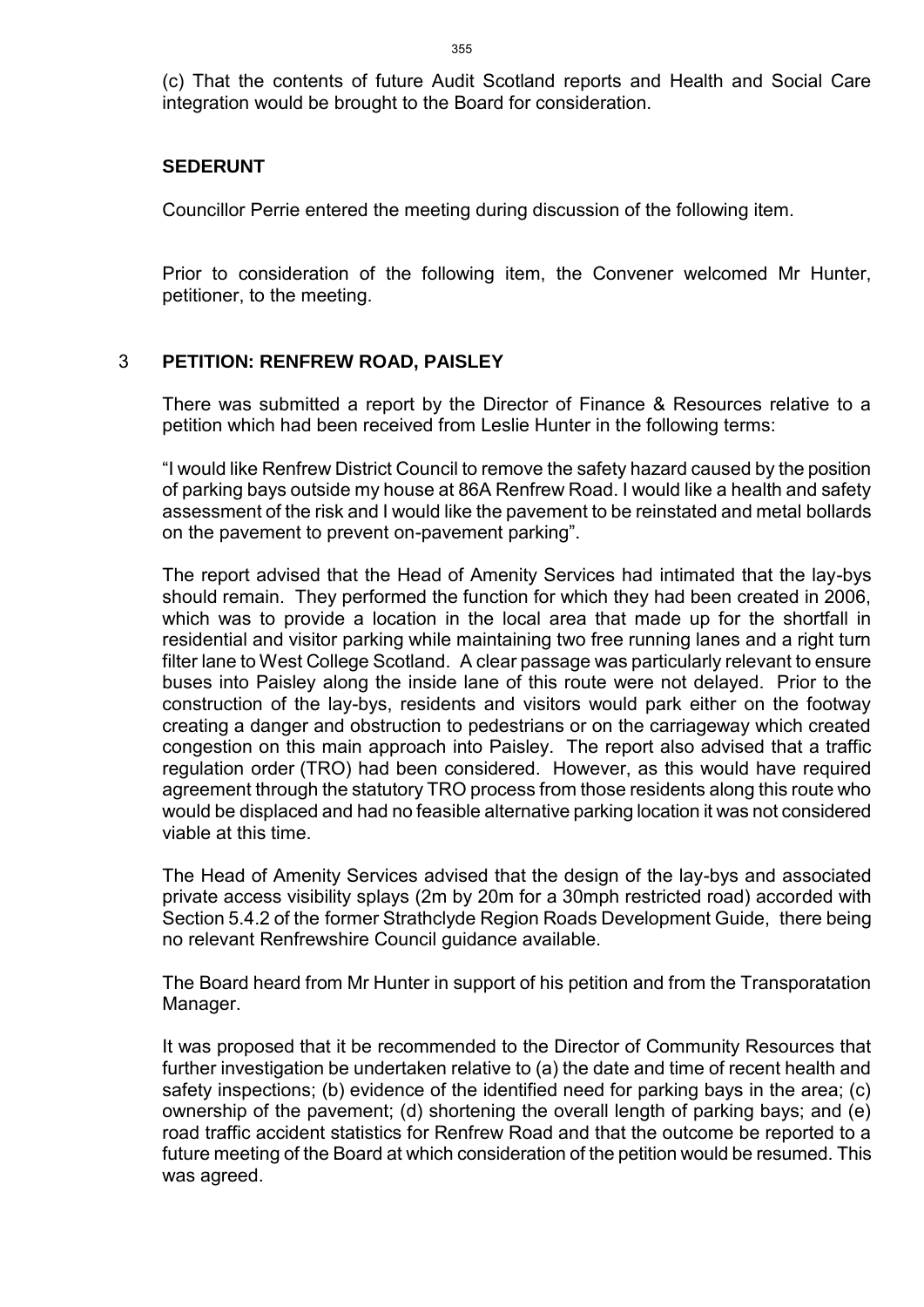**DECIDED**: That it be recommended to the Director of Community Resources that further investigation be undertaken relative to (a) the date and time of recent health and safety inspections; (b) evidence of the identified need for parking bays in the area; (c) ownership of the pavement; (d) shortening the overall length of parking bays; and (e) road traffic accident statistics for Renfrew Road, and that the outcome be reported to a future meeting of the Board at which consideration of the petition would be resumed.

Prior to consideration of the following item, the Convener welcomed Mr Rollo, petitioner, to the meeting.

# 4 **PETITION: INCHINNAN JUNCTION, A8, GREENOCK ROAD**

There was submitted a report by the Director of Finance & Resources relative to a petition received from Martin Rollo, Secretary, Inchinnan Community Council, in the following terms:

"To reduce the speed limit at Inchinnan Junction A8 Greenock Road, currently 50mph. ICC are promoting a petition to reduce the speed limit on approximately 500 metres of two carriageways of the Greenock Road A8 Inchinnan Junction at Old Greenock Road. This is a dangerous and badly sited intersection with massive traffic at peak times displaying complicated and confusing rights of way and is an area of frequent accidents. The road is bounded by a very busy bus depot, a Post Office/

supermarket and a public house which have non-controlled exits joining on to a 50mph A road. Vehicle parking also contributes to the overall confusion of lane use. A junction improvement plan promised by Renfrewshire Council this year has again been delayed for budgetary reasons leaving the public and the village with no near-term safety improvement for users. We consider that the speed limit of this road is too fast and would like to have it lowered and by doing so would help alleviate accidents.

Action requested from Council: Renfrewshire Council Roads are requested to pursue the reduction of the petitioned speed, communicate and engage with appropriate government departments to make this change and to install the appropriate signage and structures".

The report intimated that the Head of Amenity Services had indicated that in line with the guidelines for setting speed limits, and in consultation with the Police, the Council reduced the speed limit to 50mph. Whilst the Council desired a lower limit the guidelines and the position taken by the then Strathclyde Police did not support this. For the Council to pursue a lower limit it would be necessary to gain the support of Police Scotland and promote a traffic order. The Head of Amenity Services advised that the petitioners meet with Council representatives and Police Scotland to discuss these issues.

The Board heard from Mr Rollo in support of the petition and from the Transportation Manager who intimated that plans for a re-designed junction to include traffic lights at the location had been approved and an application had been made to Strathclyde Partnership for Transport (SPT) for funding of £500,000 to deliver this project.

As the outcome of the bid for funds from SPT could not be guaranteed, it was proposed that meanwhile, discussions be arranged between the petitioner, Council representatives and Police Scotland to promote the appropriate traffic order to reduce the speed limit in the event that the application was not successful. This was agreed.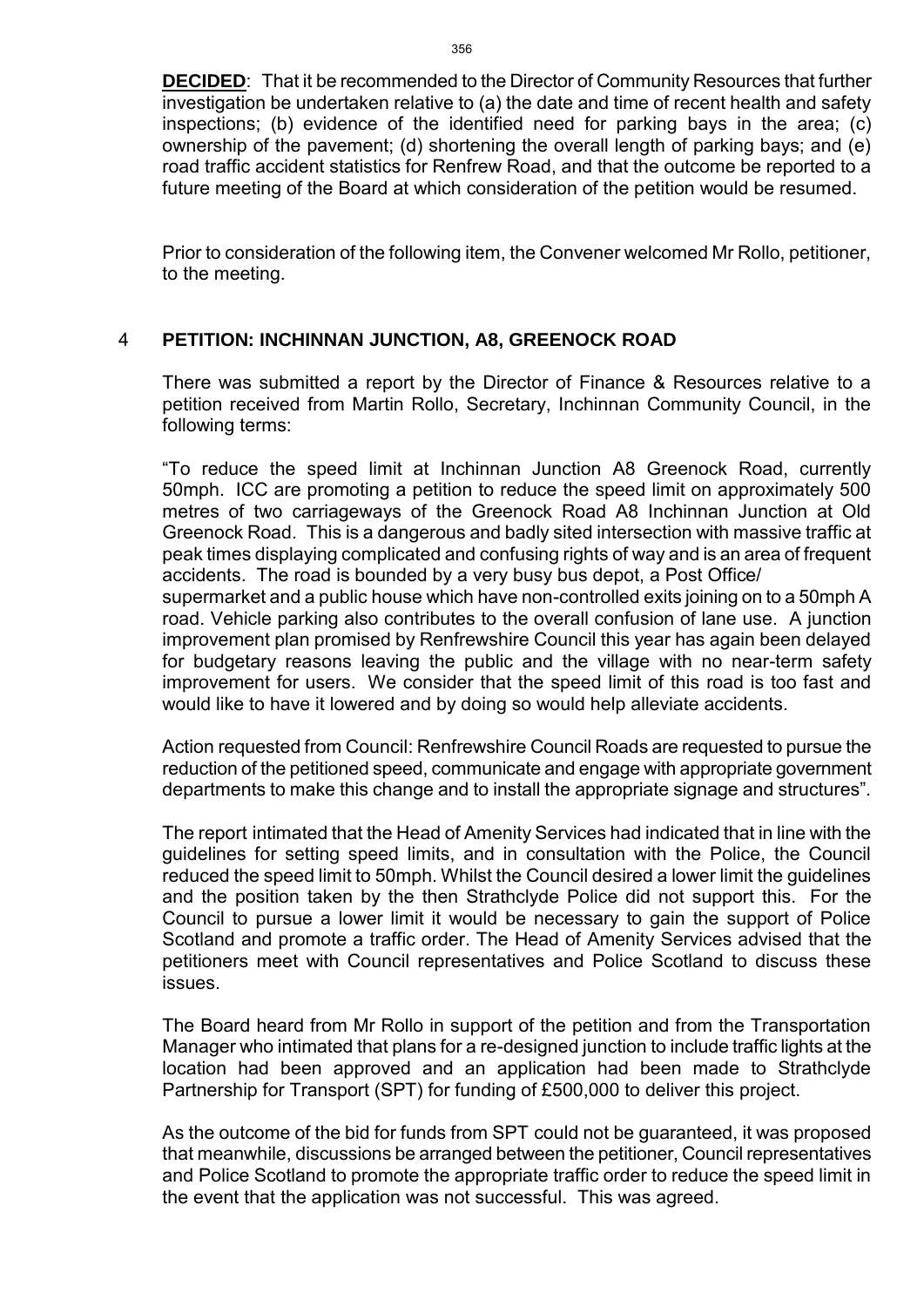It was further proposed that the outcome of the application to SPT for funding to deliver a re-designed road layout at the junction and the outcome of the discussions to promote a traffic order to reduce the speed limit in the event that the application to SPT was not successful, should be reported to a future meeting of the Board at which consideration of the petition would be resumed. This was also agreed.

#### **DECIDED**:

(a) That it be noted that an application had been made to SPT for funding of £500,00 to deliver a re-designed road layout, including traffic lights, at the junction;

(b) That the Director of Community Resources arrange discussions between the petitioner, Council representatives and Police Scotland to promote the appropriate traffic order required to reduce the speed limit in the event that the application to SPT was not successful; and

(c) That the outcome of both the discussions to promote the traffic order to reduce the speed limit and the application to SPT for funding to deliver the re-designed junction from the A8 Greenock Road to Inchinnan be reported to a future meeting of the Board at which consideration of the petition would be resumed.

## **ADJOURNMENT**

The meeting adjourned at 11.31 am and reconvened at 11.36 am.

## 5 **WARD 15 (CHILDREN'S WARD) ROYAL ALEXANDRA HOSPITAL (LEAD OFFICER GAYLE FITZPATRICK)**

Under reference to item 10 of the Minute of the meeting of the Board held on 30 November 2015, there was submitted a report by the Lead Officer relative to progress since that meeting in terms of the Board's review.

Prior to consideration of the report, the Convener introduced two local residents who were members of the Kids Need Our Ward (KNOW) campaign and invited them to address the meeting. Sandra Webster and Karen Meikle advised that they both had children with complex medical needs who were frequent users of the paediatric services provided at Ward 15 (Children's Unit) at the Royal Alexandra Hospital (RAH), Paisley. They detailed the detrimental medical, financial and emotional impact that closure of Ward 15 and the transfer of paediatric services to the newly-opened Royal Hospital for Sick Children, in Glasgow, would have on their lives and the lives of their children.

Thereafter, the Board considered the report which intimated that NHS Greater Glasgow and Clyde (NHSGG&C) had indicated that they were happy to be part of the Board's review process as outlined in the scoping paper agreed at the 30 November 2015 meeting. Their Director of Planning and Policy, Catriona Renfrew, had agreed to be the contact and to share NHSGG&C materials on the proposals around Ward 15. NHSGG&C had also offered the Board the opportunity to visit the newly-opened Royal Hospital for Sick Children in Glasgow. The report advised that the provisional timescales for the review were evolving to reflect progress made to date.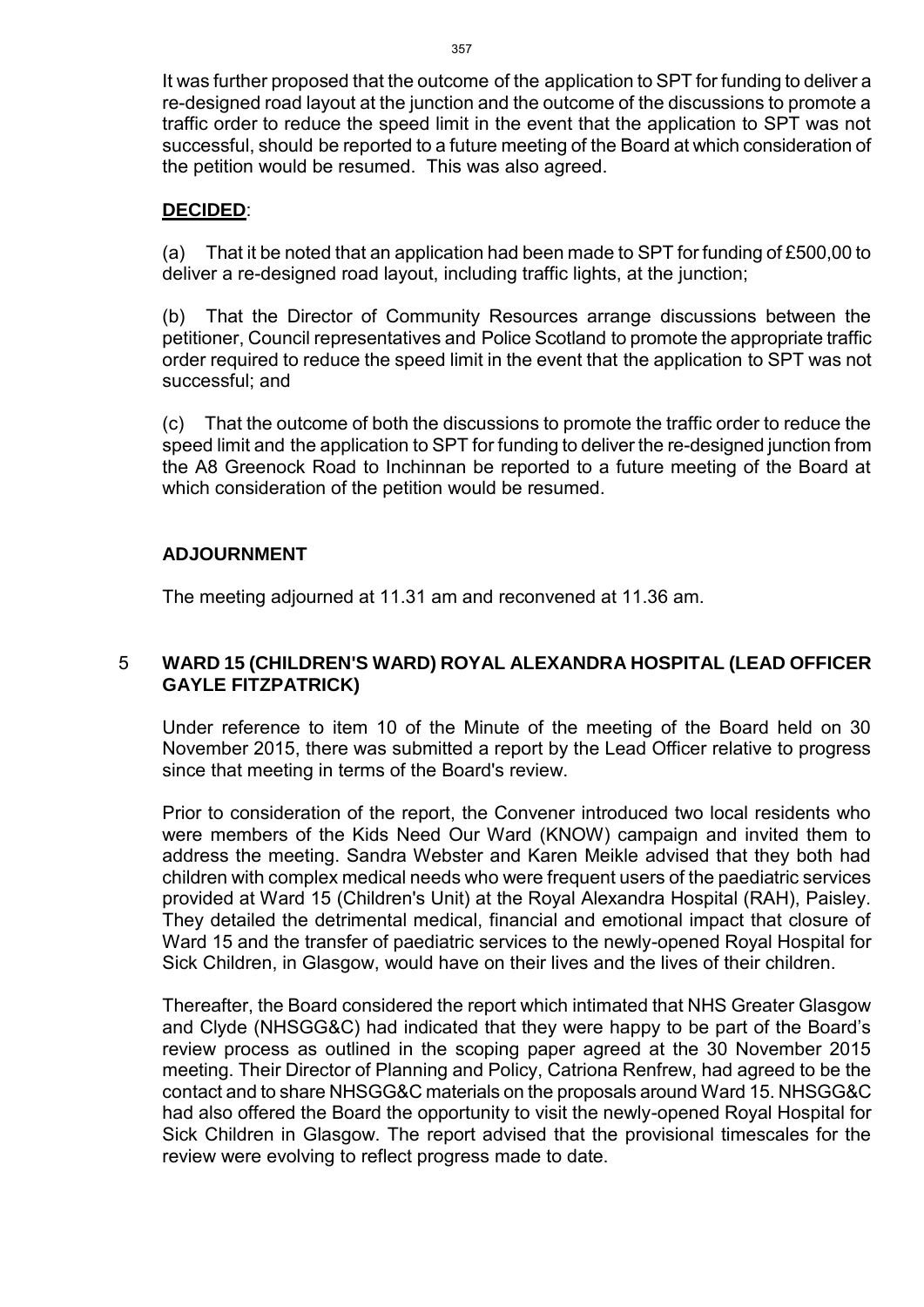Councillor J Sharkey, seconded by Councillor Caldwell, moved that the information provided by witnesses be noted; that it be noted that the Lead Officer would collect witness statements from interested parties to further inform the review; that progress of the review be noted; that it be noted that the provisional dates outlined in the initial review programme for Ward 15 (Children's Unit) at the RAH had been and would continue to be subject to change; and that the Lead Officer be authorised to initiate negotiations with NHSGG&C to secure visits to both the RAH and the new Royal Hospital for Sick Children on the preferred date of 10 March 2016.

Councillor M Brown, seconded by Councillor McEwan, moved as an amendment that an additional recommendation be approved, namely; that an invitation be given to Councillor M Macmillan, Leader of Renfrewshire Council and a member of the NHSGG&C Board, to give evidence in respect of providing information regarding the NHSGG&C Board's view as to the future of Ward 15 at the RAH. This would help in giving a well-informed Council view.

The amendment was accepted by the mover and seconder of the motion and the motion, as amended, was carried unanimously.

## **DECIDED**:

(a) That the information provided by witnesses be noted;

(b) That it be noted that the Lead Officer would collect witness statements from interested parties to further inform the review;

(c) That progress of the review be noted;

(d) That it be noted that the provisional dates outlined in the initial review programme for Ward 15 (Children's Unit) at the Royal Alexandra Hospital had been and would continue to be subject to change;

(e) That the Lead Officer be authorised to initiate negotiations with NHSGG&C to secure visits to both the RAH and the new Royal Hospital for Sick Children on the preferred date of 10 March 2016; and

(f) That an invitation be extended to Councillor M Macmillan, Leader of Renfrewshire Council and a member of the NHSGG&C Board, to give evidence in respect of providing information regarding the NHSGG&C Board's view as to the future of Ward 15 at the RAH. This would help in giving a well-informed Council view.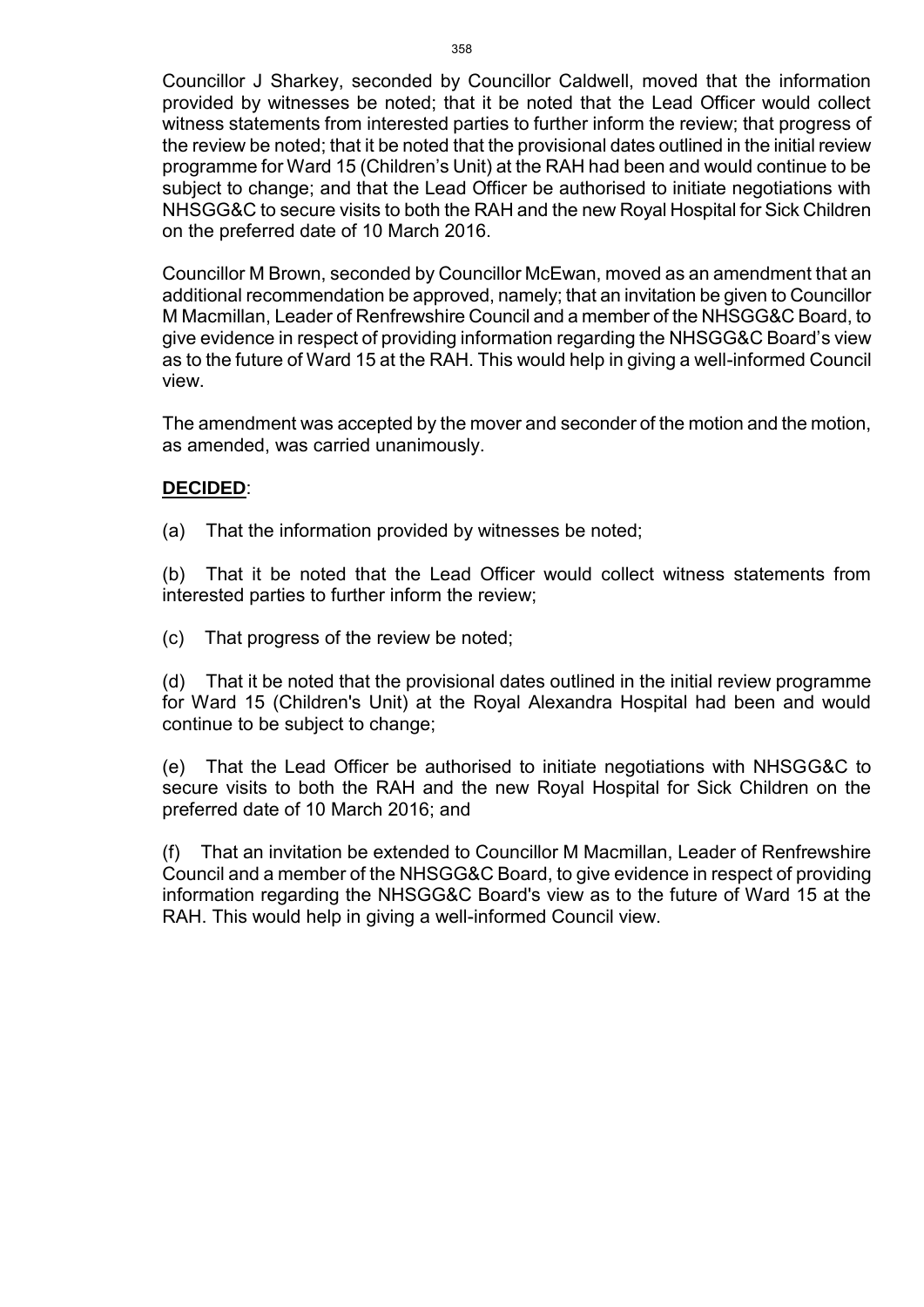

# **Minute of Meeting Housing & Community Safety Policy Board**

| <b>Date</b>              | <b>Time</b> | <b>Venue</b>                                                                                                     |
|--------------------------|-------------|------------------------------------------------------------------------------------------------------------------|
| Tuesday, 26 January 2016 | 13:00       | Council Chambers (Renfrewshire), Council<br>Headquarters, Renfrewshire House, Cotton<br>Street, Paisley, PA1 1AN |

## **PRESENT**

Councillors B Brown, E Devine, M Devine, Grady, Henry, Lawson, M MacLaren, McCartin, McEwan, McGurk, Murrin, Noon, and Williams.

#### **CHAIR**

Councillor Williams, Convener, presided.

#### **IN ATTENDANCE**

S MacDougall, Director of Community Resources; M Crearie, Director of Development & Housing Services; O Reid, Head of Public Protection, D Farrell, Financial & Resource Services Manager and D Kerr, Service Co-ordination Manager (all Community Resources); F Carlin, Head of Planning & Housing Services and V Howie, Finance Business Partner (both Development & Housing Services); and J Lynch, Head of Property, D Forbes, Finance Manager and D Low, Senior Committee Services Officer (all Finance & Resources).

#### **ALSO IN ATTENDANCE**

Chief Superintendent J Downie (Police Scotland) and P Nelis, Group Manager (Scottish Fire and Rescue Service).

#### **APOLOGY**

Councillor J Sharkey.

#### **DECLARATIONS OF INTEREST**

There were no declarations of interest intimated prior to the commencement of the meeting.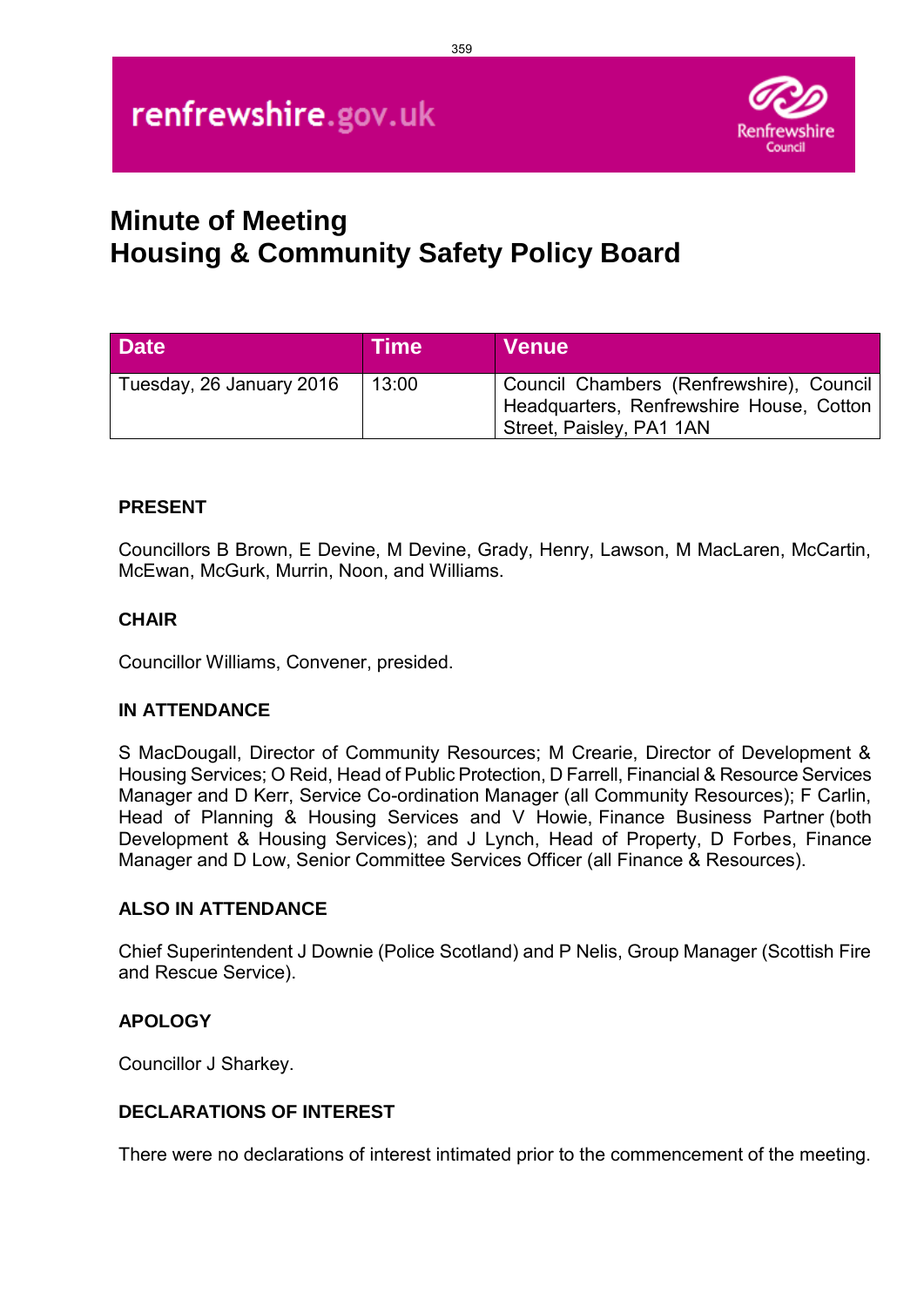## 1 **REVENUE BUDGET MONITORING REPORT**

There was submitted a joint revenue budget monitoring report by the Directors of Finance & Resources and Development & Housing Services for the period 1 April to 13 November 2015.

#### **DECIDED**:

(a) That the budget position be noted: and

(b) That it be noted that since the last report there had been net budget realignments of £1,175,000 relative to discretionary housing payments received.

# 2 **CAPITAL BUDGET MONITORING REPORT**

There was submitted a capital budget monitoring report by the Director of Finance & Resources in respect of the Housing Division of Development & Housing Services for the period 1 April to 13 November 2015.

**DECIDED**: That the report be noted.

# 3 **SCOTTISH FIRE & RESCUE SERVICE - SCRUTINY REPORT**

There was submitted a report by the Local Senior Officer, Scottish Fire & Rescue Service (SFRS) relative to service performance and activities in the Renfrewshire area for the period August to October 2015.

The report highlighted improvements across a range of performance indicators and identified areas where further interventions were required. Over the period there had been a reduction in the number of all non-fatal fire casualties; there had been a significant decrease in the number of incidences of deliberate fire-raising; the number of accidental primary fires and accidental dwelling fires had reduced; there was a slight increase in the number of non-domestic fires; the number of false alarms had decreased; and the number of road traffic collisions had decreased from 13 to 11. The appendix to the report provided an analysis of performance and activities on a ward basis.

**DECIDED**: That the report be noted.

# 4 **POLICE SCOTLAND - SCRUTINY REPORT**

There was submitted a report by the Chief Superintendent, K Division Police Scotland, relative to service performance in the Renfrewshire area during the period 1 April to 30 November 2015. The report provided an analysis of key performance indicators for both recorded and detected crime and covered all local police plan priority areas as detailed in the local police plan.

**DECIDED**: That the report be noted.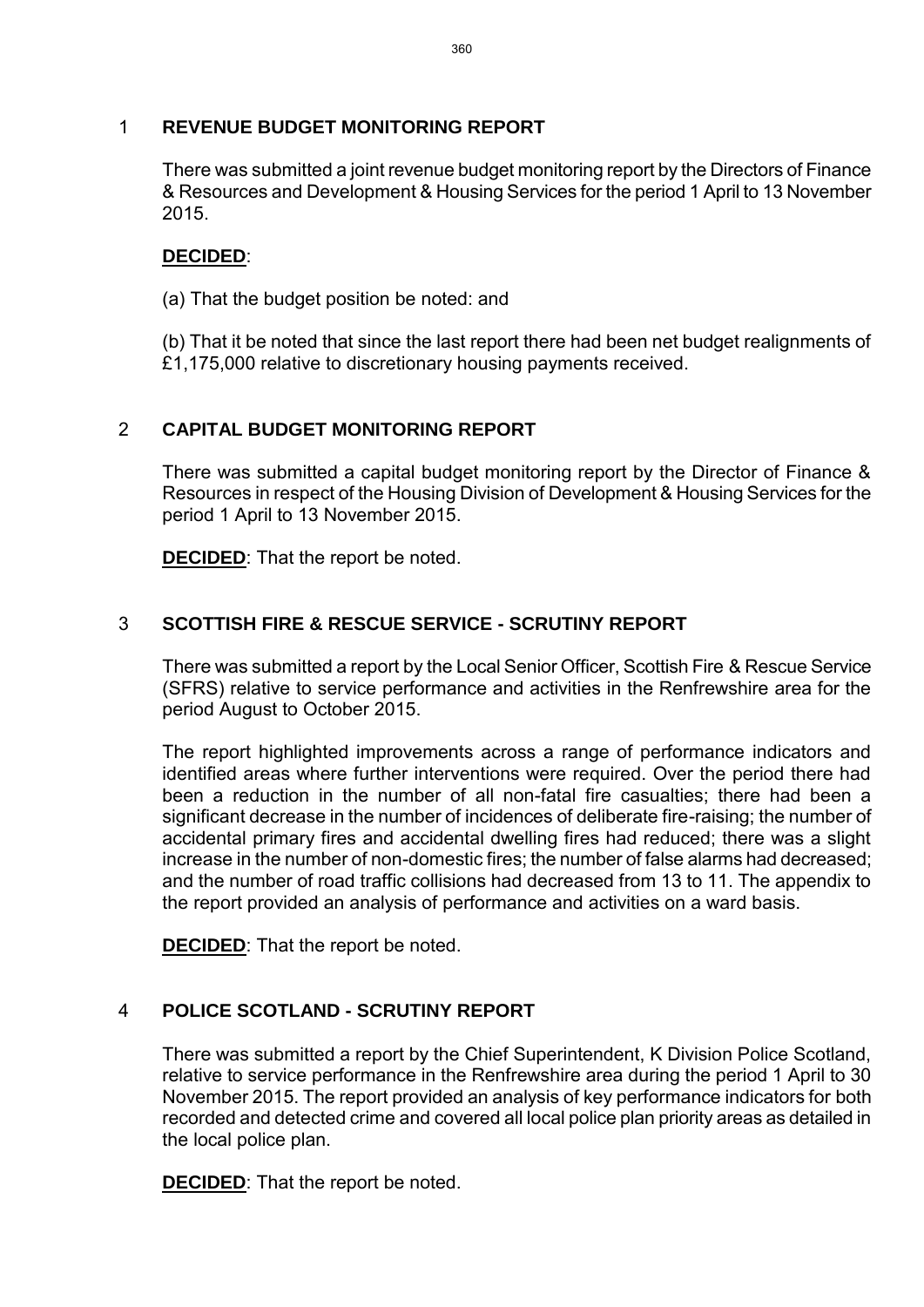#### 5 **DRAFT ANNUAL POLICE PLAN 2016/17**

There was submitted a report by the Director of Community Resources relative to the Police Scotland review of their Annual Plan 2016/17, a copy of the draft plan was appended to the report.

The report intimated that Police Scotland were seeking views of key stakeholders on the proposed plan which had been developed with a focus on the themes of localism, prevention, collaboration and equality and participation. Comments on the plan were being sought by 5 February 2016 with the aim to develop and publish a final version of the plan by April 2016. Section 3 of the report set out a proposed response which suggested a number of points which could be considered as Police Scotland finalised the plan.

# **DECIDED**:

- (a) That the Draft Annual Police Plan attached as an appendix to the report be noted; and
- (b) That the draft response set out in section 3 of the report be approved.

# 6 **HM INSPECTORATE OF CONSTABULARY, SCOTLAND – SCRUTINY PLAN 2016-17**

There was submitted a report by the Director of Community Resources relative to Her Majesty's Inspectorate of Constabulary, Scotland (HMICS) review of their annual Scrutiny Plan to develop a planned inspection programme for 2016/17.

The report intimated that an amended version of the HMICS Scrutiny Plan 2015/16, a copy of which was appended to the report, was being used as the basis for the review. Forensic Services, Cyber Crime, National Crime Recording, together with follow up work on both Stop & Search and Call Handling form a number of the planning inspections within the current proposed programme which ran from 2014/17. HMICS were seeking views of key stakeholders on the proposed inspections and any topical, high risk or emerging areas in policing that could be included within the 2016/17 annual inspection programme.

**DECIDED**: That the HMICS Scrutiny Plan for 2016/17, as detailed in the appendix to the report, be noted.

#### 7 **RENFREWSHIRE COMMUNITY SAFETY PARTNERSHIP OPERATIONAL UPDATE**

There was submitted an amended update report by the Director of Community Resources relative to the recent activities of the Renfrewshire Community Safety Partnership. The report included information about environmental enforcement and improvement activities; protecting vulnerable residents; building safer communities; diversionary activities; and the development of the integrated control room and CCTV.

**DECIDED**: That the report be noted.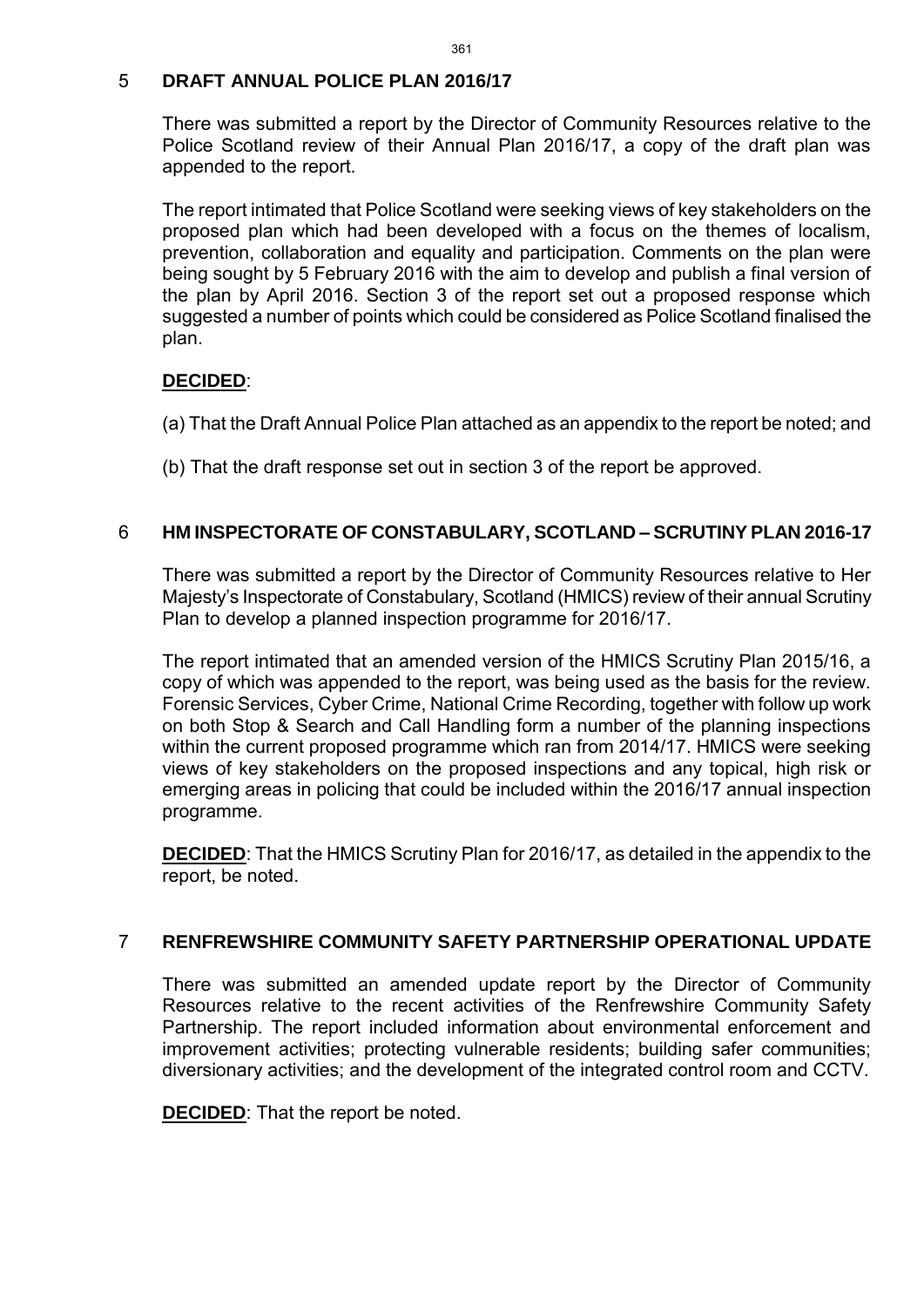#### 8 **LAND ADJACENT TO 58 MEADSIDE ROAD, KILBARCHAN**

There was submitted a report by the Director of Finance & Resources seeking approval to declare the area of land adjacent to 58 Meadside Road, Kilbarchan surplus to requirements, as outlined on plan E2422, a copy of which was appended to the report.

#### **DECIDED**:

(a) That the land adjacent to 58 Meadside Road, Kilbarchan which equated to 118 square metres of thereby as indicated on plan E2422 be declared surplus to requirements;

(b) That it be noted that the sale of the land to the proprietors of 58 Meadside Road should be on such terms and conditions as may be negotiated by the Head of Property utilising delegated powers;

(c) That the Head of Corporate Governance be authorised to conclude the sale of the land which would include any such terms and conditions that may be deemed necessary to protect the Council's interests;

(d) That the Head of Planning & Housing Services be authorised to place an advert in the local press in terms of the Town & Council Planning (Scotland) Act 1959 for the proposed sale of an area of open space; and

(e) That it be noted that the Director of Finance & Resources would seek Scottish Ministers consent in terms of Section 12(7) of the Housing (Scotland) Act 1987 for the disposal of land from the Housing Revenue Account.

# 9 **DRAFT LOCAL HOUSING STRATEGY 2016 - 2021**

There was submitted a report by the Director of Development & Housing Services relative to the draft Local Housing Strategy (LHS) 2016/21 which was attached as an appendix to the report.

The report intimated that the draft LHS had been developed in line with the Scottish Government guidance issued in 2014 which set out a number of issues for consideration in relation to housing and housing related topics. The draft LHS proposed seven key outcomes that the Council and its partners sought to achieve over the period of the LHS. Following a period of public consultation the final version of the LHS would be submitted for approval to a future meeting of this Policy Board.

**DECIDED**: That the summary version of the draft LHS 2016/21 which was currently being consulted on, and the options available for providing feedback on this draft strategy during the consultation phase be noted.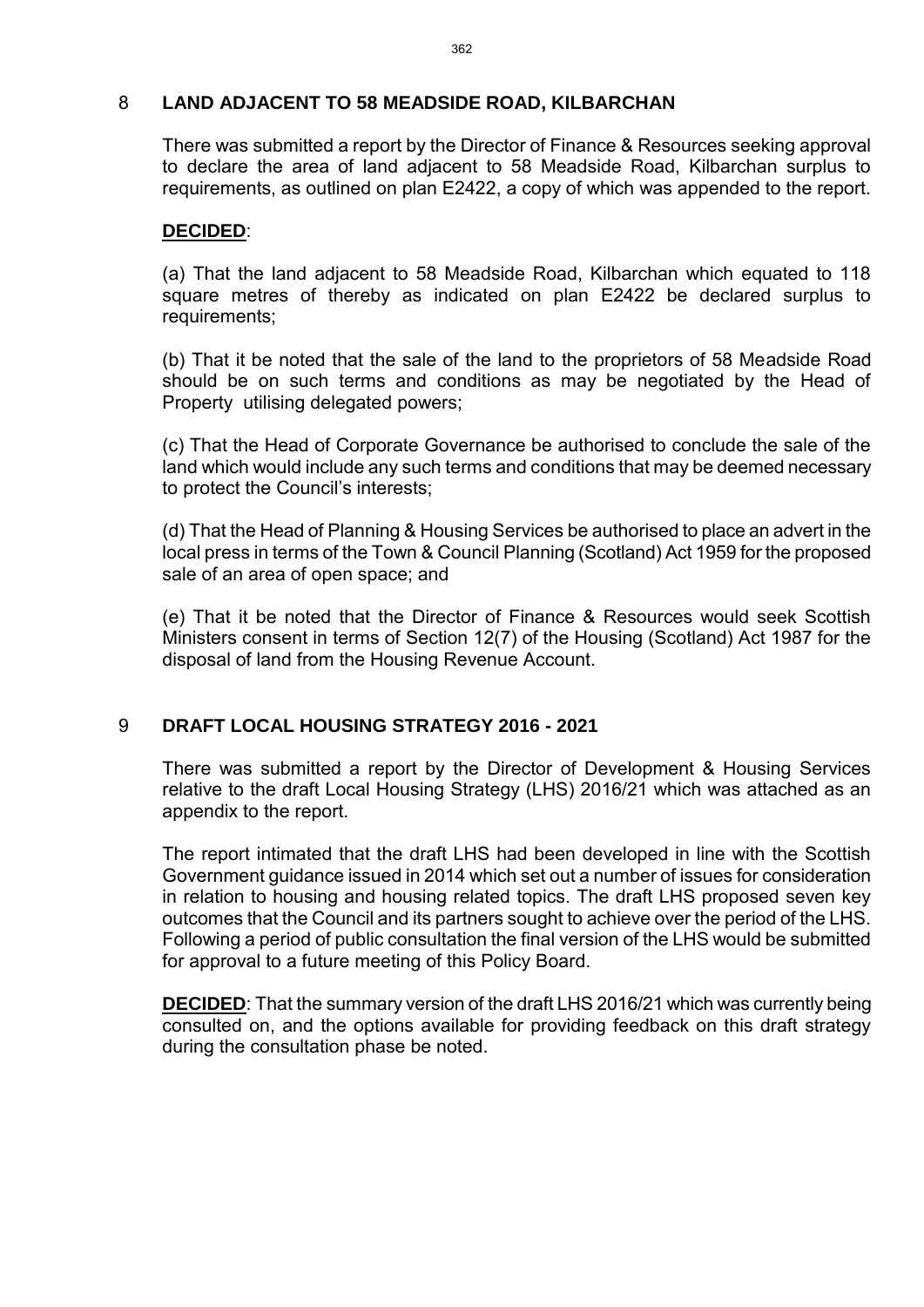#### **EXCLUSION OF PRESS AND PUBLIC**

The Board resolved that the press and public be excluded from the meeting during consideration of the following item of business as it was likely, in view of the nature of the business to be transacted, that if members of the press and public were present, there could be disclosure to them of exempt information as defined in paragraphs 8 and 9 of Part I of Schedule 7A of the Local Government (Scotland) Act, 1973.

## 10 **BUILDING SERVICES TRADING ACCOUNT**

There was submitted a report by the Director of Community Resources relative to the financial position of Building Services as at 13 November 2015.

**DECIDED**: That the report be noted.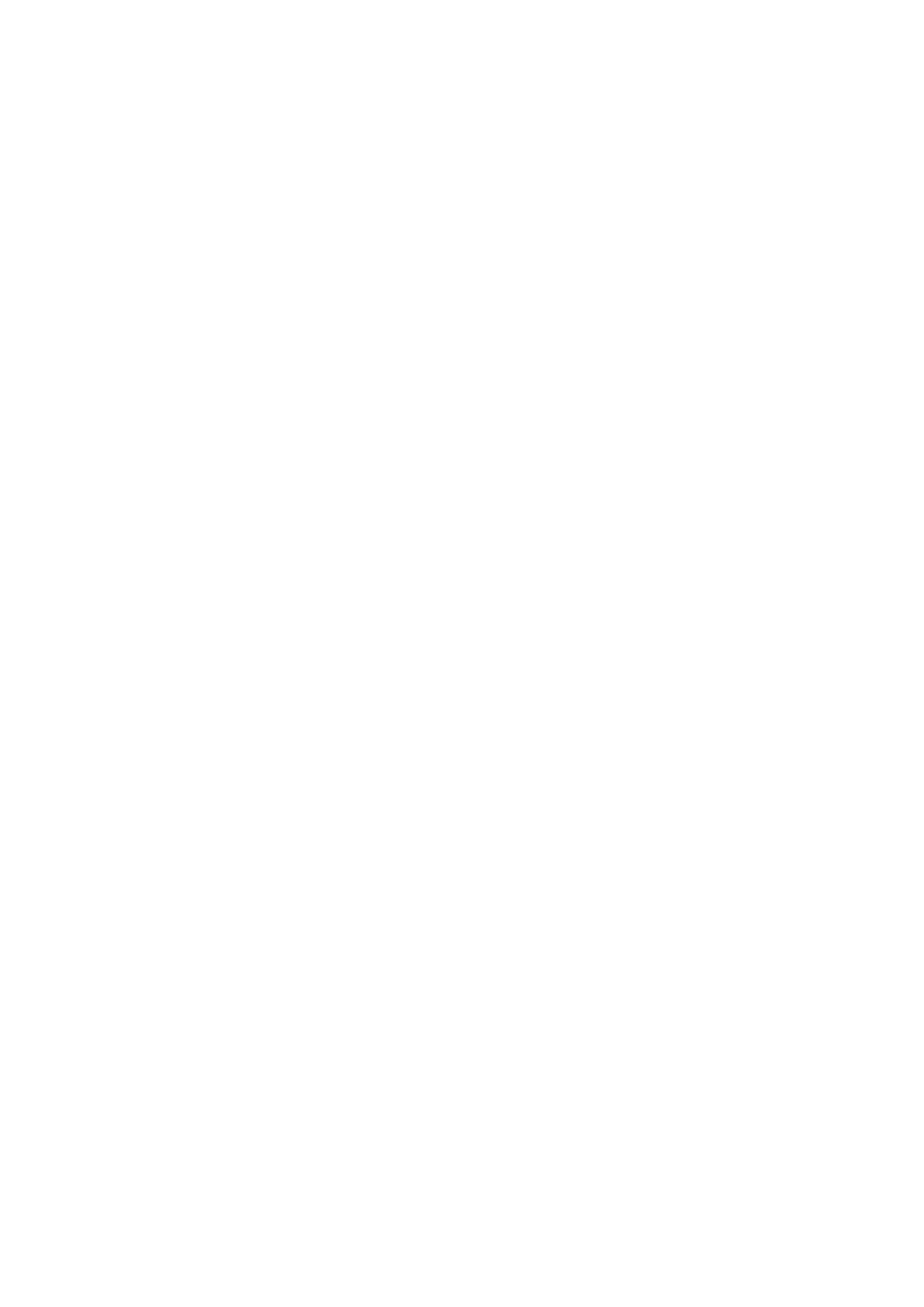

# **Minute of Meeting Planning & Property Policy Board**

| <b>Date</b>              | <b>Time</b> | <b>Venue</b>                                                                                                     |
|--------------------------|-------------|------------------------------------------------------------------------------------------------------------------|
| Tuesday, 26 January 2016 | 15:00       | Council Chambers (Renfrewshire), Council<br>Headquarters, Renfrewshire House, Cotton<br>Street, Paisley, PA1 1AN |

# **PRESENT**

Councillors B Brown, E Devine, Audrey Doig, Gilmour, Grady, Hood, Kelly, J MacLaren, McGurk, Murrin, Nicolson, Perrie and M Sharkey.

#### **CHAIR**

Councillor Kelly, Convener, presided.

#### **IN ATTENDANCE**

M Crearie, Director of Development & Housing Services; F Carlin, Head of Planning & Housing Services, A Morrison, Head of Regeneration, D Bryce, Development Standards Manager, V Howie, Finance Business Partner and S Marklow, Assistant Manager - Policy (all Development & Housing Services); and J Lynch, Head of Property, D Forbes, Finance Manager, F Hughes, Asset Manager, M O'Neill, Senior Solicitor, N Young, Assistant Managing Solicitor (Litigation & Advice) and K Brown, Committee Services Officer (all Finance & Resources).

#### **APOLOGY**

Councillor McGee.

#### **DECLARATIONS OF INTEREST**

There were no declarations of interest intimated prior to the commencement of the meeting.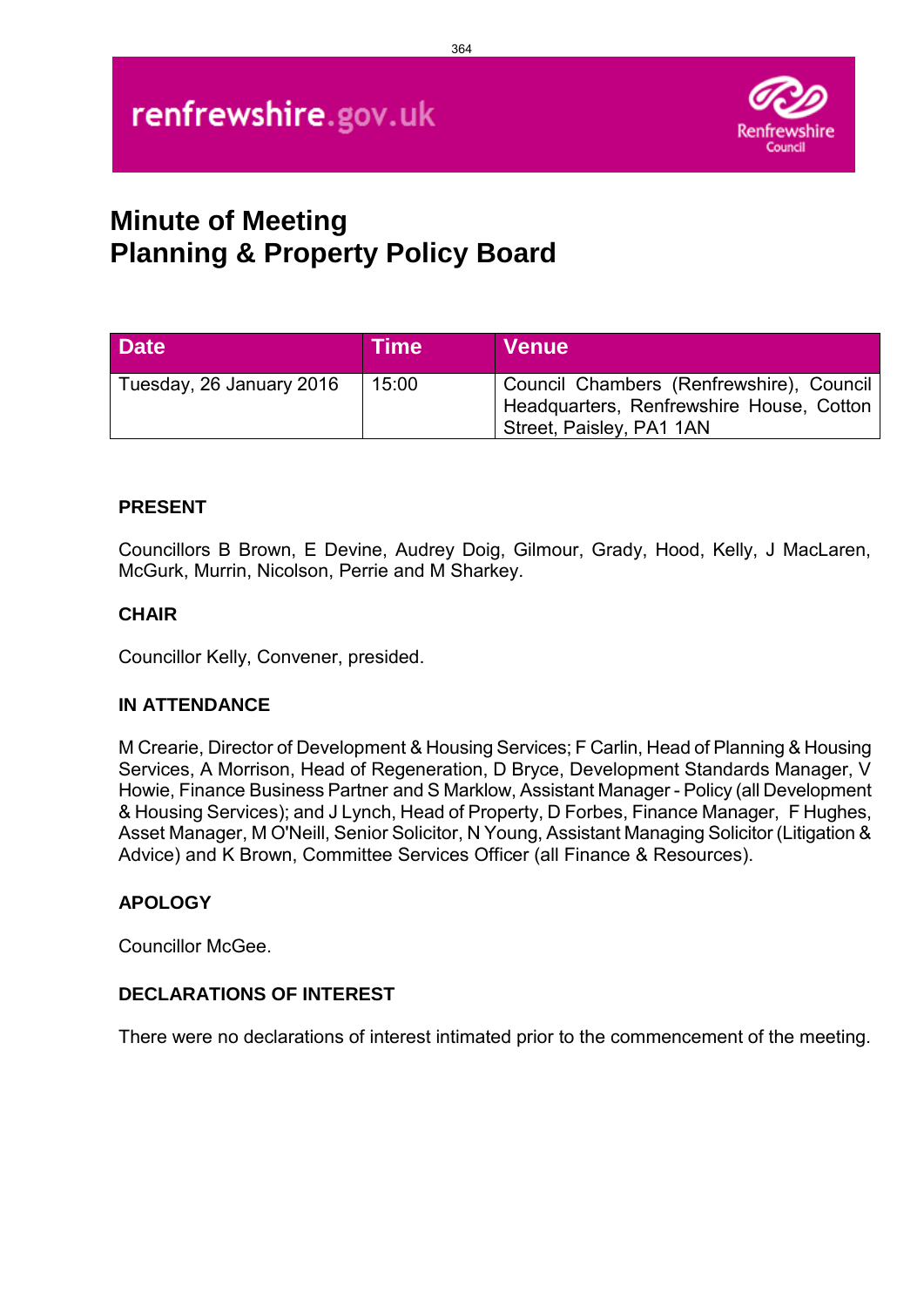#### 1 **REVENUE BUDGET MONITORING REPORT**

There was submitted a joint revenue budget monitoring report by the Directors of Finance & Resources, Community Resources and Development & Housing Services for the Planning and Property & Construction Services Divisions for the period 1 April to 13 November 2015.

## **DECIDED**:

(a) That the budget position be noted; and

(b) That it be noted that there had been net budget realignments of £17,208 processed since the last report which primarily related to transfers to corporate landlord.

# 2 **CAPITAL BUDGET MONITORING REPORT**

There was submitted a capital budget monitoring report by the Director of Finance & Resources for the Planning Service and Corporate Projects (Property) Divisions for the period 1 April to 13 November 2015.

**DECIDED**: That the report be noted.

## 3 **LAND ADJACENT TO 202 LINBURN ROAD, ERSKINE**

There was submitted a report by the Director of Finance & Resources seeking consent to declare the area of land adjacent to 202 Linburn Road, Erskine surplus to requirements and to dispose of the ground to the adjacent proprietors, Mr and Mrs Scullion.

#### **DECIDED**:

(a) That it be agreed that the land adjacent to 202 Linburn Road, Erskine be declared surplus to requirements, which equated to 38 square metres or thereby as indicated on plan E2419, a copy of which was appended to the report;

(b) That it be noted that the sale of the land to the proprietors of 202 Linburn Road, Erskine should be on such terms and conditions as may be negotiated by the Head of Property Service using delegated powers;

(c) That the Head of Corporate Governance be authorised to conclude the sale of the land which would include any such terms and conditions that may be deemed necessary to protect the Council's interests; and

(d) That the Head of Planning & Housing be authorised to place an advert in the local press in terms of the Town & Country Planning (Scotland) Act 1959 for the proposed sale of an area of open space.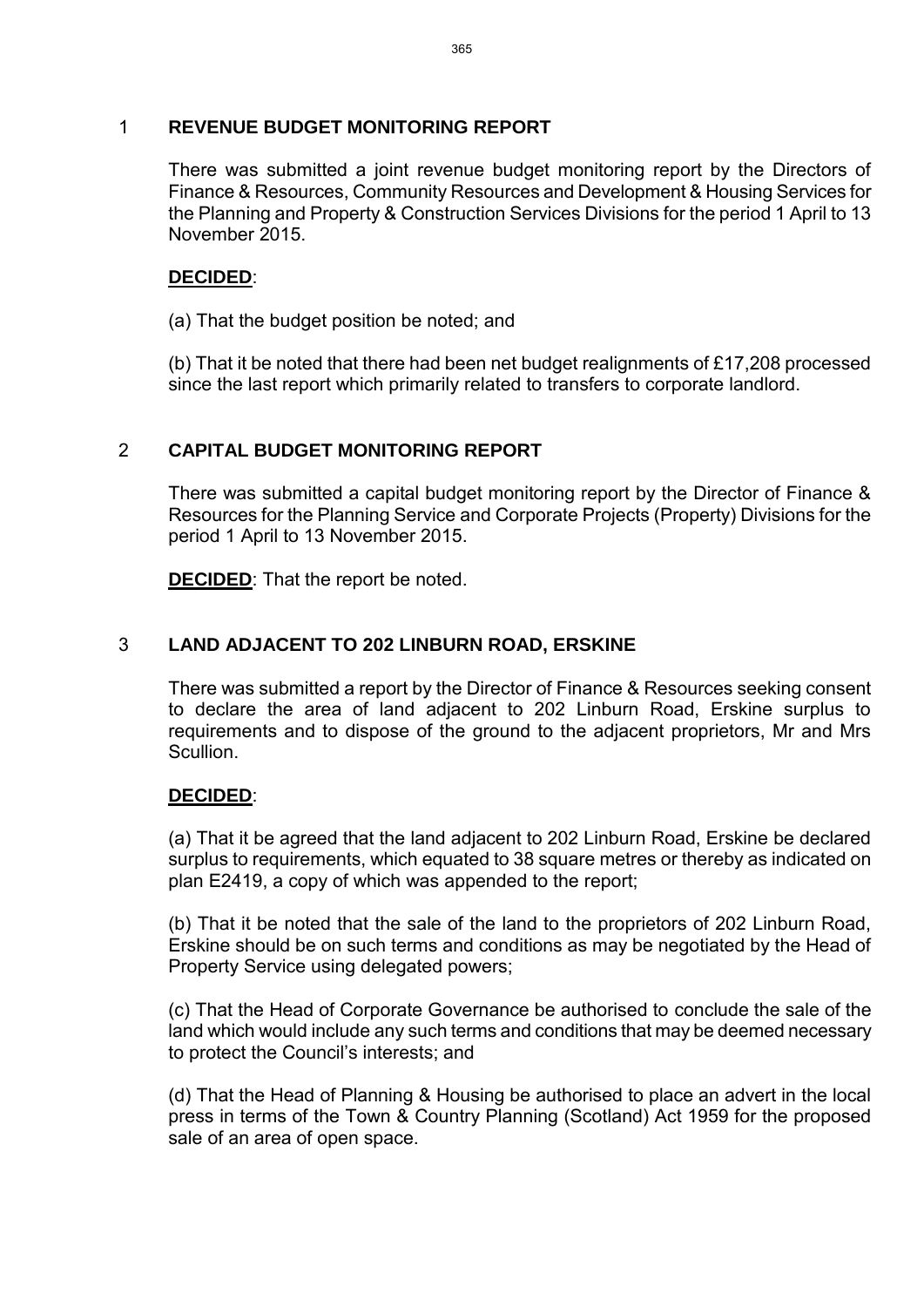#### 4 **SHOP PREMISES AT 36 GLENBURN ROAD, PAISLEY**

There was submitted a report by the Director of Finance & Resources relative to the provisional terms and conditions agreed for a new lease of the shop premises at 36 Glenburn Road, Paisley.

#### **DECIDED**:

(a) That the Heads of Property and Corporate Governance be authorised to conclude a new lease of the shop premises at 36 Glenburn Road, Paisley, on the basis of the main terms and conditions contained within the report; and

(b) That it be noted that the Head of Property, in conjunction with the Head of Corporate Governance, would agree under delegated powers to a renunciation of the existing lease of the shop premises at 26 Glenburn Road, Paisley.

## 5 **SHOP PREMISES AT 64 NETHERHILL ROAD, PAISLEY**

There was submitted a report by the Director of Finance & Resources relative to the provisional terms and conditions agreed for a new lease of the shop premises at 64 Netherhill Road, Paisley.

**DECIDED:** That the Heads of Property and Corporate Governance be authorised to conclude a new lease of the shop premises at 64 Netherhill, Paisley, on the basis of the main terms and conditions contained within the report.

# 6(a) **MUSEUM STORE PREMISES AT 7 HIGH STREET, PAISLEY**

There was submitted a report by the Director of Finance & Resources seeking approval to enter into a lease of the lower ground floor store at 7 High Street, Paisley for the purpose of establishing a publicly accessible Museum Store.

**DECIDED:** That the Heads of Property and Corporate Governance be authorised to enter into a lease of the lower ground floor at 7 High Street, Paisley, based on the main terms and conditions outlined within the report.

#### 6(b) **PAISLEY 2021 HUB**

There was submitted a report by the Director of Development & Housing Services seeking approval to enter a short-term lease of premises at 5 High Street, Paisley to host the Paisley 2021 core team and act as the focus for the Paisley 2021 bid events and community engagement process.

#### **DECIDED**:

(a) That it be agreed that the Council enter into a lease for premises at 5 High Street, Paisley for use as a hub for the Paisley 2021 bid events and engagement; and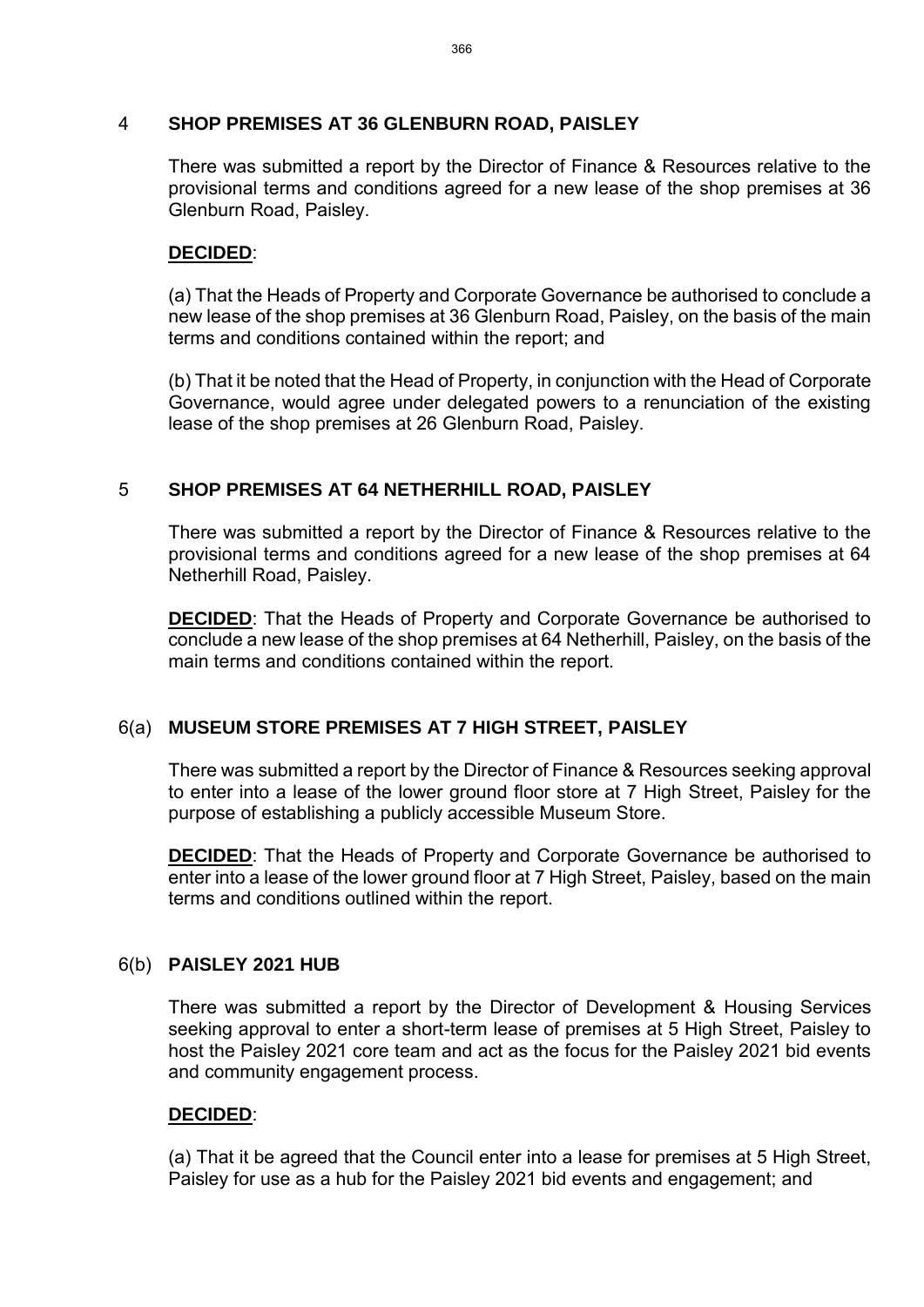(b) That the Director of Finance & Resources be authorised to conclude a lease, subject to the terms and conditions detailed within the report and any other terms and conditions considered necessary by the Heads of Property and Corporate Governance in order to protect the interests of the Council.

## 7 **DEVELOPMENT PLANS UPDATE**

There was submitted an update report by the Director of Development & Housing Services relative to progress on the preparation of the replacement Strategic Development Plan (SDP) for the Glasgow & the Clyde Valley (GCV) area and the appeal lodged with the Court of Session challenging the validity of the Adopted Renfrewshire Local Development Plan (LDP).

The report intimated that the replacement SDP for the GCV area, which was now known as Clydeplan, had reached the next stage in the statutory plan preparation process with the approval of the GCV Joint Committee of the Proposed Plan and was issued for formal consultation on 18 January 2016 for a period of six weeks.

The report highlighted that the statutory appeal in relation to the need of Gypsies and Travellers in the Renfrewshire LDP, which had been lodged in the Court of Session by Mr Stuart McGregor had now been awarded legal aid by the Scottish Legal Aid Board. A procedural hearing was to be held on 27 January 2016 with the appeal likely to be heard at the Court of Session in April/May 2016. Further progress reports would be submitted to future meetings of the Board.

#### **DECIDED**:

(a) That it be noted that the Proposed SDP "Clydeplan" had been approved by the SDP Joint Committee and that consultation on the document had commenced on 18 January 2016 for a period of six weeks; and

(b) That the progress made in relation to the statutory appeal challenging the validity of the Renfrewshire LDP be noted.

# 8 **5 EAST FULTON HOLDINGS - ENFORCEMENT UPDATE**

There was submitted an update report by the Director of Development & Housing Services relative to the breach of planning control in relation to the site at 5 East Fulton Holdings, Clippens Road, Linwood.

The report intimated that the area of 5 East Fulton Holdings had been subject to unauthorised development since May 2010, when the site owner began to bring caravans and mobile homes onto the site and carried out associated works to enable the site to be used for residential purposes. Following failure to comply with two enforcement notices, which had been served on the owner(s) of the site since October 2011, the Procurator Fiscal had raised proceedings against an owner of the site. The case had been called at Paisley Sheriff Court and continued on a number of occasions. The last Court date was 23 November 2015 and the matter was continued to 19 February 2016.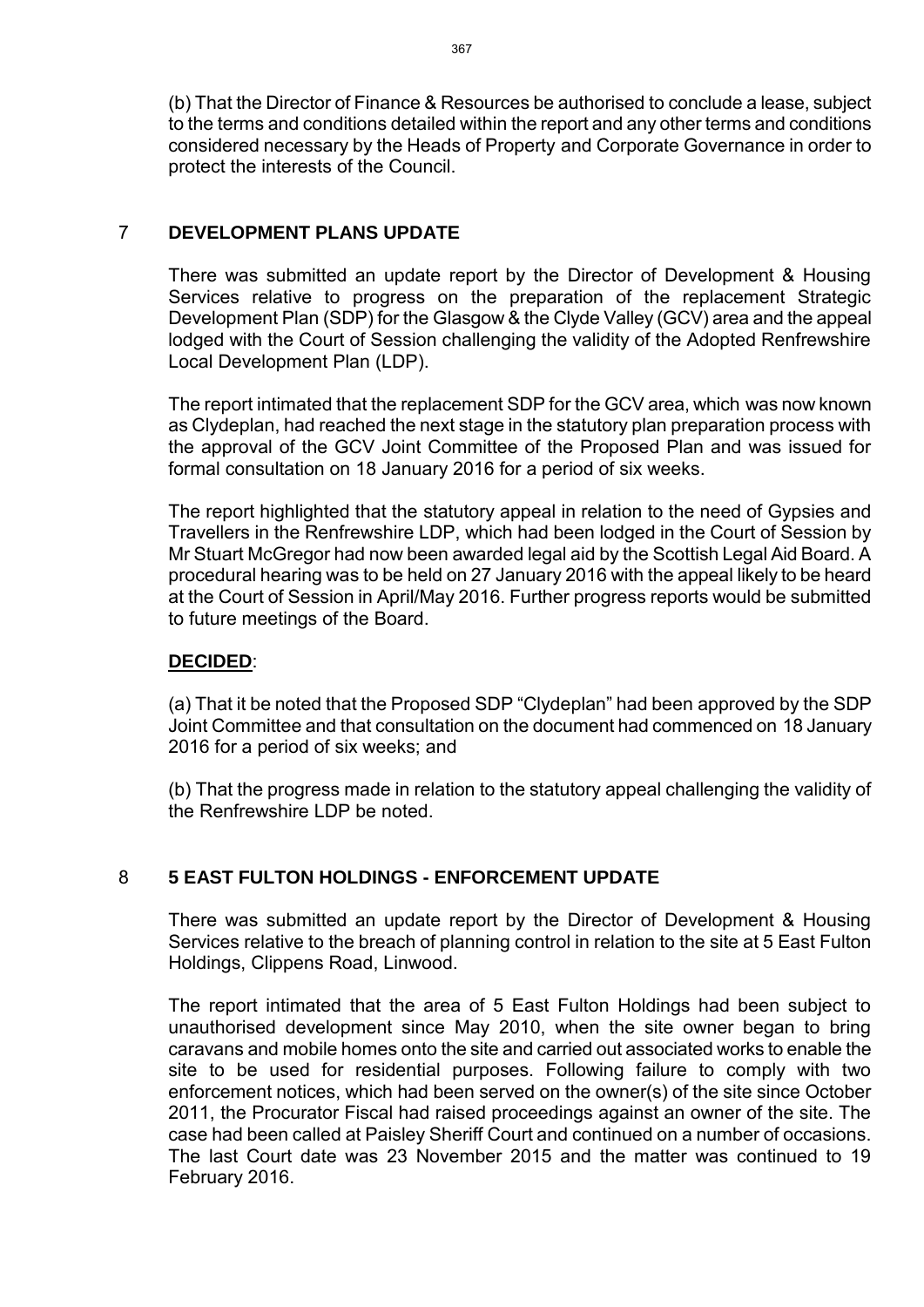The report detailed that in January 2014, two planning applications were submitted for the site which were refused in May 2014 under the Council's Scheme of Delegation to Officers and Notices of Review in respect of these decisions were lodged with the Council to be considered by the Local Review Body (LRB). At its meeting in November 2014, the LRB rejected both Notices of Review and refused planning permission. Both applicants lodged appeals with the Court of Session challenging the validity of the decisions taken by the LRB. The Council conceded both appeals on one ground only, which related to the adequacy of reasons given by the LRB for its decision in respect of each Notice of Review. The effect of the appeals being allowed was that the decision of the LRB to refuse planning permission was quashed and the Notices of Review were 'revived' and would require to be considered entirely afresh. For the Council to demonstrate an entirely open, transparent, fair and objective process the reconvened LRB would require to be comprised of Members who had not previously been party to earlier decisions of the LRB on these particular matters.

#### **DECIDED**:

(a) That the current position with regard to the unauthorised development of the site at 5 East Fulton Holdings be noted; and

(b) That it be noted that following the decisions of the Court of Session in November 2015 that the decisions of the LRB on 11 November 2014 were quashed and that the Notices of Review were 'revived' and a new meeting of the LRB was required to be held to consider afresh the Notices of Review.

#### 9 **SOLAR FARMS IN RENFREWSHIRE**

There was submitted a report by the Director of Development & Housing Services relative to an increase in interest from developers seeking to take forward proposals for Solar Farms and the proposed development of a criteria based Planning Advice Note related to Solar Farms for submission to the next meeting of the Board.

**DECIDED:** That the Director of Development & Housing Services be authorised to prepare a Planning Advice Note related specifically to the development of Solar Farms.

#### 10 **RENFREWSHIRE'S CENTRES STRATEGIES & ACTION PLAN - UPDATE**

There was submitted an update report by the Director of Development & Housing Services relative to the Centre Strategies and Action Plans for Erskine, Johnstone, Linwood, Renfrew and Braehead.

The report intimated that a series of draft Centre Strategies and Action Plan for Erskine, Johnstone, Linwood, Renfrew and Braehead were presented to the Board in early 2015 and formed the basis for consultation with the local community and key stakeholders. Consultation on the draft strategies for Erskine, Johnstone, Linwood and Renfrew was undertaken for a period of 12 weeks from 14 August to 6 November 2015, during which time 34 representations were received. The draft strategy for Braehead was currently out for consultation until 12 February 2016. The finalised Centre Strategies and Action Plan documents would be presented to the Board at its meeting in August 2016.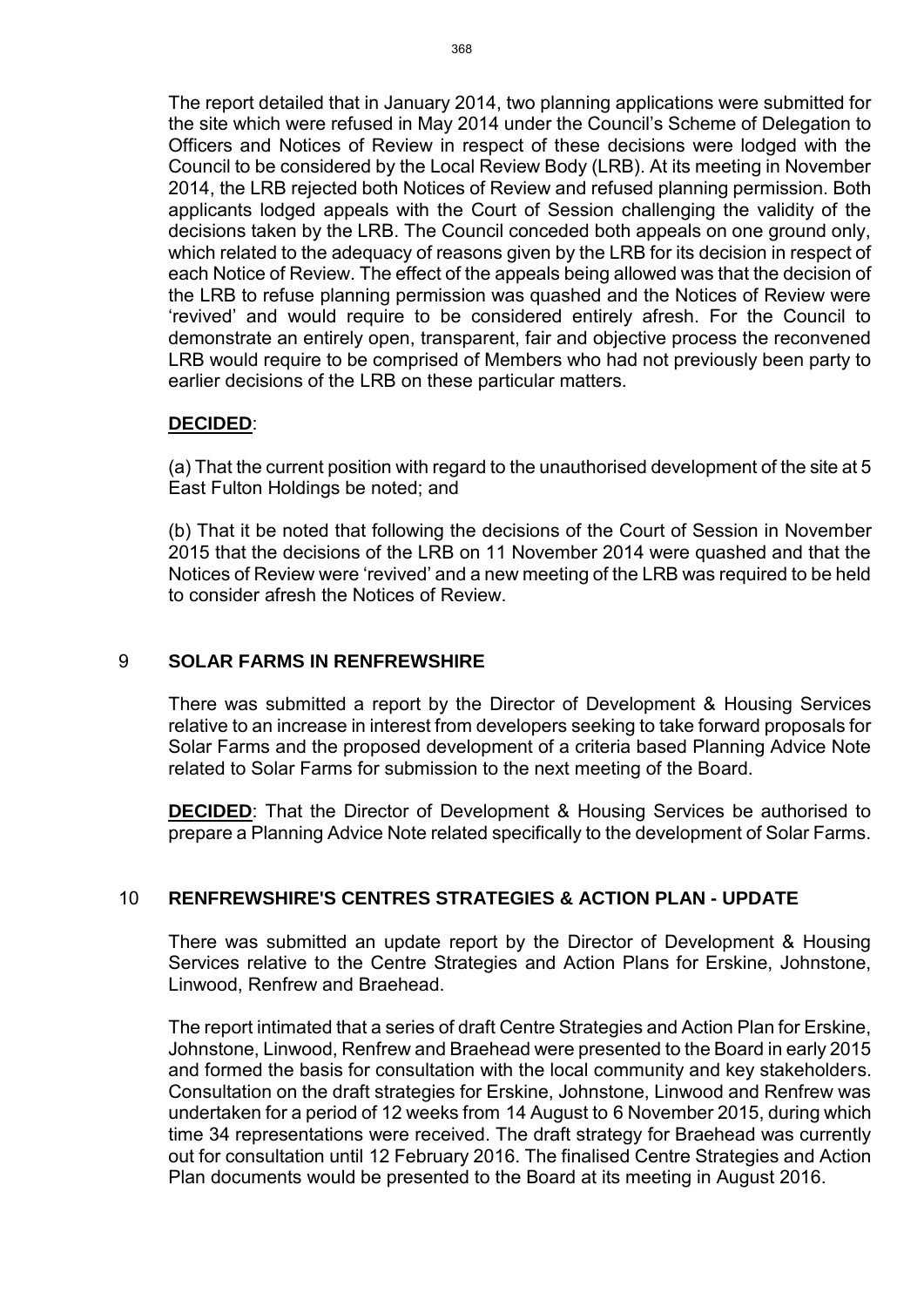**DECIDED**: That the progress made in relation to the Centre Strategies and Action Plan and the representations made through the Centre Strategies consultation be noted.

## 11 **REVIEW OF THE SCOTTISH PLANNING SYSTEM**

There was submitted a report by the Director of Development & Housing Services relative to the review of the Scottish planning system.

The report intimated that the Scottish Government had appointed an independent panel to undertake a strategic level review of the Scottish planning system to identify the scope for further targeted improvements. A call for written evidence was issued in late October 2015 with responses to be submitted by 1 December 2015. The Renfrewshire Council submission was prepared and submitted by the Head of Planning & Housing in consultation with the Convener, a copy of which was attached as an appendix to the report.

**DECIDED**: The response to the call for written evidence on the review of the Scottish Planning System, as set out in the appendix to the report, which was submitted to the Scottish Government on the 1 December 2015, be noted.

## 12 **WESTWAY - REQUEST TO ESTABLISH A SIMPLIFIED PLANNING ZONE**

There was submitted a report by the Director of Development & Housing Services relative to a formal request from WB Westway LP to work in partnership to establish a Simplified Planning Zone (SPZ) at Westway Business Park.

#### **DECIDED**:

(a) That the Director of Development & Housing Services be authorised to progress the necessary processes required to establish a SPZ at Westway, as detailed in the appendix to the report, in partnership with WB Westway LP and other interested parties; and

(b) That it be agreed that following the negotiations with key agencies and other statutory consultees on the SPZ scheme's form and content, the completion of statutory procedures, including publicity and consultation, that the SPZ Scheme be referred to the Board for determination.

#### 13 **RENFREWSHIRE OUTDOOR ACCESS STRATEGY 2016 - "OUTDOORS FOR YOU"**

There was submitted a report by the Director of Development & Housing Services relative to the preparation of a draft Outdoor Access Strategy 2016 - "Outdoors for You", a copy of which was appended to the report and seeking authority to submit the document for public consultation and publicity from 1 February to 28 March 2016.

# **DECIDED**:

(a) That the Director of Development & Housing Services be authorised to progress the necessary publicity and consultation in relation to the Renfrewshire Outdoor Access Strategy 2016 – "Outdoors for You"; and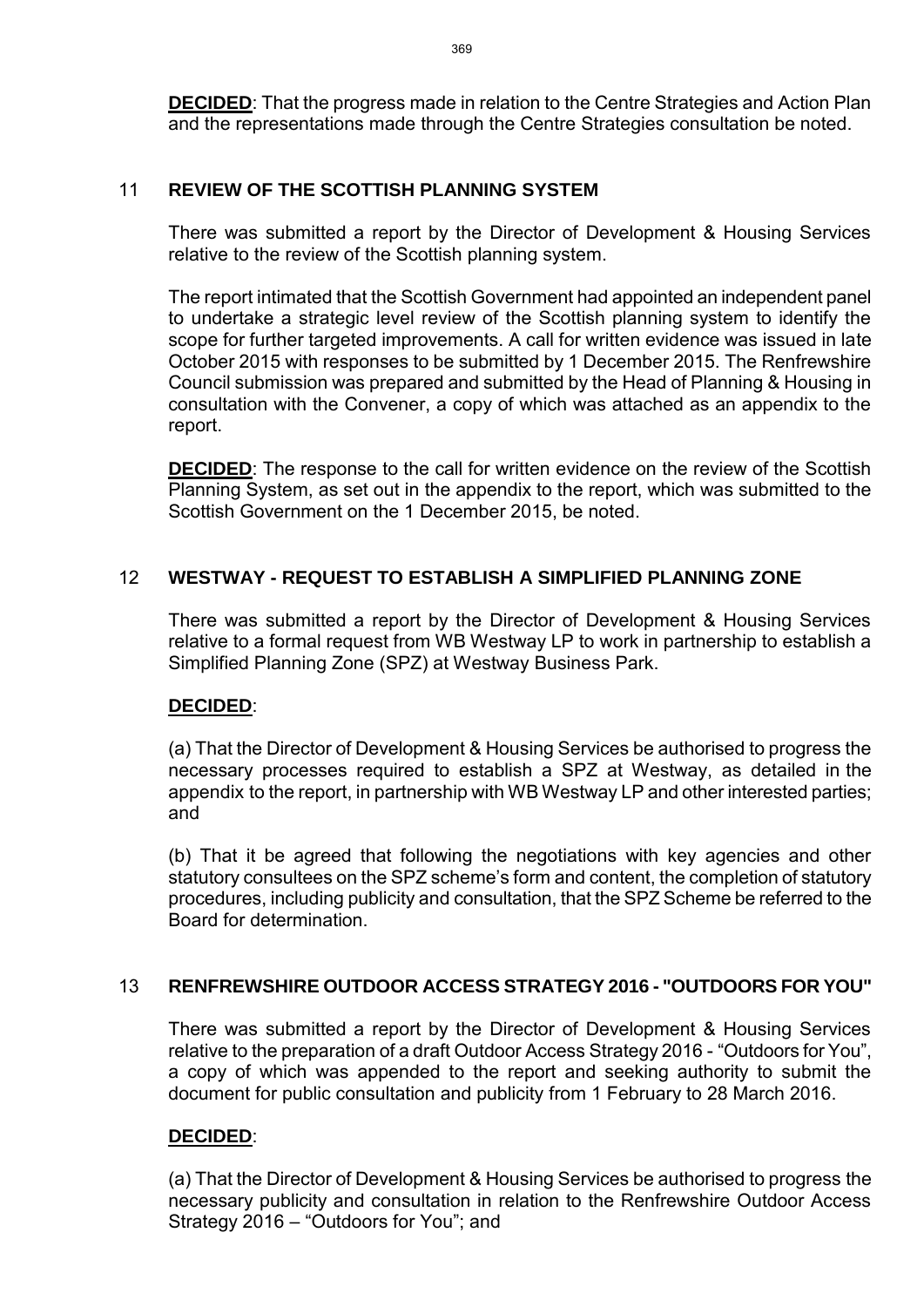(b) That it be noted that following consultation and consideration of the comments received, the final Access Strategy would be referred to the Board for determination.

#### 14 **PROPOSAL OF APPLICATION NOTICES**

There was submitted a report by the Director of Development & Housing Services relative to proposal of application notices.

**DECIDED**: That the key issues identified to date be noted.

#### 15 **PLANNING APPLICATIONS**

There was submitted a report by the Director of Development & Housing Services relative to applications for planning permission that required to be determined by the Board.

(a) **15/0831/PP – WARD 10: FULL PLANNING PERMISSION: SUBSTITUTION OF HOUSE TYPES ON PLOTS 9 & 29 AND AMENDMENTS TO LAYOUTS ADJACENT TO PLOT 29 (AMENDMENT TO APPLICATION REFERENCE NUMBER 14/0831/PP): SITE ON NORTHERN BOUNDARY OF SHILLINGWORTH STEADINGS, KILGRASTON ROAD, BRIDGE OF WEIR – PERSIMMON HOMES LIMITED** 

**DECIDED:** That the application be refused for the reason detailed within the report.

(b) **15/0731/PP – WARD 9: FULL PLANNING PERMISSION: ERECTION OF RESIDENTIAL DEVELOPMENT COMPRISING 268 DWELLING HOUSES WITH ASSOCIATED ACCESS, INFRASTRUCTURE AND LANDSCAPING: FORMER MERCHISTON HOSPITAL, BRIDGE OF WEIR ROAD, BROOKFIELD, JOHNSTONE – NHS GREATER GLASGOW & CLYDE AND BDW TRADING LTD**

Councillor Kelly, seconded by Councillor Murrin, moved that the application be granted, subject to the conditions and reasons detailed in the report.

Councillor Audrey Doig, seconded by Councillor Nicolson moved as an amendment, that the application be refused for the following reasons:-

The application constitutes an over development of the site and onto undeveloped green space to the west of Merchiston Drive. The applicant stated in their Pre Application Consultation that development was to be 'guided towards the open/cleared areas, which follows the former building footprint.'

The application report fails to define an amount of tree cover removal or retention in a clear or concise manner or provide any measures to protect the remaining trees from damage or removal.

The application does not state if a 'development viability assessment' had been carried out with regards to provision of affordable housing as per Scottish Planning Policy.

The application fails to consider the Local Housing strategy which clearly states that the North and West Renfrewshire HNDA shows that there is a need for affordable housing 4.2.2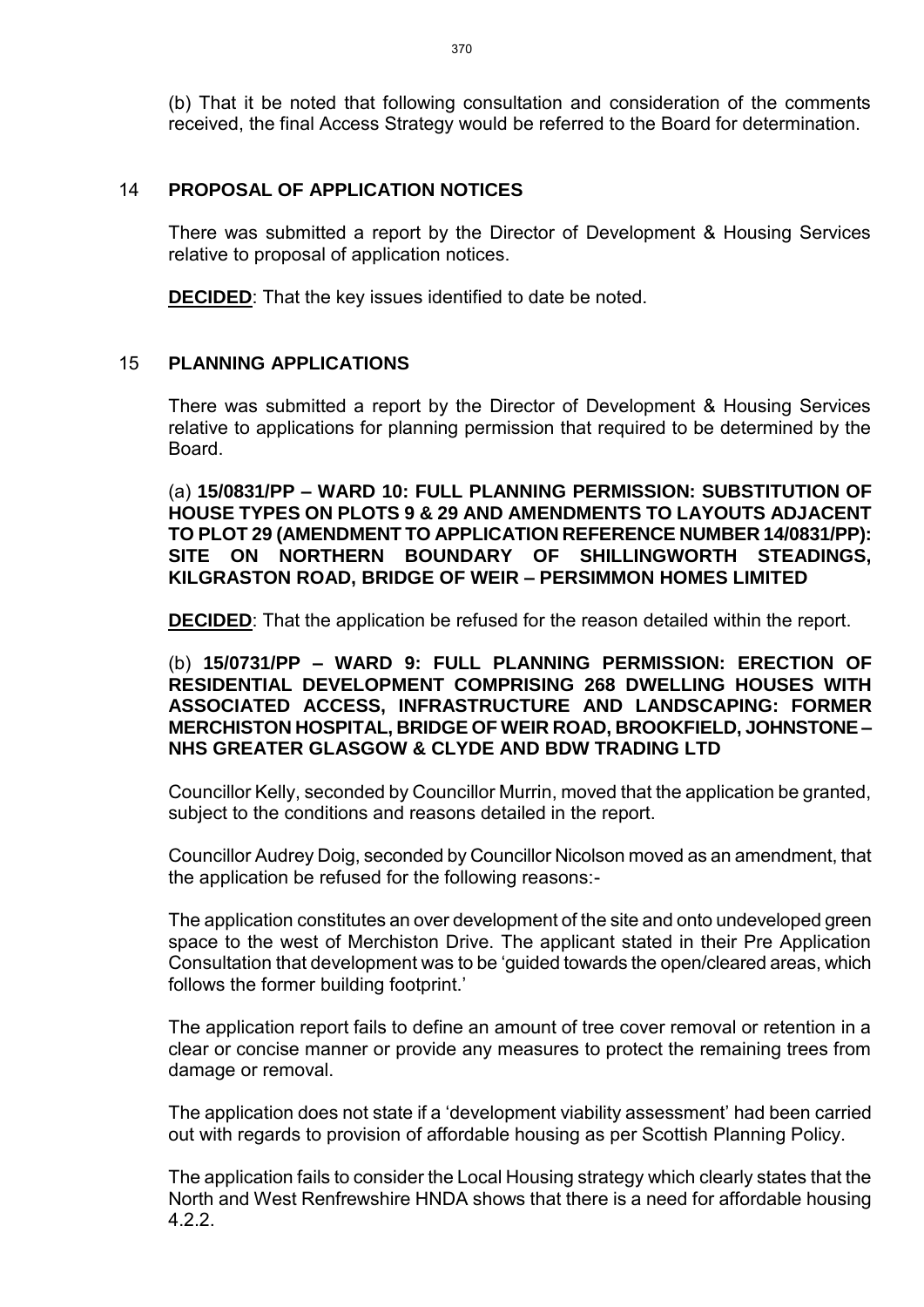The application fails to meet structure plan policies Policy 6 of providing and meeting a range of tenures across a housing market.

On the roll being called, the following members voted for the amendment: Councillors Audrey Doig, J MacLaren, McGurk, Nicolson and Perrie.

The following members voted for the motion: Councillors B Brown, E Devine, Gilmour, Grady, Hood, Kelly, Murrin and M Sharkey.

8 members having voted for the amendment and 5 members having voted for the motion, the motion was accordingly declared carried.

**DECIDED**: That the application be granted subject to the conditions and reasons contained in the report.

(c) **15/0739/PP – WARD 1: FULL PLANNING PERMISSION: ERECTION OF RESIDENTIAL DEVELOPMENT COMPRISING 59 DWELLING HOUSES AND 18 FLATS WITH ASSOCIATED ACCESS, PARKING AND LANDSCAPING: LAND TO WEST OF, ANDREW AVENUE, RENFREW – ASHLEIGH (SCOTLAND) LTD AND MCL ESTATES (BRAEHEAD) LTD**

**DECIDED**: That the application be granted subject to the conditions and reasons contained in the report and a Section 69 Agreement.

(d) **15/0740/PP – WARD 5: PLANNING PERMISSION IN PRINCIPLE: ERECTION OF MIXED USE DEVELOPMENT COMPRISING CLASS 1 RETAIL STORE AND RESIDENTIAL DEVELOPMENT WITH ASSOCIATED ACCESS, CAR PARKING, LANDSCAPING AND INFRASTRUCTURE WORKS (SECTION 42 APPLICATION TO VARY CONDITION 1 OF PLANNING PERMISSION 12/0421/PP WITH RESPECT TO THE NUMBER OF RESIDENTIAL UNITS PERMITTED IN PHASE 2): 2 PRINTERS PLACE, PAISLEY, PA2 7RX – ALDI STORES LTD** 

**DECIDED:** That the application be granted subject to the conditions and reasons contained in the report.

(e) **15/0754/LB – WARD 5: LISTED BUILDING CONSENT FOR DEMOLITION: PART DEMOLITION OF HOSPITAL WARD COMPRISING THE REMOVAL OF WALLS AND CHIMNEY STACKS FROM FRONT, SIDES AND REAR OF BUILDING (IN RETROSPECT): MAIN BUILDING AND GROUNDS, DYKEBAR HOSPITAL, GRAHAMSTON ROAD, PAISLEY, PA2 7DE – NHS GREATER GLASGOW & CLYDE** 

**DECIDED**: That the application be disposed to grant subject to the condition and reason contained in the report.

(f) **15/0755/LB – WARD 5: LISTED BUILDING CONSENT FOR DEMOLITION: DEMOLITION OF HOSPITAL WARD: MAIN BUILDING AND GROUNDS, DYKEBAR HOSPITAL, GRAHAMSTON ROAD, PAISLEY, PA2 7DE – NHS GREATER GLASGOW & CLYDE** 

**DECIDED**: That the application be disposed to grant subject to the condition and reason contained in the report.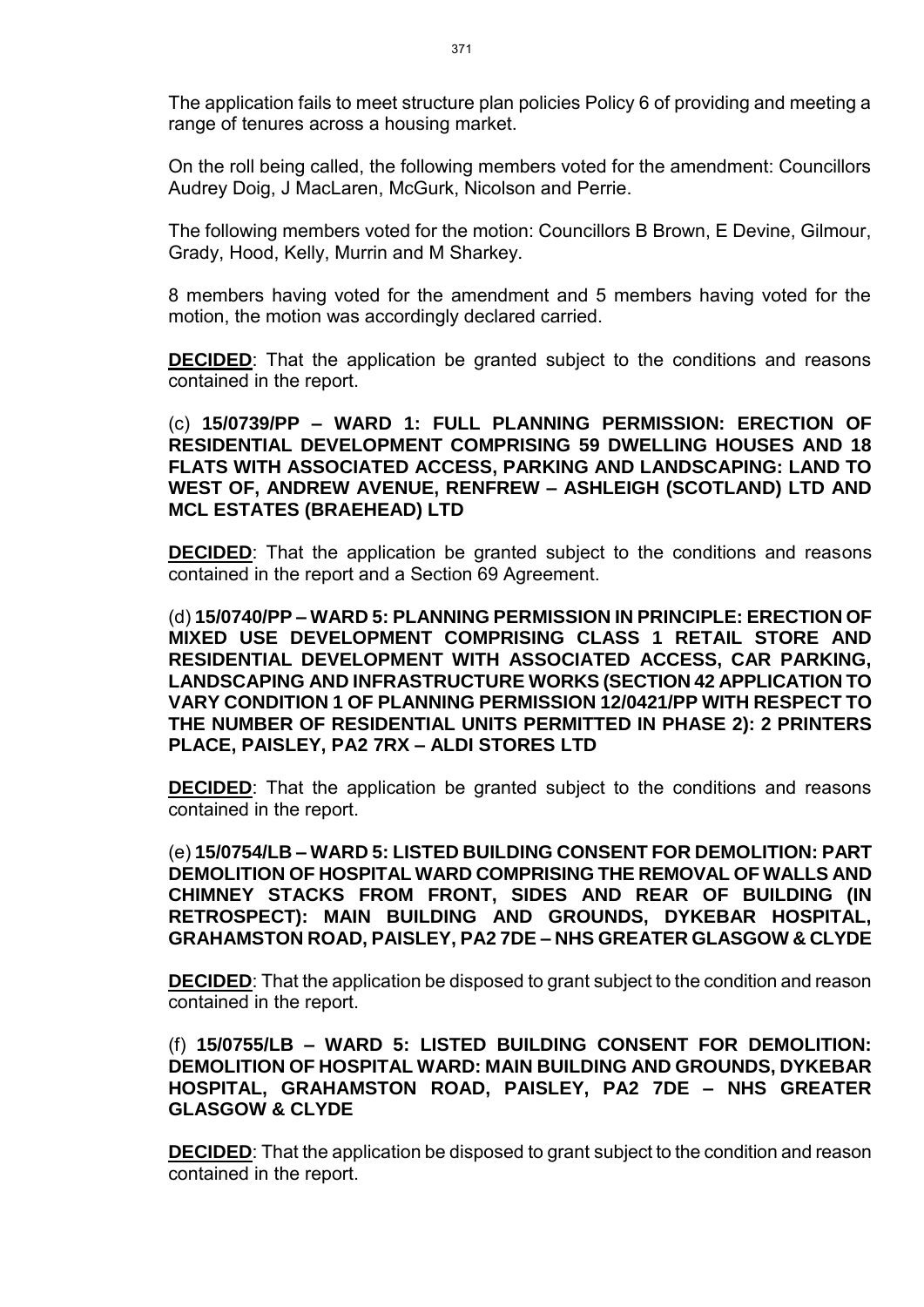(g) **15/0802/PP – WARD 8: FULL PLANNING PERMISSION: INSTALLATION OF 4.9 MW SOLAR FARM WITH ASSOCIATED INFRASTRUCTURE INCLUDING ACCESS, ERECTION OF COMMUNICATION BUILDING, STORAGE SHED, SUBSTATIONS, CCTV CAMERAS AND BOUNDARY FENCE: WEST MITCHELTON, BRIDESMILL ROAD, LOCHWINNOCH – ENVIRONMENTAL ENERGY INVESTMENTS (SCOTLAND) LTD** 

**DECIDED**: That the application be refused for the reasons detailed within the report.

(h) **15/0821/PP – WARD 8: FULL PLANNING PERMISSION: INSTALLATION OF 4.9 MW SOLAR FARM WITH ASSOCIATED INFRASTRUCTURE INCLUDING ACCESS, ERECTION OF COMMUNICATION BUILDING, STORAGE SHED, SUBSTATIONS, CCTV CAMERAS AND BOUNDARY FENCE: WEELS FARM, KAIM ROAD, LOCHWINNOCH – ENVIRONMENTAL ENERGY INVESTMENTS (SCOTLAND) LTD** 

**DECIDED:** That the application be refused for the reasons detailed within the report.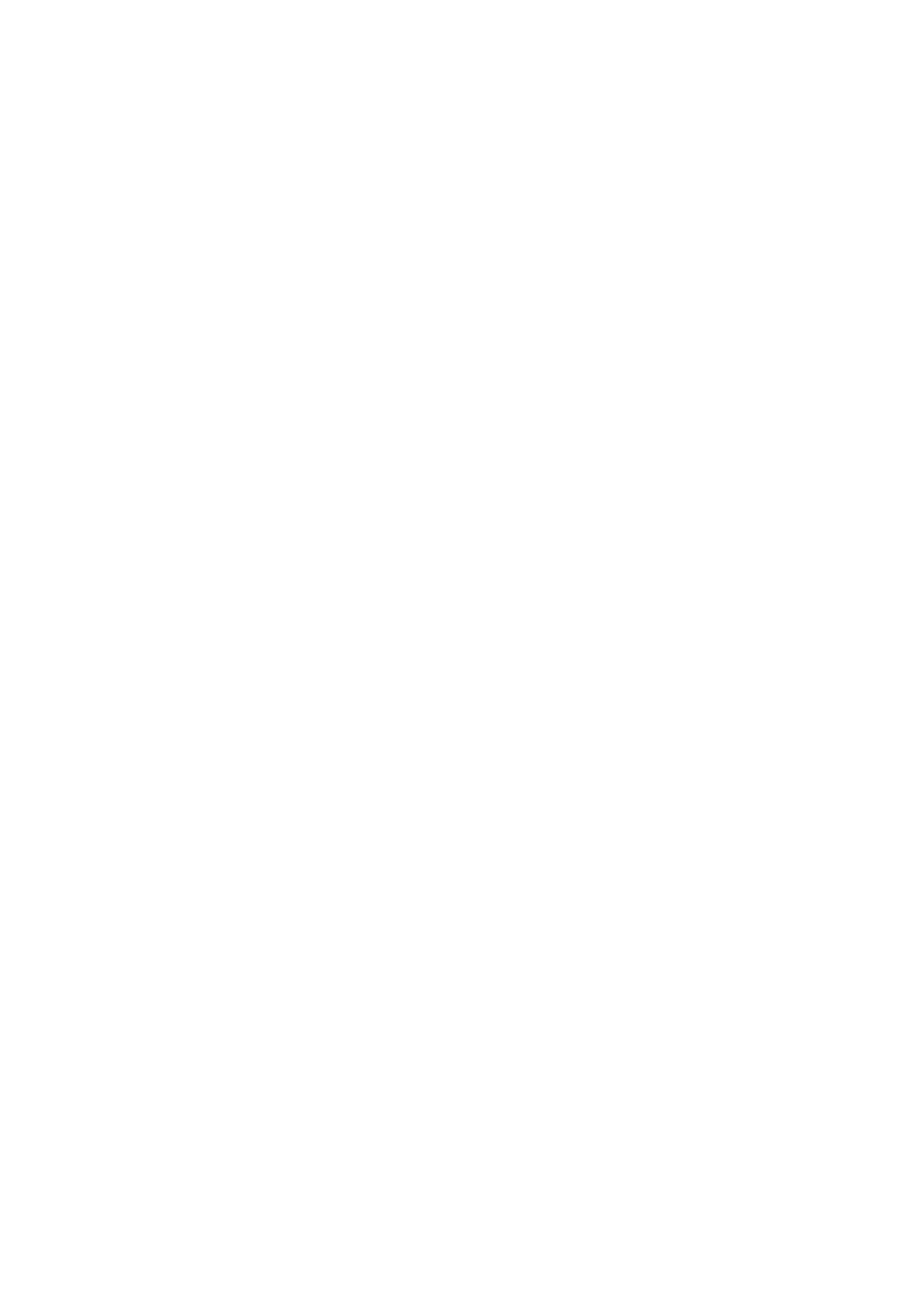# renfrewshire.gov.uk



# **Minute of Meeting Environment Policy Board**

| <b>Date</b>                         |  | <b>Time</b> | <b>Venue</b>                                                                                                     |
|-------------------------------------|--|-------------|------------------------------------------------------------------------------------------------------------------|
| Wednesday, 27 January 13:00<br>2016 |  |             | Council Chambers (Renfrewshire), Council<br>Headquarters, Renfrewshire House, Cotton<br>Street, Paisley, PA1 1AN |

# **PRESENT**

Councillors Bibby, Caldwell, E Devine, M Devine, Audrey Doig, Gilmour, Grady, Provost Hall and Councillors J MacLaren, K MacLaren, McGurk, I McMillan and Mylet.

#### **CHAIR**

Councillor E Devine, Convener, presided.

#### **IN ATTENDANCE**

S MacDougall, Director of Community Resources; S Allan, Head of Amenity Services, D Leask, Head of Facilities Management, O Reid, Head of Public Protection, D Farrell, Financial & Resource Services Manager, G Hannah, Consumer Protection Manager, D Kerr, Service Co-ordination Manager, K Carr, Site Services Manager and A Summers, Amenity Services Manager (StreetScene & Land Services) (all Community Resources); and D Forbes, Finance Manager, F Hughes, Asset Manager and R Devine, Senior Committee Services Officer (all Finance & Resources).

#### **DECLARATIONS OF INTEREST**

There were no declarations of interest intimated prior to the commencement of the meeting.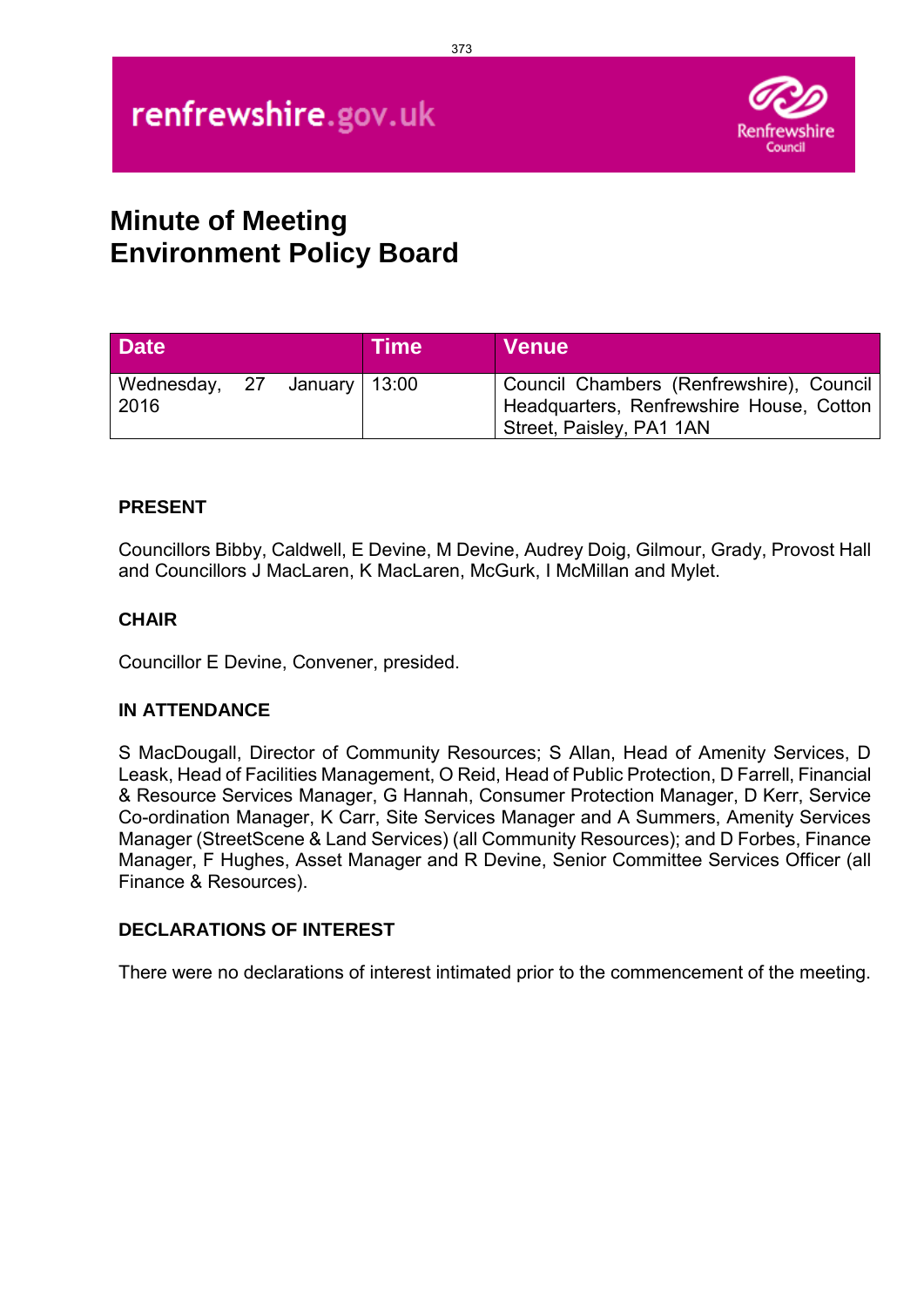## 1 **REVENUE BUDGET MONITORING REPORT**

There was submitted a joint revenue budget monitoring report by the Directors of Finance & Resources and Community Resources for the period 1 April to 13 November 2015.

## **DECIDED:**

(a) That the budget position be noted: and

(b) That it be noted that there had been net budget realignments of £78,585 processed since the last report related to the transfer of IT budgets to Finance & Resources and an adjustment to salary budgets for the impact of the living wage.

# 2 **CAPITAL BUDGET MONITORING REPORT**

There was submitted a capital budget monitoring report by the Director of Finance & Resources for the period 1 April to 13 November 2015.

**DECIDED:** That the report be noted.

# 3 **RESIDENTS' PARKING/PAY AND DISPLAY RESTRICTIONS - CROSEBAR ROAD ADJACENT TO ROYAL ALEXANDRA HOSPITAL**

There was submitted a report by the Director of Community Resources relative to the management of parking between 52–74 Corsebar Road, Paisley.

The report proposed that a residents' parking scheme combined with pay and display parking be introduced between 52–74 Corsebar Road, Paisley with the aim of better managing parking at the location for the benefit of residents who did not have access to off-road parking. It was highlighted that residents at the location were adversely affected by commuter parking associated with the Royal Alexandra Hospital. Consultation had been undertaken with residents affected by the proposal through a residents group.

Councillor E Devine, seconded by Councillor Gilmour, moved that the Director of Community Resources be authorised to commence the statutory process to promote a Traffic Regulation Order (TRO) to enable a residents' parking scheme combined with pay and display parking to be introduced between numbers 52 and 74 on the west side of Corsebar Road, Paisley.

Councillor K MacLaren, seconded by Councillor Mylet, moved as an amendment that in addition residents parking will reflect all the same rules as parking zones 2 and 3 including the same conditions in regard to the number of resident parking permits per household. This would mean two permits per household.

On the roll being called the following members voted for the motion: Councillors Bibby, Caldwell, E Devine, M Devine, Gilmour, Grady, Provost Hall, and Councillors J MacLaren and I McMillan.

The following members voted for the amendment: Councillors Audrey Doig, K MacLaren, McGurk and Mylet.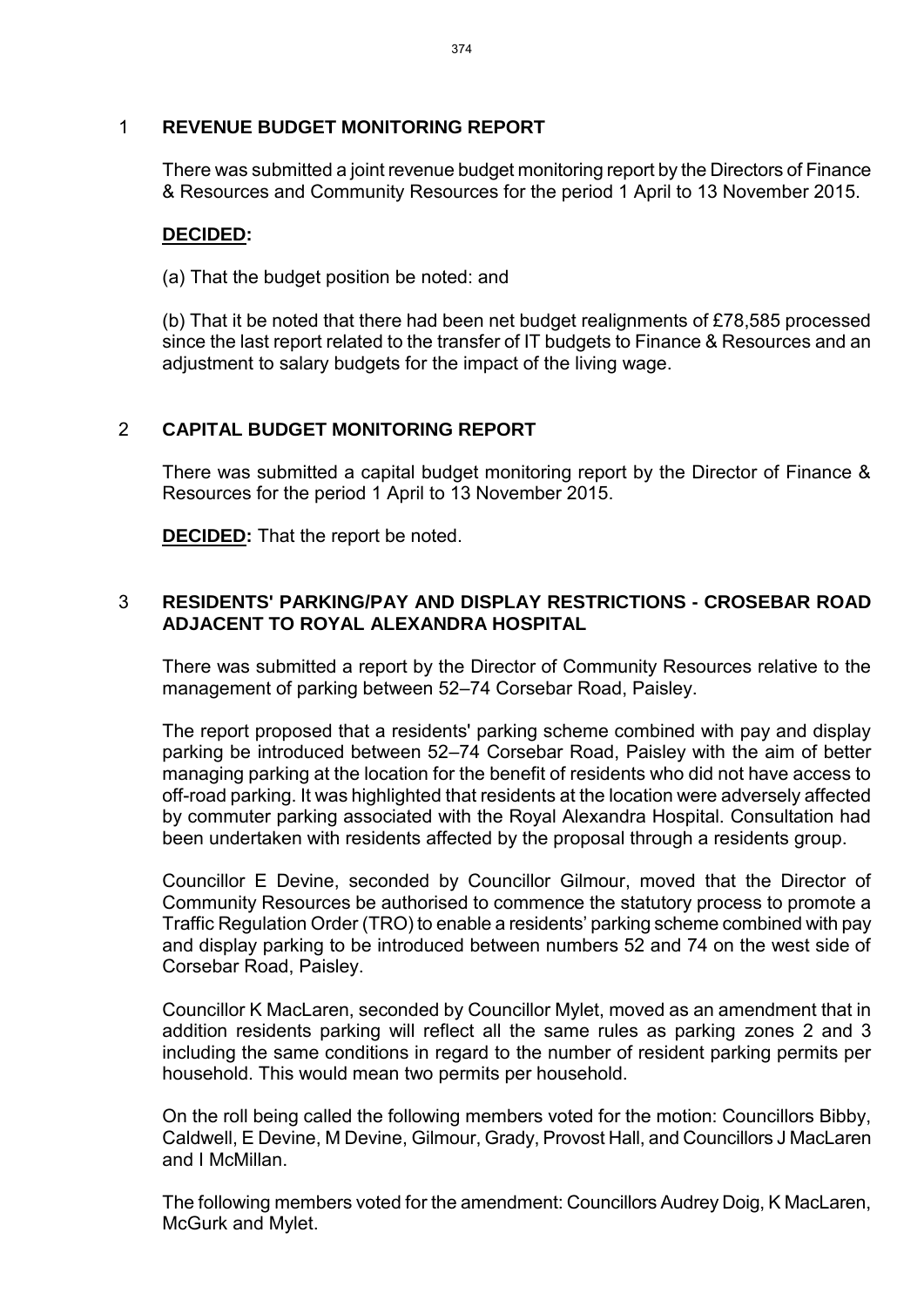4 members having voted for the amendment and 9 members having voted for the motion, the motion was accordingly declared carried.

**DECIDED**: That the Director of Community Resources be authorised to commence the statutory process to promote a Traffic Regulation Order to enable a residents' parking scheme combined with pay and display parking to be introduced between numbers 52 and 74 on the west side of Corsebar Road, Paisley.

#### 4 **FOOD STANDARDS SCOTLAND - AUDIT OF RENFREWSHIRE COUNCIL**

There was submitted a report by the Director of Community Resources relative to the audit, undertaken by Food Standards Scotland (FSS) between 22 and 24 September 2015, of the Council's food law enforcement service. A summary of the local arrangements and activities relating to food law enforcement was provided.

The audit report prepared by FSS had been received and detailed a very positive audit outcome with no recommendations raised and one area of good practice highlighted. A copy of the Core Audit of Local Authority Official Controls in relation to Regulation (EC) No 852/2004 on the Hygiene of Foodstuffs in Food Business Establishments and the Application of the Food Hygiene Information Scheme was appended to the report.

**DECIDED:** That the report and positive audit outcome be noted.

#### 5 **OPERATIONAL PERFORMANCE REPORT**

There was submitted an update report by the Director of Community Resources relative to the operational performance of the services and key projects delivered by Community Resources.

Reference was made within the report to specific operational activities undertaken in terms of (i) the Renfrewshire Community Safety Partnership; (ii) Regulatory Services; (iii) Amenity Services Waste; (iv) Amentity Services, StreetScene and Land Services; (v) Amenity Services, Roads & Transportation (Fleet and Infrastructure); and (vi) Facilities Management. A summary of targets and actual performance during the period 1 April to 13 November 2015 in respect of the key performance indicator and benchmarking targets for 2015/16 under each of the change themes was also provided, together with supporting information.

**DECIDED:** That the operational performance update contained within the report be noted.

#### 6 **DISPOSAL OF LAND AT SANDYFORD ROAD, PAISLEY**

There was submitted a joint report by the Directors of Community Resources and Finance & Resources relative to the proposed declaration of an area of land at Sandyford Road, Paisley as surplus to the Council's requirements and detailing arrangements for its disposal.

**DECIDED:** That the area of land at Sandyford Road, Paisley, as indicated on the plan appended to the report, be declared surplus to requirements.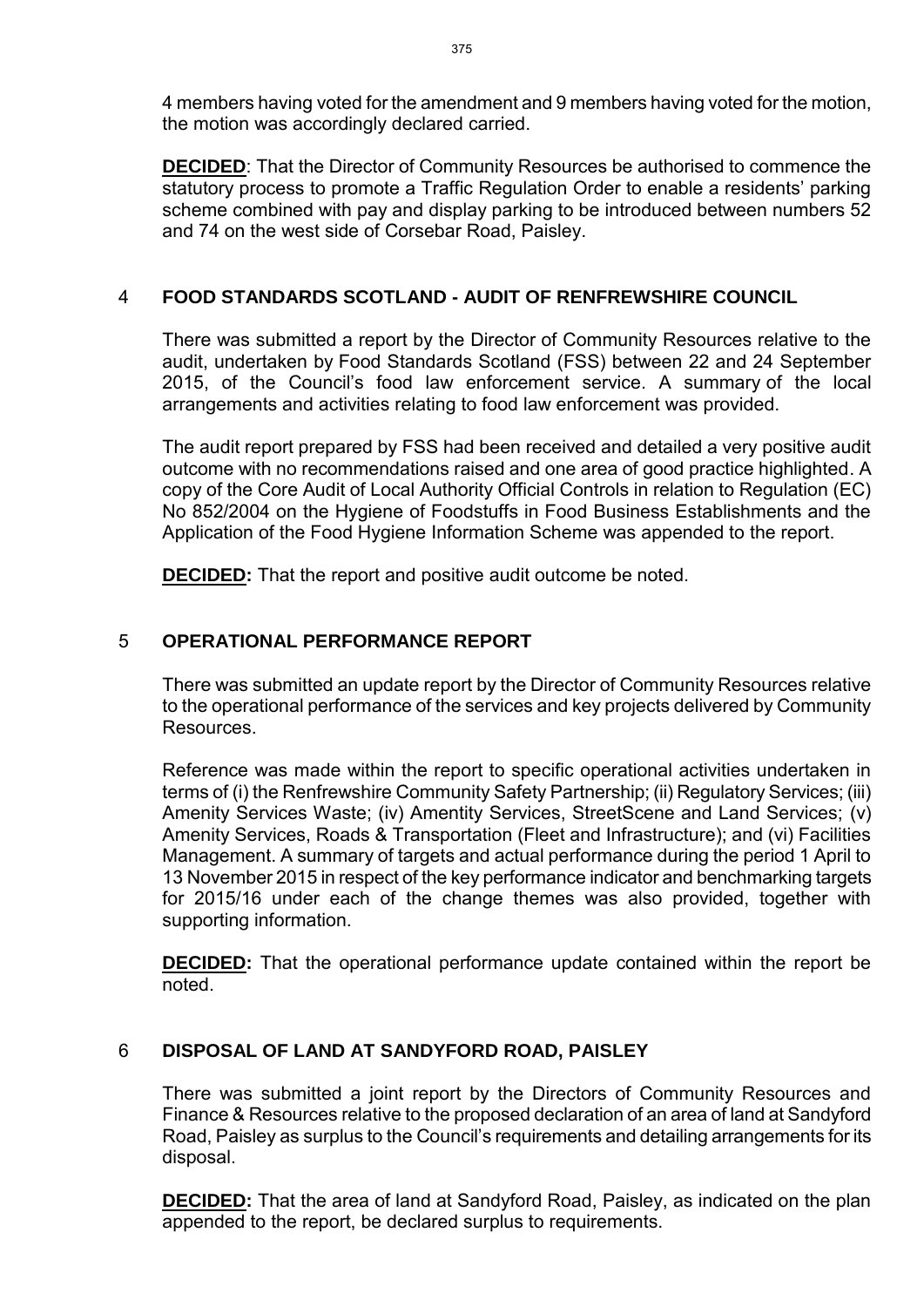#### 7 **RENFREWSHIRE'S LOCAL AIR QUALITY MANAGEMENT: 2015 UPDATING AND SCREENING ASSESSMENTS AND DETAILED ASSESSMENTS FOR JOHNSTONE, RENFREW AND MONTGOMERY ROAD, PAISLEY.**

There was submitted a report by the Director of Community Resources relative to the findings of the most recent 2015 Updating & Screening Assessment, and advising of the conclusions of the detailed assessments undertaken at High Street, Johnstone, Montgomery Road, Paisley and the Renfrew area.

The report intimated that following the introduction of the Environment Act 1995, all Scottish local authorities required to undertake a regular review and assessment of air quality within their area and submit their findings to the Scottish Government. The Council had completed annual reviews and assessments of local air quality across Renfrewshire since 1998. Where a review of air quality indicated that there was a risk of a limit value or objective being exceeded, local authorities were required to follow a clear process. The process was outlined within the report.

The report provided the findings of the 2015 Updating & Screening Assessment, which reviewed 2014 air quality data, as well as the conclusions of the detailed assessments undertaken at High Street, Johnstone, Montgomery Road, Paisley and the Renfrew area. The 2015 Updating & Screening Assessment had identified that there was a risk that nitrogen dioxide (NO2) levels were being breached at West Walkinshaw, Paisley and Inchinnan Road, Renfrew and that a detailed assessment would require to be carried out for NO2 at those locations.

The Detailed Assessment reports for High Street, Johnstone, Montgomery Road, Paisley and the Renfrew area had been undertaken as the 2014 Updating & Screening Assessment had identified that the annual mean NO2 objective had been exceeded at these locations. The key conclusions of the detailed assessment reports were provided. The report stated that there were currently 693 air quality management areas declared in the UK, one of which was in Paisley town centre. Options included the expansion of the current Air Quality Management Area in Renfrewshire to include the above areas or the creation of a number of additional smaller air quality management areas. There were perceived benefits and disadvantages in both approaches and it was proposed that a detailed analysis of these be undertaken and a further report be submitted to a future meeting of this Board setting out options and recommendations.

#### **DECIDED:**

(a) That the outcome of the 2015 Updating & Screening Assessment on air quality throughout the Council area and the requirement to proceed to two further Detailed Assessments for the annual mean NO2 objective at West Walkinshaw, Paisley and for the one hour NO2 objective at Inchinnan Road, Renfrew be noted;

(b) That the outcome of the Johnstone High Street Detailed Assessment and the requirement to declare an Air Quality Management Area in the Johnstone High Street area be noted;

(c) That the outcome of the Renfrew Detailed Assessment and the requirement to declare an Air Quality Management Area at the M8 and Town Centre areas be noted;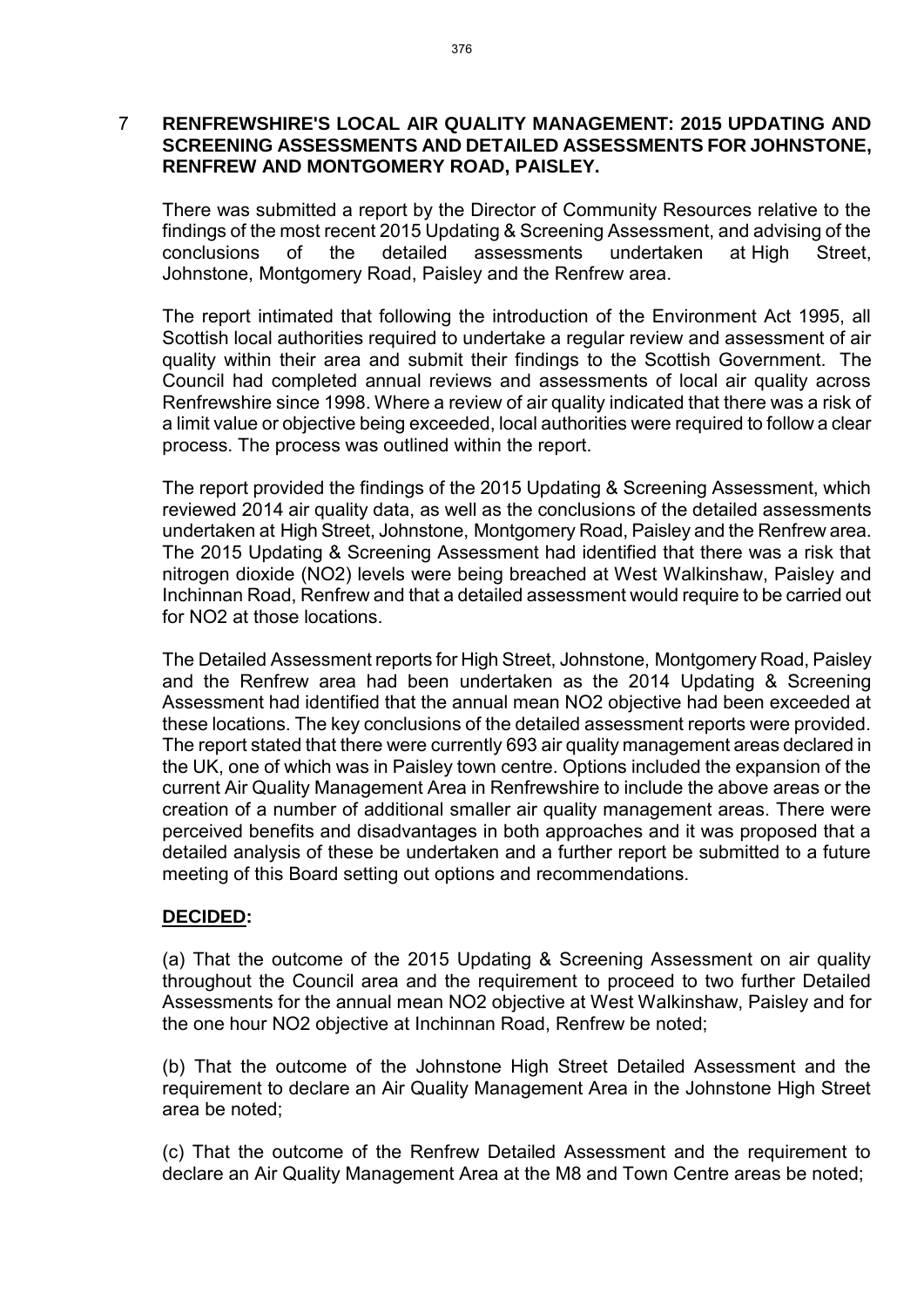(d) That the outcome of the Montgomery Road, Paisley Detailed Assessment and that there was no current requirement for further action in this area be noted; and

(e) That it be agreed that a further report be submitted to a future meeting of this Board setting out options and recommendations for the establishment of a wider or multiple Air Quality Management Areas within Renfrewshire and proposals for monitoring and reviewing performance on air quality that reflected the impact that the Council could have on addressing this issue.

# **EXCLUSION OF PRESS AND PUBLIC**

The Board resolved that the press and public be excluded from the meeting during consideration of the following items of business as it was likely, in view of the nature of the business to be transacted, that if members of the press and public were present, there would be disclosure to them of exempt information as defined in paragraphs 8 and 9 of Part I of Schedule 7A of the Local Government (Scotland) Act 1973

# 8 **TRADING ORGANISATIONS: TRADING AND BUDGET MONITORING STATEMENTS**

There were submitted reports by the Director of Community Resources relative to the vehicle maintenance, catering and roads trading organisations for the period 1 April to 13 November 2015 providing an update on financial and operational issues arising during the period.

**DECIDED**: That the reports be noted.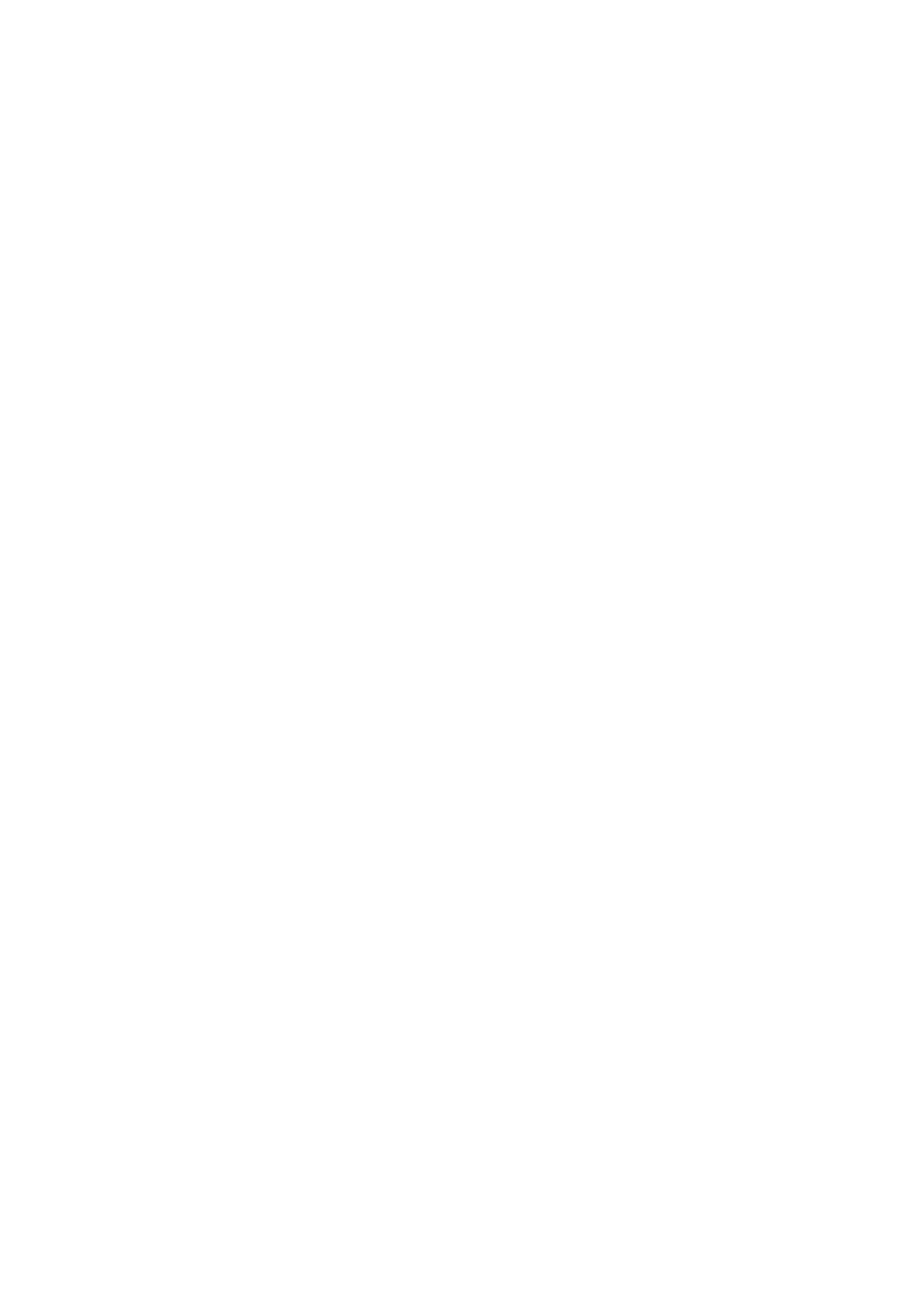

# **Minute of Meeting Finance & Resources Policy Board**

| <b>Date</b>                         |  | <b>Time</b> | <b>Venue</b>                                                                                                     |
|-------------------------------------|--|-------------|------------------------------------------------------------------------------------------------------------------|
| Wednesday, 27 January 14:00<br>2016 |  |             | Council Chambers (Renfrewshire), Council<br>Headquarters, Renfrewshire House, Cotton<br>Street, Paisley, PA1 1AN |

# **PRESENT**

Councillors Bibby, Audrey Doig, Gilmour, Grady, Harte, Henry, Holmes, Lawson, Mack, K MacLaren, M MacLaren, Murrin, Noon and Williams.

# **CHAIR**

Councillor Holmes, Convener, presided.

# **IN ATTENDANCE**

A Russell, Director of Finance & Resources; K Graham, Head of Corporate Governance, A MacArthur, Head of Finance, R McGrath, Head of Business Services, C Donnelly, Head of HR, OD & Workforce Strategy , E Shields, Business Services Manager and A McNaughton, Senior Committee Services Officer (all Finance & Resources); and P Rub, Lead Data Research & Analysis (Chief Executive's).

# **DECLARATIONS OF INTEREST**

There were no declarations of interest intimated prior to commencement of the meeting.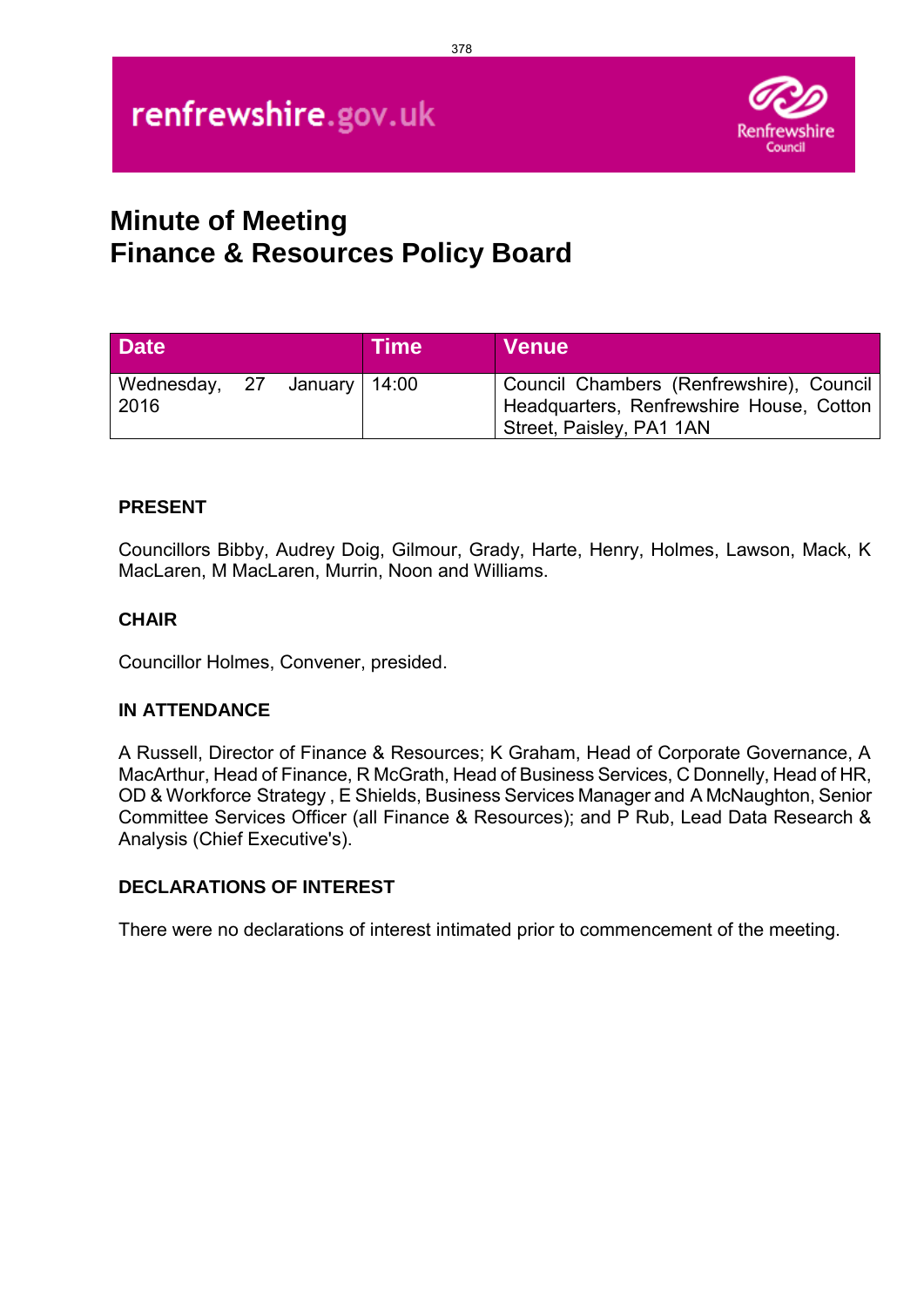# 1 **PROCUREMENT SUB COMMITTEE**

There were submitted the Minutes of the meetings of the Procurement Sub-Committee held on 11 November and 2 December 2015 which form Appendices I and II hereto.

**DECIDED**: That the Minutes be approved.

## 2 **INVESTMENT REVIEW BOARD**

There was submitted the Minute of the meeting of the Investment Review Board held on 25 November 2015 which forms Appendix III hereto.

**DECIDED**: That the Minute be approved.

# 3 **JOINT CONSULTATIVE BOARD (NON-TEACHING)**

There were submitted the Minutes of the meetings of the Joint Consultative Board (Non-Teaching) held on 29 October and 10 December 2015 which form Appendices IV and V hereto.

**DECIDED**: That the Minutes be approved.

# 4 **REVENUE BUDGET MONITORING TO 13 NOVEMBER 2015**

There was submitted a joint revenue budget monitoring report by the Chief Executive and the Director of Finance & Resources in respect of the Chief Executive's, Finance & Resources and miscellaneous expenditure for the period to 13 November 2015.

#### **DECIDED**:

(a) That the report be noted; and

(b) That it be noted that since the last report there had been net budget realignments of £294,061 primarily related to the transfer of IT budgets to Finance & Resources, an adjustment to salary budgets for the impact of the Living Wage, the transfer of Advice Works from Social Work and the reallocation of previously agreed savings.

# 5 **REVENUE BUDGET MONITORING OVERVIEW TO 13 NOVEMBER 2015**

There was submitted a revenue budget monitoring report by the Director of Finance & Resources relative to an overview of expenditure on general fund services and the Housing Revenue Account for the period to 13 November 2015.

**DECIDED**: That the report be noted.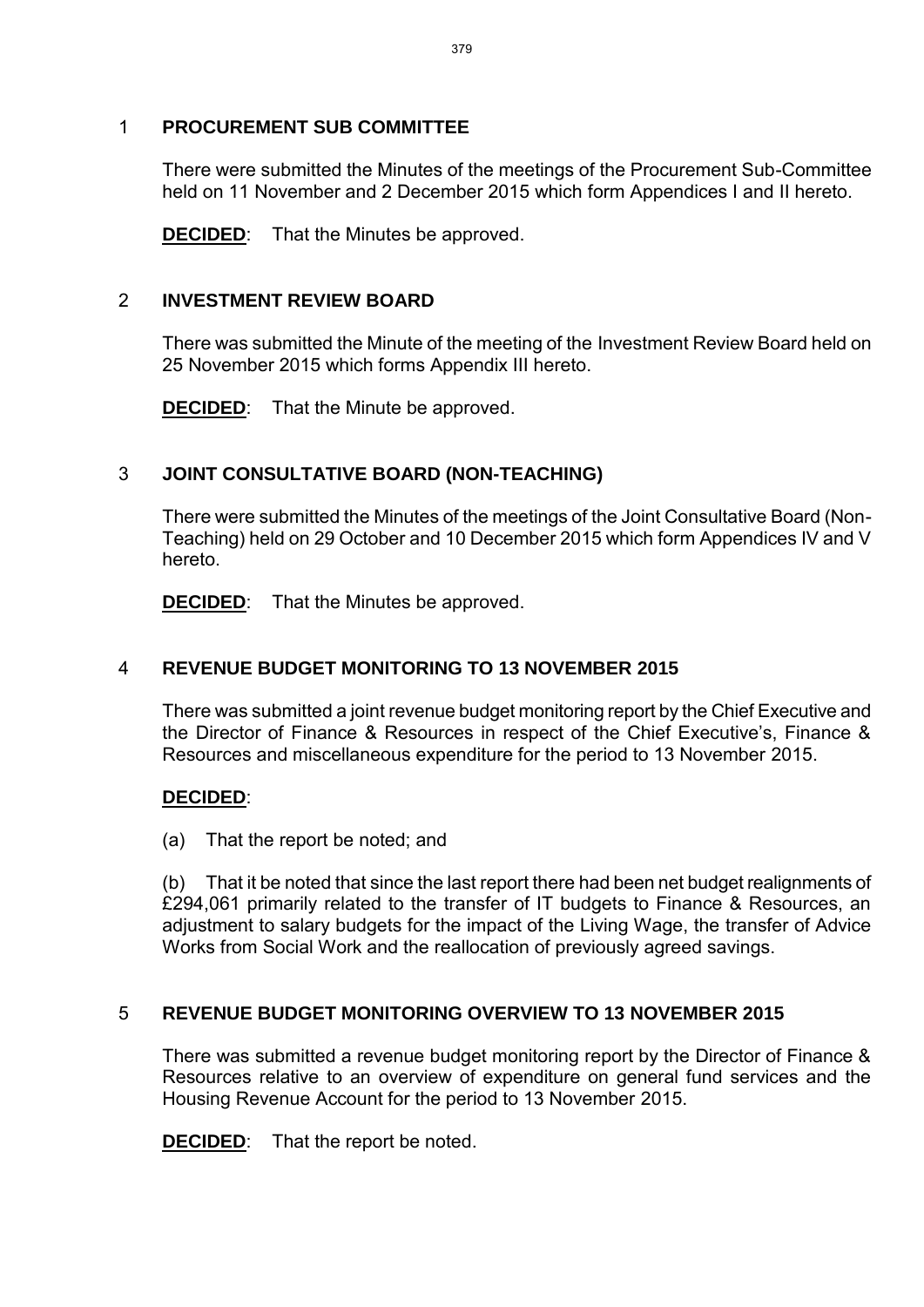#### 6 **CAPITAL BUDGET MONITORING TO 13 NOVEMBER 2015**

There was submitted a capital budget monitoring report by the Director of Finance & Resources in respect of capital expenditure relative to corporate projects (non-property) for the period to 13 November 2015.

**DECIDED**: That the report be noted.

# 7 **CAPITAL BUDGET MONITORING OVERVIEW TO 13 NOVEMBER 2015**

There was submitted a capital budget monitoring report by the Director of Finance & Resources relative to an overview of expenditure on the Housing and Non-Housing Capital Programmes for the period to 13 November 2015.

**DECIDED**: That the report be noted.

# 8 **REVENUES COLLECTION STATEMENT**

There was submitted a report by the Director of Finance & Resources relative to the collection of Council Tax and Non-Domestic Rates as at 28 November 2015 and detailing the total amount collected for the last year.

**DECIDED:** That the report be noted.

## 9 **BENEFITS ADMINISTRATION - WELFARE REFORM AND PERFORMANCE STATEMENT**

There was submitted a progress report by the Director of Finance & Resources relative to the delivery of Housing Benefit and the Scottish Welfare Fund up to the end of November 2015. The appendix to the report detailed performance of the service against a range of key indicators including the average time to process applications.

**DECIDED**: That the report be noted.

# 10 **COMMISSION ON LOCAL TAX REFORM**

There was submitted a report by the Director of Finance & Resources relative to the published findings of the Commission on Local Tax Reform, a copy of which was appended to the report.

The Commission had concluded that the current Council Tax system must end and made no single option recommendation in this regard. However, the Commission acknowledged that any replacement tax should be progressive, stable, efficient and locally empowering. The Commission also acknowledged that the distribution of local government funds would need to be reviewed and adjusted should a new tax be introduced.

**DECIDED**: That the report be noted.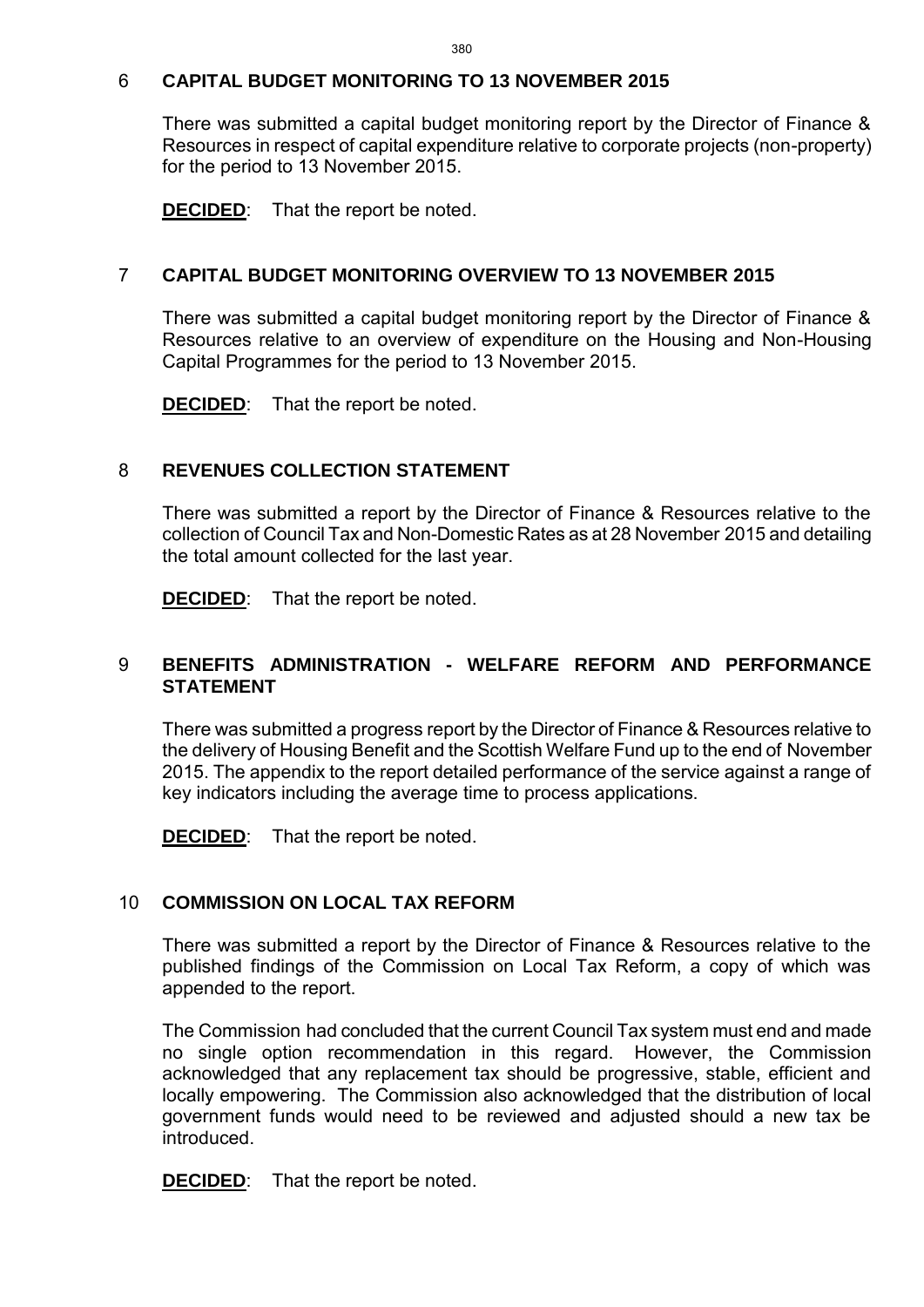#### 11 **INITIAL OPEN DATA STRATEGY**

There was submitted a report by the Chief Executive relative to the Initial Open Data Strategy for Renfrewshire (the Strategy) which had been approved by the Renfrewshire Community Planning Partnership. A copy of the Strategy was appended to the report.

The report advised that the Strategy would help take forward the Scottish Government vision that, by 2020, non-personal and non-commercially sensitive data from public services would be recognised as a resource for wider societal use and as such would be made open in an intellegent manner and available for re-use by others. The Strategy had been developed in accordance with Scottish Government guidance and set out how the Council, together with its community planning partners, would ensure data was made open. The report also outlined the broad technical architecture that required to be put in place to deliver the Strategy.

**DECIDED**: That the Initial Open Data Strategy for Renfrewshire be approved for implementation insofar as it related to Renfrewshire Council.

## 12 **PAISLEY & RENFREW COMMON GOOD FUNDS 2016/17**

There was submitted a report by the Director of Finance & Resources relative to the estimated funding available during 2016/17 for disbursal from the Paisley and Renfrew Common Good Funds.

The report indicated that income from both Common Good Funds was used to fund ongoing projects and commitments made previously by this Board and its predecessor Boards. In addition, an annual allocation was made to the relevant Local Area Committees with delegated authority to disburse grants to local organisations from whom they received bids for funding and/or to use the funding to support appropriate projects.

A forecast income and expenditure statement for both Common Good Funds, including the cost of recurring projects, was appended to the report.

#### **DECIDED**:

(a) That the 2016/17 budget allocations to Local Area Committees be approved as follows:

 Renfrew Common Good - Renfrew & Gallowhill - £67,360 Paisley Common Good - Renfrew & Gallowhill - £2,000 Paisley Common Good - Paisley North - £13,000 Paisley Common Good - Paisley South - £15,000; and

(b) That the continued funding of recurring projects as outlined in the appendix to the report be approved.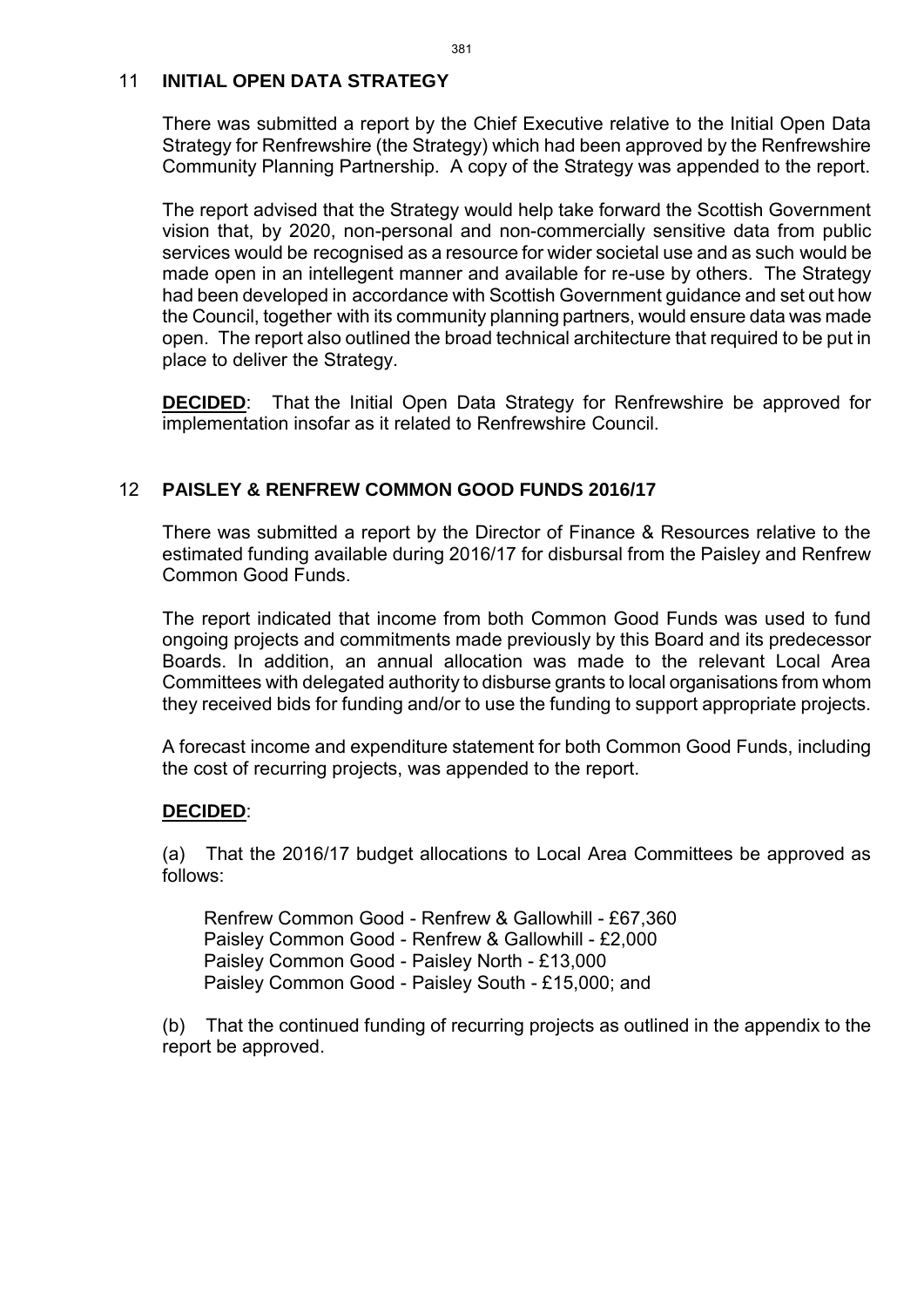#### 13 **APPLICATIONS TO RENFREW BURGH AND RENFREWSHIRE COUNCIL CITIZENS FUNDS**

There was submitted a report by the Director of Finance & Resources relative to four applications for grant funding that had been recommended for approval of an award by Local Area Committees (LACs) from either the Renfrew Burgh Citizens Fund, Paisley Burgh Citizens Fund or the Renfrewshire Council Citizens Fund.

The Renfrew & Gallowhill LAC meeting held on 10 November 2015 had recommended that an award of £5,330 be made from the Renfrew Burgh Citizens Fund to cover the cost of removal and re-instatement of an ultra heavy-duty 10 metre fibreglass flagpole and new flag at Ferry Green, Renfrew.

The Paisley South LAC meeting held on 17 November 2015 had recommended that an award of £500 be made from the Paisley Burgh Citizens Fund to Glenburn Seniors Club towards the cost of a excursion.

The Johnstone & The Villages LAC meeting held on 19 November 2015 had recommended that an award of £2,000 be made to Kilbarchan Pipe Band towards the cost of participating in the Anniversary Remembrance Events to mark the Battle of the Somme; and an award of £700 be made to Kilbarchan Community Nursery towards the cost of cloakroom improvements from the Renfrewshire Council Citizens Fund.

#### **DECIDED**:

(a) That an award of £5,330 from the Renfrew Burgh Citizens Fund to cover the cost of removal and re-instatement of an ultra heavy-duty 10 metre fibreglass flagpole and new flag at Ferry Green, Renfrew, be approved;

(b) That an award of £500 to Glenburn Seniors Club from the Paisley Burgh Citizens Fund be approved;

(c) That an award of £2,000 to Kilbarchan Pipe Band from the Renfrewshire Council Citizens Fund be approved; and

(d) That an award of £700 to Kilbarchan Community Nursery from the Renfrewshire Council Citizens Fund be approved.

### 14 **CIVIC HOSPITALITY**

There was submitted a report by the Director of Finance & Resources relative to requests received for civic hospitality as undernoted:

(a) Dates-n-Mates Renfrewshire - for civic hospitality in the form of a civic reception on 15 January 2016 in Johnstone Town Hall at a cost of £500 to mark the launch of this new service for people with learning disabilities in Renfrewshire;

(b) Glasgow Kelvin College - for civic hospitality in the form of a civic reception on 22 January 2016 at a cost of £1,000 to mark the Paisley Pattern Fashion Show held at the college, funded by the UK India Education Research Initiative (UKIERI) who, with their partners in India, designed this 'East meets West' fashion show;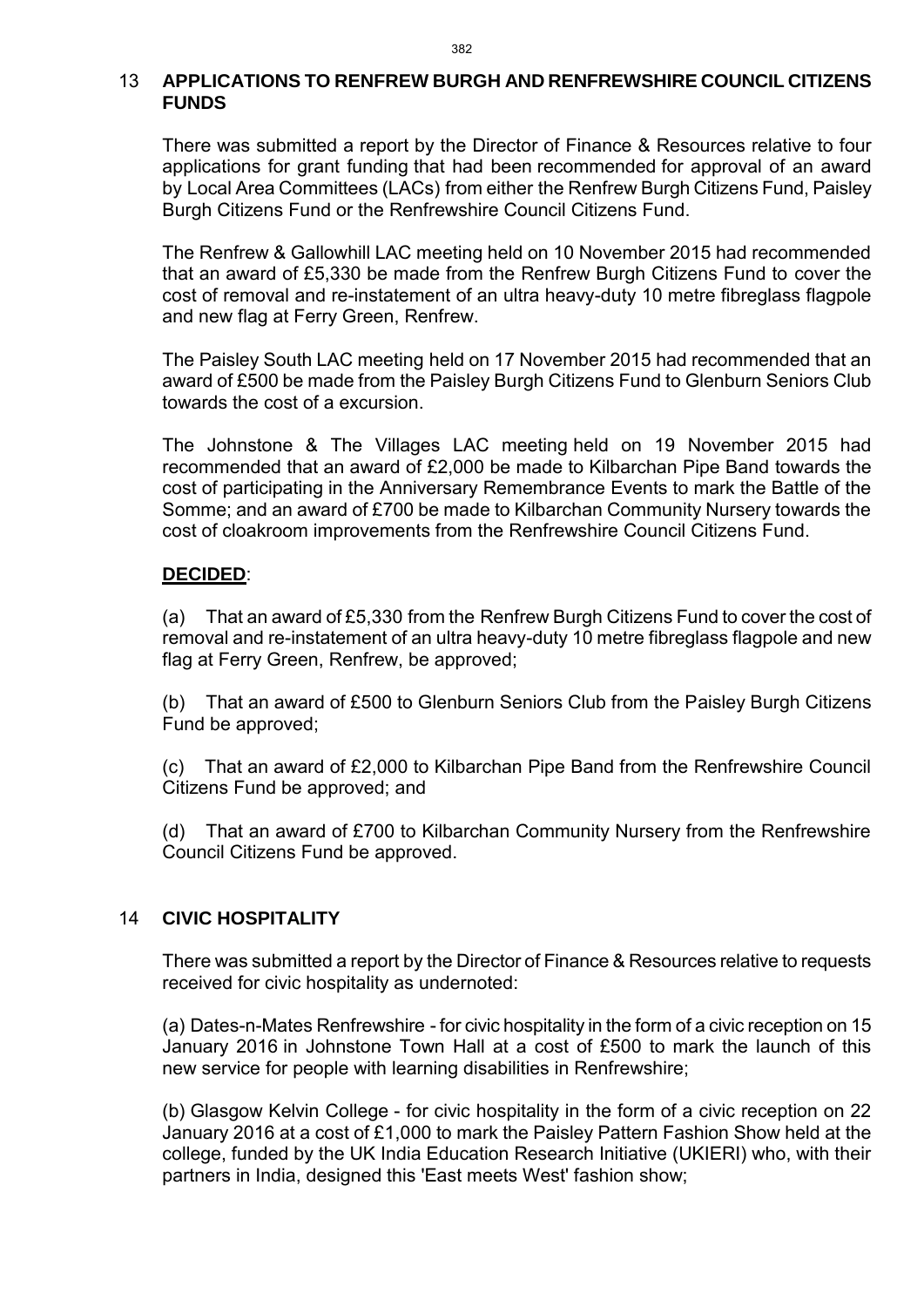(c) The Soroptimists International of Paisley - for civic hospitality in the form of a drinks reception prior to their 70th Anniversary Dinner for around 100 guests at a cost of approximately £400;

(d) Erskine Hospital - for civic hospitality in the form of a drinks and canapes reception on 29 March 2016 for around 250 guests at a cost of approximately £4,500 in the City Chambers, Glasgow to mark the Centenary of the agreement to form the hospital;

(e) PAs and Secretaries to Chief Executives of Scottish Local Authorities Group - for civic hospitality in the form of a wine reception on 25 August 2016 in the Lynnhurst Hotel for around 20 guests prior to the 19th Annual Seminar networking dinner; and

(f) Holocaust Memorial Service - to co-host the Service with East Renfrewshire Council on 23 January 2016 and contribute £1,300 towards the Service (which included participation by Renfrewshire schools and Councillors) and hospitality arrangements.

#### **DECIDED**:

(a) That the provision of civic hospitality for The Soroptimists International of Paisley; Erskine Hospital and the PAs and Secretaries to Chief Executives of Scottish Local Authorities Group be approved;

(b) That the action taken by the Director of Finance & Resources, in consultation with the Provost, to provide civic hospitality for Dates-n-Mates Renfrewshire; Glasgow Kelvin College (UKIERI); and the Holocaust Memorial Service held jointly with East Renfrewshire Council be homologated; and

(c) That it be delegated to the Director of Finance & Resources, in consultation with the Provost, to make any necessary arrangements.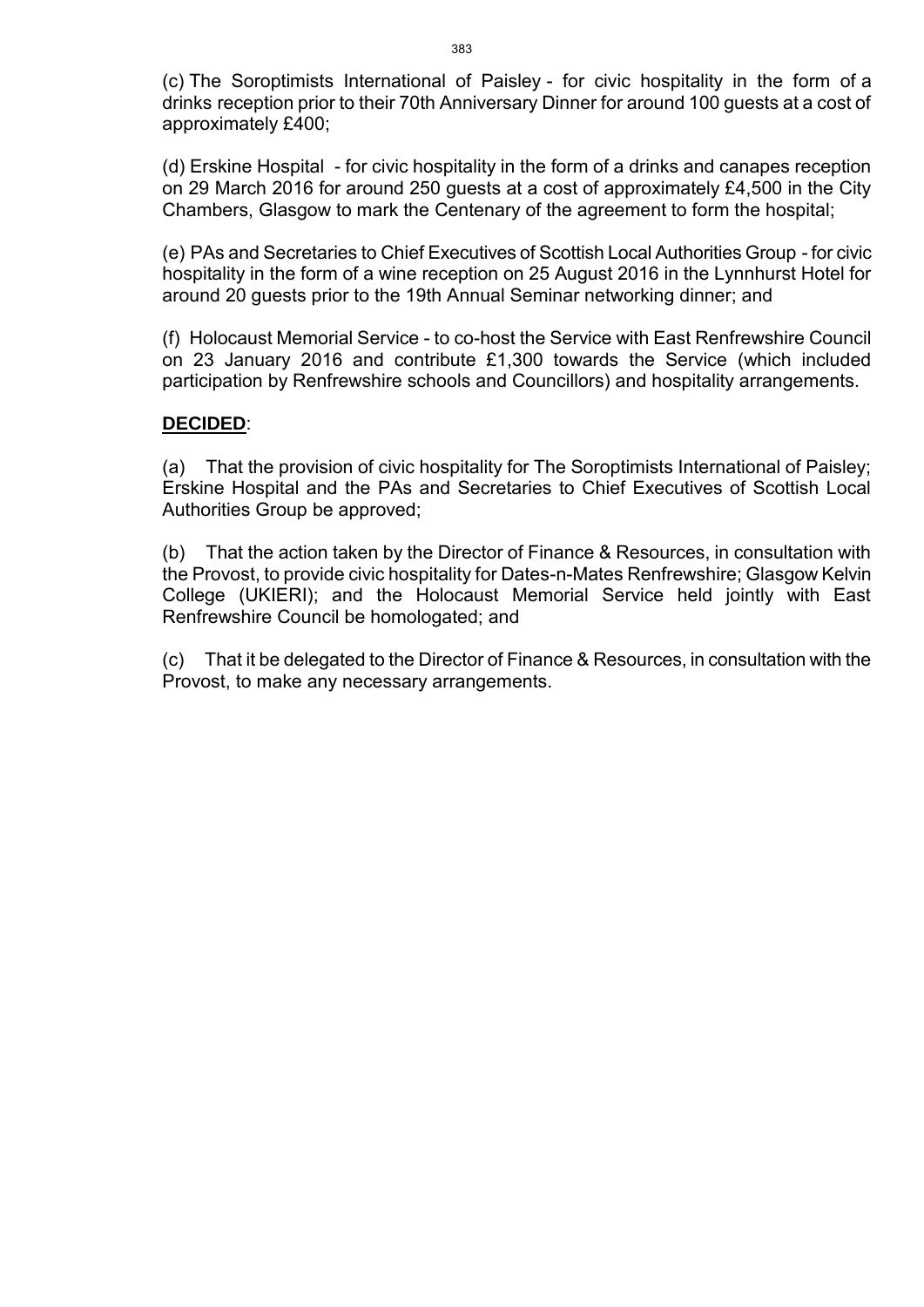#### 384 Appendix I

# renfrewshire.gov.uk



### **Minute of Meeting Procurement Sub-Committee**

| <b>Date</b>                            | <b>Time</b> | <b>Venue</b>                                                                                                       |
|----------------------------------------|-------------|--------------------------------------------------------------------------------------------------------------------|
| Wednesday, 11 November   14:30<br>2015 |             | Council Chambers (Renfrewshire), Council  <br>Headquarters, Renfrewshire House, Cotton<br>Street, Paisley, PA1 1AN |

#### **PRESENT**

Councillors Bibby, Gilmour, Harte, Henry, Holmes, K MacLaren, M MacLaren, Murrin and Williams.

#### **CONVENER**

Councillor Holmes, Convener, presided.

#### **IN ATTENDANCE**

D Amos, Head of Policy & Commissioning, F Hughes, Procurement Manager, K Scott, Category Manager and K Thomson, Category Manager - Community Resources (all Chief Executive's); J Lynch, Head of Property Services and R Devine, Senior Committee Services Officer (both Finance & Resources).

#### **APOLOGIES**

Councillors Grady and Mack.

#### **DECLARATIONS OF INTEREST**

There were no declarations of interest intimated prior to the commencement of the meeting.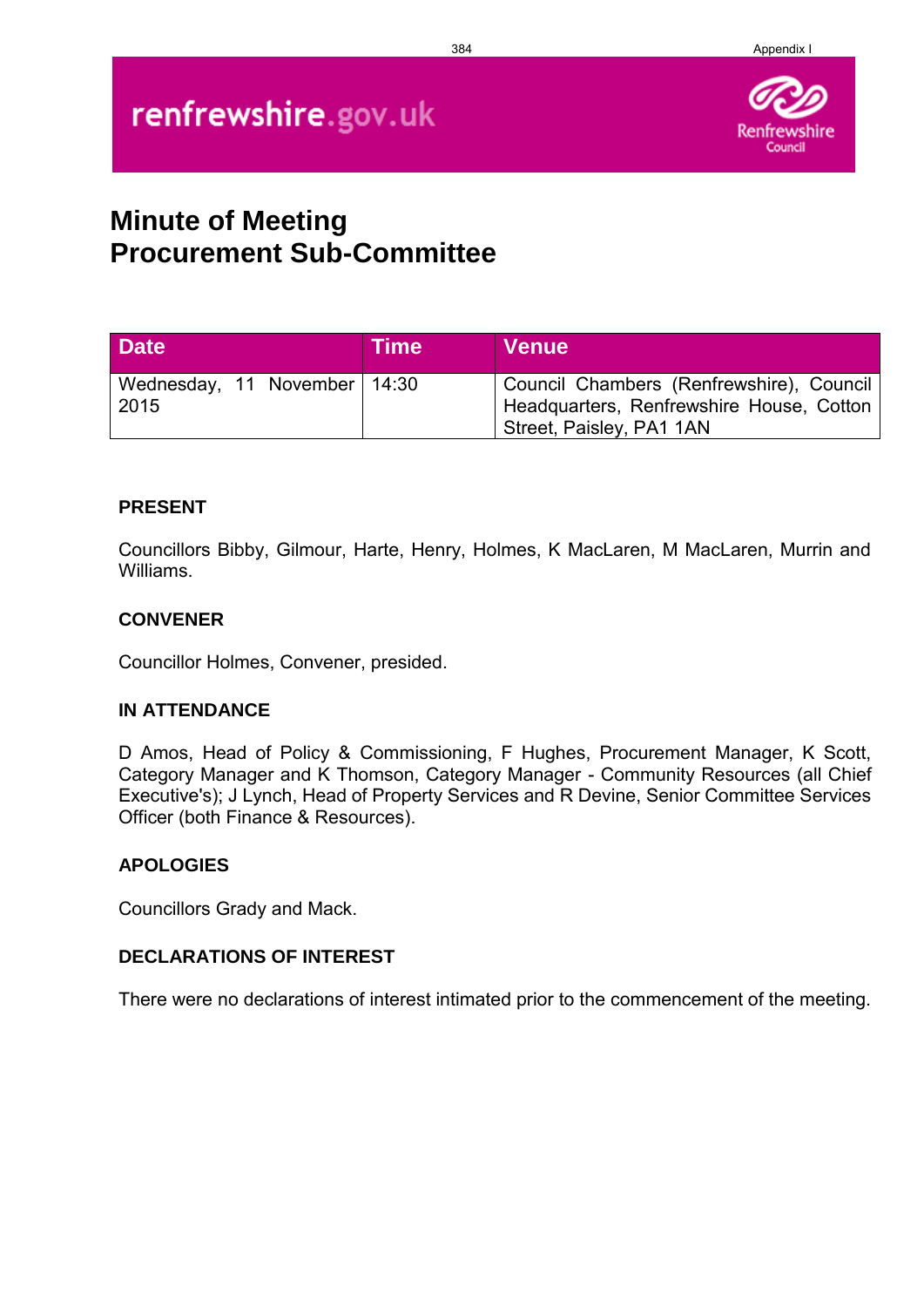#### 1(a) **CONTRACT AUTHORISATION REPORT - FRESH BREAD AND ROLLS AND OTHER FRESH BAKERY PRODUCE**

There was submitted a joint report by the Chief Executive and the Director of Community Resources relative to the award of a framework agreement for the supply and delivery of fresh bread and rolls and other fresh bakery produce.

The report indicated that the Council in collaboration with East Renfrewshire Council had a framework agreement with D McGhee and Sons Limited for this provision which was due to expire on 13 December, 2015.

The report advised that three suppliers had noted an interest, and at the deadline for the return of tenders one bid had been received. Following evaluation the bid, from D McGhee and Sons Limited met all the mandatory requirements as outlined in the report. Details of the criteria and ratings used to evaluate the bids were contained in the report.

#### **DECIDED:**

(i) That the Head of Corporate Governance be authorised to award a framework agreement to D McGhee and Sons Limited for the Supply and Delivery of Fresh Bread and Rolls and other Fresh Bakery Produce;

(ii) That it be noted that the framework agreement would cover the period from 14 December 2015 to 31 December, 2017 with an option to extend for a further two periods of one year; and

(iii) That it be noted that the contract value across both councils was estimated to be £728,000 excluding VAT over the maximum four-year period with spend pertaining to Renfrewshire Council being £488,000.

#### 1(b) **CONTRACT AUTHORISATION REPORT - DEMOLITION OF 21-31 HALLHILL ROAD, SPATESTON, JOHNSTONE**

There was submitted a joint report by the Chief Executive and the Director of Development & Housing Services relative to the award of a standard building contract with quantities (SBC/Q/Scot 2011) for the demolition of 21-31 Hallhill Road, Johnstone utilising Renfrewshire Council's Framework Agreement for Demolition Works.

The report indicated that the contract was tendered as a mini-competition under Lot 2 of the Framework Agreement for Demolition Works. All three suppliers on the Framework were invited to tender. At the deadline for the return of tenders, three bids had been received and were evaluated against a set of award criteria which was based on a price/quality ratio of 70:30. Details of the scores relative to the award criteria of each tenderer were contained within the report.

#### **DECIDED:**

(i) That the Head of Corporate Governance be authorised to award the contract for the demolition of 21-31 Hallhill Road, Johnstone to Reigart Contracts Limited;

(ii) That it be noted that the value of the contract was £382,0472.08; and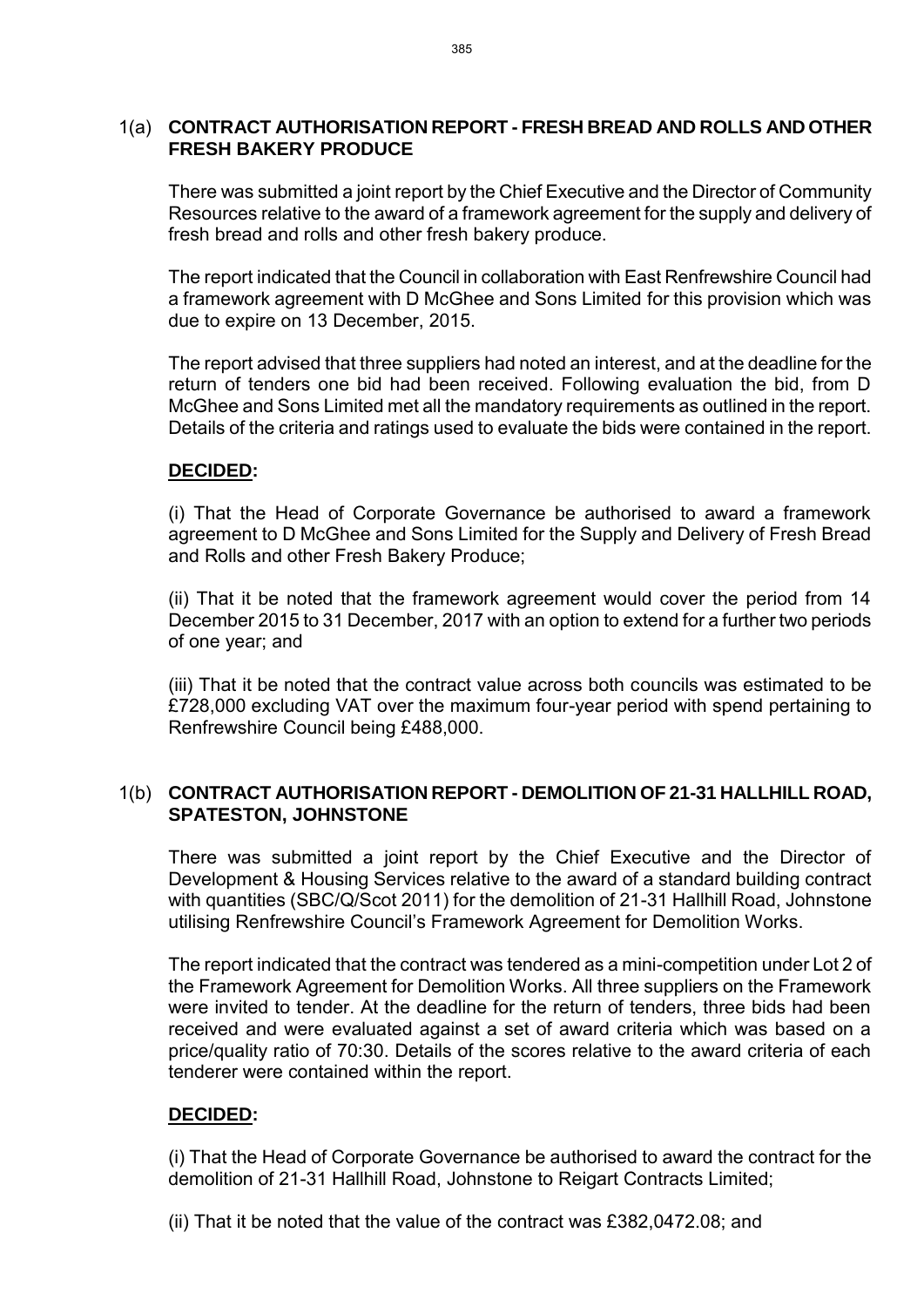(iii) That it be noted that the contract period was 10 weeks, with the start date subject to the completion of the new build shops including the tenants fit-out programme, with the start date to be confirmed in the Council's letter of acceptance.

#### 1(c) **CONTRACT AUTHORISATION REPORT - EXTENSION AND REFURBISHMENT OF MOSSVALE/ST JAMES' PRIMARY SCHOOL**

There was submitted a joint report by the Chief Executive and the Director of Development & Housing Services relative to the award of a standard building contract with quantities (SBC/Q/Scot (2011) for the extension and refurbishment of Mossvale/St James' Primary School.

The report indicated that at the deadline for the return of tenders, three bids had been received, one of which failed to meet the minimum requirements. The remaining two submissions were evaluated against a set of award criteria based on a price/quality ratio of 50:50. Details of the scores relative to the award criteria of each tenderer were contained within the report.

#### **DECIDED:**

(i) That the Head of Corporate Governance be authorised to award the contract for the extension and refurbishment of Mossvale/St James' Primary School (Reference RC1505 408 (ITT8542)) to Clark Contracts Limited;

(ii) That it be noted that the spend under the contract was anticipated to be £3,899,407.71 excluding VAT;

(iii) That it be noted that the contract was anticipated to commence on 6 December, 2015 for a period of 66 weeks, with work commencing on site on 25 January, 2016 and completion no later than 28 April, 2017; and

(iv) That it be noted that once the work was complete, there would be a 12 month defect period.

#### 1(d) **CONTRACT AUTHORISATION REPORT - CROWN COMMERCIAL SERVICE (CCS) FUEL CARDS AND ASSOCIATED SERVICES**

There was submitted a joint report by Chief Executive and the Director of Community Resources relative to the award of the contract for fuel cards and associated services under the CCS Framework for Fuel Cards and Associated Services RM1027, from 26 November, 2015 to 13 May, 2018.

The report indicated that CCS provided commercial services putting in place national contracts for central government and the wider public sector to utilise in order to make savings.

The report advised that a direct award could be made from the Fuel Cards and Associated Services Framework RM1027.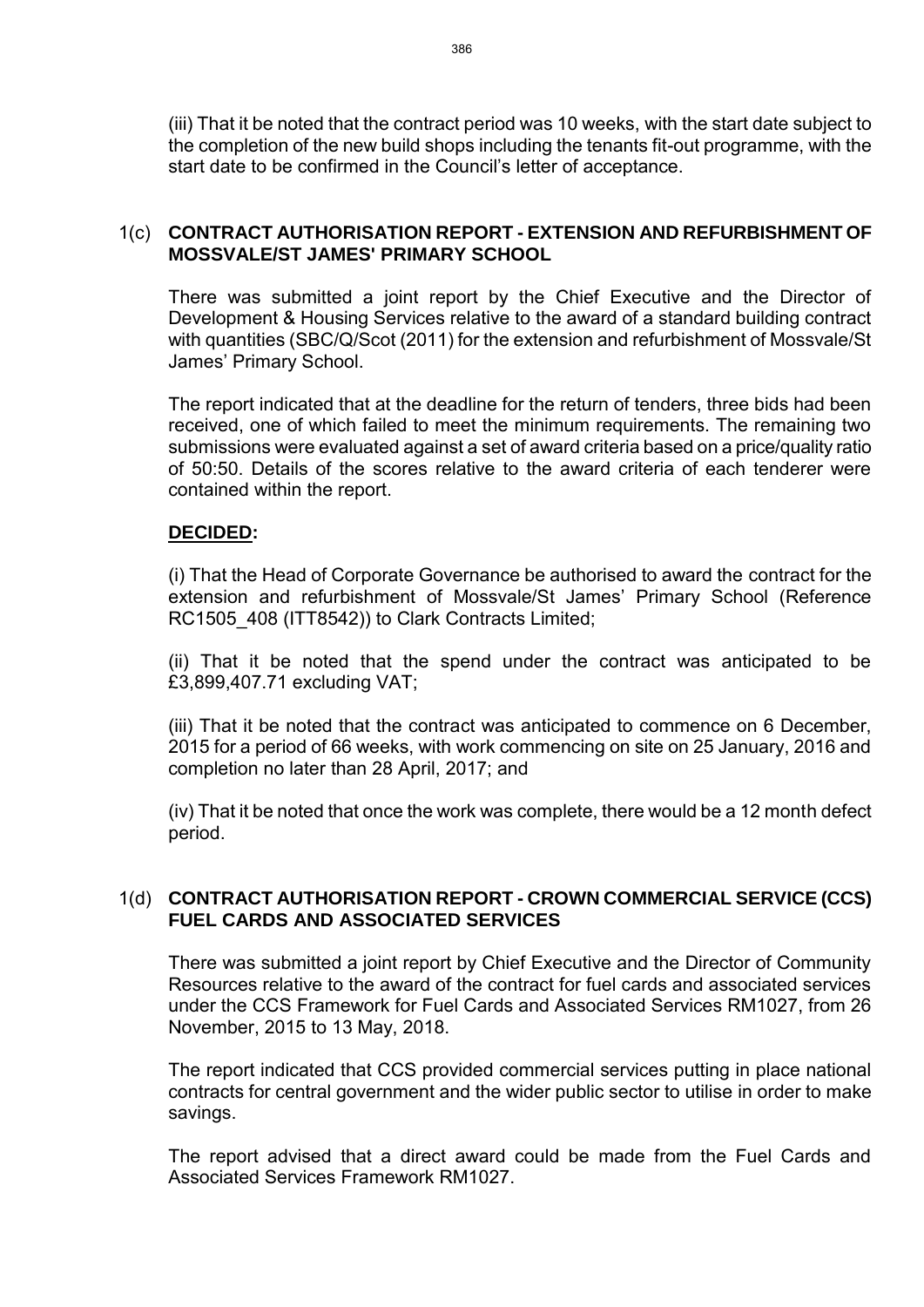The report intimated that Allstar Business Solutions Limited provided the best coverage of fuel stations for the Renfrewshire area with no transaction charge, and fuel pricing would be set weekly at Platts pricing - market based price information on the oil industry - rather than fuel pumps.

#### **DECIDED:**

(i) That the Head of Corporate Governance be authorised to award the contract for fuel cards and associated services to Allstar Business Solutions Limited from 26 November, 2015 to 13 May, 2018; and

(ii) That it be noted that spend under the call-off contract would be approximately £1.1million.

#### 1(e) **CONTRACT AUTHORISATION REPORT - LEAD CONSULTANCY AND DESIGN TEAM SERVICES FOR NEW BUILD SOCIAL HOUSING (JOHNSTONE CASTLE AND DARGAVEL VILLAGE, BISHOPTON)**

There was submitted a joint report by the Chief Executive and the Director of Development & Housing Services relative to the award of the contract for Lead Consultancy and Design Team Services for new build social housing projects at Johnstone Castle and Dargavel Village, Bishopton sites.

The report advised that the contract was advertised in terms of two lots, Lot 1 Johnstone Castle and Lot 2 Dargavel Village, Bishopton, it being noted that the land transfer process in relation to Lot 2 was still in progress and was expected to conclude by December 2015. At the deadline for the return of tenders, 15 submissions had been received with all 15 contractors bidding for both Lots. All 15 submissions were evaluated against a set of award criteria based on a price/quality ratio of 40:60. Each Lot was then evaluated separately. Details of the scores relative to each award criteria were contained within the report.

### **DECIDED:**

(i) That the Head of Corporate Governance be authorised to award the contract, both Lot 1 Johnstone Castle and Lot 2 Dargavel Village, Bishopton, for Lead Consultancy and Design Team Services for New Build Social Housing (Johnstone Castle and Dargavel Village, Bishopton) RC1507\_4513\_ITT9384, to Anderson Bell Christie (Partnership), subject to the transfer of land being successful;

(ii) That it be noted that spend under this contract was anticipated to be in the region of £624,000, with an anticipated breakdown per lot as noted below;

a. Lot one: Johnstone Castle - £290, 250 b. Lot two: Darvagel Village, Bishopton - £328,950

and that it be noted this estimated spend was based on the rates tendered in line with the RIBA Plan of Work 2013 stages; and

(iii) That the contract would commence in December 2015 or alternatively on the date confirmed in the Council's letter of acceptance and that it be noted that the current programme showed construction commencing in September 2016 with completion in March 2018.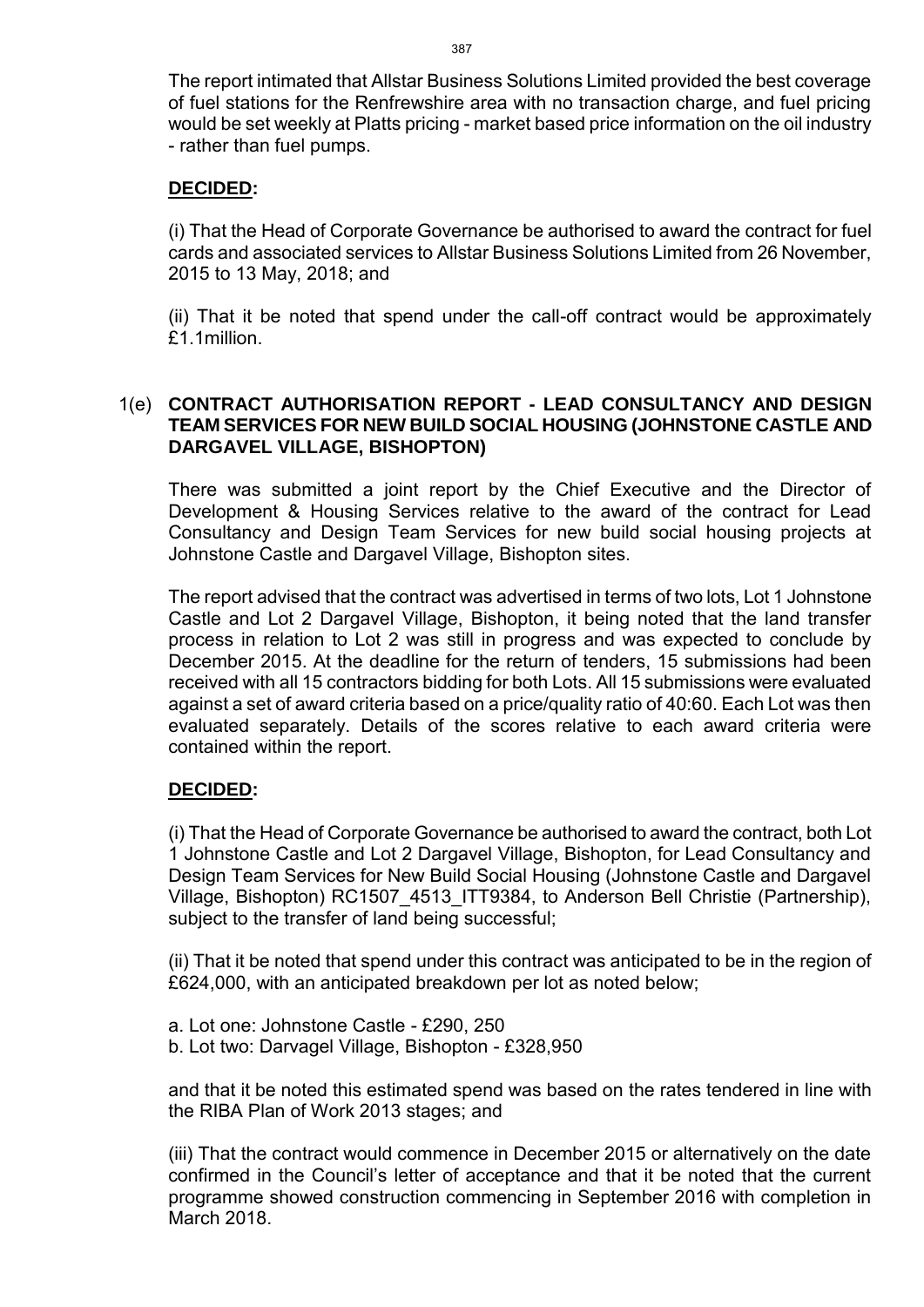#### 1(f) **CONTRACT AUTHORISATION REPORT- QUANTITY SURVEYOR/CLERK OF WORK SERVICES FOR NEW BUILD SOCIAL HOUSING (JOHNSTONE CASTLE AND DARGAVEL VILLAGE BISHOPTON)**

There was submitted a joint report by the Chief Executive and the Director of Development & Housing Services relative to the award of the contract for Quantity Surveyor/Clerk of Work Services for new build social housing projects at Johnstone Castle and Dargavel Village, Bishopton sites.

The report advised that the contract was advertised in terms of two lots, Lot 1 Johnstone Castle and Lot 2 Dargavel Village, Bishopton, it being noted that the land transfer process in relation to Lot 2 was still in progress and was expected to conclude by December 2015. At the deadline for the return of tenders, five submissions had been received with all five contractors bidding for both Lots. All five submissions were evaluated against a set of award criteria based on a price/quality ratio of 40:60. Each Lot was then evaluated separately. Details of the scores relative to each award criteria were contained within the report.

#### **DECIDED:**

(i) That the Head of Corporate Governance be authorised to award the contract, both Lot 1 Johnstone Castle and Lot 2 Dargavel Village, Bishopton, for Quantity Surveyor/Clerk of Work Services for New Build Social Housing (Johnstone Castle and Dargavel Village, Bishopton) RC1507 4524 ITT9437, to Reid Associates (Partnership), subject to the transfer of land being successful;

(ii) That it be noted that spend under this contract was anticipated to be in the region of £202,405, with an anticipated breakdown per lot as noted below;

- a. Lot one: Johnstone Castle £102,942.50
- b. Lot two: Darvagel Village, Bishopton £99,462.50

and that it be noted this estimated spend was based on the rates tendered in line with the RIBA Plan of Work 2013 stages; and

(iii) That the contract would commence in December 2015 or alternatively on the date confirmed in the Council's letter of acceptance and that it be noted that the current programme showed construction commencing in September 2016 with completion in March 2018.

#### 1(g) **CONTRACT AUTHORISATION REPORT - LIFT REPLACEMENT AND UPGRADES: SHELTERED HOUSING**

There was submitted a joint report by the Chief Executive and the Director of Development & Housing Services relative to the award of a Standard Building Contract with Contractors Design (SBCC/D/Scot 2011) for Lift Replacement and Upgrades: Sheltered Housing.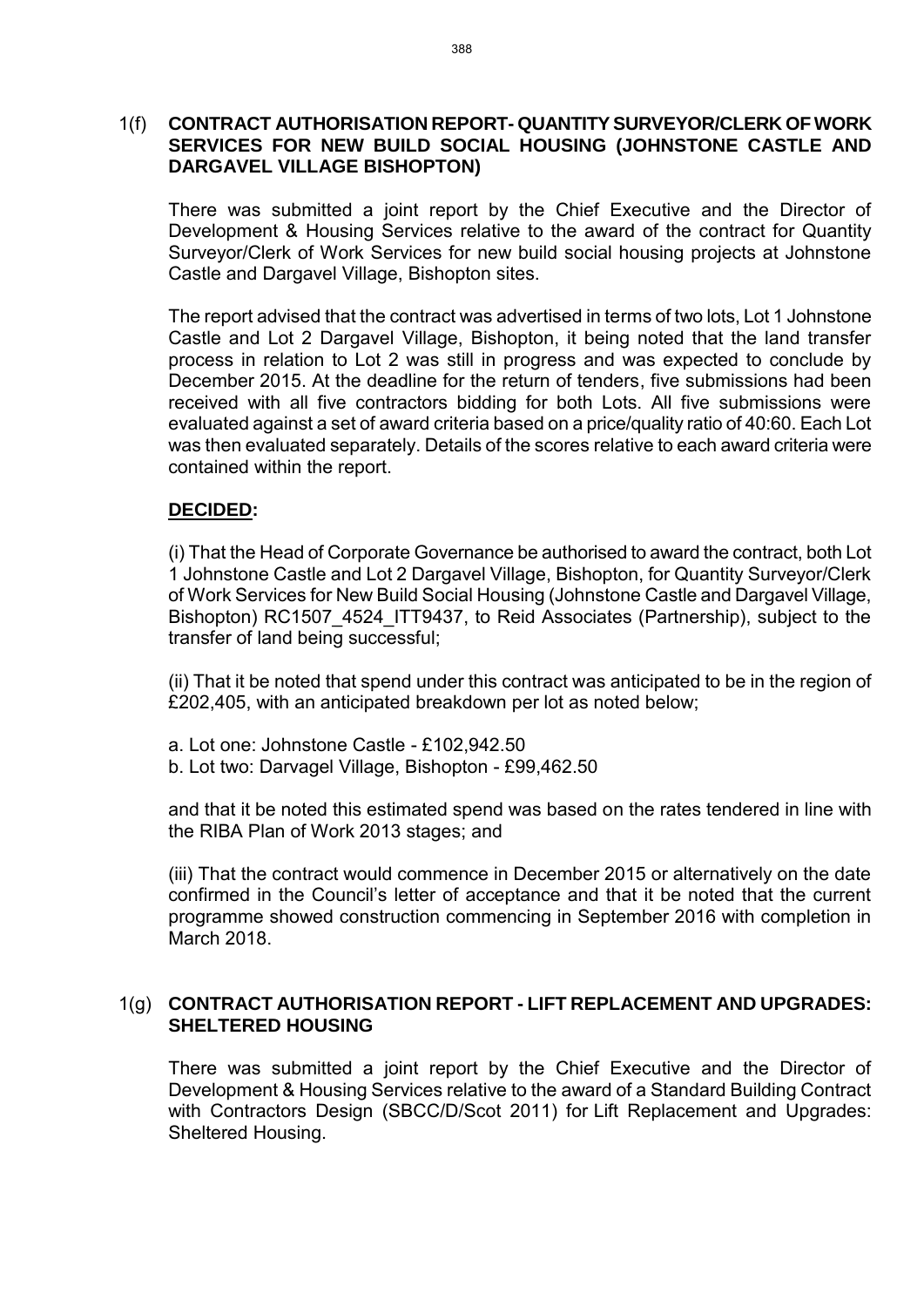The report indicated that at the deadline for the return of tenders, seven bids had been received, one of which failed to meet the bid selection criteria. The remaining six submissions were evaluated against a set of award criteria based on a price/quality ratio of 70:30. Details of the scores relative to the award criteria of each tenderer were contained within the report.

#### **DECIDED:**

(i) That the Head of Corporate Governance be authorised to award the contract for Lift Replacement and Upgrades: Sheltered Housing (RC1507\_4499(ITT9335) to Consult Lift Services Limited;

(ii) That it be noted that the value of the contract was £210,468,30 excluding VAT; and

(iii) That it be noted that the contract was expected to commence in January 2016 for a period of three years, and that the date of commencement would be confirmed in the letter of acceptance.

#### 1(h) **CONTRACT AUTHORISATION REPORT - SCOTTISH PROCUREMENT SP-15-005-01 LIQUID FUELS**

There was submitted a joint report by the Chief Executive and the Director of Community Resources relative to the award of a contract for Liquid Fuels utilising Lot 103 – Heating Oils, Central Region and Lot 203 – Automotive Fuels, Central Region, of Scottish Procurement's Liquid Fuels contract SP-15-005-1 from 14 October, 2015 to 31 October, 2017 with an option to extend for a further two 12- month periods.

The report indicated that national contracts for commercial utilities for water services, electricity, gas and fuel were tendered by Scottish Procurement for the public sector in order to achieve economies of scale. Scottish Procurement's call-off for Lots 103 and 104 was under the Crown Commercial Service Liquid Fuels Framework Agreement RM 1013.

The report advised that Scottish Procurement had carried out a call-off against the Crown Commercial Services Framework which resulted in estimated savings compared to previous rates and volumes from utilising the contract would be approximately £19,000 per annum.

#### **DECIDED:**

(i) That the Head of Corporate Governance be authorised to award the contract for Liquid Fuels to Ceritas Energy t/a Scottish Fuels from 14 October, 2015 to 13 October, 2017 with an option to extend for a further two 12 month periods; and

(ii) That is be noted that spend under the call-off contract would be approximately £6million over the four years of the contract if the extension period was utilised.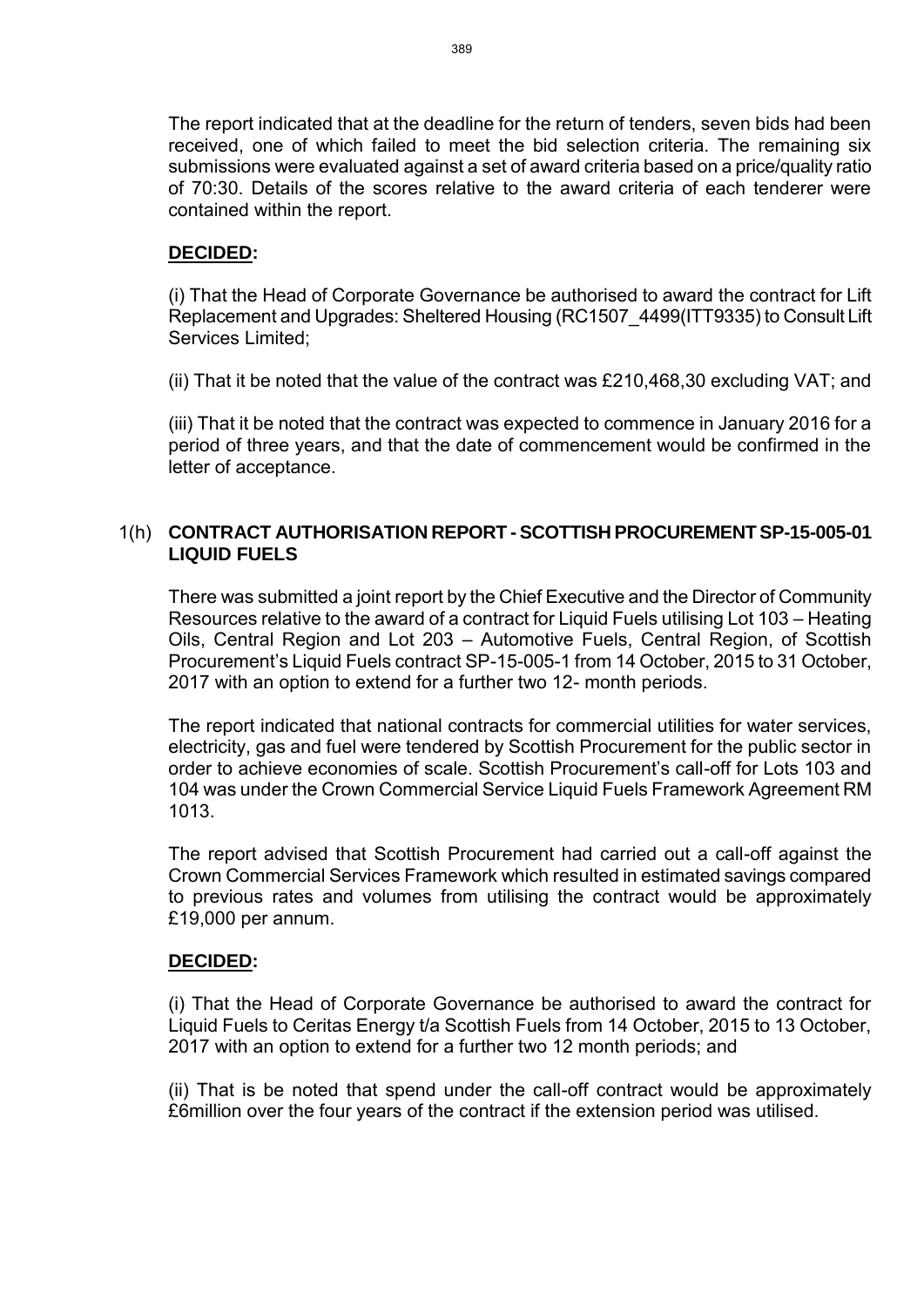#### 1(i) **CONTRACT AUTHORISATION REPORT - MINI-COMPETITION FOR DEMOLITION WORK: JOHNSTONE CASTLE (ELM DRIVE)**

There was submitted a joint report by the Chief Executive and the Director of Development & Housing Services relative to the award of a contract for demolition works at Elm Drive, Johnstone Castle.

The report indicated that a mini-competition had been run in terms of Lot  $2 -$ Low Complexity Demolition of Renfrewshire Council's Framework for Demolition.

The report advised that at the deadline for the return of submissions, three tender bids had been received. All three submissions were evaluated against a set of criteria which was based on a price/quality ratio of 70:30. Details of the scores relative to the award criteria of each tenderer were contained within the report.

#### **DECIDED:**

(i) That the Head of Corporate Governance be authorised to award the contract for Demolition Works at Johnstone Castle (Elm Drive), reference RC1509\_4768\_ITT9933 to JCJ (Demolition and Construction) Limited;

(ii) That it be noted that spend under the contract would be approximately £346,087.50; and

(iii) That it be noted that the anticipated contract commencement date was 11 January, 2016, or alternatively on the date confirmed in the Letter of Acceptance, and would be completed within 20 weeks of the start date.

#### 1(j) **CONTRACT AUTHORISATION REPORT - PROVISION OF SPECIALIST SERVICES IN SUPPORTED ACCOMODATION AND RELATED SPECIALIST SERVICES TO WOMEN AND THEIR CHILDREN AFFECTED BY DOMESTIC ABUSE**

There was submitted a joint report by the Chief Executive and the Director of Children's Services relative to the award of the contract for the provision of specialist services in supported accommodation and related specialist support services to women and their children affected by domestic abuse.

The report advised that approval had been granted in November 2014 to enter into a negotiated contract with Renfrewshire Women's Aid in accordance with Schedule 5, clause C.1 (e) and clause 12.2 (b) of the Council's Standing Orders relating to Contracts as the Head of Policy and Commissioning had confirmed that the services required by service users would be best provided by the existing provider and that therefore there was only one suitable source that could be identified, that the requirement of the contract was unique, or, after research, that only one suitable source of supply could be identified.

The report also indicated that tender documentation was issued to Renfrewshire Women's Aid and on its submission, was assessed by representatives from the Corporate Procurement Unit, Officers from Renfrewshire Council's Criminal Justice team and officers from the Renfrewshire Health and Social Care Partnership, and was considered acceptable on both technical and commercial grounds.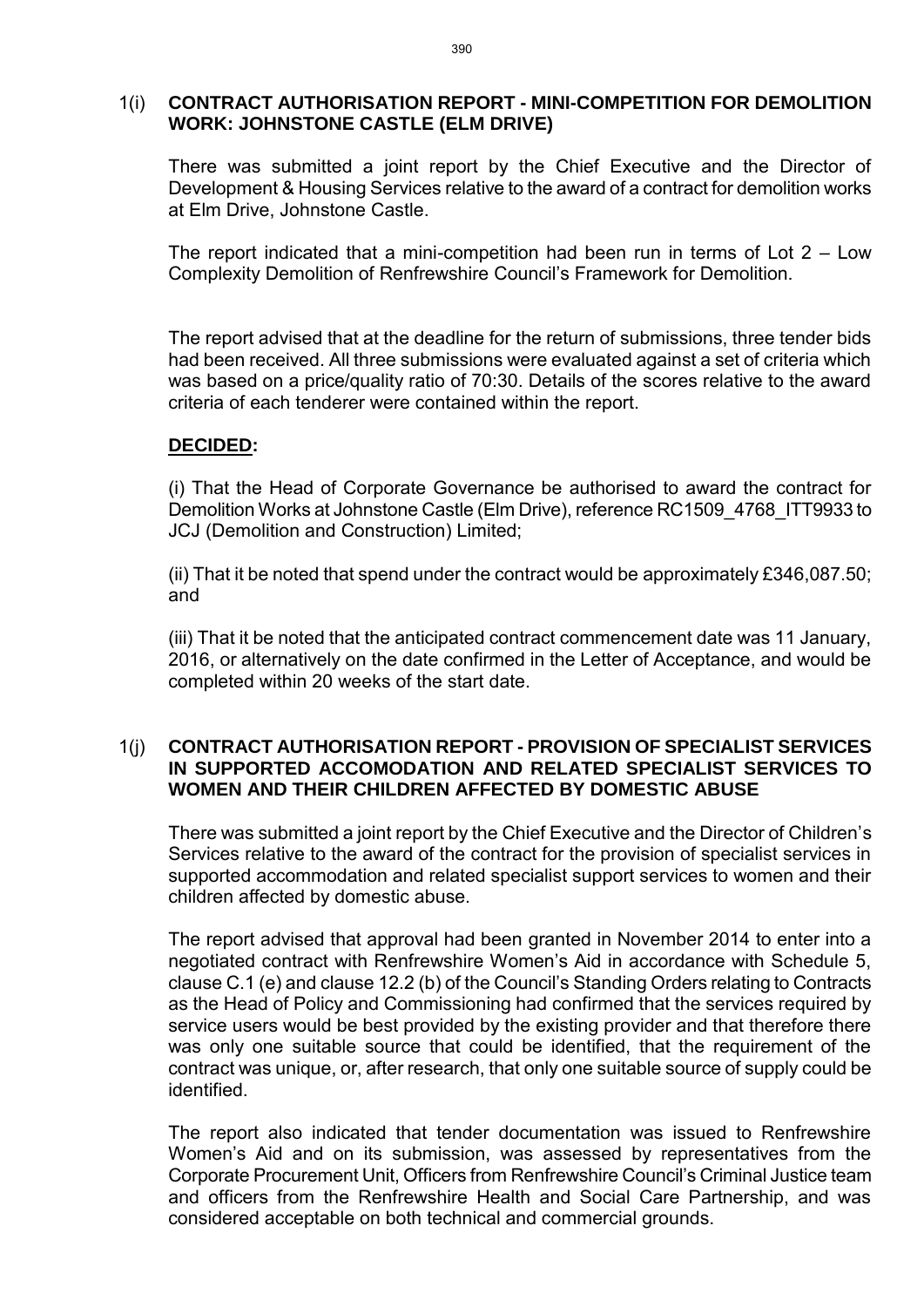The report intimated that the budget for the current requirement was £221,708 per annum. The negotiated amount for the new service was £221,708 and that amount would remain fixed for the duration of the contract.

#### **DECIDED:**

(i) That the Head of Corporate Governance be authorised to award the contract for the Provision of Specialist Services in Supported Accommodation and related Specialist Support Services to Women and their Children Affected by Domestic Abuse to Renfrewshire Women's Aid, a charity registered with the Office of the Scottish Charity Regulator;

(ii) That it be noted that the proposed contract start date was 1 December, 2015 for an initial three-year period with the option to extend the contract for up to two extensions of one year each where such option(s) would be taken at the sole discretion of the Council; and

(iii) That the total value of the contract, including the maximum option period, in the sum of £1,108,540, excluding VAT, be approved.

### 1(k) **CONTRACT AUTHORISATION REPORT - GROUND MAINTENANCE EQUIPMENT**

There was submitted a joint report by the Chief Executive and the Director of Community Resources relative to the award of contracts for the purchase of various grounds maintenance equipment under the Council's Vehicle Replacement Programme for 2015/16.

The report indicated that Scotland Excel had established a Framework Agreement for Grounds Maintenance Equipment. All 32 Local Authorities in Scotland had the opportunity to utilise this Agreement. Details of the Grounds Maintenance equipment were contained in Appendix 1 to the report.

#### **DECIDED:**

(i) That the Head of Corporate Governance be authorised to award contracts up to the following values with the suppliers noted below for the provision of grounds maintenance equipment as detailed in Appendix 1 to the report, it being noted that all contracts were individual direct awards under the Scotland Excel Framework for Grounds Maintenance:-

- Fairways GM Limited: up to £361,084,30;
- Fraser C Robb: up to £70,000;
- Hamilton Brothers Engineering Limited: up to £58,100; and

(ii) That it be noted that the delivery dates for the Grounds Maintenance Equipment were detailed in Appendix 1.

#### 1(l) **CONTRACT AUTHORISATION REPORT - STRATEGIC REVIEW OF STREET LIGHTING - LED LANTERN REPLACEMENT 2016/17**

There was submitted a joint report by the Chief Executive and the Director of Community Resources relative to the award of the contract for the strategic review of street lighting - LED lantern replacement 2016/17.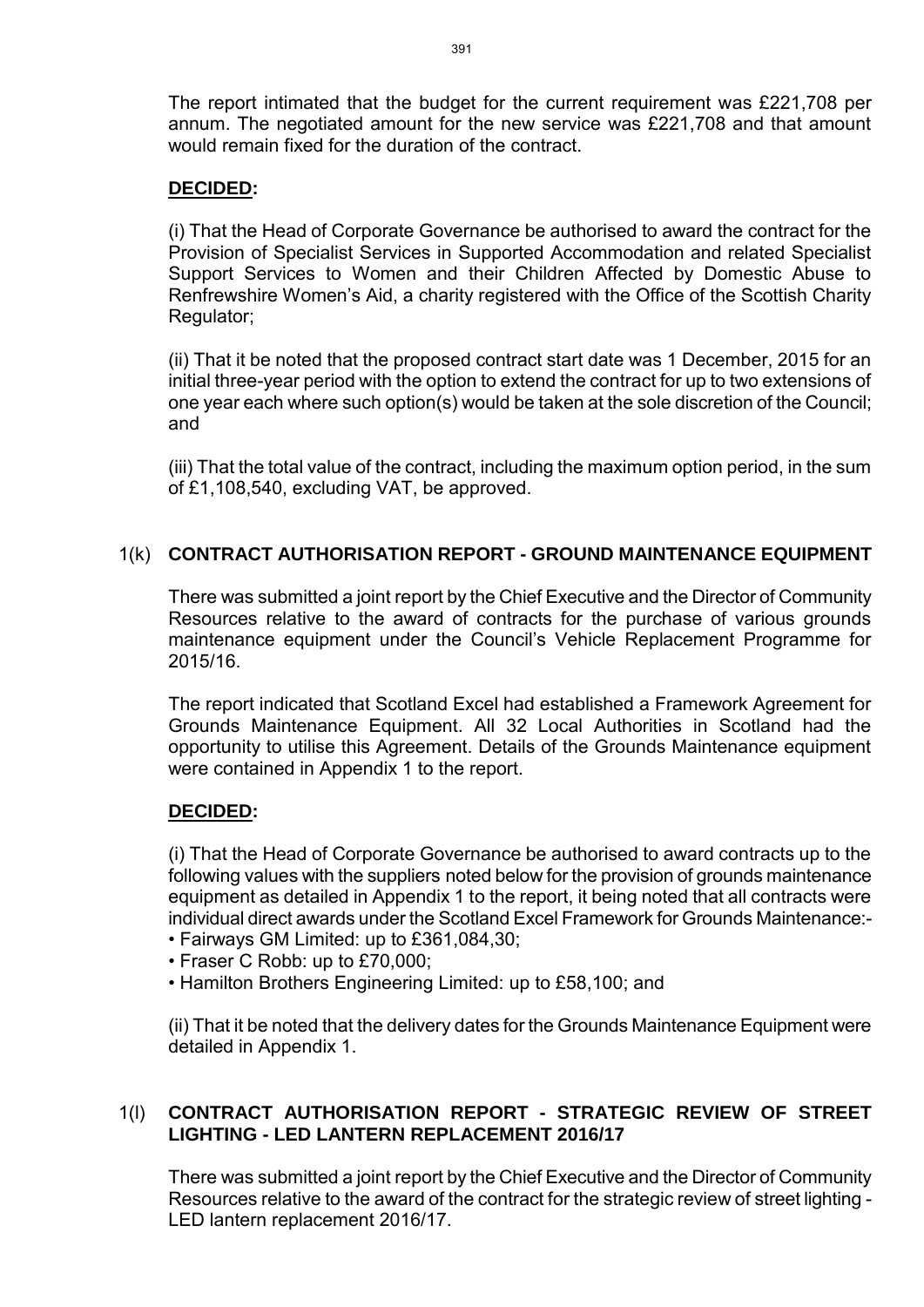The report advised that at the deadline for the return of submissions, three tender bids had been received. All three submissions were evaluated against a set of criteria which was based on a price/quality ratio of 70:30. Details of the scores relative to the award criteria of each tenderer were contained within the report.

#### **DECIDED:**

(i) That the Head of Corporate Governance be authorised to award the contract for the Strategic Review of Street Lighting – LED Lantern Replacement 2016/17 to Lightways Contractors Limited to the value of £1,700,688.88; and

(ii) That it be noted that the contract would commence on 14 January, 2016, for 63 weeks with a completion date of 31 March, 2017.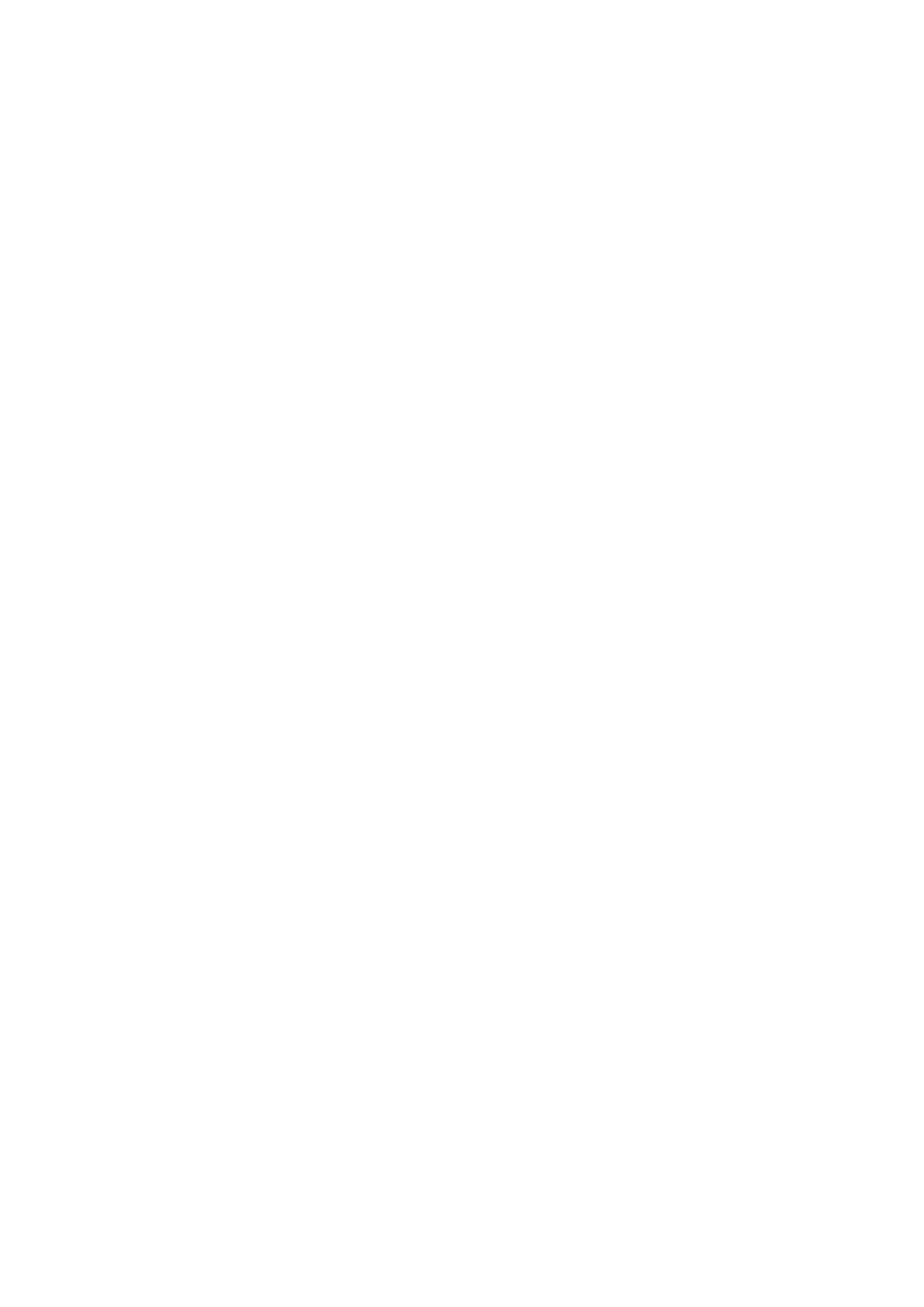#### 393 Appendix II

# renfrewshire.gov.uk



## **Minute of Meeting Procurement Sub-Committee**

| <b>Date</b>                            | <b>Time</b> | <b>Venue</b>                                                                                                     |
|----------------------------------------|-------------|------------------------------------------------------------------------------------------------------------------|
| Wednesday, 02 December   14:00<br>2015 |             | Council Chambers (Renfrewshire), Council<br>Headquarters, Renfrewshire House, Cotton<br>Street, Paisley, PA1 1AN |

#### **PRESENT**

Councillors Bibby, Audrey Doig, Gilmour, Grady, Harte, Henry, Holmes, Lawson, Mack, Murrin and Noon.

#### **CHAIR**

Councillor Holmes, Convener, presided.

#### **IN ATTENDANCE**

D Amos, Head of Policy & Commissioning, F Hughes, Procurement Manager, B Lambert, Senior Procurement Specialist, D Taggart Procurement Category Manager and S Gibb, Assistant Category Manager (all Chief Executive's); and J Lynch, Head of Property Services and P Shiach, Committee Services Officer (both Finance & Resources).

#### **APOLOGIES**

Councillors K MacLaren, M MacLaren and Williams.

#### **DECLARATIONS OF INTEREST**

There were no declarations of interest intimated prior to the commencement of the meeting.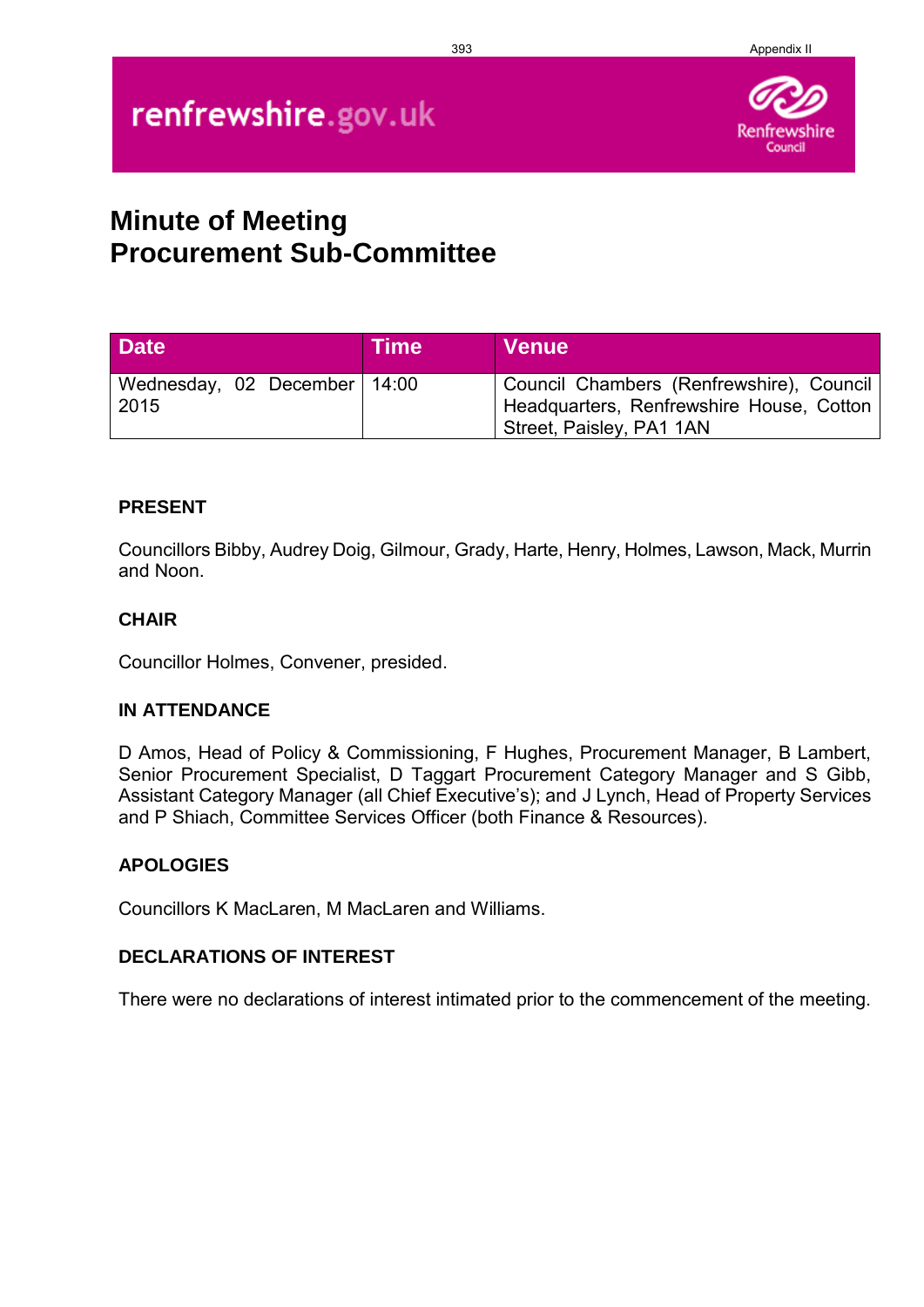#### 1(a) **CONTRACT AUTHORISATION REPORT - BUILDING MANAGEMENT SYSTEMS (BMS) INSTALLATION AND BUREAU SERVICE**

There was submitted a joint report by the Chief Executive and the Director of Finance & Resources relative to the award of a NEC3 Term Service Short Contract for a Building Management Service (BMS) and Bureau Service.

The report advised that at the deadline for the return of tenders three bids had been received. The bids were evaluated against a set of award criteria which was based on a price/quality ratio of 70:30. Details of the scores relative to the award criteria of each tenderer were contained within the report.

#### **DECIDED:**

(i) That the Head of Corporate Governance be authorised to award the contract for Building Management Systems (BMS) Installation and Bureau Service, reference RC1507 4332 ITT8994, to Advanced Energy Management Services Limited;

(ii) That it be noted that the spend under the contract was anticipated to be approximately £362,350 excluding VAT; and

(iii) That it be noted that it was anticipated that the contract would commence on 11 January, 2016, or alternatively on the date confirmed in the Council's letter of acceptance and run for a period of three years, with two possible one-year extension periods.

#### 1(b) **CONTRACT AUTHORISATION REPORT - SUPPLY OF PREPARED MEALS TO SUPPORT THE PROVISION OF THE COMMUNITY MEALS SERVICE**

There was submitted a joint report by the Chief Executive and the Head of Adult Services relative to the award of a contract for the provision of prepared meals through direct award using Lot 1 of the Scotland Excel Framework Agreement for Community Meals.

The report indicated that the contract exercise had been conducted in accordance with Renfrewshire Council's Standing Order 27.5 and in accordance with the Public Contracts (Scotland) Regulations 2012.

The report advised that the Head of Policy & Commissioning was satisfied that a direct award could be made to Apetito Limited using the Scotland Excel scoring. Of the three suppliers accepted on to Lot 1 – Bulk Delivery to a Central Distribution Point, Apetito scored the highest with a final score of 95.42% against scores of 85.56% and 43.31% by ICare (GB) Limited and MacLean's Bakery (Benbecula) Limited respectively.

### **DECIDED:**

(i) That the Head of Corporate Governance be authorised to award the contract for the supply of prepared meals to support the provision of the community meals service to Apetito Limited;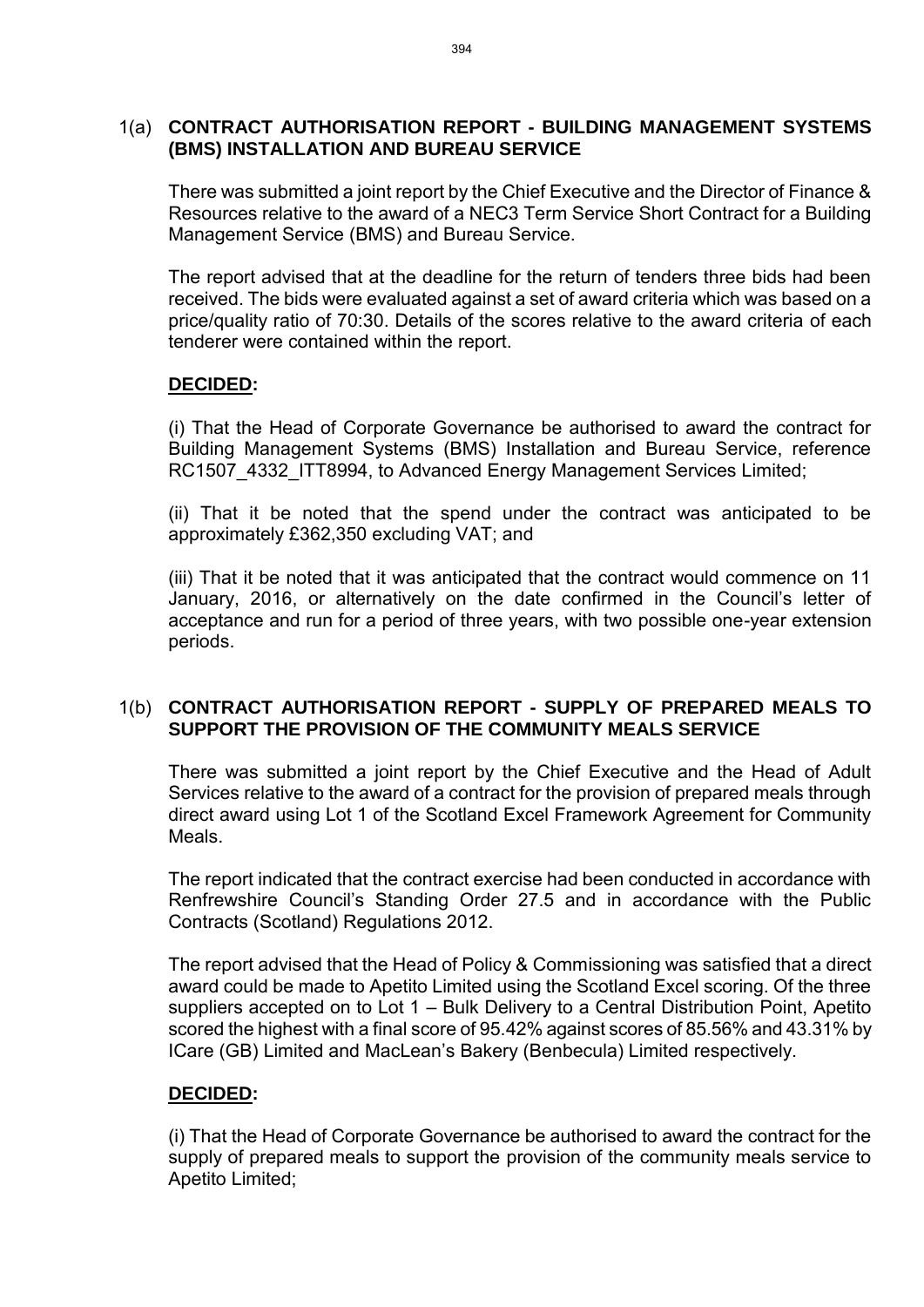(ii) That it be noted that the proposed contract start date was 15 December, 2015 and that the contract would be for an initial period of one year with the option to extend the contract for up to one year, with such option to be taken up at the Council's sole discretion; and

(iii) That it be noted that the estimated value of the contract, including the extension period based on historic consumption was approximately £720,000 excluding VAT.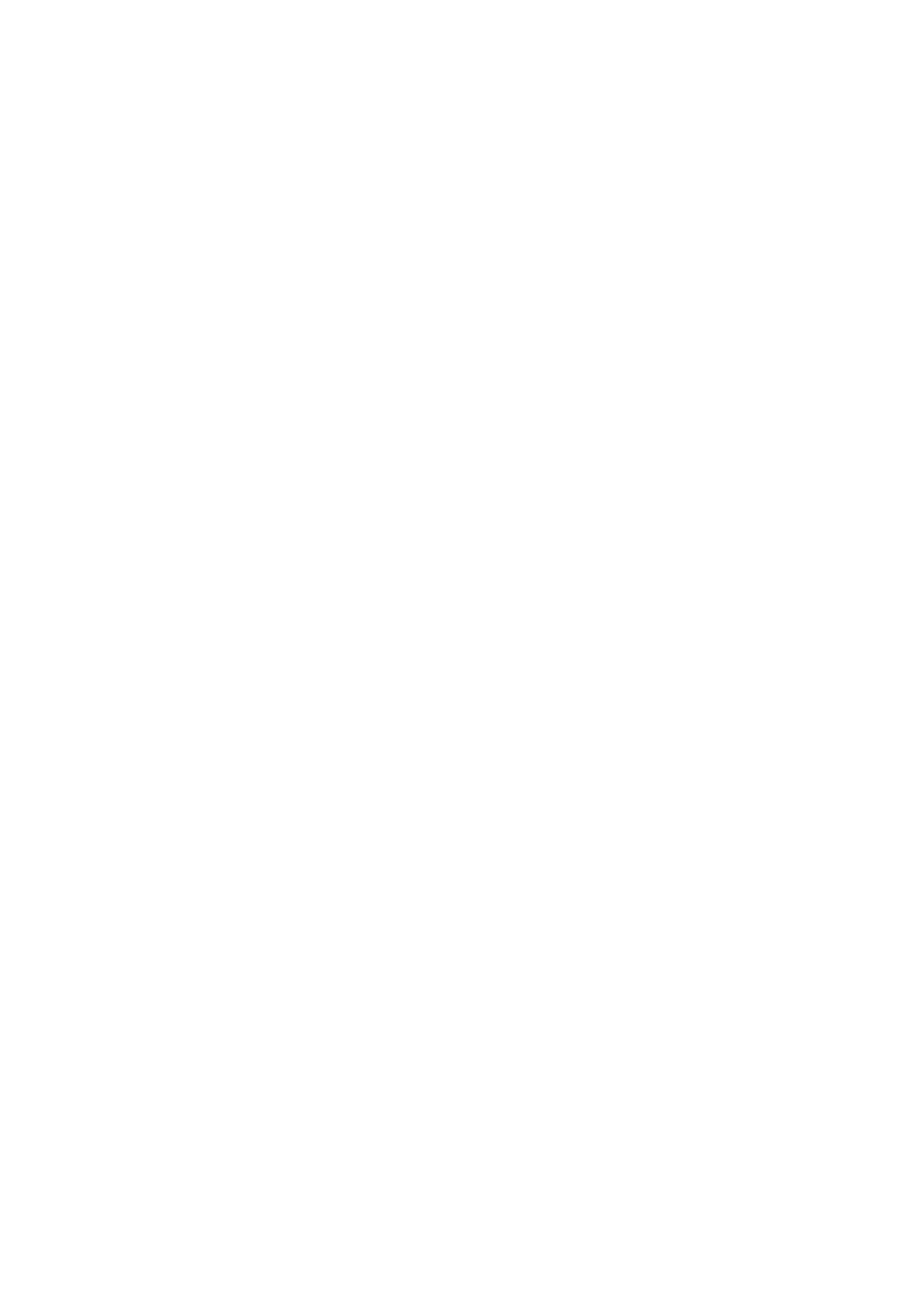#### 396 Appendix III

# renfrewshire.gov.uk



### **Minute of Meeting Investment Review Board**

| <b>Date</b>                            | ∣Time | <b>Venue</b>                                                                               |
|----------------------------------------|-------|--------------------------------------------------------------------------------------------|
| Wednesday, 25 November   13:00<br>2015 |       | <b>CMR 2, Council Headquarters, Renfrewshire</b><br>House, Cotton Street, Paisley, PA1 1AN |

#### **PRESENT**

Councillors Bibby, Grady, Holmes, J MacLaren, and A Noon.

#### **CHAIR**

Councillor Holmes, Convener, presided.

#### **IN ATTENDANCE**

A MacArthur, Head of Finance, R Conway, Finance Manager Corporate Accounting and R Devine, Senior Committee Services Officer (all Finance & Resources).

#### **ALSO IN ATTENDANCE**

A Galbraith, Investment Consultant and D Millar, Senior Investment Analyst, Hymans Robertson LLP, and M Connor, Senior Portfolio Manager and J Gordon, Regulatory Controls Manager, Standard Life Wealth Limited.

#### **DECLARATIONS OF INTEREST**

There were no declarations of interest intimated prior to the commencement of the meeting.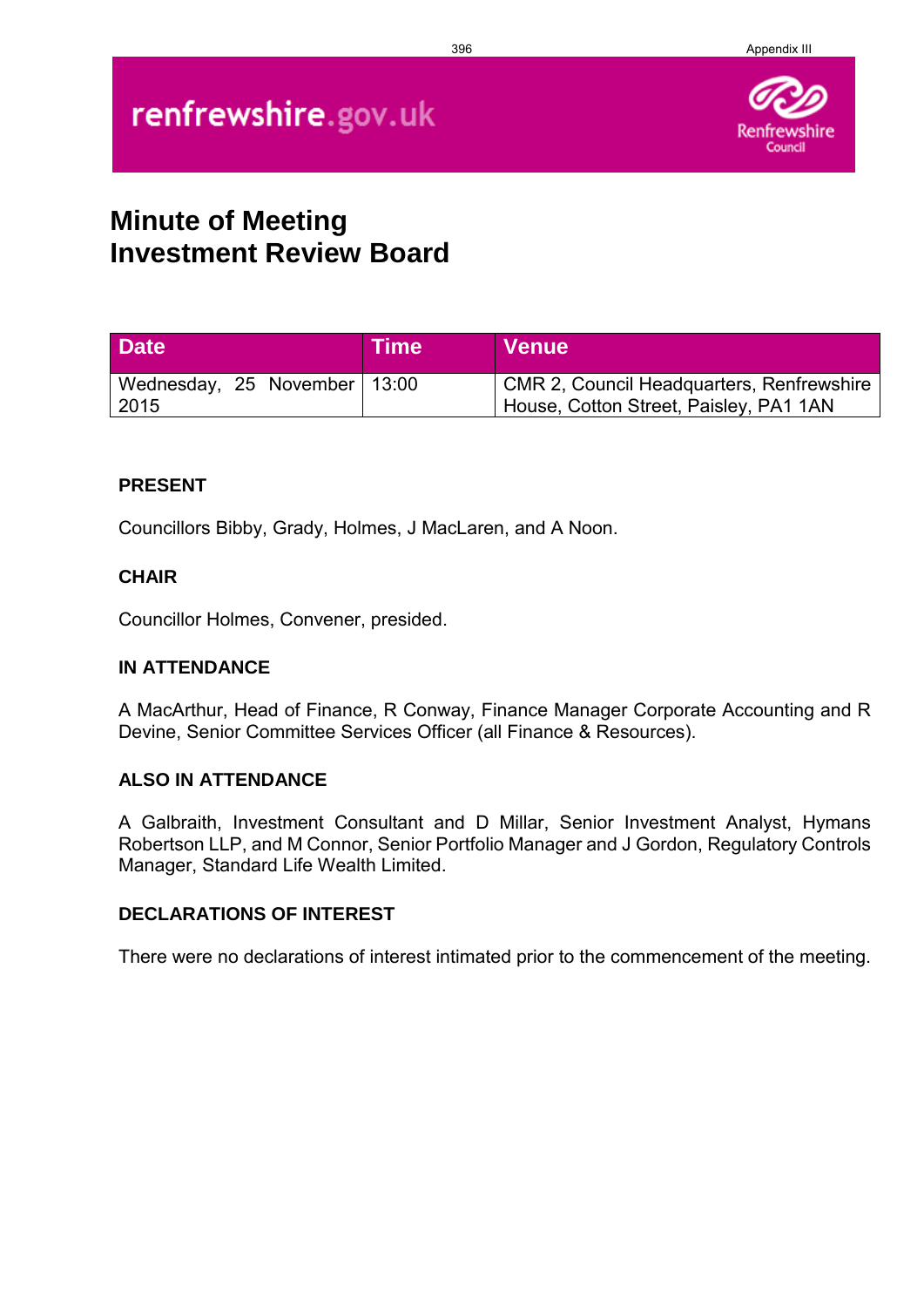#### 1 **MINUTE OF PREVIOUS MEETING**

There was submitted the Minute of the meeting of the Investment Review Board held on 3 June, 2015.

**DECIDED**: That the Minute be noted.

#### 2 **REVIEW OF INVESTMENT PRINCIPLES**

There was submitted a report by the Director of Finance & Resources relative to the Statement of Investment Principles in relation to the Paisley and Renfrew Common Good Funds.

The report indicated that the Council had arranged for the investments of the Paisley and Renfrew Common Good Funds to be managed by Standard Life Wealth Limited, and had agreed with the manager a number of principles which governed decisions regarding these investments. These principles covered a range of issues such as which benchmark should be employed to assess the manager's performance, and restrictions which the manager required to observe when choosing sectors or classes of asset in which to invest. The Statement of Investment Principles had last been reviewed during November 2014 and was due for review.

The report indicated that there were no proposed changes to the Statement previously approved other than the updating of job titles. It was highlighted that the proposed Statement of Investment Principles, a copy of which was appended to the report, contained a typographical error and required to be amended by inserting the words 'relating to the' after the word 'issues' in the first sentence of paragraph 12.

**DECIDED**: That the Statement of Investment Principles, as amended, be approved.

#### 3 **INFORMATION SESSION**

There was submitted a report by A Galbraith, Hymans Robertson LLP, which made reference to UK and Overseas equities during the period 1st July 2010 to 16 November, 2015; equities versus bonds; UK, US, Eurozone and Japan's gross domestic product between quarter one 2008 and quarter three of 2015; Global Equities, value versus growth, for the period quarter two 2006 to quarter three 2015; and Headline CPI inflation and Core CPI inflation during the period December, 2012 to September 2015.

A Galbraith, Investment Consultant commented on economic and market conditions relative to economic growth, in terms of the global perspective; the performance of equities and bonds over the period to 16 November, 2015; and provided information in relation to the general performance, asset allocation and performance by asset class of the Paisley and Renfrew Common Good Funds.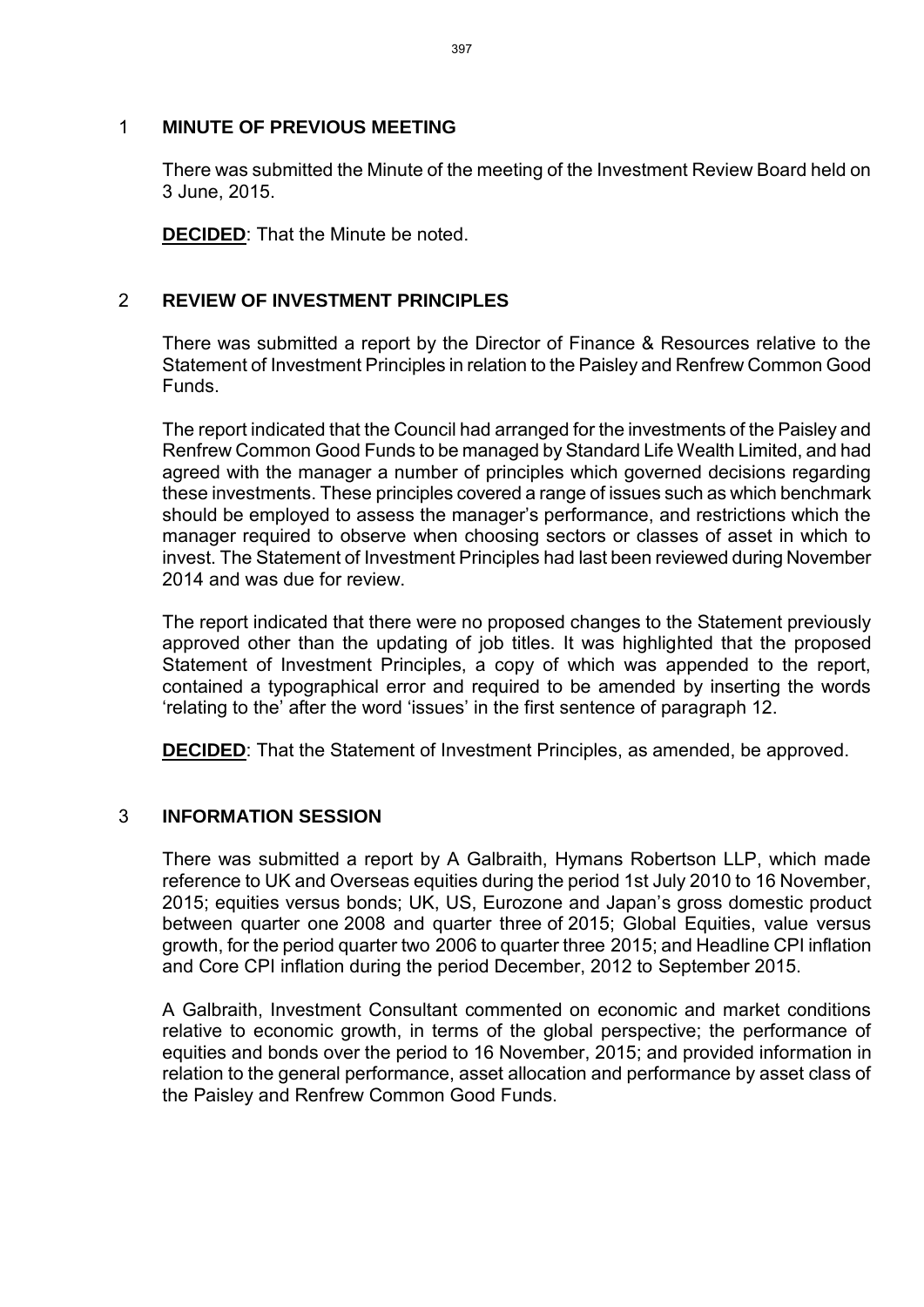There followed a question and answer session during which reference was made to factors influencing the performance of equities during Quarters two and three, the resultant impact on the Funds and the strategy employed by the investment managers which was biased towards a higher global equity allocation.

**DECIDED**: That the information be noted.

#### 4 **PAISLEY AND RENFREW COMMON GOOD FUNDS - REVIEW OF INVESTMENT AND INCOME PERFORMANCE**

There was submitted a report by the Director of Finance & Resources relative to the performance of the Paisley and Renfrew Common Good Funds for the six-month period ending 30 September, 2015. A performance review report by Hymans Robertson LLP was appended thereto.

M Connor, Senior Portfolio Manager, presented a report in relation to the performance of the Paisley and Renfrew Common Good Funds to 30 September, 2015. The report provided information relative to the portfolio manager; world markets; investment guidelines and restrictions; asset attribution in relation to the three months to 30 September, 2015; and commodities and inflation, together with an economic and market summary.

There followed a question and answer session during which Mr Connor confirmed that in the absence of specified target percentage proportions for UK Equities and International Equities it was not anticipated that the actual proportions within the Fund portfolios would be significantly different from the current ratios. There was also discussion regarding the requirement for the Funds to meet demanding income targets.

It was proposed that a report be submitted to the next meeting of the Board relative to the rationale for adoption of the specified target percentage proportions for UK Equities and International Equities. This was agreed.

#### **DECIDED**:

(a) That a report be submitted to the next meeting of the Board relative to the rationale for adoption of the specified target percentage proportions for UK Equities and International Equities; and

(b) That the reports be otherwise noted.

#### 5 **DATE OF NEXT MEETING**

It was noted that the next meeting of the Investment Review Board would be held in Renfrewshire House at 1pm on Wednesday, 1 June, 2016.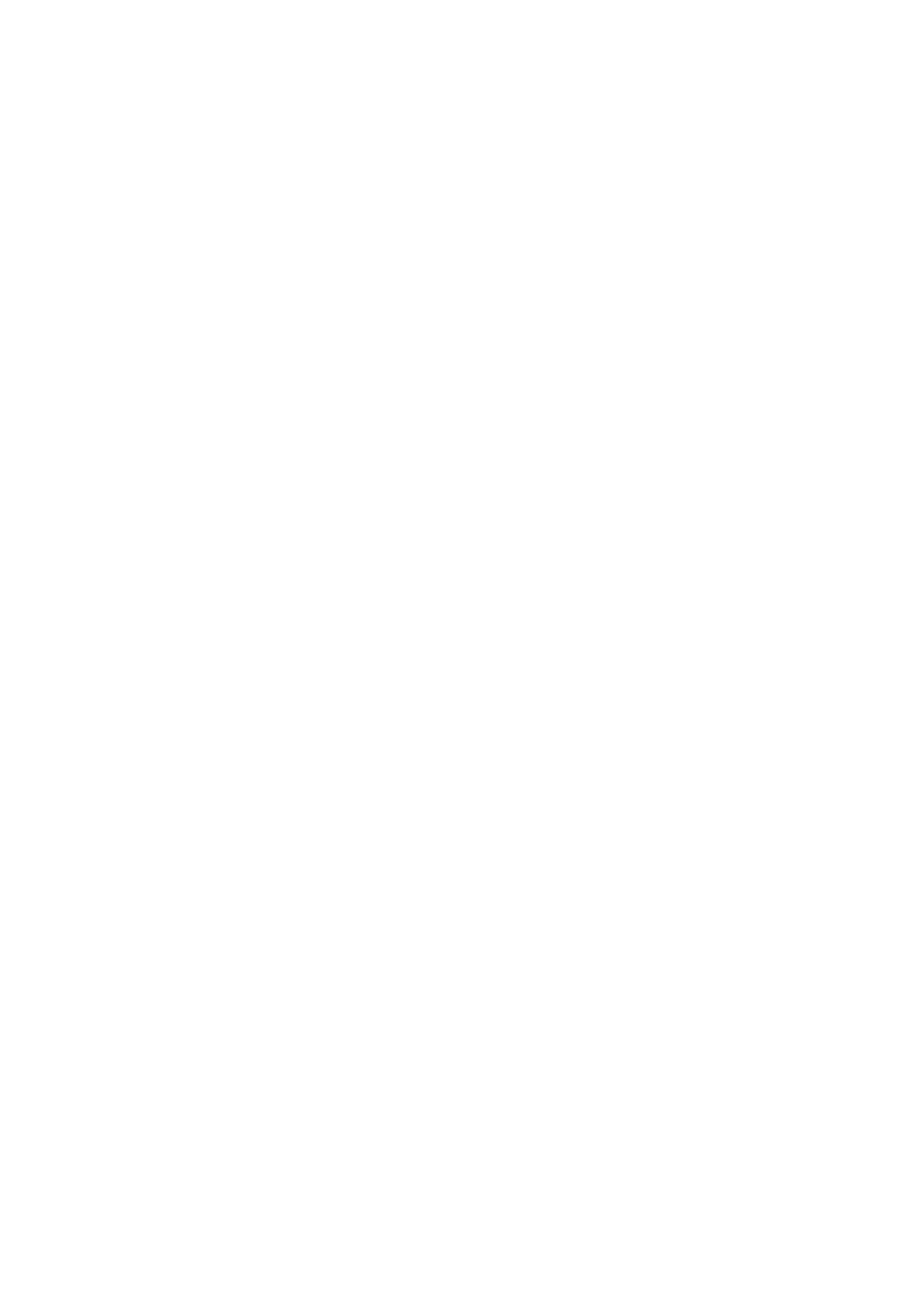#### 399 Appendix IV

# renfrewshire.gov.uk



## **Minute of Meeting Joint Consultative Board (Non Teaching)**

| <b>Date</b>               | ∣Time | <b>Venue</b>                                                                        |
|---------------------------|-------|-------------------------------------------------------------------------------------|
| Thursday, 29 October 2015 | 15:00 | CMR 2, Council Headquarters, Renfrewshire<br>House, Cotton Street, Paisley, PA1 1AN |

#### **PRESENT**

Representing Renfrewshire Council Management : Councillors Audrey Doig, Glen, Noon and Williams. Representing Trade Unions: Stephen Hicks and Thomas McCarthy (UNISON);and Stephen McAllister (UNITE).

#### **IN ATTENDANCE**

P McConnachie, Business Resources Manager (Community Resources); M Armstrong Senior Human Resources Adviser, R Cree, Principal Human Resources & Organisational Development Adviser, C Donnelly, Human Resources & Organisational Development Manager; S Fanning, Senior Health & Safety Officer; and R Devine, Senior Committee Services Officer (all Finance & Resources).

#### **APPOINTMENT OF CHAIRPERSON**

It was proposed and agreed that Stephen McAllister chair the meeting.

**DECIDED**: That Stephen McAllister chair the meeting.

#### **APOLOGIES**

J Boylan and M Ferguson (UNISON).

#### **DECLARATIONS OF INTEREST**

There were no declarations of interest intimated prior to the commencement of the meeting.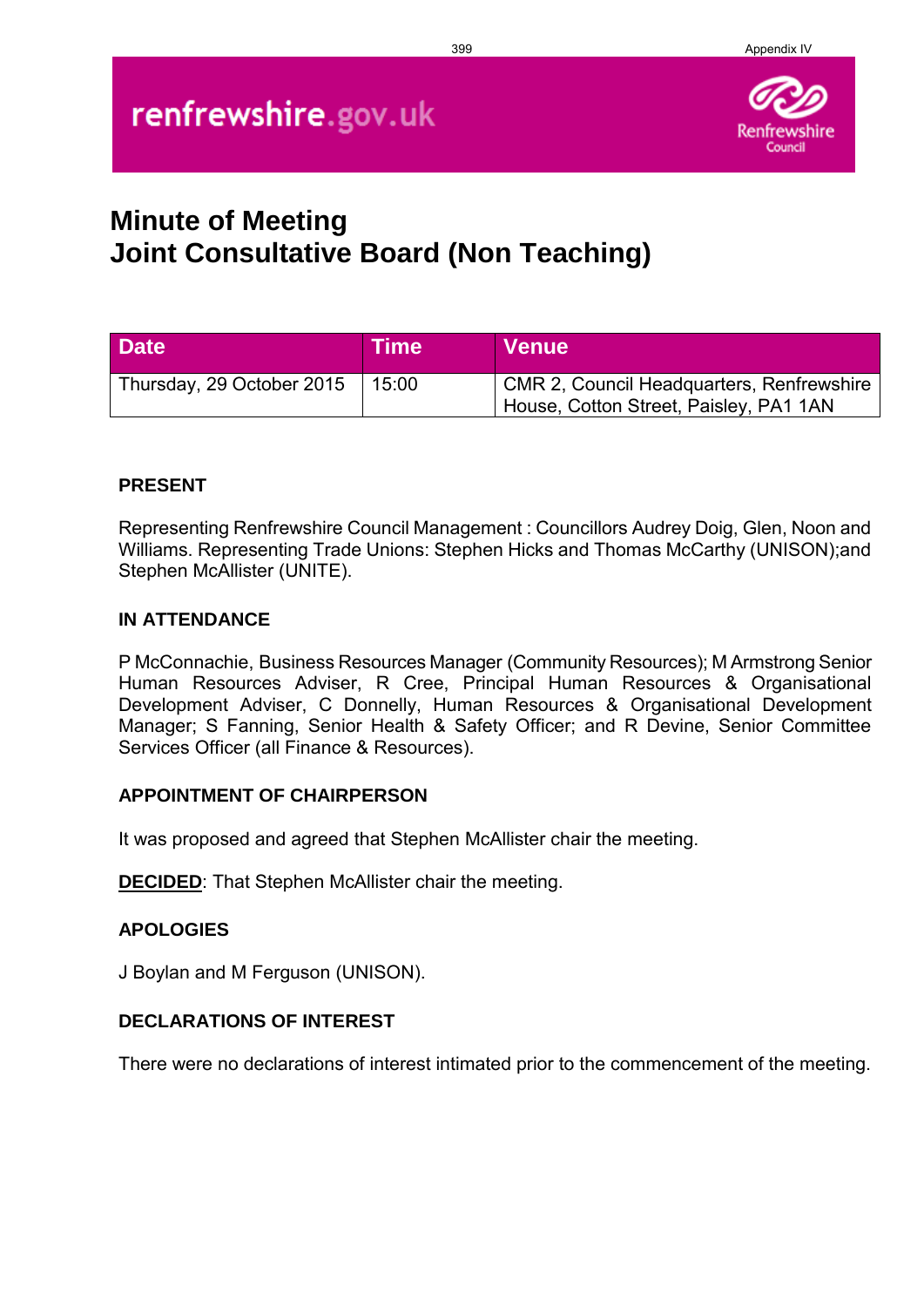#### 1 **MINUTE OF PREVIOUS MEETING**

There was submitted the Minute of the meeting of the Joint Consultative Board: Non-Teaching held on 3 September, 2015.

Concern was expressed that the report, referred to in Item 2 of the Minute, detailing the levels of overtime being worked by employees at the Community Resources Underwood Road depot was not available. In the absence from the meeting of an officer from the relevant Service capable of providing the information, concern was also expressed in respect of the lack of representation, by officials, of Council Services at meetings of the JCB Non Teaching. It was agreed that a communication be issued to all Directors demanding that all Council Services be represented by an appropriately senior officer at future meetings of the JCB Non Teaching.

#### **DECIDED**:

(a) That the concern expressed in connection with the non-availability of the report referred to in item 2 of the Minute be noted

(b) That the concern expressed in respect of the lack of representation, by officials, of Council Services at meetings of the JCB Non Teaching be noted and that a communication be issued to all Directors demanding that all Council Services be represented by an appropriately senior officer at future meetings of the JCB Non Teaching; and

(c) That that otherwise the Minute be noted.

### 2 **DEVELOPMENTS IN HEALTH AND SAFETY**

There was submitted a report by the Head of HR & Organisational Development relative to developments with regard to health and safety issues. The report detailed policies and guidance that were currently being revised and outlined training courses which had been undertaken since the last meeting of the Board. In particular, it was noted that policies and guidance in relation to control of contractors; statutory inspections; CDM 2015; manual handling operations; and tobacco/smoke free were being revised. The health and safety section continued to assist Services to retain accreditation to BS OHSAS 18001;2007. Details of the next audit schedule were provided.

The report indicated that information and participative campaigns continued to be delivered across the Council as part of the Healthy Working Lives Gold award programme. The report also advised that the Council had received a silver RoSPA Occupational Health & Safety Award.

**DECIDED:** That the report be noted.

#### 3 **AGENCY WORKERS**

There was submitted a report by the Head of HR & Organisational Development relative to the number of agency staff employed within the Council as at September, 2015, and detailing the capacity and Service in which they were engaged.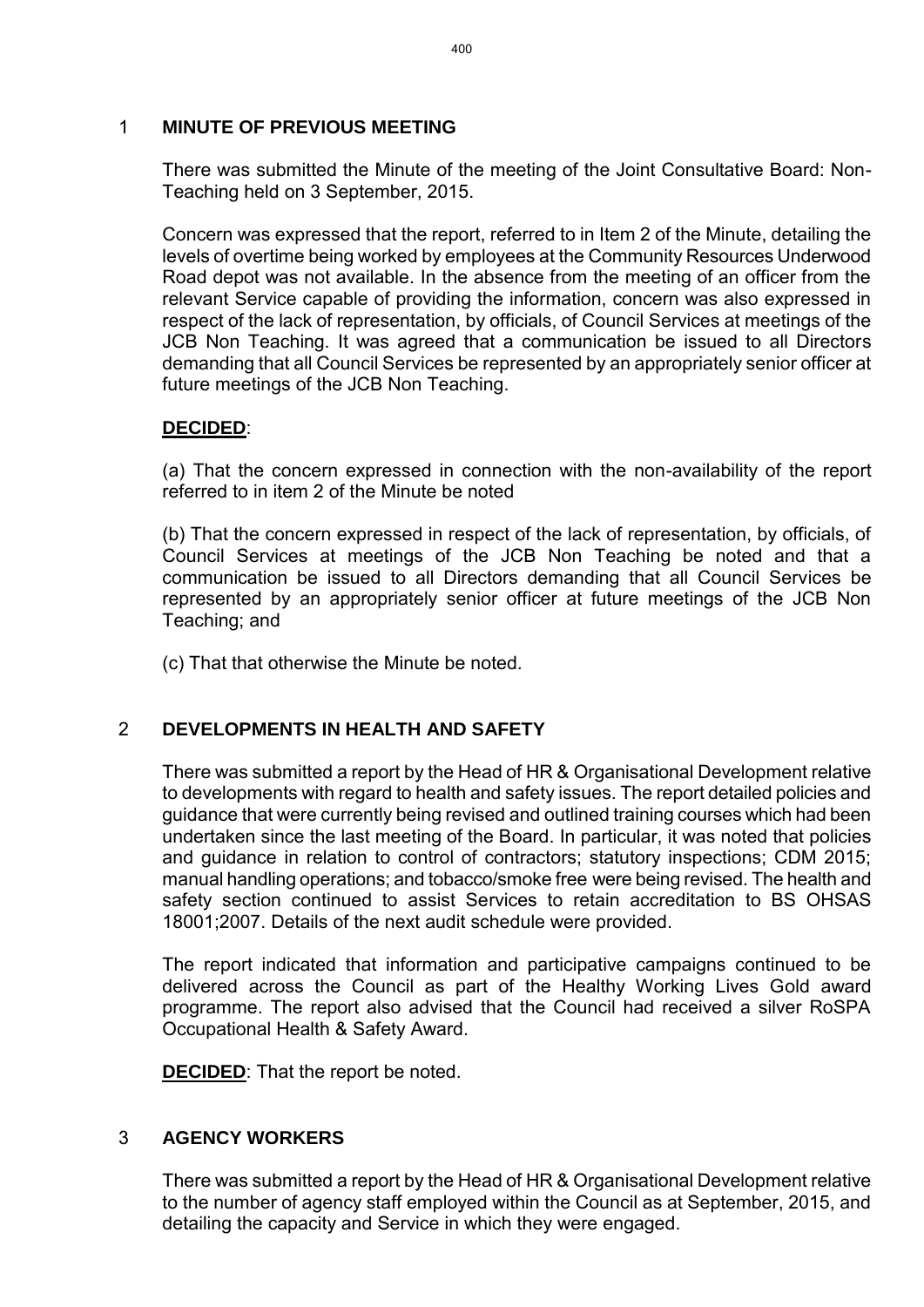Clarification was sought in respect of the data provided within the report. Concern was expressed regarding the absence from the meeting of an officer, from the relevant Service, capable of providing the requested clarification.

**DECIDED:** That the concern expressed, regarding the absence from the meeting of an officer from the relevant Service, capable of providing clarification in respect of the data provided within the report be noted and that the content of the report be otherwise noted.

#### 4 **DETAILS OF GREVIANCES**

There was submitted a report by the Head of HR & Organisational Development relative to details of grievances received.

The report provided information on grievances at both the informal and formal stages. The report indicated that there were a total of five grievances as at 29 October, 2015.

**DECIDED**: That the information provided be noted.

#### 5 **SUPPORTING ATTENDANCE**

There was submitted a report by the Head of HR and Organisational Development relative to the quarterly absence management statistics for the period ending 22 June, 2015.

The report provided statistics on the number of employee days lost through absence by Service, and provided a comparison for the period ending 22 June 2014. Information was also provided in relation to absence statistics by Service and category of staff, together with comparisons on how Services had performed against targets. An analysis of the reasons for absences and trends during the period was also provided in the report, together with a summary of supporting attendance activity undertaken.

**DECIDED**: That the report be noted.

#### 6 **DATE OF NEXT MEETING**

It was noted that the next meeting of the JCB Non-Teaching would be held at 3 pm on Thursday 10 December, 2015.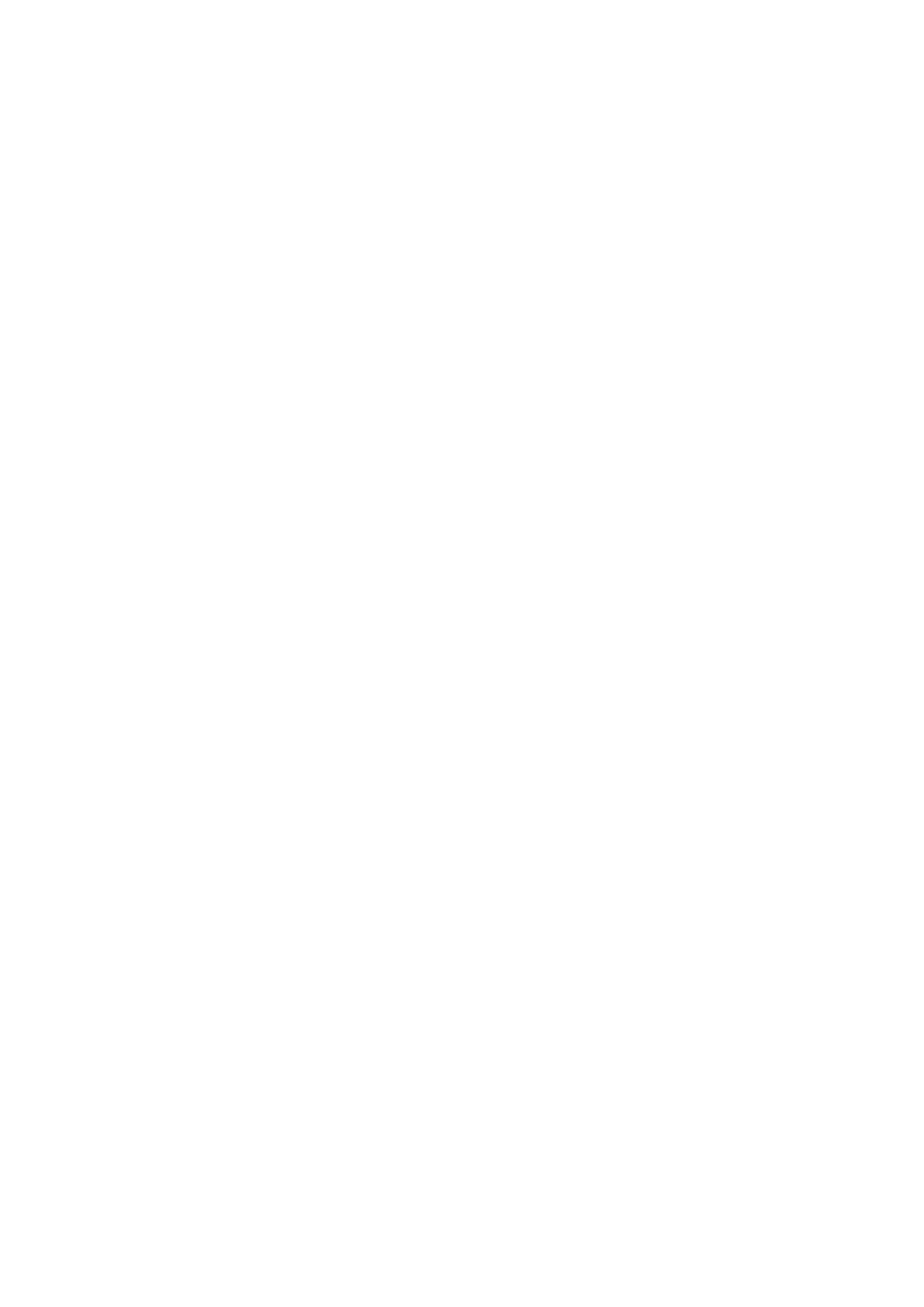#### 402 Appendix V

# renfrewshire.gov.uk



## **Minute of Meeting Joint Consultative Board (Non Teaching)**

| <b>Date</b>         |    |                    | ∣Time | ∣ Venue                                                                             |
|---------------------|----|--------------------|-------|-------------------------------------------------------------------------------------|
| Thursday,<br>  2015 | 10 | December   $15:00$ |       | CMR 2, Council Headquarters, Renfrewshire<br>House, Cotton Street, Paisley, PA1 1AN |

#### **PRESENT**

Representing Renfrewshire Council Management - Councillors Harte, Noon and Williams. Representing Trade Unions – S Hicks, J McGinlay and T McCarthy (UNISON); and G Hamilton (UNITE).

#### **IN ATTENDANCE**

J Trainer, Acting Head of Early Years and Inclusion (Childrens Services); F Carlin, Head of Planning & Development, K Anderson, Amenity Services Manager - Waste and K Carr, Site Services Manager (all Community Resources); C Donnelly, Head of HR, Organisational Development & Workplace Strategy; S Fanning, Senior Health & Safety Officer; R Laouadi, Principal Human Resources Adviser; and D Low, Senior Committee Services Officer (all Finance & Resources).

#### **APPOINTMENT OF CHAIR**

It was proposed and agreed that Councillor Harte chair the meeting.

**DECIDED**: That Councillor Harte chair the meeting.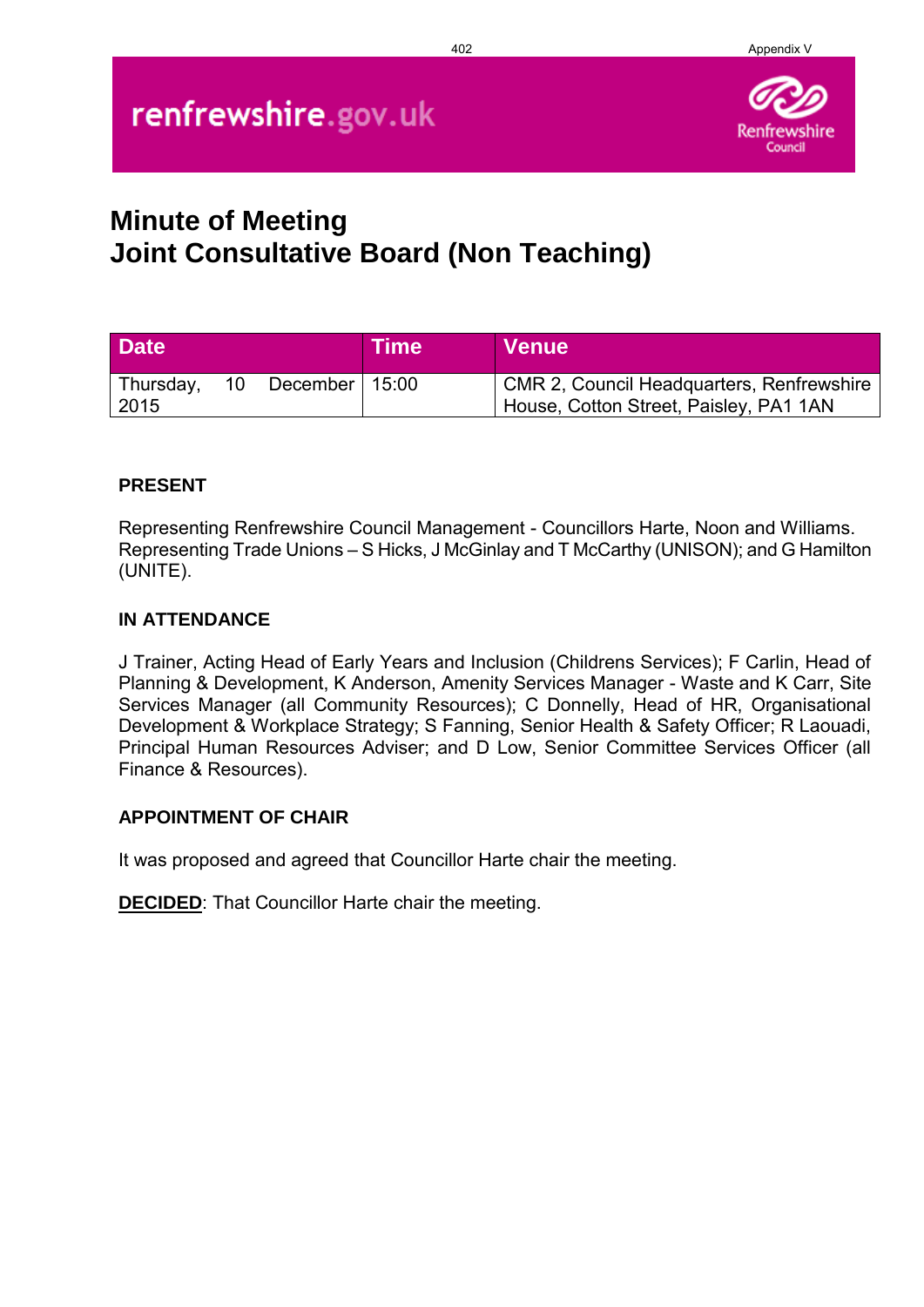#### **APOLOGIES**

Councillors Audrey Doig and Glen, J Boylan and M Ferguson (UNISON) and S McAllister (UNITE).

#### **DECLARATIONS OF INTEREST**

There were no declarations of interest intimated prior to the commencement of the meeting.

#### **ADDITIONAL ITEM**

The Convener intimated that there was an additional item of business in relation to the report of the Fatal Accident Inquiry into the Glasgow bin lorry crash, which had not been included in the notice calling the meeting. The Convener being of the opinion that the item, which was dealt with at item 9 of this Minute, was urgent, authorised its consideration.

#### 1 **MINUTE OF PREVIOUS MEETING**

There was submitted the Minute of the meeting of the Joint Consultative Board: Non-Teaching held on 29 October, 2015.

**DECIDED**: That that Minute be noted.

### 2 **DEVELOPMENTS IN HEALTH & SAFETY**

There was submitted a report by the Head of HR, Organisational Development & Workplace Strategy relative to developments with regard to health and safety issues. The report detailed policies and guidance that were currently being revised and outlined training courses which had been undertaken since the last meeting of the Board. In particular, it was noted that policies and guidance in relation to control of contractors; risk assessments; statutory inspections; CDM 2015; manual handling operations; and tobacco/smoke free were being revised.

The report stated that the Health & Safety section continued to support event organisers to ensure safe, controlled and enjoyable events were delivered locally and that a comprehensive events document, incorporating multi-agency input, had been developed. In addition, the Board was informed that the outcome of the employee wellbeing survey, referred to within the report, which had been undertaken as part of the Healthy Working Lives Gold award programme, would be submitted to a future meeting of the Board.

**DECIDED**: That the report be noted.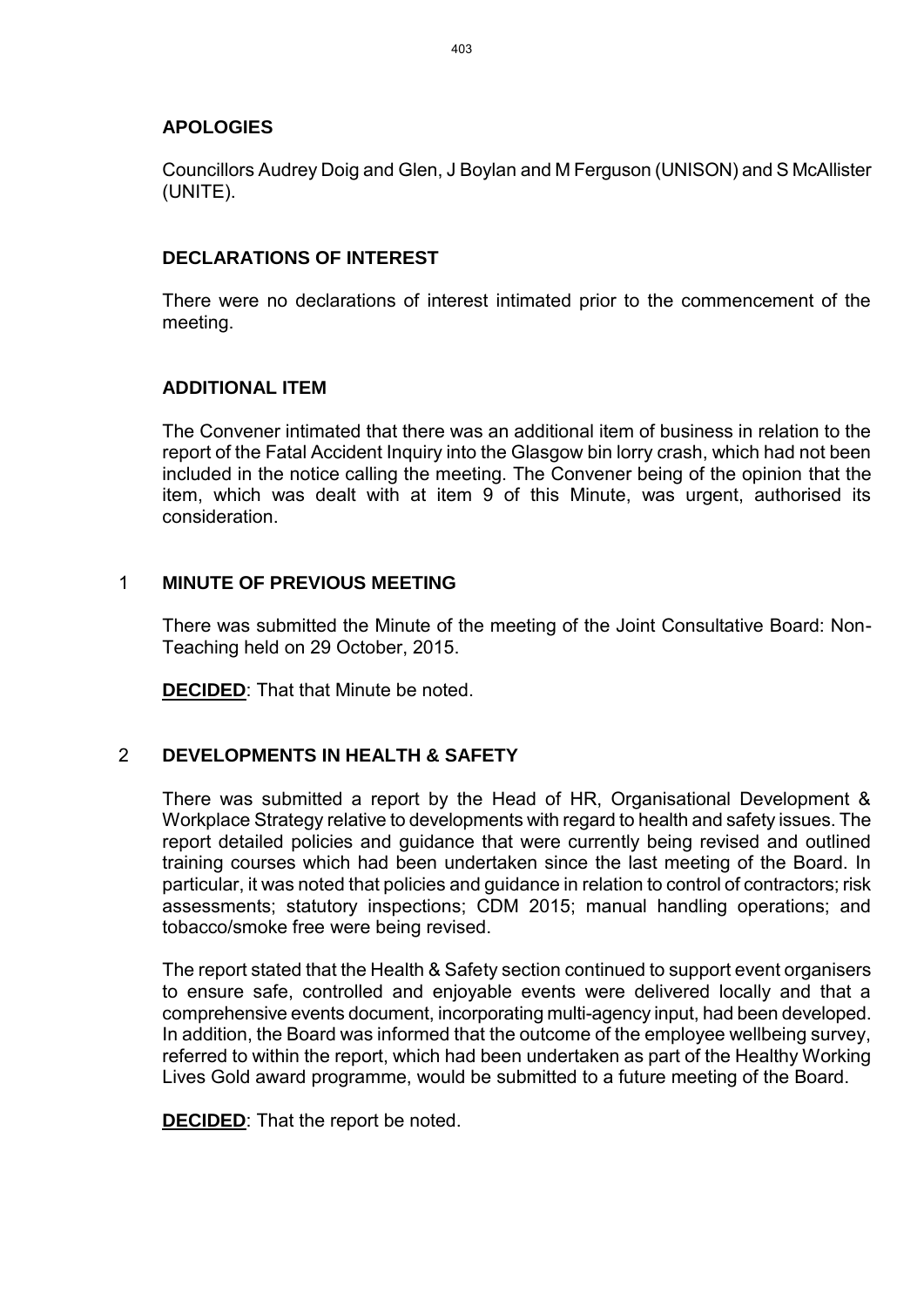#### 3 **DETAILS OF GREVIENCES**

There was submitted a report by the Head of HR, Organisational Development & Workplace Strategy relative to details of grievances received.

The report provided information on grievances at both the informal and formal stages. The report indicated that there were a total of seven grievances as at 30 November, 2015.

**DECIDED**: That the information provided be noted.

#### 4 **AGENCY WORKERS**

There was submitted a report by the Head of HR, Organisational Development & Workplace Strategy relative to the number of agency staff employed within the Council as at October 2015, and detailing the capacity and Service in which they were engaged.

**DECIDED**: That the report be noted.

#### 5 **WASTE SERVICES - UNDERWOOD ROAD, PAISLEY**

Concerns were expressed by the trade union representatives in respect of the level of overtime, shift imbalances and the lack of protective clothing for refuse collection employees based at Underwood Road, Paisley.

In response, the Amenity Services Manager – Waste provided information relative to the various reasons for overtime levels at the Underwood Road depot, confirmed that both refuse collection shifts should be equally staffed and advised that proper footwear and protective clothing had been ordered.

In response to a trade union request, it was noted that consultation would take place with the unions in relation to the closure of amenity sites.

#### **DECIDED**:

(a) That a report be submitted to the next meeting of the Joint Consultative Board: Non-Teaching detailing the areas where overtime had occurred:

(b) That confirmation be given at the next meeting that all reuse collection employees based at Underwood Road, Paisley had been provided with proper footwear and protective clothing; and

(c) That it be noted that consultation would take place with the unions in relation to the closure of amenity sites.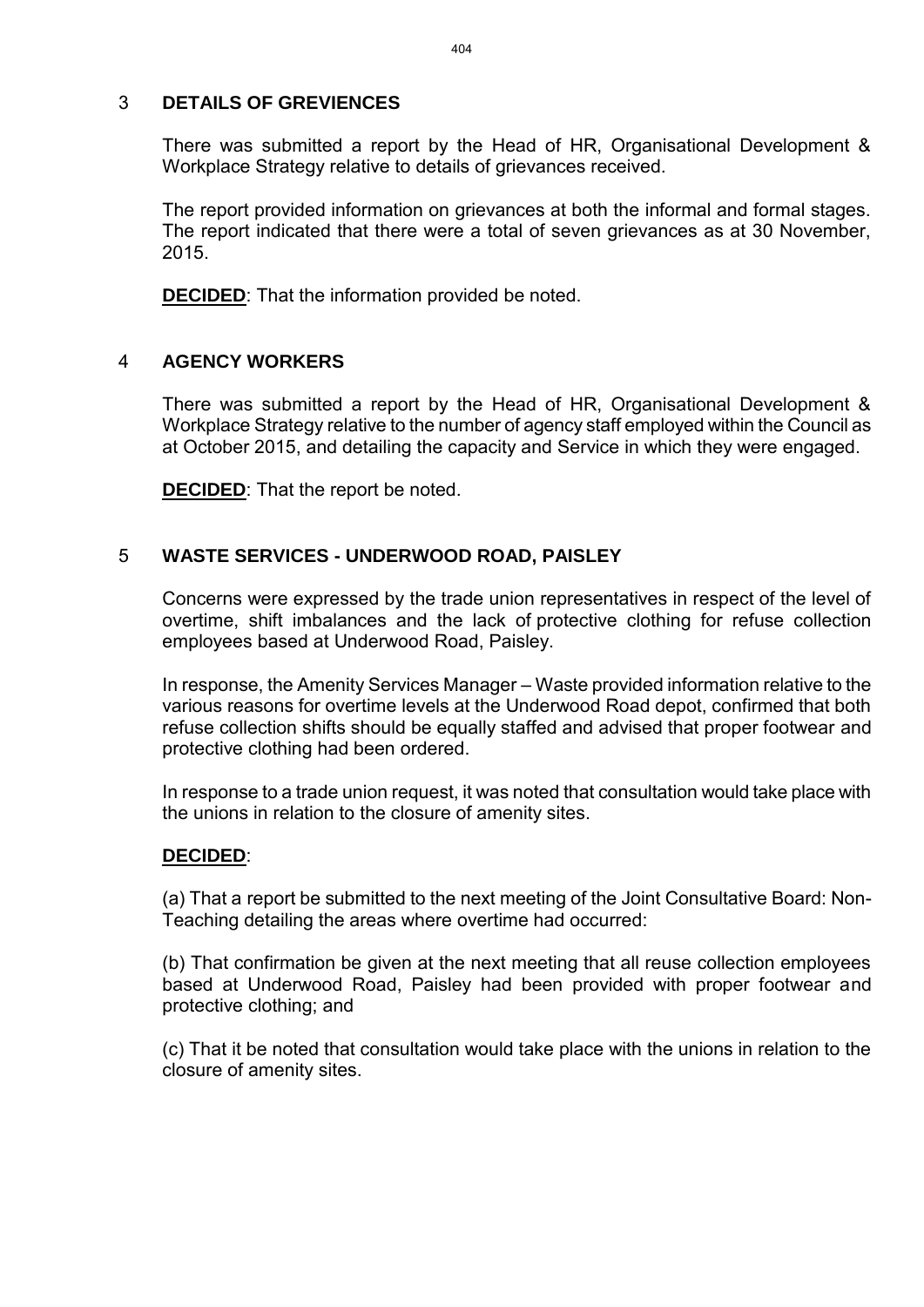#### 6 **STAFF DEVELOPMENT**

The trade unions requested that the staff development programme agreed at the SMT and Leadership Board be rolled out in the first instance to home care staff. In response, the Head of HR, Organisational Development & Workplace Strategy confirmed that the trades unions would continue to be engaged with the staff development process and that it was the intention of the process that employees at all levels would be developed.

**DECIDED**: That once the detailed implementation plan had been developed and agreed, an update report update would be submitted to a future meeting of the Board.

#### 7 **CITY OF CULTURE BID 2021**

The UNISON representatives intimated that UNISON had a wide range of experience relating to the competition process arising from the bid processes for Derry/Londonderry's UK City of Culture award and Liverpool's European City of Culture award. He suggested that, taking into account this experience, UNISON be involved in the decision making structure for the Paisley 2021 UK City of Culture bid.

**DECIDED:** That Unison's offer to be involved in the decision making structure for the Paisley 2021 UK City of Culture bid be investigated further.

#### 8 **TIMETABLE OF MEETINGS**

There was submitted a report by the Director of Finance & Resources relative to the proposed timetable of meetings of the Joint Consultative Board: Non-Teaching during 2016.

It was proposed that meetings of the Board be held at 3pm on 10 February, 27 April, 8 June, 15 September, 26 October and 8 December, 2016

**DECIDED**: That the timetable of meetings for 2016 of the Joint Consultative Board: Non-Teaching, detailed in the report, be approved.

#### 9 **FATAL ACCIDENT INQUIRY: GLASGOW BIN LORRY CRASH**

The Amenity Services Manager-Waste advised that Renfrewshire Council would be examining the report of the Fatal Accident Inquiry into the Glasgow bin lorry crash and, in particular, looking at the recommendations for Glasgow City Council and identifying the implications for Renfrewshire Council.

**DECIDED**: That the position be noted.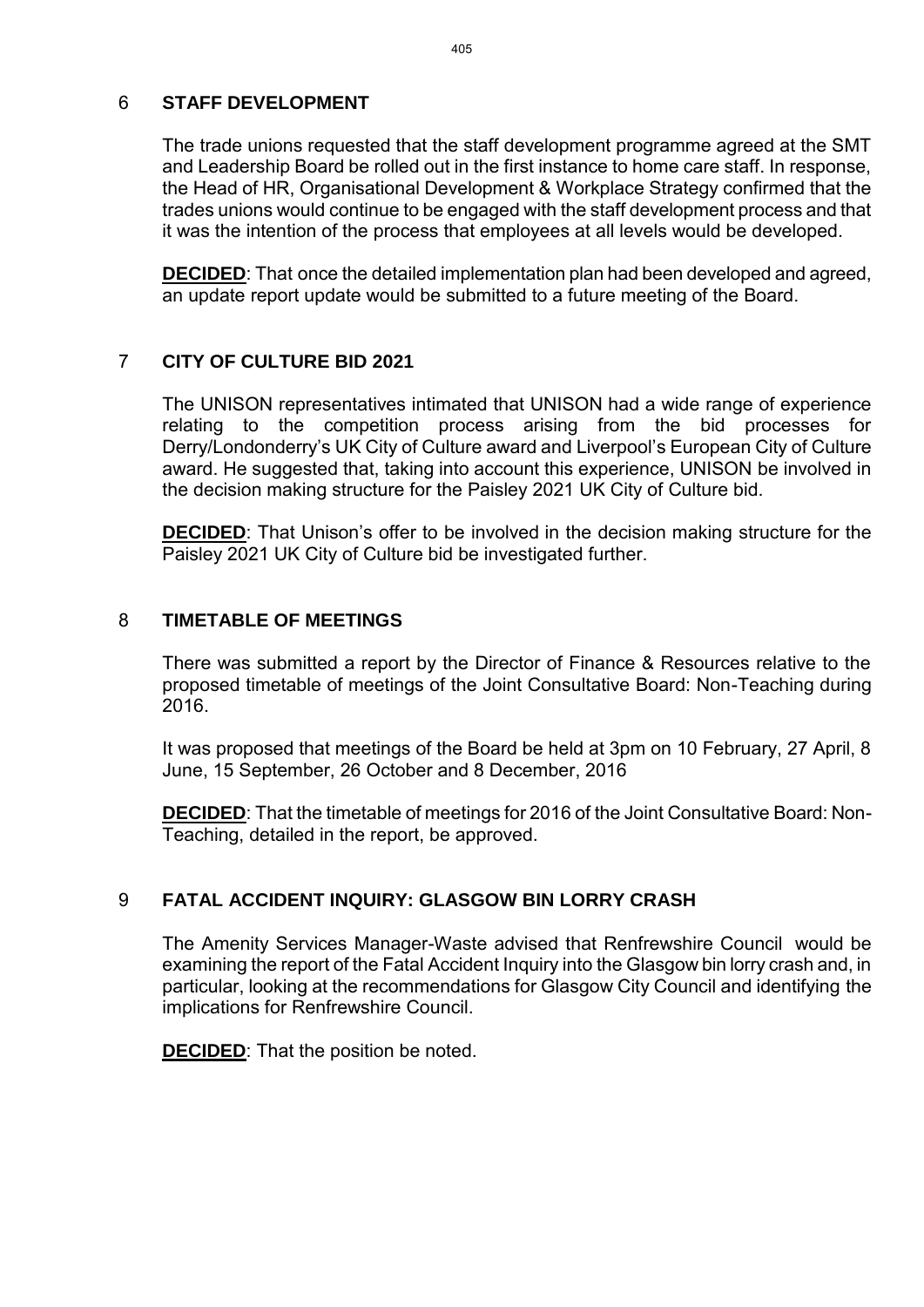

## **Minute of Meeting Economy & Jobs Policy Board**

| <b>Date</b>                          |  | <b>Time</b> | <b>Venue</b>                                                                                                       |
|--------------------------------------|--|-------------|--------------------------------------------------------------------------------------------------------------------|
| Wednesday, 03 February 13:00<br>2016 |  |             | Council Chambers (Renfrewshire), Council  <br>Headquarters, Renfrewshire House, Cotton<br>Street, Paisley, PA1 1AN |

### **PRESENT**

Councillors Caldwell, Cameron, Glen, Provost Hall and Councillors Harte, Holmes, Hood, Lawson, K MacLaren, McCartin, Mullin and J Sharkey.

### **CHAIR**

Councillor Glen, Convener, presided.

### **IN ATTENDANCE**

M Crearie, Director of Development & Housing Services; S Roberts, Communications Manager (Chief Executive's); A Morrison, Head of Regeneration, R Cooper, Economic Development Manager and V Howie, Finance Business Partner (all Development & Housing Services); and D Forbes, Finance Manager and R Devine, Senior Committee Services Officer (both Finance & Resources).

### **APOLOGY**

Councillor Nicolson.

### **DECLARATIONS OF INTEREST**

There were no declarations of interest intimated prior to the commencement of the meeting.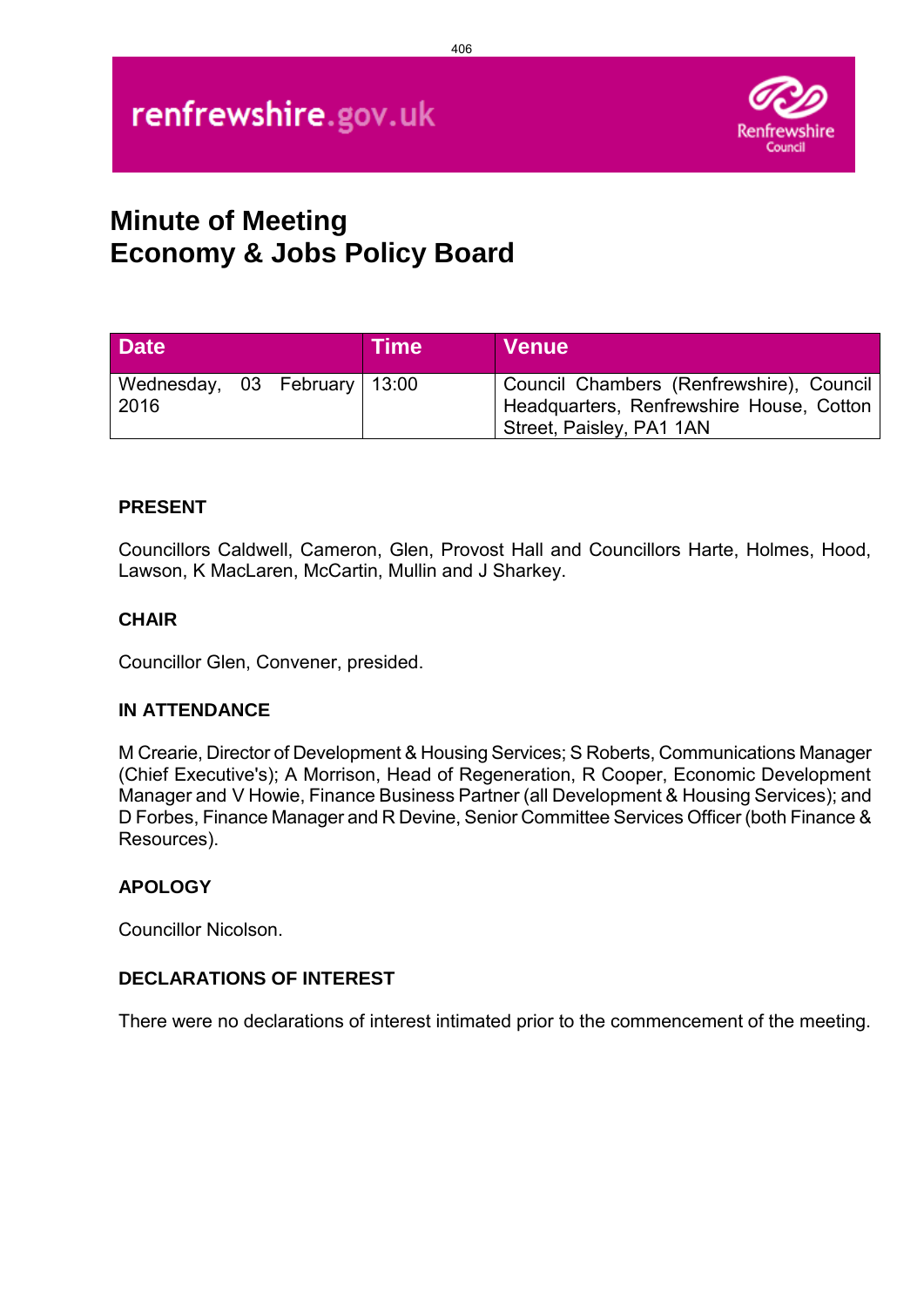#### 1 **REVENUE BUDGET MONITORING REPORT**

There was submitted a joint revenue budget monitoring report by the Directors of Finance & Resources and Development & Housing Services for the period 1 April to 13 November 2015.

**DECIDED:** That the report be noted

#### 2 **CAPITAL BUDGET MONITORING REPORT**

There was submitted a capital budget monitoring report by the Director of Finance & Resources for the period 1 April to 13 November 2015.

**DECIDED**: That the report be noted.

#### 3 **LEADER PROGRAMME 2014/20 AWARD**

There was submitted an update report by the Director of Development & Housing Services relative to progress in securing a new LEADER Funding programme for the wider Renfrewshire rural area in 2014/20.

The report intimated that formal approval of the Renfrewshire LEADER Programme was received in December 2015 with a subsequent offer of grant of £2,324,196 by the Scottish Government. Renfrewshire Council had accepted the role of accountable body and returned the Service Level Agreement (SLA) to the Scottish Government. The SLA was signed off by the Minister on 30 December 2015.

The report highlighted that Renfrewshire Council was leading the delivery of the LEADER 2014/20 for the rural areas within Renfrewshire, East Renfrewshire and Inverclyde, acting on behalf of the Local Action Group (LAG). The Greater Renfrewshire and Inverclyde LEADER Programme was now live and that the LEADER staff team would support the LAG in launching the programme across the three local authority areas during February/March 2016. Although guidelines for the LEADER Programme were still awaited from Scottish Government it was anticipated that the Programme would be open for applications in April 2016.

#### **DECIDED**:

(a) That the formal approval and Scottish Government offer of grant for Greater Renfrewshire and Inverclyde LAG be noted; and

(b) That it be agreed that further reports, providing updates on progress, be submitted to future meetings of this Board.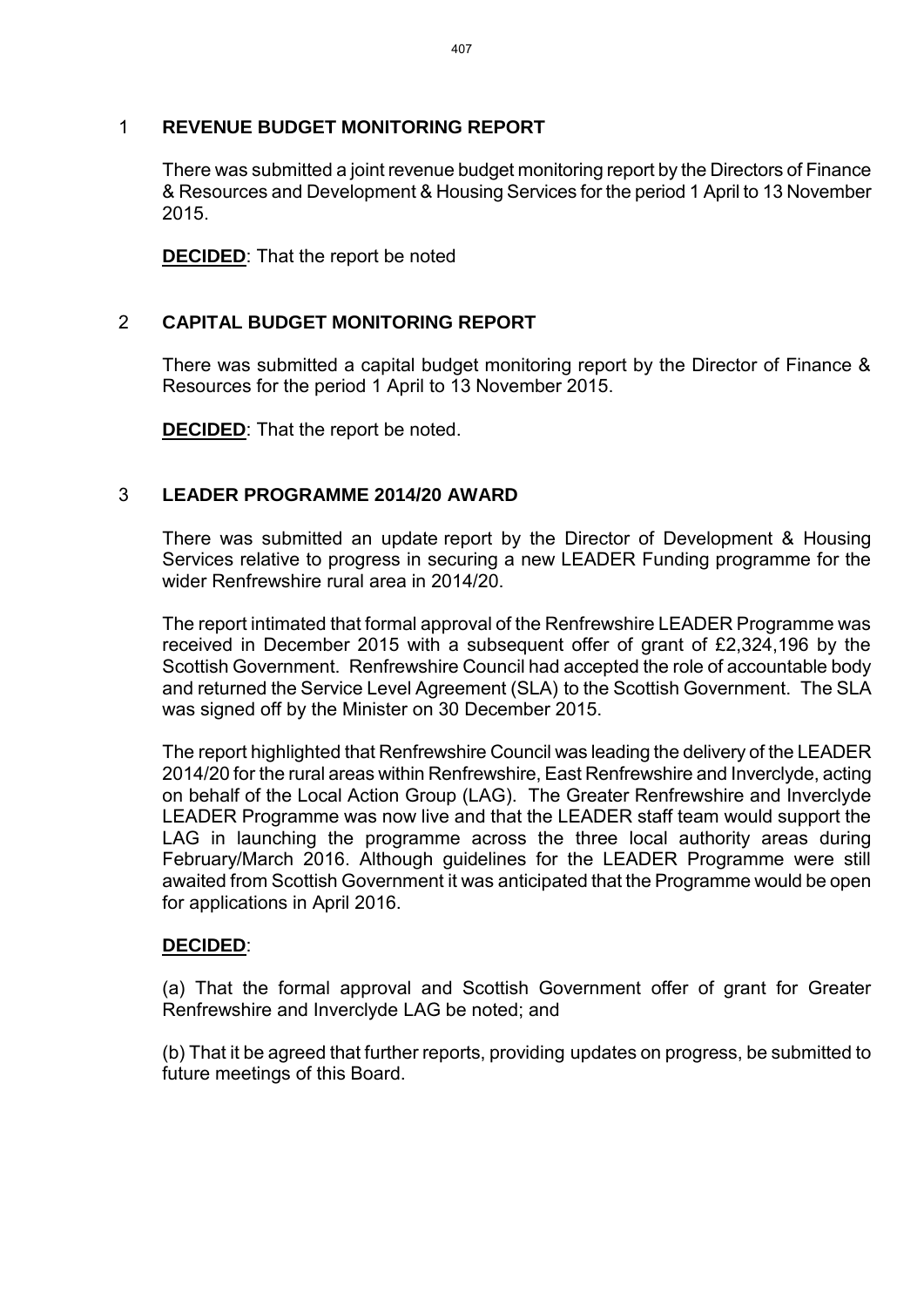#### 4 **PIAZZA MULTI-STOREY CAR PARK**

There was submitted a report by the Director of Development & Housing Services relative to the proposed refurbishment of the Piazza shopping centre multi-storey car park.

The report intimated that at the meeting of the Planning & Economic Development Policy Board held on 28 February 2012 it was agreed to contribute approximately £166,000 from the Paisley Town Centre Project Fund to towards the proposed refurbishment of the Piazza shopping centre multi-storey car park. The total cost of the proposed refurbishment was approximately £2.5 million.

The report intimated that the refurbishment of the car park had never been carried out and the owners, New River Retail Limited, had approached the Council again in 2015 with a new proposal for refurbishment of the car park at a cost of approximately £1.2 million. It was proposed that, due to the lower expenditure by the owners on the project, the Council revise its contribution to £80,000 and that no funds be released by the Council until the refurbishment works were complete.

**DECIDED**: That the revised offer of contribution to New River Retail Limited of £80,000 to assist with the cost of the car park refurbishment at the Piazza Shopping Centre be agreed.

### 5 **MODERN APPRENTICESHIP PROGRAMME - UPDATE**

There was submitted a report by the Director of Development & Housing Services relative to the Modern Apprenticeship Programme.

The report provided an update on the performance to date for 2015/16 and information regarding the tender submission to Skills Development Scotland to continue the programme during 2016/17. During 2015/16 Skills Development Scotland had awarded the Council a contract to start up to 26 new Modern Apprentices, all of whom had been placed by October 2015, significantly ahead of schedule. Renfrewshire Council had subsequently requested and were awarded an additional 15 new start places. Currently 38 apprentices were agreed or in place and arrangements had been made to utilise the remaining three places prior to March 2016. Accordingly it was anticipated that the Council would claim the full contract award of £153,000 by March 2016.

The report also advised that the Council's tender submission for 2016/17 was for 37 new Modern Apprenticeship starts and that Skills Development Scotland had indicated that the outcome of the tender process would be advised during March 2016.

#### **DECIDED**:

(a) That the current performance levels be noted; and

(b) That it be agreed that further update reports on progress for this area of service provision be submitted on a regular basis to future meetings of the Board.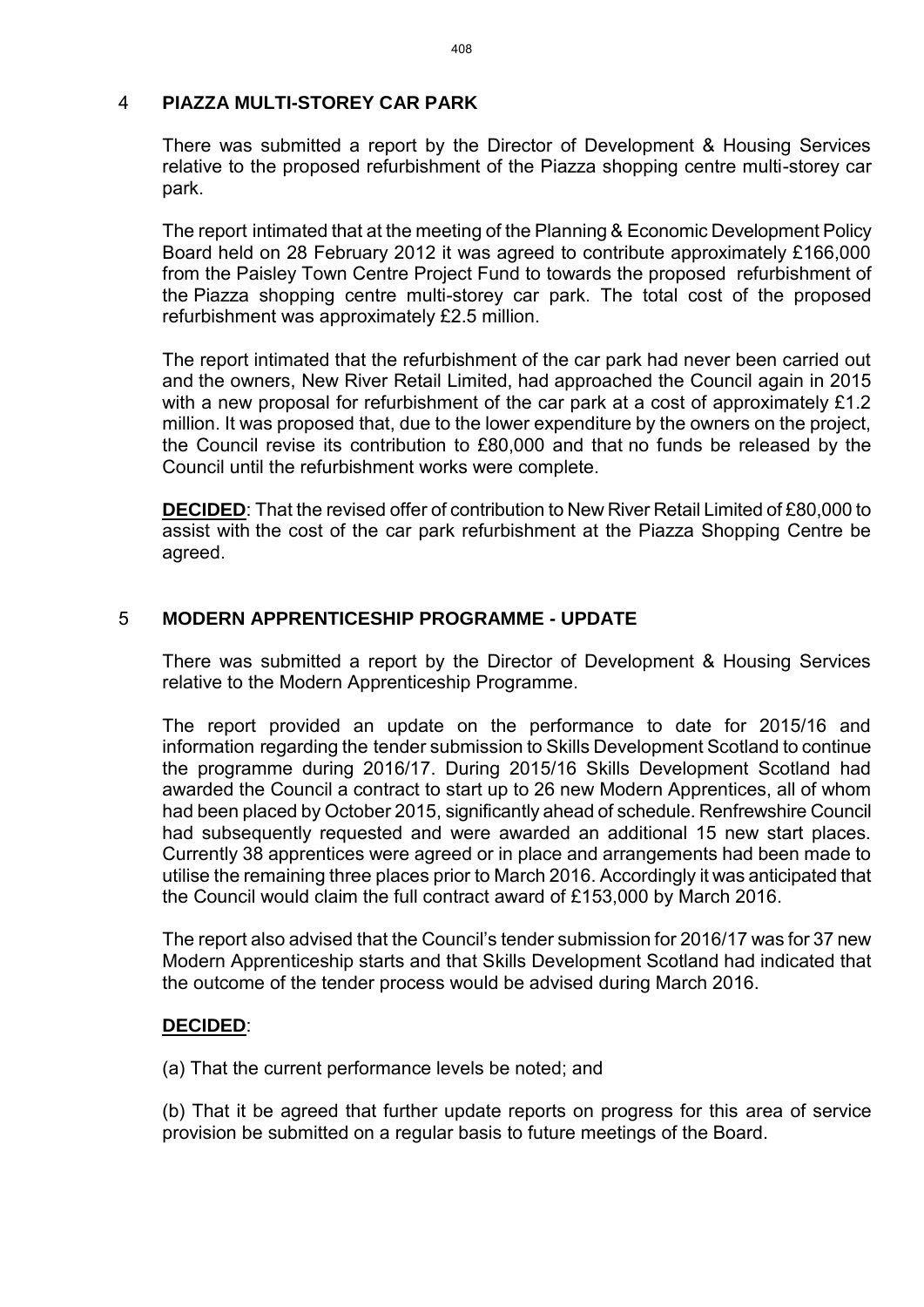#### 6 **EMPLOYABILITY FUND - UPDATE**

There was submitted a report by the Director of Development & Housing Services relative to delivery of training places through the Skills Development Scotland Employability Fund.

The report advised that the Council had been awarded a contract by Skills Development Scotland which facilitated up to 60 starts across the various stages of the employability pipeline. The places were for a range of skills levels for each of the three age groups under Employability Funds. To date 45 starts were in place, with a commitment for a further 15 places beginning prior to March 2016. The report stated that the Council had implemented pre-recruitment programmes to enable participants to enhance their knowledge and skill and then move seamlessly into traineeships and also utilised roles which enhanced the work of community initiatives, resulting in 79% of participants moving into employment with the Council. The outcome of the Council's 2016/17 tender submission to Skills Development Scotland for a further 60 new starts would be advised during March 2016.

#### **DECIDED**:

(a) That the current performance levels be noted; and

(b) That it be agreed that further update reports on progress for this area of service provision be submitted to future meetings of this Board on a regular basis.

#### 7 **SCOTLAND'S EMPLOYMENT RECRUITMENT INCENTIVE - SERI**

There was submitted a report by the Director of Development & Housing Services relative to the suspension of the Scotland's Employer Recruitment Incentive (SERI) Programme.

The report advised that the Scottish Government had recently announced that the SERI programme was suspended with immediate effect and that no additional starts would be approved after 4 December 2015. The Chief Executive, on behalf of the Council, had previously accepted an allocation of SERI support of 83 places and a financial contribution of up to £370,429 for the period 1 July 2015 to 31 March 2016.

Reference was made to the decision taken at the meeting of this Board held on 2 September 2015 to integrate the SERI offer into the wider Invest in Renfrewshire Programme and to match the SERI grant into the Youth Employment Initiative to offer a total of 249 additional places and a fund of up to £1,111,287 over a three year period. The integrated programme would be known as Renfrewshire Recruitment Incentive (RRI) programme. A summary of the current position in terms of the SERI programme and the impact of the suspension on the current programme and RRI was provided. The report proposed that RRI continue in its current format to 31 March 2016 and a new Incentive Programme be launched to local businesses in April 2016. This action would provide continuity to those companies currently involved in the programme and time to identify and promote a new lower cost scheme.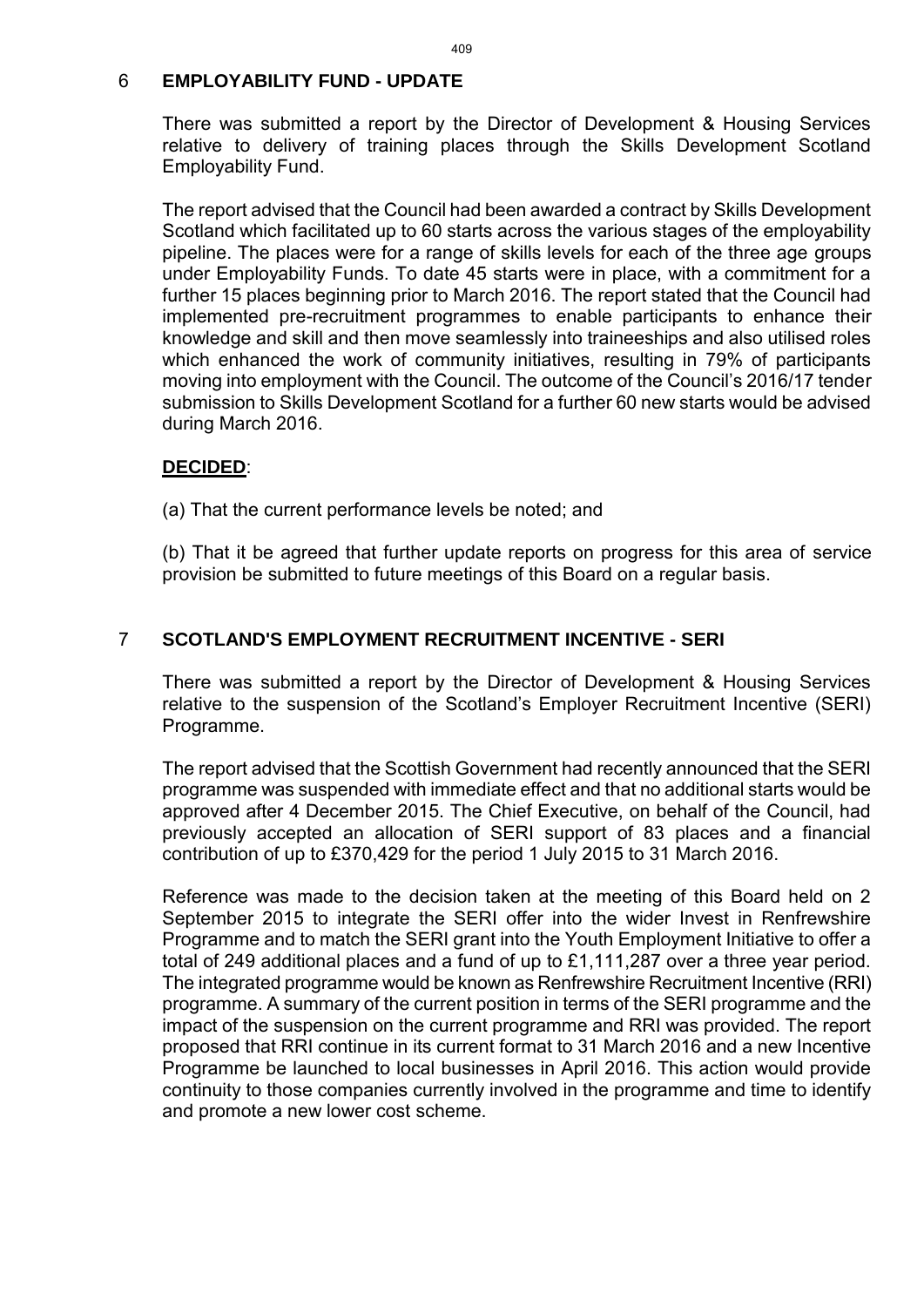#### **DECIDED**:

(a) That the suspension of the SERI Programme be noted;

(b) That the actions of the Chief Executive in continuing with the Invest in Renfrewshire Recruitment Incentive until March 2016 be homologated; and

(c) That it be agreed that further update reports on the project be submitted to future meetings of this Board.

#### **SEDERUNT**

Councillor Mullin entered the meeting during consideration of the following item.

#### 8 **FULL YOUTH EMPLOYMENT INITIATIVE**

There was submitted a report by the Director of Development & Housing Services relative to Youth Employment.

The report advised that since the launch of Invest in Renfrewshire in 2012, youth employment levels in Renfrewshire had increased by over 50% and youth unemployment had fallen by over 80%. Due to this success, it was proposed that the Council aim to further reduce youth unemployment and strive to eliminate structural unemployment for young people in Renfrewshire.

The report proposed that the Council, via the Employability Services, focused on supporting unemployed young people into work within the first six months of being unemployed. An allocation of £2.1 million of Youth Employment Initiative (YEI) funding had previously been reported to the Board to support youth employment programmes across Renfrewshire to 2018. An outline proposal to increase the YEI funding in Renfrewshire to £5,030,253.40 over three years had been received on 6 January 2016, and would enable existing Council budgets for youth employment through Invest in Renfrewshire and mainstream Economic Development funding to be matched. The funding request had been approved and an acceptance of grant signed by the Chief Executive. This funding would be used to assist in supporting the Council's ambitions to further reduce youth unemployment until June 2018.

#### **DECIDED**:

(a) That the current youth employment levels and the significant increase in youth employment in Renfrewshire over the last three years be noted;

(b) That it be agreed that the Council introduce an initiative to further reduce youth unemployment and strive to eliminate structural unemployment for young people in Renfrewshire;

(c) That it be noted that Renfrewshire Council had been successful in securing additional YEI (ESF) resources to support youth employment until June 2018;

(d) That the Chief Executive be authorised to accept a new offer of EU grant to Renfrewshire Council of £5.03 million for the delivery of the YEI in Renfrewshire; and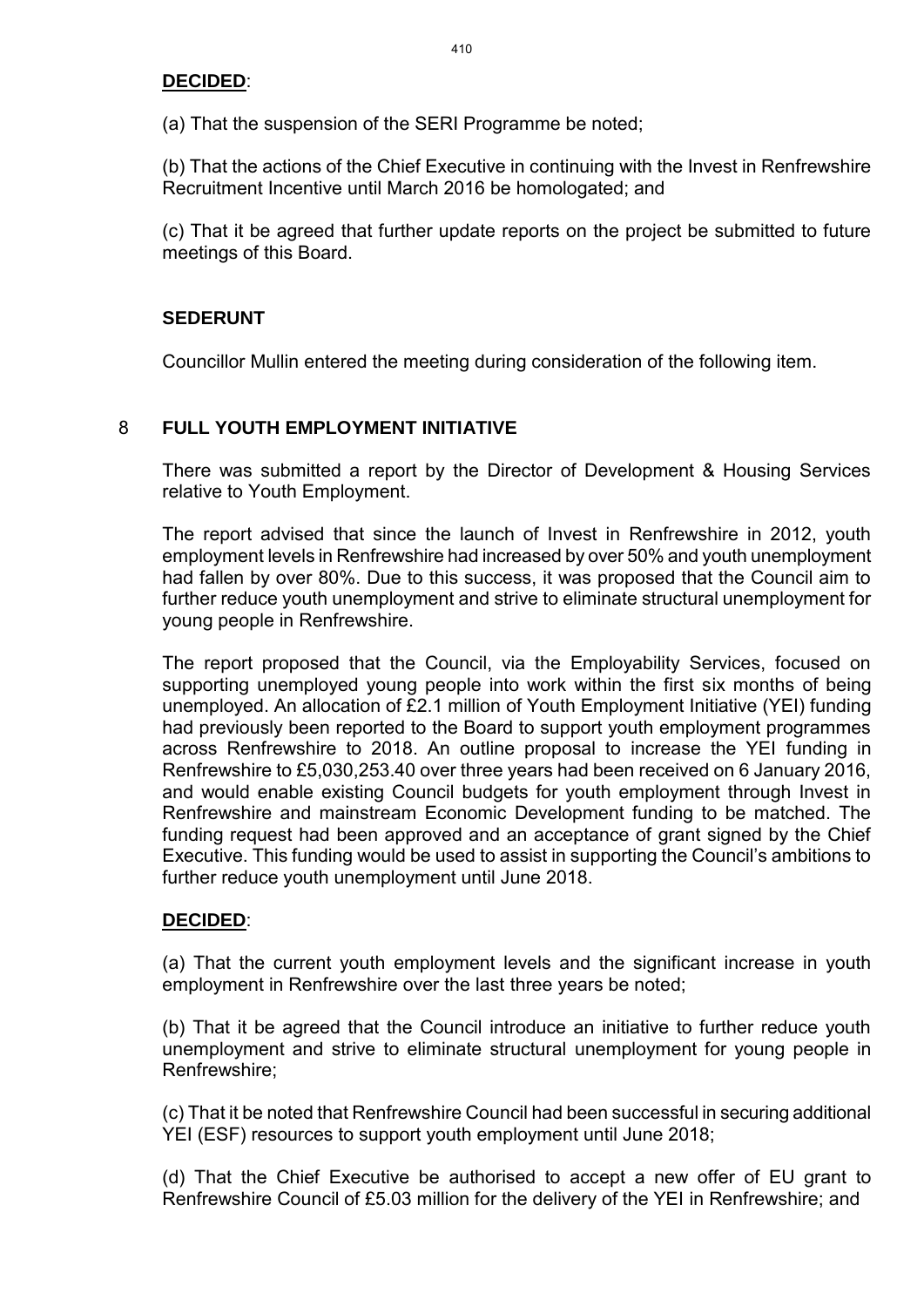(e) That it be agreed that further update reports on progress for this area of service provision be submitted on a regular basis to future meetings of the Board.

#### 9 **LABOUR MARKET UPDATE**

There was submitted an update report by the Director of Development & Housing Services relative to labour market statistics for Renfrewshire as at December 2015 and providing comparisons, where data was available, with Scottish and UK markets.

The percentage of Job Seeker Allowance (JSA) claimants in Renfrewshire for December 2015 was 1.9% having fallen from 2.7% in December 2014. Youth unemployment had fallen from 3.8% in December 2014 to 1.6% in December 2015. It was highlighted that for the third month running Renfrewshire had a youth JSA rate below both the Scottish and UK average. Adult JSA claimants aged 25-49 had remained static at 2.2 % with 1,250 people claiming JSA. This rate had fallen from 3.0% in December 2014 while the JSA rates for those aged 50+ had remained static.

**DECIDED:** That the report and the improvements in unemployment figures across Renfrewshire be noted.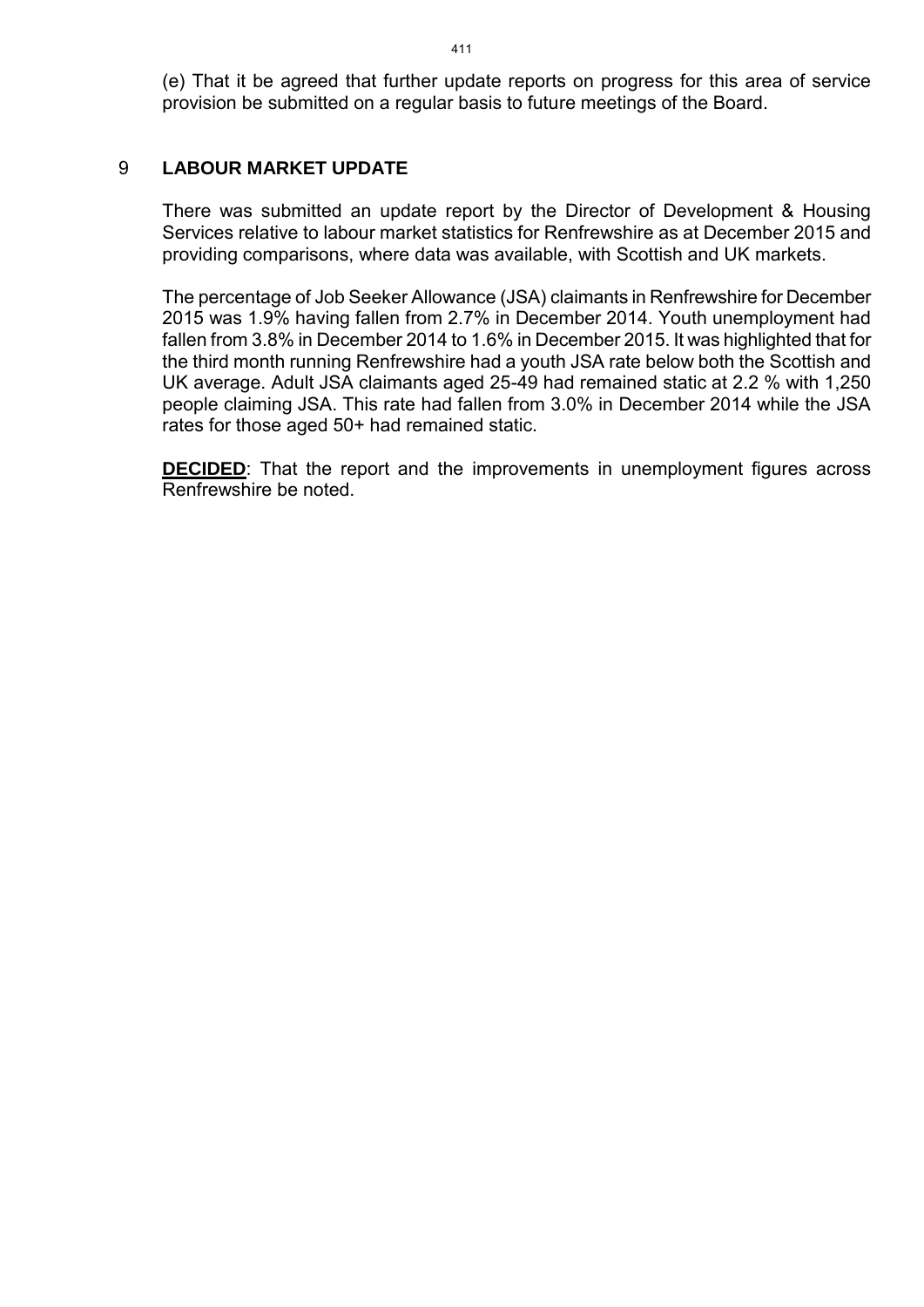# renfrewshire.gov.uk



## **Minute of Meeting Regulatory Functions Board**

| <b>Date</b>                        | <b>Time</b> | <b>Venue</b>                                                                                                     |
|------------------------------------|-------------|------------------------------------------------------------------------------------------------------------------|
| Thursday, 04 February 2016   10:00 |             | Council Chambers (Renfrewshire), Council<br>Headquarters, Renfrewshire House, Cotton<br>Street, Paisley, PA1 1AN |

#### **PRESENT**

Councillors M Brown, E Devine, M Devine, Provost Hall, Councillors Hood, McEwan, and McQuade.

#### **CHAIR**

Councillor Hood, Convener, presided.

#### **IN ATTENDANCE**

D Campbell, Assistant Managing Solicitor (Licensing); E Currie, Senior Committee Services Officer and K Whiteside, Licensing Officer (Paralegal) (all Finance & Resources).

#### **APOLOGIES**

Councillors B Brown and Mullin, and McEwan (for lateness).

#### **DECLARATIONS OF INTEREST**

Councillor E Devine declared a non-financial interest in relation to item 4 of the agenda as he had knowledge of the background to the application and indicated his intention to leave the meeting during consideration of the item and not to take part in any discussion or voting thereon.

#### **ORDER OF BUSINESS**

In terms of Standing Order 16, the Convener intimated that he proposed to alter the order of business to facilitate the conduct of the meeting by considering item 6 of the agenda before item 1 of the agenda and item 4 of the agenda after item 1 of the agenda.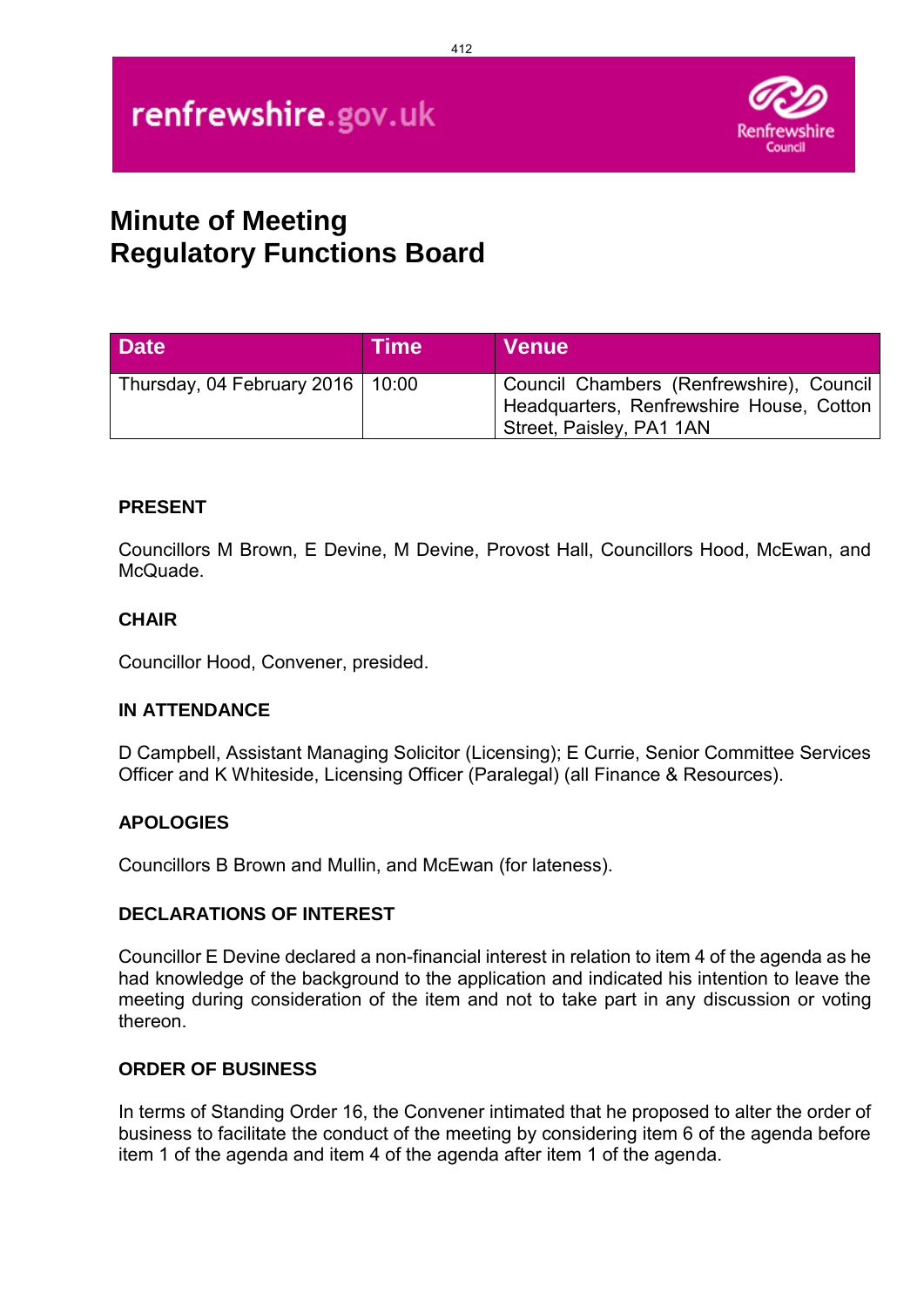#### **EXCLUSION OF PRESS AND PUBLIC**

The Board resolved that the press and public be excluded from the meeting during consideration of items 2, 4 and 5 as it was likely, in view of the nature of the business to be transacted that if members of the press and public were present there would be disclosure to them of exempt information as defined in paragraph 3 of part I of schedule 7A of the Local Government (Scotland) Act 1973.

#### 1 **GRANT OF SECOND HAND DEALER'S LICENCE - PERSONAL APPEARANCE**

There was submitted the undernoted application for the grant of a Second Hand Dealer's Licence. The applicant had been asked to appear personally for the first time together with Brian Kelso, who had submitted an objection to the application and John Roxburgh, Robert Gibson, Lilian Johnstone, Kenneth Simpson, K A McLennan, Joan and Robert Benson, Harold Allan, Gary and Lynne Fraser, Sarah Milnes, Kenny Sorley and Ronald and Elizabeth Taylor who had submitted objections received outwith the statutory timescale to the application:-

Applicant: Scott Elliott, T/A Scott Elliott Motor Company Premises: 34 Carrick Road, Bishopton Authorised goods: used motor vehicles Operating hours: Monday to Friday – 10.00 am to 5.00 pm and Saturday and Sunday – 10.00 am to 4.00 pm

There was no appearance by or on behalf of Mr Elliott. Brian Kelso, the objector to the application and John Roxburgh, Robert Gibson, Lilian Johnstone, K A McLennan, Harold Allan, Gary and Lynne Fraser, Kenny Sorley and Ronald Taylor, all late objectors to the application, were invited into the meeting. There was no appearance by Joan and Robert Benson, late objectors to the application, and it was noted that K A McLennan was their representative. There was also no appearance by Elizabeth Taylor and Sarah Milnes, late objectors to the application and it was noted that Ronald Taylor was their representative.

The Assistant Managing Solicitor (Licensing) advised that Mr Elliott had intimated that he would be unable to attend the meeting and had requested that consideration of his application be continued to a future meeting.

After consideration of matters before the Board, the Board adjourned to allow members to consider this request. The meeting reconvened and the Convener proposed that consideration of the application be continued and that the applicant, objector and late objectors be invited to a future meeting of the Board likely to be held on 9 March 2016. This was agreed unanimously.

**DECIDED:** That consideration of the application be continued and that the applicant, objector and late objectors be invited to a future meeting of the Board likely to be held on 9 March 2016.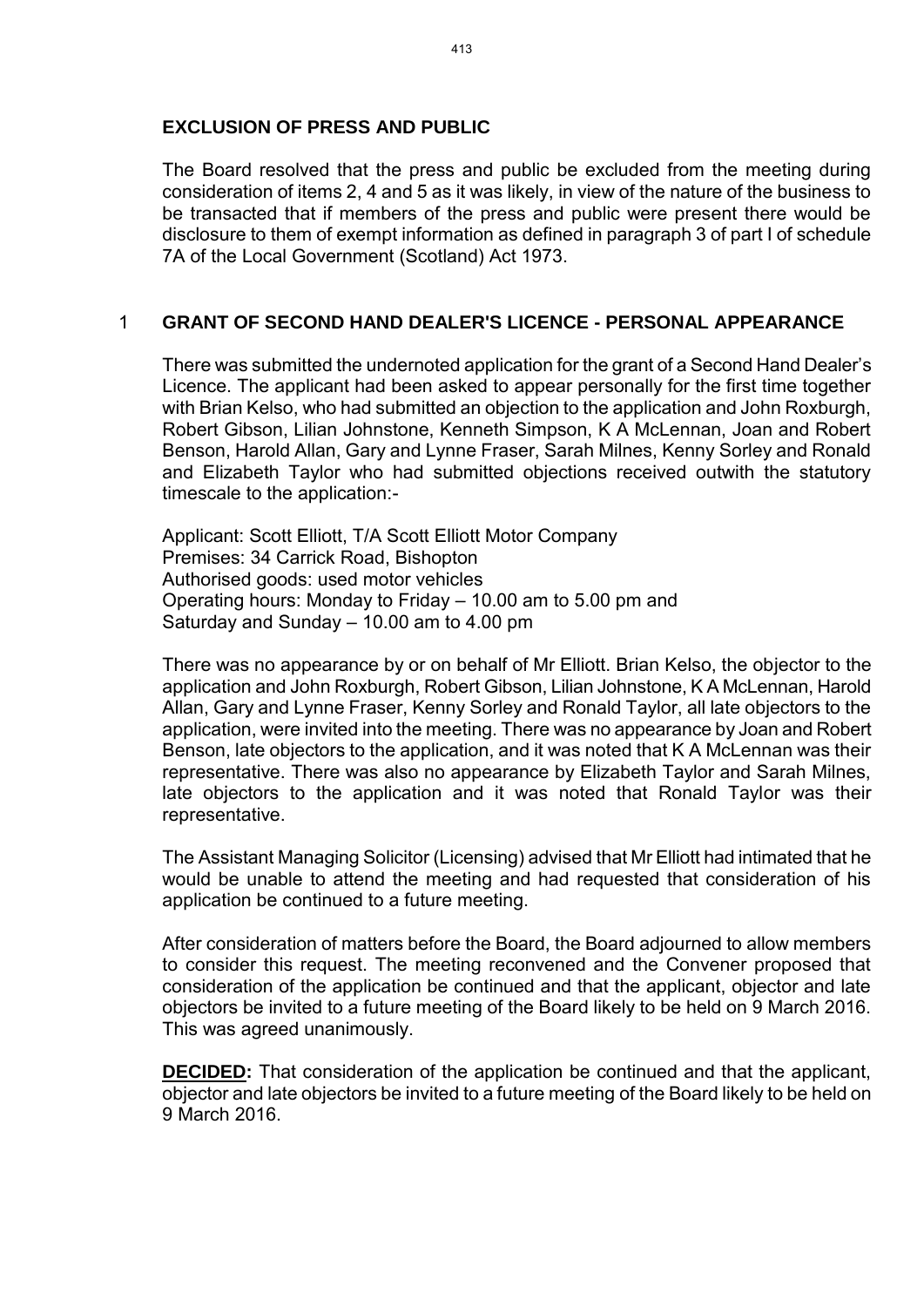#### 2 **GRANT OF PRIVATE HIRE CAR DRIVER'S LICENCE - PERSONAL APPEARANCE**

There was submitted the undernoted application for the grant of a Private Hire Car Driver's Licence. The applicant had been asked to appear personally for the first time together with Police Scotland who had submitted an objection to the application:-

Saad Yousaf, 37 Tinto Road, Glasgow

Mr Yousaf, the applicant, was invited into the meeting together with Inspector Harley and Sergeant Curran, on behalf of the Chief Constable who had submitted an objection to the application. After consideration of all matters before the Board, the Board adjourned to allow members to consider this application. The meeting was reconvened and the Convener proposed that the application be refused. This was agreed unanimously.

**DECIDED:** That the application be refused.

#### **SEDERUNT**

Councillor McEwan entered the meeting prior to consideration of the following item of business.

## **DECLARATION OF INTEREST**

Councillor E Devine having declared an interest in the following item of business left the meeting and did not take part in any discussion or voting thereon.

## 3 **GRANT OF SKIN PIERCING AND TATTOOING LICENCE - PERSONAL APPEARANCE**

There was submitted the undernoted application for the grant of a Skin Piercing and Tattooing Licence. The applicant had been asked to appear personally for the first time together with the Director of Community Resources who had submitted a representation to the application and Linwood Community Council who had submitted an objection received outwith the statutory timescale to the application:-

Applicant: Sanda Ionut-Silviu Trading from: Renfrewshire area (mobile) Authorised activity: Tattooing Operating hours: 7 days per week – 10.00 am to 7.00 pm

There was no appearance by or on behalf of Mr Ionut-Silviu. The Assistant Managing Solicitor (Licensing) advised that Mr Ionut-Silviu had intimated that he was unable to attend the meeting and had requested that consideration of his application be continued to a future meeting of the Board. He further advised that the Director of Community Resources had submitted an objection to the application and not a representation as stated in the citation letters and agenda.

Mr Marshall and Mr Wands, on behalf of the Director of Community Resources, the objector to the application, were invited into the meeting. There was no appearance by or on behalf of Linwood Community Council, the late objector to the application.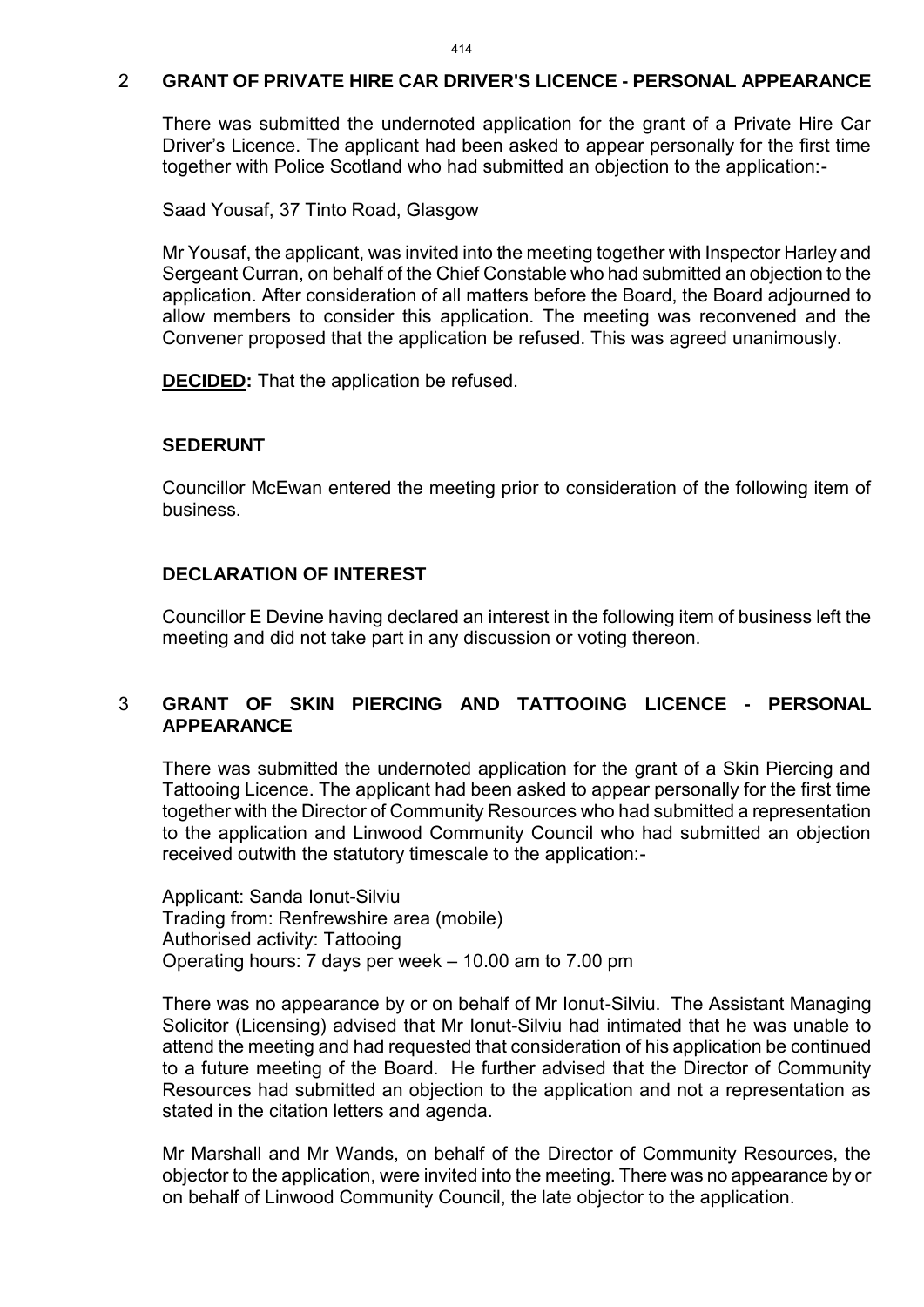The Convener proposed that consideration of the application be continued and that the applicant, objector and late objector be invited to a future meeting of the Board. This was agreed unanimously.

**DECIDED:** That consideration of the application be continued and that the applicant, objector and late objector be invited to a future meeting of the Board.

#### **SEDERUNT**

Councillor E Devine re-entered the meeting prior to consideration of the following item of business.

## 4 **RENEWAL OF PRIVATE HIRE CAR DRIVER'S LICENCE - PERSONAL APPEARANCE**

There was submitted the undernoted application for renewal of a Private Hire Car Driver's Licence. The applicant had been asked to appear personally for the first time:-

Alexander Hampson, 35 Glenshiel Avenue, Dykebar, Paisley

Mr Hampson, the applicant, and Ms McCulloch, were invited into the meeting. After consideration of all matters before the Board the Convener proposed that the application be granted for a period of two years. This was agreed unanimously.

**DECIDED:** That the application be granted for a period of two years.

## 5 **REQUEST FOR EXEMPTION FROM ASSISTING WHEELCHAIR PASSENGERS - PERSONAL APPEARANCE**

There was submitted the undernoted request for exemption from assisting wheelchair passengers. The applicant had been asked to appear personally for the first time:-

Iain Urquhart, Partridge Corner, West Glen Road, Langbank

Mr Urquhart, the applicant, was invited into the meeting. After consideration of all matters before the Board the Convener proposed that Mr Urquhart's request for exemption from assisting wheelchair passengers be granted for the duration of his current Taxi Driver's Licence. This was agreed unanimously.

**DECIDED:** That Mr Urquhart's request for exemption from assisting wheelchair passengers be granted for the duration of his current Taxi Driver's Licence.

# 6 **SURRENDER AND RE-ISSUE OF TAXI LICENCES - PERSONAL APPEARANCES**

There were submitted the undernoted applications for the surrender and re-issue of Taxi Licences. The applicants had been asked to appear personally for the first time:-

(a) Present Operator: Janet Barclay, 14 Camps Crescent, Renfrew Proposed Operator: Partnership of J & T Taxis, 14 Camps Crescent, Renfrew Licence No.: TX150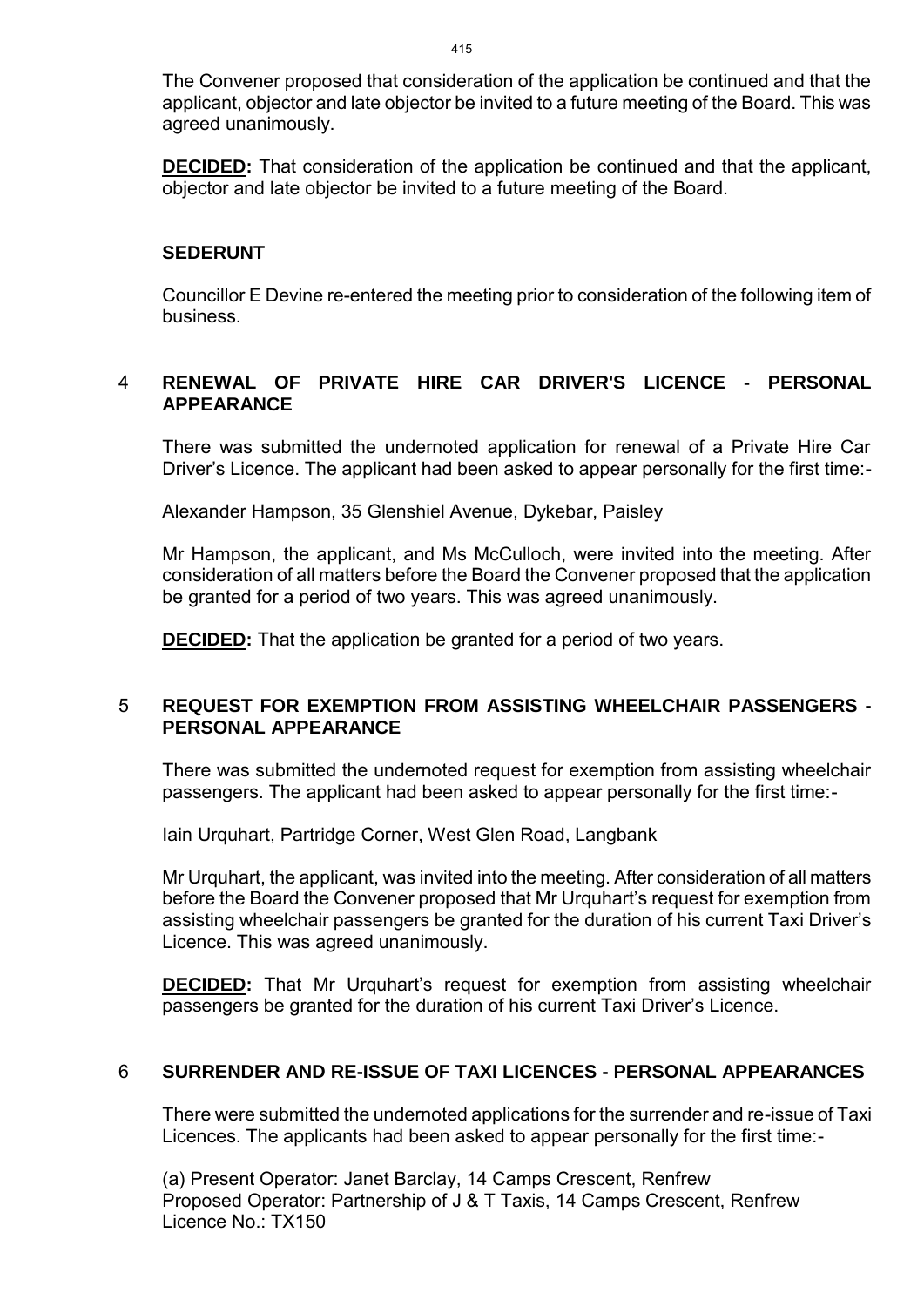(b) Present Operator: Janet Barclay, 14 Camps Crescent, Renfrew Proposed Operator: Partnership of J & T Taxis, 14 Camps Crescent, Renfrew Licence No.: TX199

(c) Present Operator: Janet Barclay, 14 Camps Crescent, Renfrew Proposed Operator: Partnership of J & T Taxis, 14 Camps Crescent, Renfrew Licence No.: TX096

(d) Present Operator: Janet Barclay, 14 Camps Crescent, Renfrew Proposed Operator: Partnership of J & T Taxis, 14 Camps Crescent, Renfrew Licence No.: TX078

There was no appearance by or on behalf of the applicants. The Assistant Managing Solicitor (Licensing) advised that Ms Barclay had intimated that Mr Healy was unable to attend the meeting. The Convener proposed that the applications be considered together and in the applicants' absence and this was agreed unanimously. After consideration of all matters before the Board, the Convener proposed that the applications be granted. This was agreed unanimously.

**DECIDED:** That the applications be granted.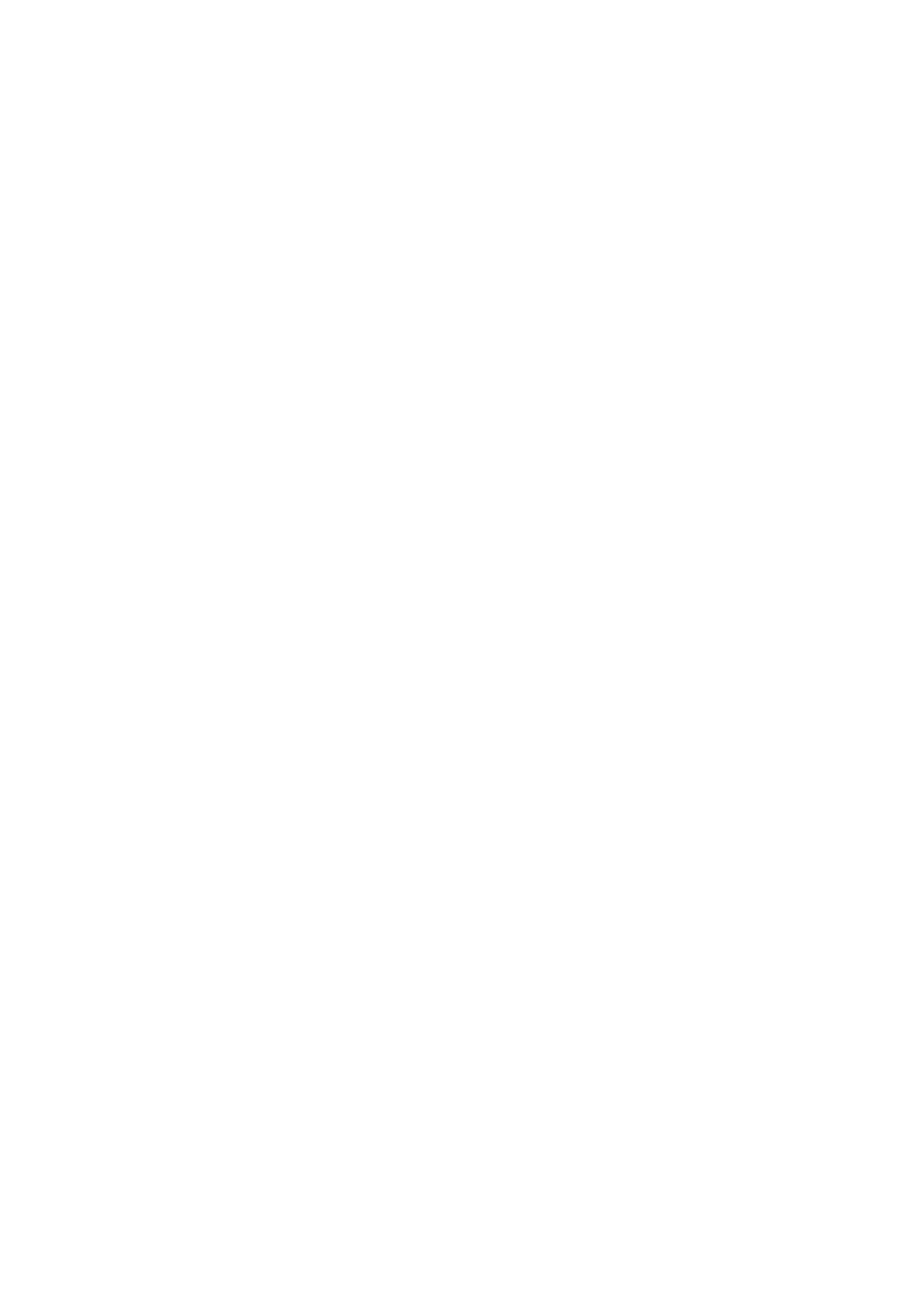

# **Minute of Meeting Renfrew and Gallowhill Local Area Committee**

| <b>Date</b>               | <b>Time</b> | <b>Venue</b>                                                      |
|---------------------------|-------------|-------------------------------------------------------------------|
| Tuesday, 09 February 2016 | 18:30       | Gallowhill Community Centre, Netherhill<br>Road, Paisley, PA3 4SF |

## **PRESENT**

Councillors B Brown, M Devine, Grady, McEwan, Murrin and Perrie.

## **CHAIR**

Councillor Grady, Convener, presided.

## **COMMUNITY REPRESENTATIVES**

J Hill, Gallowhill Community Council; J Shaw, Renfrew Community Council; J Young, Friends of Renfrew; M Henderson, Renfrew YMCA; M Dougan, Scottish Youth Parliament; P Watson, St Margaret's Episcopal Church; D Graham, Renfrew Cricket Club; and A Philpot, Renfrewshire Visually Impaired Forum.

## **COMMUNITY PLANNING PARTNERS**

H Cunningham, Renfrewshire Health & Social Care Partnership and Inspector Wright, Police Scotland.

## **IN ATTENDANCE**

J Trainer, Acting Head of Early Years and Inclusion (Children's Services); K Anderson, Amenity Services Manager – Waste and C Robertson, Warden Services Manager (both Community Resources); S McMillan, Policy & Regeneration Manager (Development & Housing Services); and J Lynch, Head of Property (for Lead Officer) and D Low, Senior Committee Services Officer (LACs) (both Finance & Resources).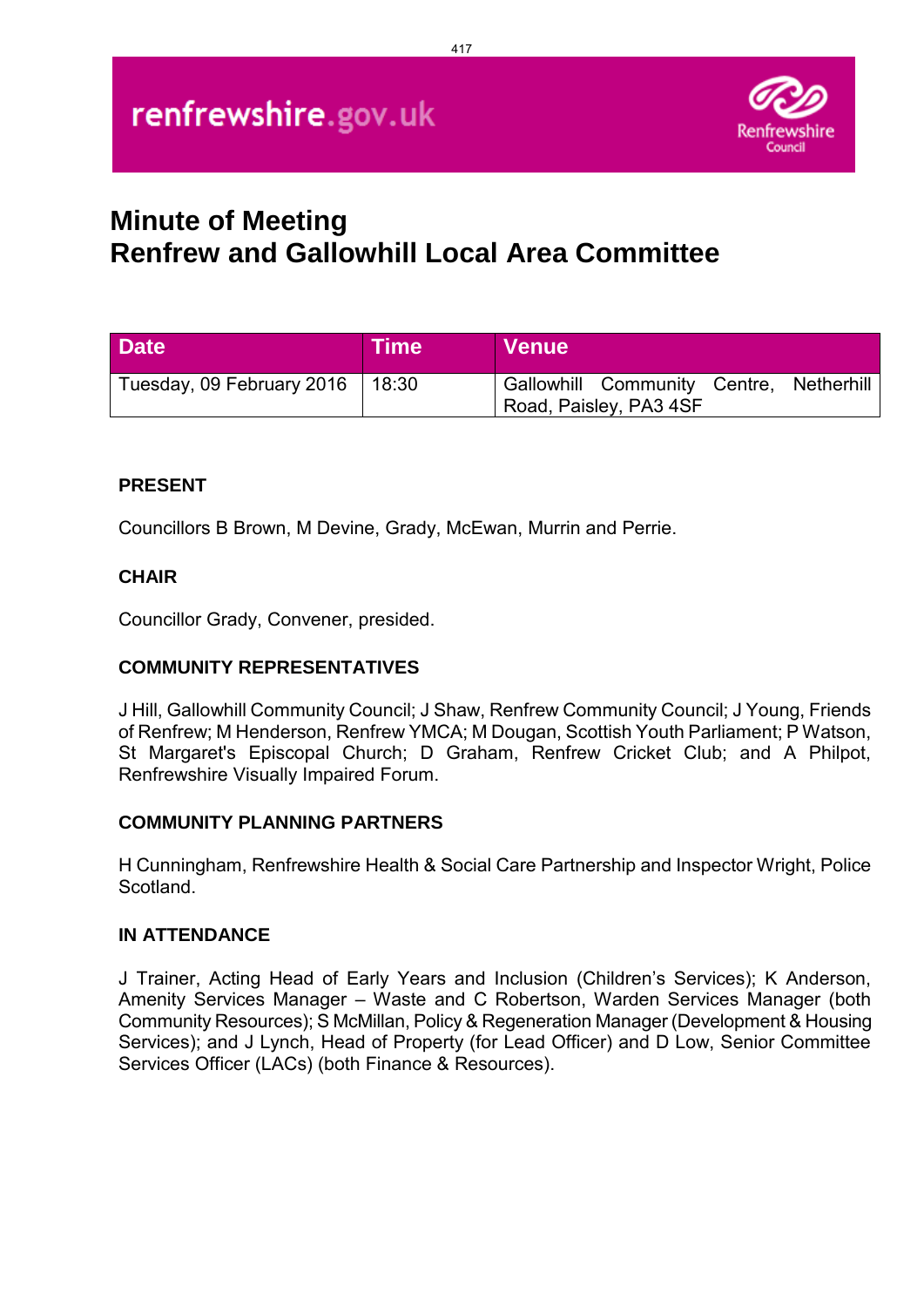# **APOLOGY**

D Hoey, Renfrew Burgh Band.

# **DECLARATIONS OF INTEREST**

There were no declarations of interest intimated prior to commencement of the meeting.

## 1 **REPRESENTATION ON THE RENFREW & GALLOWHILL LOCAL AREA COMMITTEE**

Consideration was given to a request for a change of representation on the Local Area Committee (LAC) from Renfrew Cricket Club with their nominated representative becoming David Graham and their substitute representative, Paul Goodman.

**DECIDED**: That the change of representation on the LAC be approved.

## 2 **RENFREWSHIRE HEALTH AND SOCIAL CARE PARTNERSHIP - LOCAL AREA COMMITTEE UPDATE - STRATEGIC PLAN CONSULTATION DRAFT**

There was submitted an update report by Renfrewshire Health and Social Care Partnership relative to the development of a draft Strategic Plan for the Partnership which set out what the Partnership wanted to achieve, how it planned to improve services and make best use of available resources. The draft Strategic Plan had been the subject of a consultation exercise which ended on 3 February 2016. The finalised Strategic Plan would be presented to a future meeting of this LAC.

# **DECIDED**:

(a) That the consultation exercise be noted and that it also be noted that feedback had been sought from members of the LACs; and

(b) That it be noted that a further report would be brought to a future meeting of the LAC providing a copy of the final Strategic Plan.

# 3 **COMMUNITY SAFETY & PUBLIC PROTECTION - PROGRESS UPDATE**

There was submitted a report by the Director of Community Resources providing an overview of the activities of the Safer & Stronger Renfrewshire Partnership, consisting of Renfrewshire Council, Police Scotland, Scottish Fire and Rescue Service and other community safety agencies for the Renfrew & Gallowhill LAC area during the period 1 October to 31 December 2015.

The report contained statistical information which had been provided by a number of community planning partners including Police Scotland, the Scottish Fire and Rescue Service and the Renfrewshire Community Safety Partnership.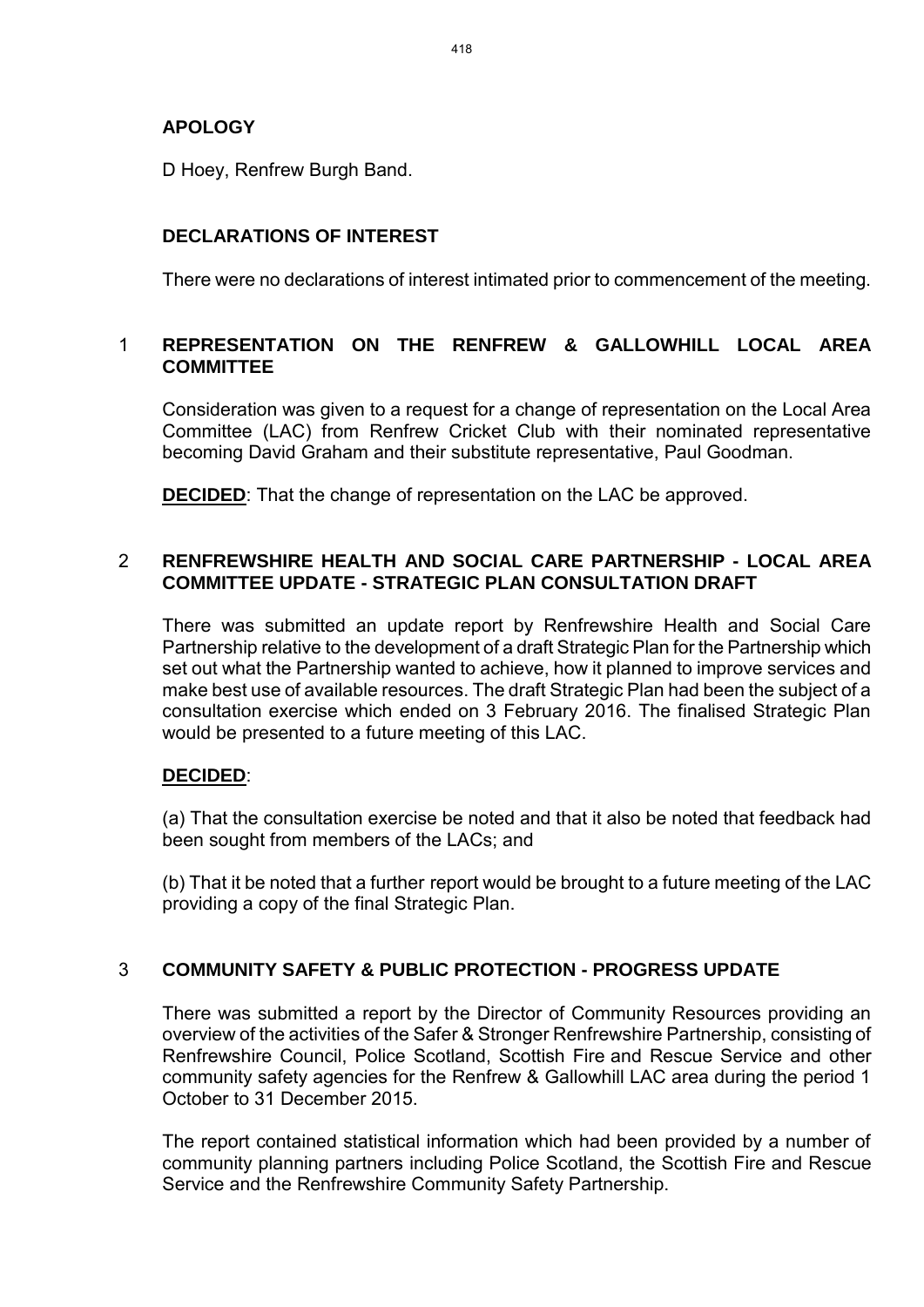The report provided information on Renfrew & Gallowhill community safety statistics; environmental enforcement and improvement activities; protecting vulnerable residents; building safer communities; diversionary activities; the development of the integrated control room and CCTV system; and work related to tackling gender based violence. In addition, the appendix to the report detailed the Street Stuff initiative timetable in relation to the five LACs between January and March 2016.

**DECIDED**: That the report be noted.

## 4 **PAISLEY'S BID FOR UK CITY OF CULTURE**

The Policy & Regeneration Manager gave a presentation on Paisley's bid to become UK City of Culture 2021.

The presentation included background to the UK City of Culture competition, the assets Paisley had to offer in terms of objects, stories and people and the potential benefits of becoming UK City of Culture.

**DECIDED**: That the presentation be noted.

## 5 **OPEN SESSION/KEY LOCAL ISSUES**

J Young, Friends of Renfrew, asked a question relative to planning enforcement for properties that had been built in contravention of planning regulations. Mr Young was advised to contact the Director of Development & Housing Services directly on the matter

**DECIDED:** That the position be noted

# 6 **EXTENSION OF FAMILIES FIRST CORE TEAM**

There was submitted a report by the Director of Children's Services relative to the progress made in establishing additional Families First Core Teams in Gallowhill, Johnstone and Foxbar localities.

The report intimated that the Council at its meeting held on 25 June 2015 approved proposals for deploying significant investment in response to the recommendations contained in the Tackling Poverty Commission report. The Council agreed to allocate £1 million from the tackling poverty fund to extend the successful and innovative Families First Core Team approach into three new localities of Gallowhill, Johnstone and Foxbar.

Work was being taken forward to recruit staff to Core Teams and it was expected that the new service would commence early in 2016. In addition a community engagement process had commenced to ensure that the priorities for the Families First Core Team would be identified by local parents and children in each of the localities.

## **DECIDED**:

(a) That the Council decision to allocate £1 million to extend the provision of the Families First model to Gallowhill, Johnstone and Foxbar be noted;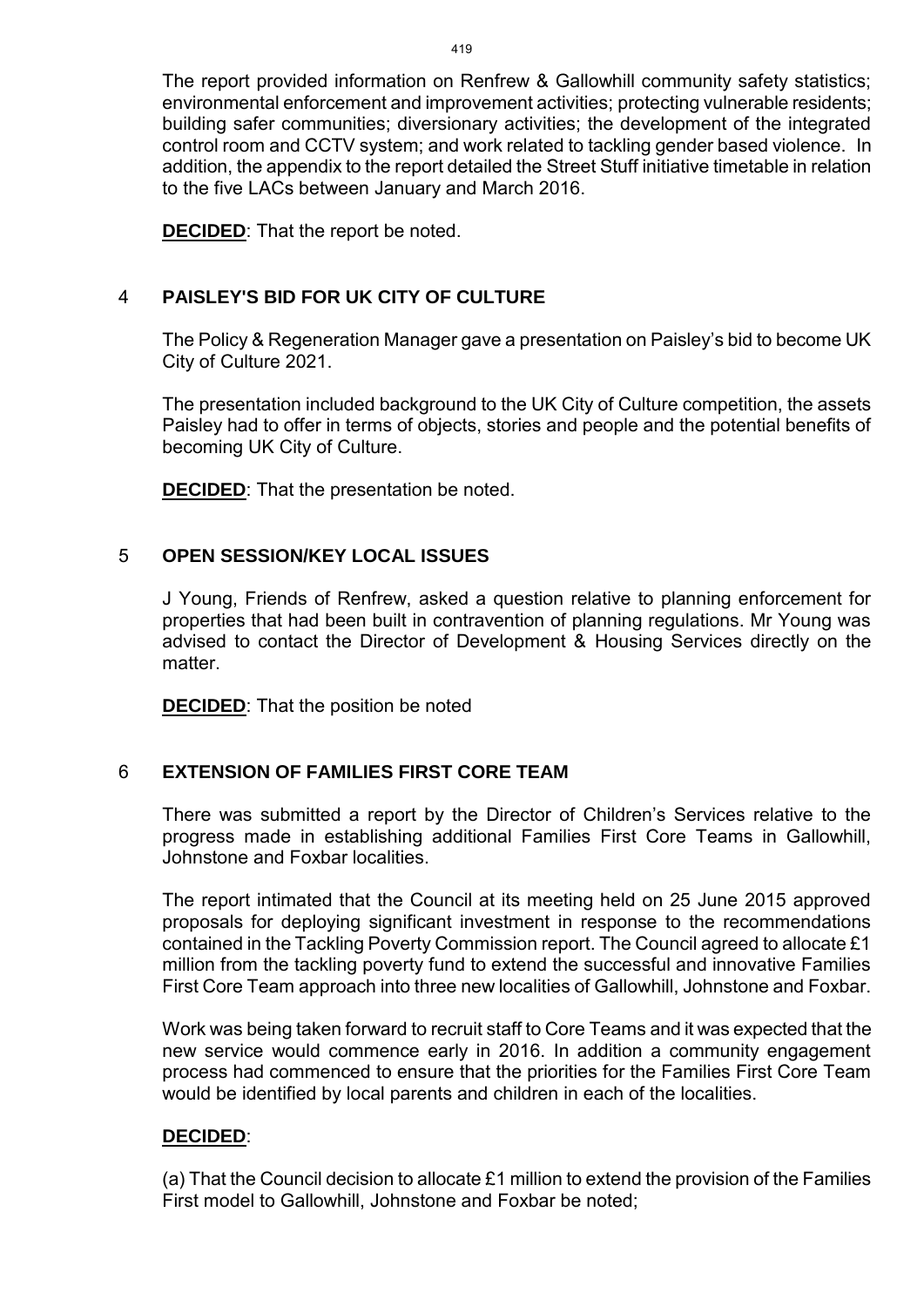(b) That it be noted that the recruitment process had commenced and the additional Families First Core Teams service were expected to commence in Gallowhill, Johnstone and Foxbar early in 2016; and

(c) That it be noted that a process of engaging the local community had commenced to ensure that the Families First priorities were identified by local parents and children.

## 7 **GRANT FEEDBACK**

The Convener welcomed S McBain, Renfrew YMCA, to the meeting. Josh and Paige, two of the young people involved in delivering the digital inclusion project that had been funded by the LAC, gave a presentation on the intergenerational project that had attracted 35 participants.

The representative of the Association of African Communities in Renfrewshire had been unable to attend the meeting and would report to a future meeting.

## **DECIDED**:

(a) That the presentation be noted; and

(b) That it be noted that the representative of the Association of African Communities in Renfrewshire would report to a future meeting of this LAC.

## 8 **BUDGET MONITORING REPORT**

There was submitted a report by the Director of Finance & Resources relative to the Renfrew & Gallowhill LAC budget for 2015/16.

The Senior Committee Services Officer (LACs) advised that a small balance remained in the Renfrew Common Good Budget for 2015/16 and suggested that the Director of Finance & Resources, in consultation with the Convener, be authorised to identify suitable projects for funding. Any awards made would be reported to the meeting of this LAC to be held on 10 May 2016. This was agreed.

## **DECIDED**:

(a) That the report be noted; and

(b) That the Director of Finance & Resources, in consultation with the Convener, be authorised to identify suitable projects for funding. Any awards made would be reported to the meeting of this LAC to be held on 10 May 2016.

## 9 **DATE OF NEXT MEETING**

It was noted that the next meeting of the Renfrew & Gallowhill LAC would be held at 6.30 pm on 10 May 2016 in Renfrew Town Hall.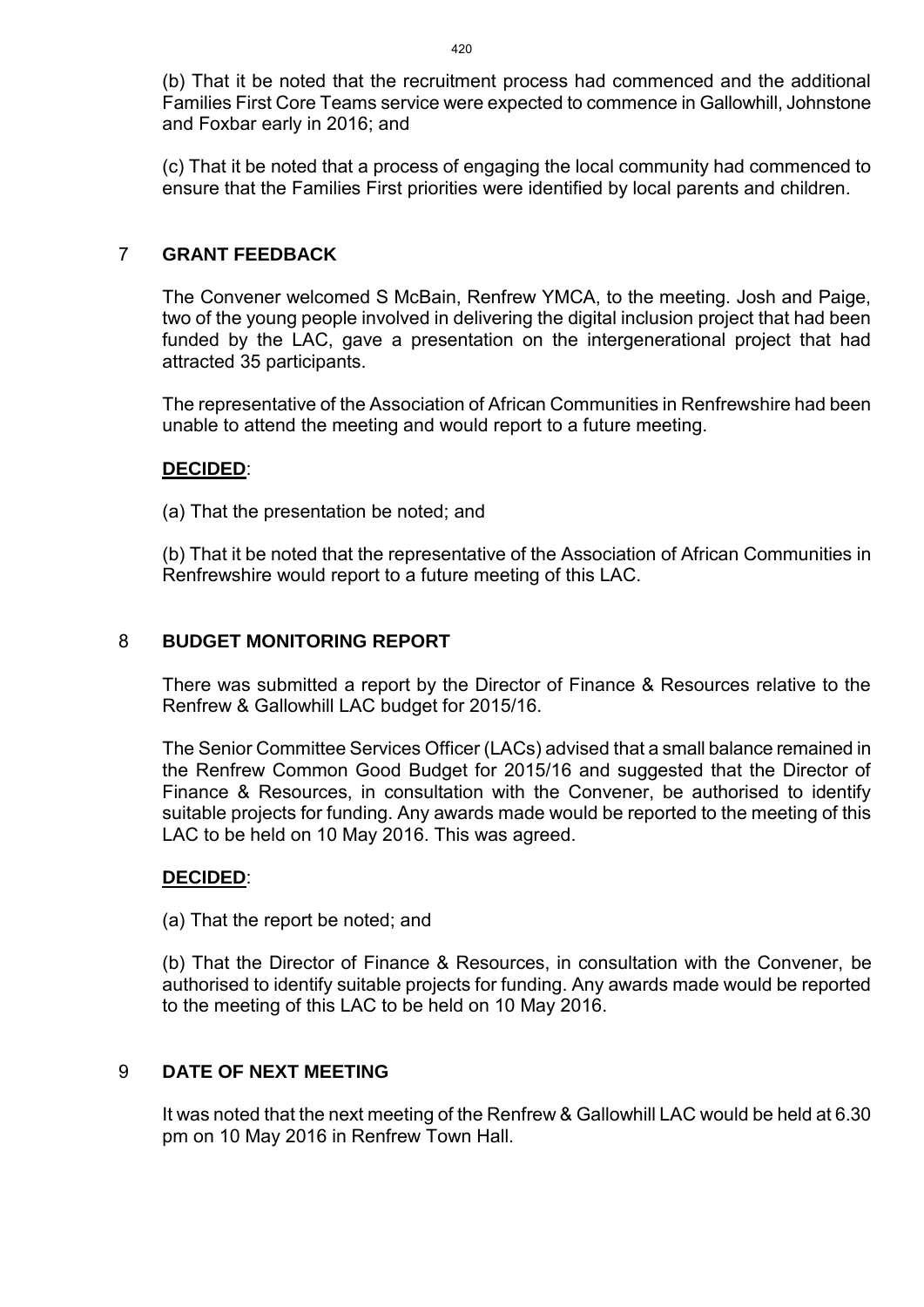

# **Minute of Meeting Personnel Appeals and Applied Conditions of Service Appeals Panel**

| <b>Date</b>                              | <b>Time</b> | <b>Venue</b>                                                                        |
|------------------------------------------|-------------|-------------------------------------------------------------------------------------|
| Thursday, 11 February 2016 $\vert$ 09:30 |             | CMR 2, Council Headquarters, Renfrewshire<br>House, Cotton Street, Paisley, PA1 1AN |

## **PRESENT**

Councillors B Brown, Glen, Hood, McEwan, Mullin and Perrie.

## **CHAIR**

Councillor Mullin, Convener, presided.

## **IN ATTENDANCE**

E Simpson, Senior HR Adviser and R Devine, Senior Committee Services Officer (both Finance & Resources).

## **APOLOGY**

Councillor McCartin.

# **DECLARATIONS OF INTEREST**

There were no declarations of interest intimated prior to the commencement of the meeting.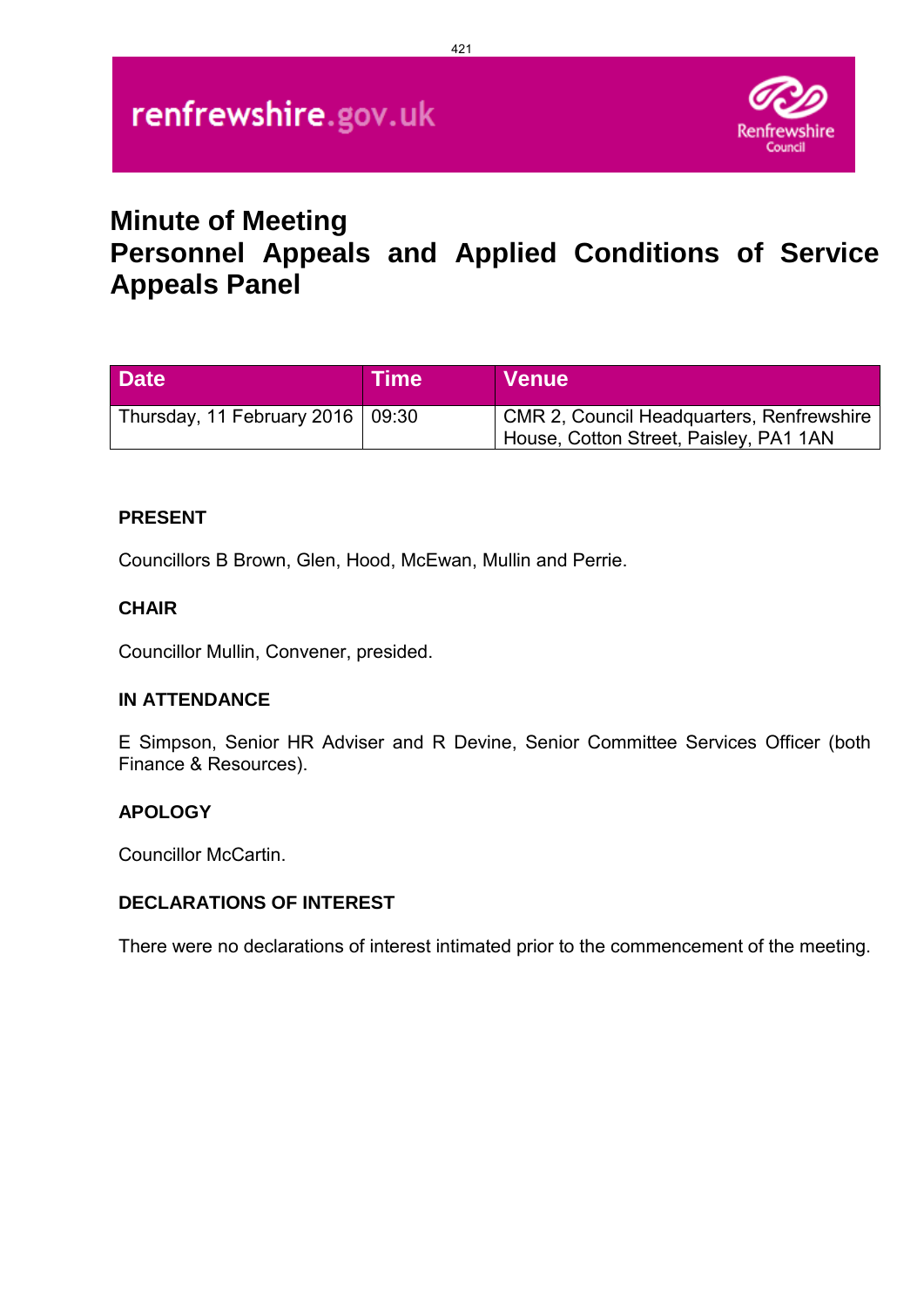## **EXCLUSION OF PRESS AND PUBLIC**

The Appeals Panel resolved that the press and public be excluded from the meeting during consideration of the following item of business as it was likely, in view of the nature of the business to be transacted, that if members of the press and public were present, there would be disclosure to them of exempt information as defined in paragraph 1 of Part I of Schedule 7A of the Local Government (Scotland) Act 1973.

## 1 **CHILDREN'S SERVICES - APPEAL AGAINST DISMISSAL**

Consideration was given to an appeal against dismissal submitted by a former Children's Services employee. The appellant appeared, together with J Boylan, UNISON, in relation to her appeal.

A Scott, Criminal Justice Services Manager (Children's Services) and L Finlay, HR Adviser (Finance & Resources) represented management. Both parties presented their cases to the panel. J Munro, Senior Social Worker and J Davidson, Senior Social Worker, both Children's Services, appeared as witnesses for management.

Both sides summed up their position and withdrew to allow the Panel to consider the matter and reach a decision.

Both parties were then recalled and advised by the Convener that the Appeals Panel had agreed that the grounds of the appeal had been substantiated in part and that the appeal was upheld to the extent that the disciplinary action be reduced to a final written warning and that the appellant be redeployed to an appropriate post within the Council.

**DECIDED**: That the grounds of the appeal had been substantiated in part and that the appeal was upheld to the extent that the disciplinary action be reduced to a final written warning and that the appellant be redeployed to an appropriate post within the Council.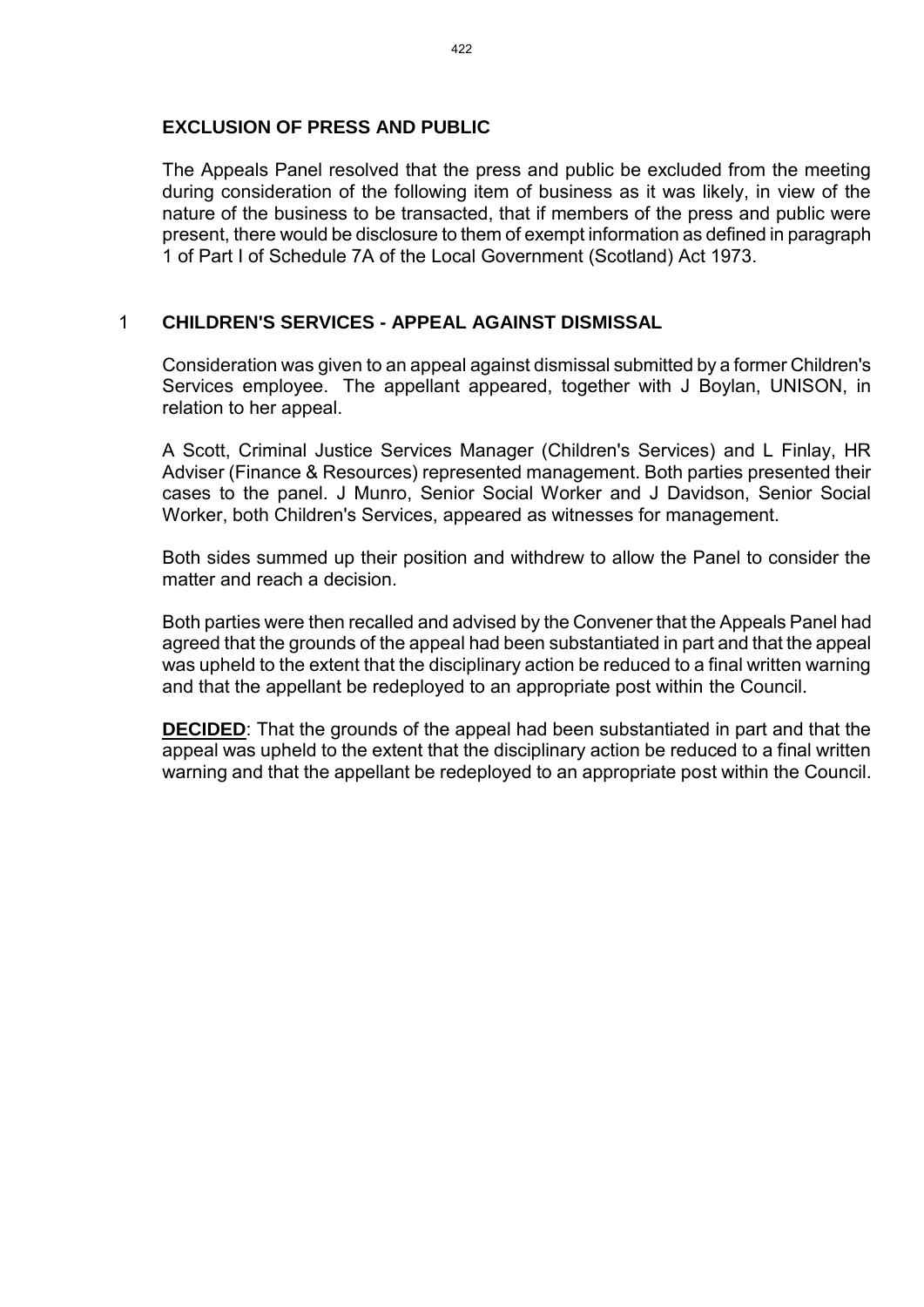

# **Minute of Meeting Paisley North Local Area Committee**

| <b>Date</b>                        | <b>Time</b> | <b>Venue</b>                                                                                                     |
|------------------------------------|-------------|------------------------------------------------------------------------------------------------------------------|
| Thursday, 11 February 2016   18:00 |             | Council Chambers (Renfrewshire), Council<br>Headquarters, Renfrewshire House, Cotton<br>Street, Paisley, PA1 1AN |

# **PRESENT**

Councillors Lawson, K MacLaren, Mylet, J Sharkey and M Sharkey.

# **CHAIR**

Councillor J Sharkey, Convener, presided.

# **COMMUNITY REPRESENTATIVES**

I Williams, Environmental Training Team; J Theodore, Hawkhead & Lochfield Community Council; D Williams, Oakshaw Residents' Association; J Bunton, Paisley North Community Council; J Wilby, Paisley West & Central Community Council; M Fernie, Ralston Community Council; J McQuade, Renfrewshire Visually Impaired Forum; and W Colquhoun, West End Seniors Forum.

## **COMMUNITY PLANNING PARTNERS**

A McNiven, Chief Executive, Engage Renfrewshire; Inspector G Fitzpatrick, Police Scotland; and K Philips, Renfrewshire Health and Social Care Partnership.

## **IN ATTENDANCE**

A Ewen, Youth Services Manager (Children's Services); A Summers, Amenity Services Manager (StreetScene and Land Services) and M Corrigan, Community Resources Enforcement Manager (both Community Resources); F Carlin, Head of Planning & Housing Services (Development & Housing Services) (for Lead Officer); and D Low, Senior Committee Services Officer (LACs) and E Currie, Senior Committee Services Officer (both Finance & Resources).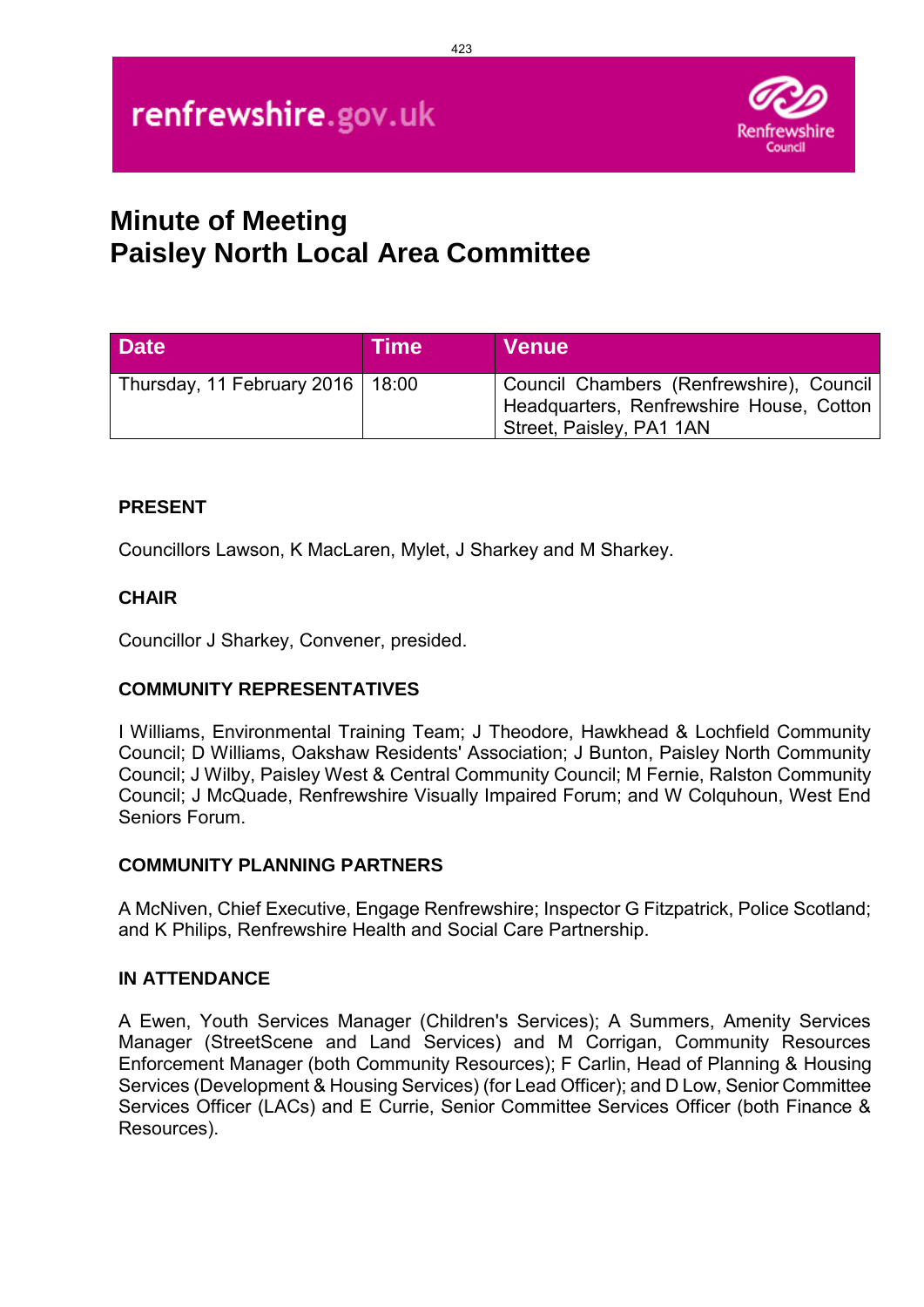## **APOLOGY**

O Nadeem, Scottish Youth Parliament.

# **DECLARATIONS OF INTEREST**

There were no declarations of interest intimated prior to the commencement of the meeting.

## 1 **RENFREWSHIRE HEALTH & SOCIAL CARE PARTNERSHIP: LOCAL AREA COMMITTEE UPDATE**

There was submitted an update report by Renfrewshire Health and Social Care Partnership relative to the development of a draft Strategic Plan for the Partnership which set out what the Partnership wanted to achieve, how it planned to improve services and make best use of available resources. The draft Strategic Plan had been the subject of a consultation exercise which ended on 3 February 2016. The finalised Strategic Plan would be presented to a future meeting of this Local Area Committee (LAC).

## **DECIDED**:

(a) That the consultation exercise be noted and that it also be noted that feedback had been sought from members of the LACs; and

(b) That it be noted that a further report would be brought to a future LAC meeting providing a copy of the final Strategic Plan.

# 2 **COMMUNITY SAFETY & PUBLIC PROTECTION, PROGRESS REPORT**

There was submitted a report by the Director of Community Resources providing an overview of the activities of the Safer & Stronger Renfrewshire Partnership, consisting of Renfrewshire Council, Police Scotland, Scottish Fire and Rescue Service and other community safety agencies for the Paisley North LAC area during the period 1 October to 31 December 2015.

The report contained statistical information which had been provided by a number of community planning partners including Police Scotland, the Scottish Fire and Rescue Service and the Renfrewshire Community Safety Partnership.

The report provided information on Paisley North community safety statistics; environmental enforcement and improvement activities; protecting vulnerable residents; building safer communities; diversionary activities; the development of the integrated control room and CCTV system; and work related to tackling gender based violence. In addition, the appendix to the report detailed the Street Stuff initiative timetable in relation to the five LACs between January and March 2016.

**DECIDED**: That the report be noted.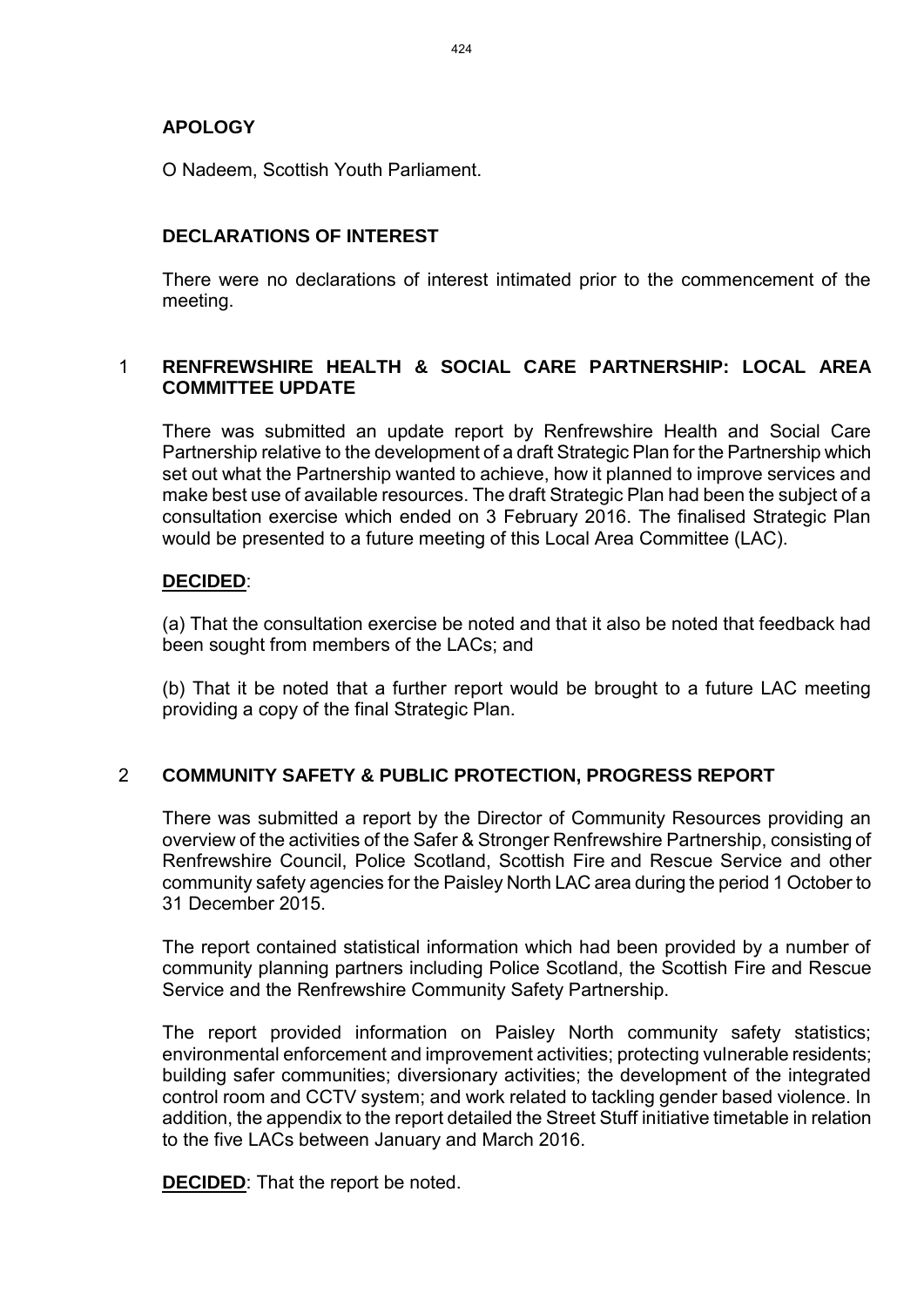## 3 **OPEN SESSION/KEY LOCAL ISSUES**

The Senior Committee Services Officer (LACs) advised that the Association of African Communities in Renfrewshire would give a presentation on their organisation, activities and use of LAC grant funding after the following item of business - Paisley's bid for UK City of Culture.

**DECIDED**: That the position be noted.

## 4 **PAISLEY'S BID FOR UK CITY OF CULTURE**

The Chief Executive, Engage Renfrewshire, gave a presentation on Paisley's bid to become UK City of Culture 2021.

The presentation included background to the UK City of Culture competition, the assets Paisley had to offer in terms of objects, stories and people and the potential benefits of becoming UK City of Culture.

**DECIDED**: That the presentation be noted.

## 5 **ASSOCIATION OF AFRICAN COMMUNITIES IN RENFREWSHIRE**

The Convener welcomed Mr S Yerokun of the Association of African Communities in Renfrewshire to the meeting. Mr Yerokun gave a presentation on the origins of the Association and the educational, social and cultural activities undertaken by it to promote community integration, cultural identity and encourage capacity building.

**DECIDED**: That the presentation be noted.

## 6 **MSYP PRESENTATION**

Since no Members of the Scottish Youth Parliament were present at the meeting the item was removed from the agenda.

**DECIDED**: That the presentation be removed from the agenda.

## 7 **BUDGET MONITORING REPORT**

There was submitted a report by the Director of Finance & Resources relative to the Paisley North LAC budget for 2015/16.

The Senior Committee Services Officer (LACs) advised that he had been contacted by Interfaith Renfrewshire shortly before this meeting of the LAC with a request for funding for a Hate Crime Seminar which would take place in Paisley on 17 April 2016. The Convener proposed that £200 be awarded towards the cost of this seminar. This was agreed.

## **DECIDED**:

(a) That the report be noted; and